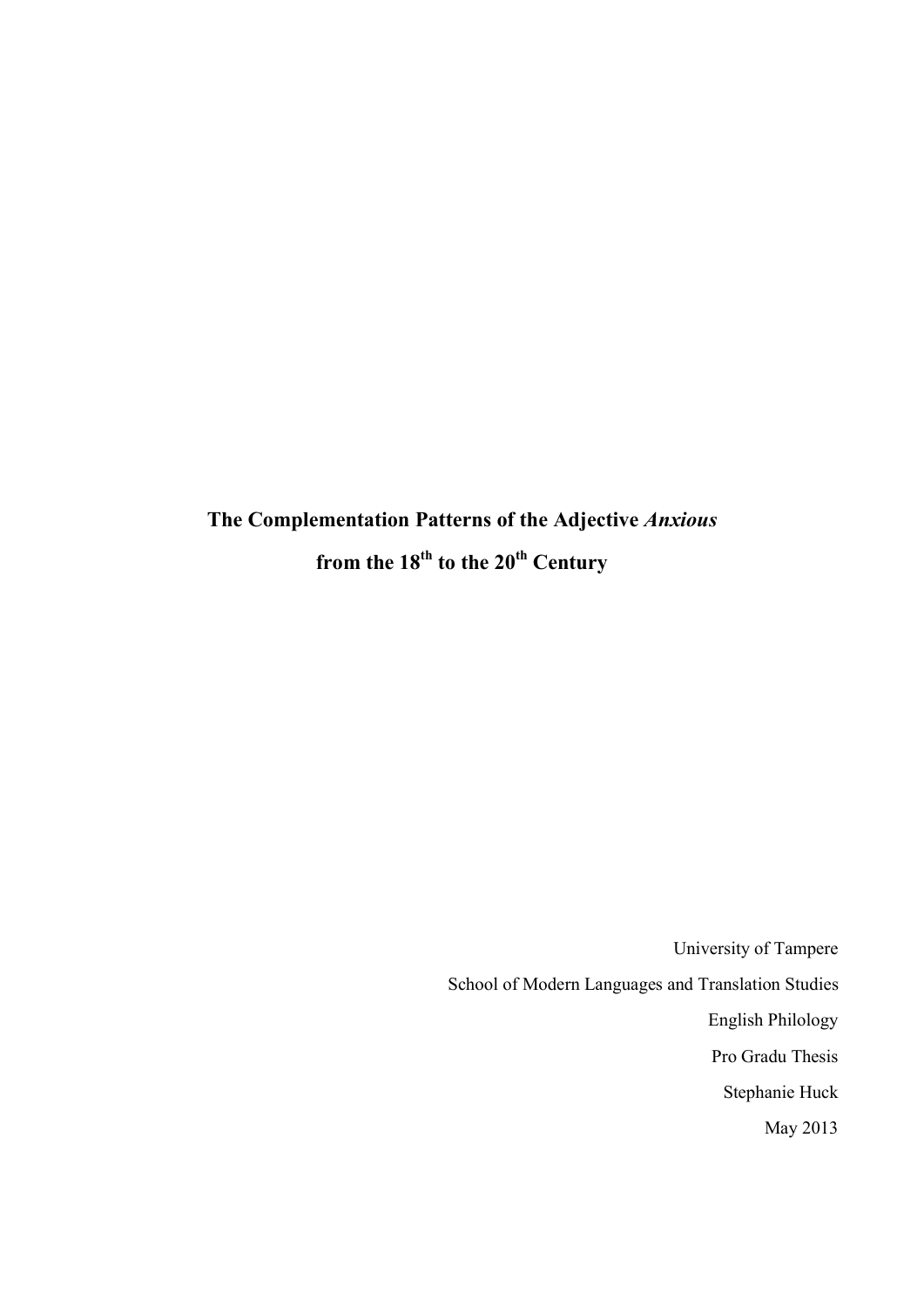Tampereen yliopisto Kieli-, käännös- ja kirjallisuustieteiden yksikkö Englantilainen Filologia Huck, Stephanie: The Complementation Patterns of the Adjective *Anxious* from the 18<sup>th</sup> to the 20<sup>th</sup> **Century** Pro gradu – tutkielma, 100 sivua Toukokuu 2013

Tiivistelmä

Tässä pro gradu -tutkielmassa tarkistetaan adjektiivin *anxious* komplementaatiota ja merkityksiä brittienglannissa 1710-luvulta 1990-luvulle. Tavoite on selvittää, mitä komplementteja adjektiivi *]kuelrp* valitsee, ja tutkia niiden erilaisien kuvioiden merkityksiä. Lisäksi tutkitaan diakroonista vaihtelua adjektiivin komplementaatiossa ja sen mahdollisia syitä viime vuosisatojen aikana.

 $\_$  , and the contribution of the contribution of the contribution of the contribution of  $\mathcal{L}_\text{max}$ 

Pro gradun tutkimuksellinen lähtökohta on korpuslingvistiikka. Teoreettinen viitekehys ottaa huomioon erilaisia kielitieteellisiä lähestymistapoja, esim. valenssiteoria ja *Government and Binding* -teoria. Myös komplementaatiota ja kielivaihtelua koskevia teorioita ja hypoteeseja esitellään. Lisäksi tarkastellaan *anxious*-adjektiiviin liittyviä semanttisia ja kieliopillisia ominaisuuksia erilaisissa peruskielioppi- ja sanakirjoissa, mm. *A Comprehensive Gammar of the English Language* ja *The* **Oxford English Dictionary.** 

Toisessa osassa analysoidaan yhteensä 680 komplementaatiotapausta. Aineisto on kerätty kahdesta korpuksesta, CLMETEV ja BNC. Koska CLMETEV:ssa on koottu kielellistä materiaalia 1710-luvulta lähtien, se antaa mahdollisuuden myös komplementaatiomuutosten diakrooniseen vertailuun. Analyysissa huomioidaan kieliopillisia, varsinkin syntaktisia ominaisuuksia, jotka yhdistetään teoriaosassa mainittuihin tekijöihin.

Tutkimuksen päätavoitteen kannalta tärkein havainto on se, että adjektiivin yleisin komplementti, toinfinitiivi, väheni tutkimuskohteena olleella ajanjaksolla. Sen sijaan adjektiivin käyttö ilman komplementtia lisääntyi, ja sitä käytetään nykyajan englannissa enemmän kun koskaan ennen.

Lisäksi voidaan osoittaa, että *The Great Complement Shift* -ilmiö ei vaikuta *anxious*-adjektiiviin. Sen sijaan voidaan havaita *Complexity*-periaatteen aiheuttamia vaikutuksia, mm. *that*-sivulauseen käyttöä *ql*-infinitiivin komplementin tilalla silloin, kun sivulauseella on oma subjekti. Myösmonimutkaisuutta lisääviä tekijöitä (*complexity factors*) oli havaittavissa eksplisiittisemmissä komplementeissa.

Asiasanat: adjektiivi, anxious, komplementaatio, korpuslingvistiikka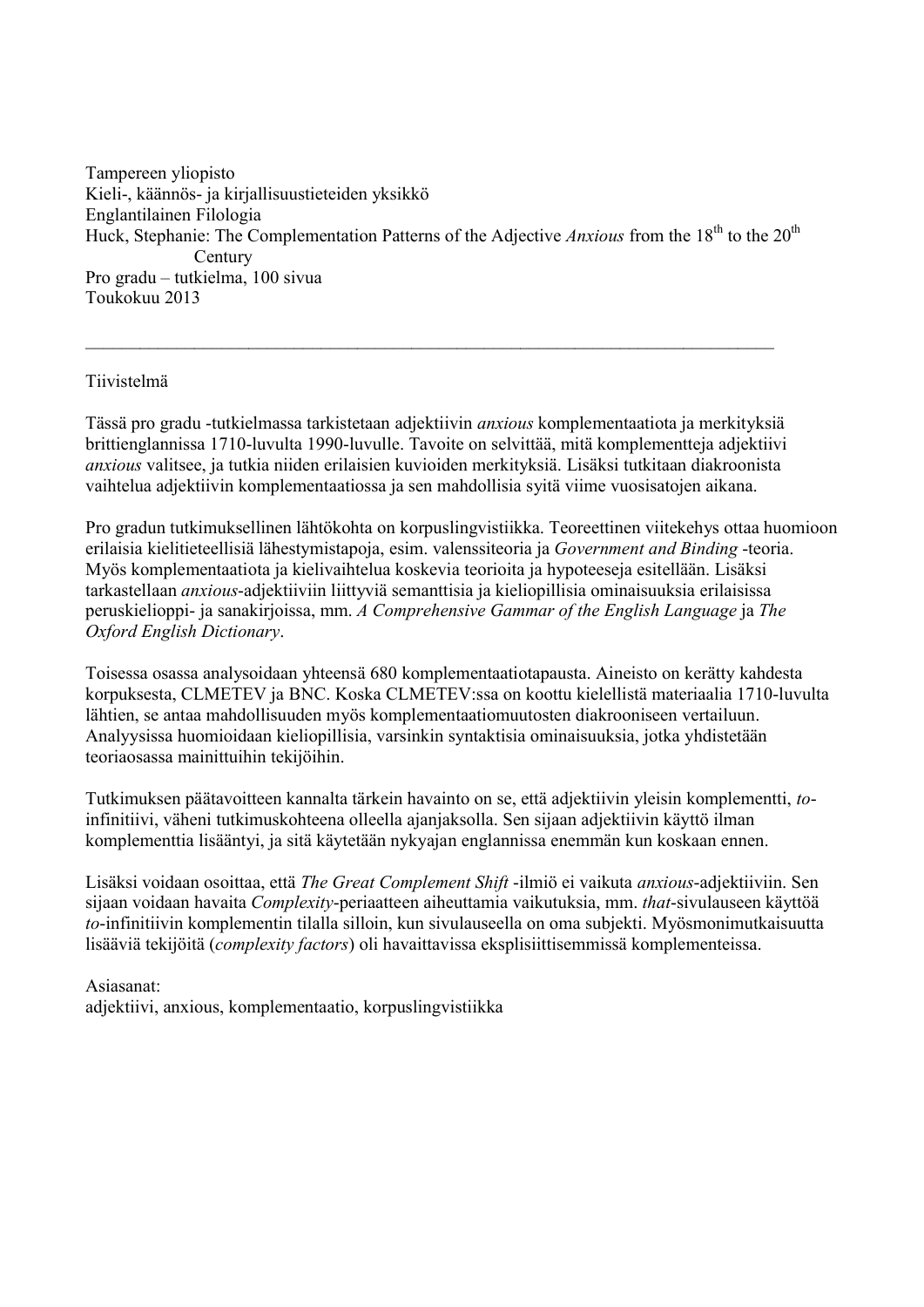# **Table of contents**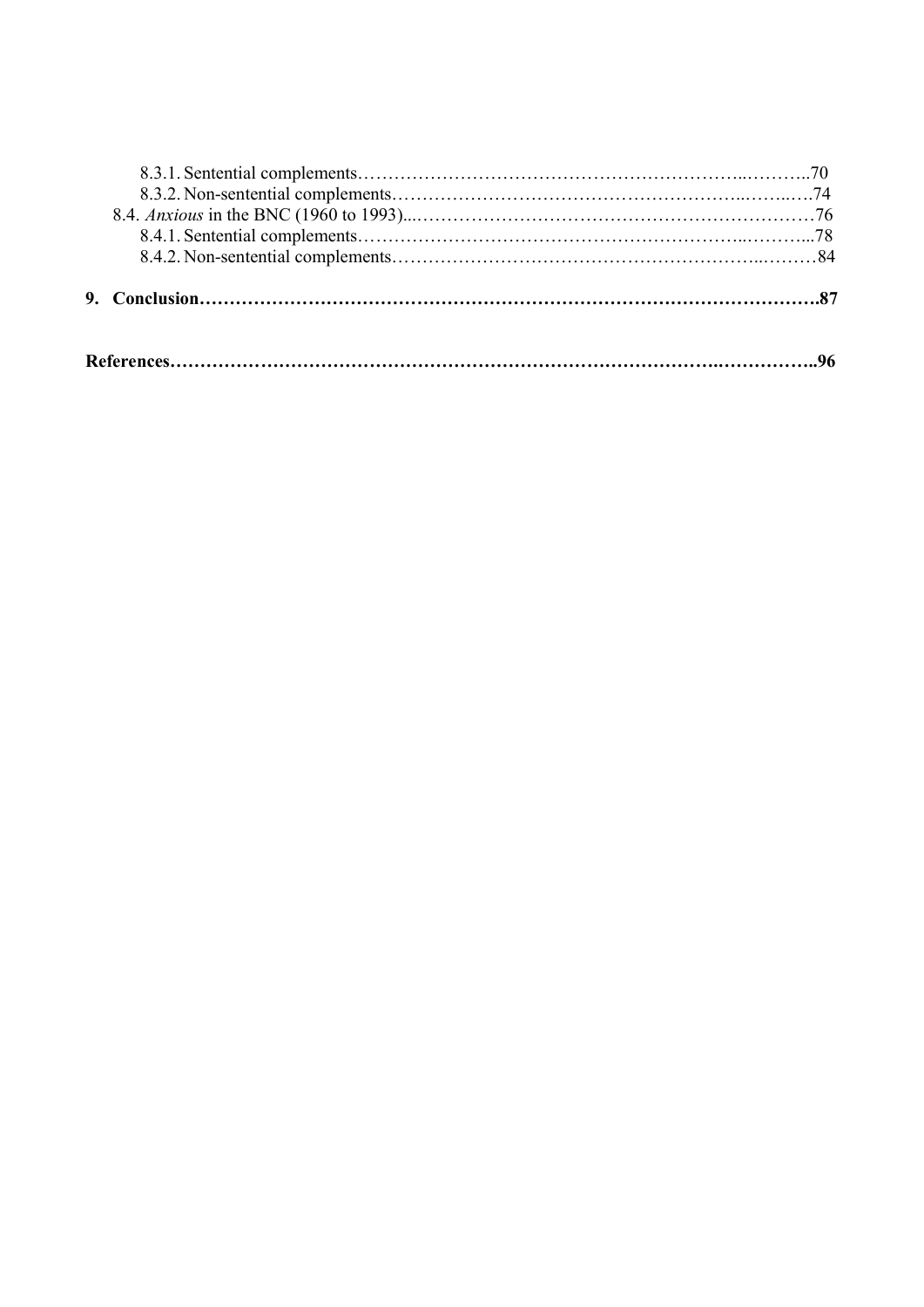# **1. Introduction**

The following examples, taken from the *British National Corpus*, represent a few instances of complementation which can be found with the adjective *anxious*:

- (1) She was *anxious* that Swire Sugden should not be allowed to spread himself around like a malignant tumour.
- (2) Rose was *anxious*, feeling that he had lived in the stone house with too much responsibility for too long.
- (3) We were like western liberals tiptoeing round Stalin's Russia, *anxious* to find it good, afraid to find fault.

These sentences exemplify a few of the complements the adjective *anxious* can appears with: a *that*clause in (1), without a complement in (2) and with a *to*-infinitive in (3). Together with the adjective these constructions form *patterns of complementation*. The meanings of *anxious* are not synonymous in the examples. In (1) it could be replaced by *be concerned with*, in (2) it has the meaning of *being thereforea* and (3) can be interpreted as *desirous*. One purpose of this thesis is to explore possible interdependencies between the meaning of *anxious* and the complements it is used with. This aim will be pursued by consulting several dictionaries and grammars as well as by analysing authentic data from the Corpus of Late Modern English Texts (extended version) and the British National Corpus.

A second interest of this thesis concerns the diachronic aspect of language variation. The corpus data under investigation, written British English covering a period of approximately 280 years, from the early  $18<sup>th</sup>$  century to the late  $20<sup>th</sup>$  century, permits hope for the detection of changes. The research questions I want to investigate are the following:

- 1. What kind of complements does the adjective *anxious* select?
- 2. What senses are related to the complementation patterns of *anxious*?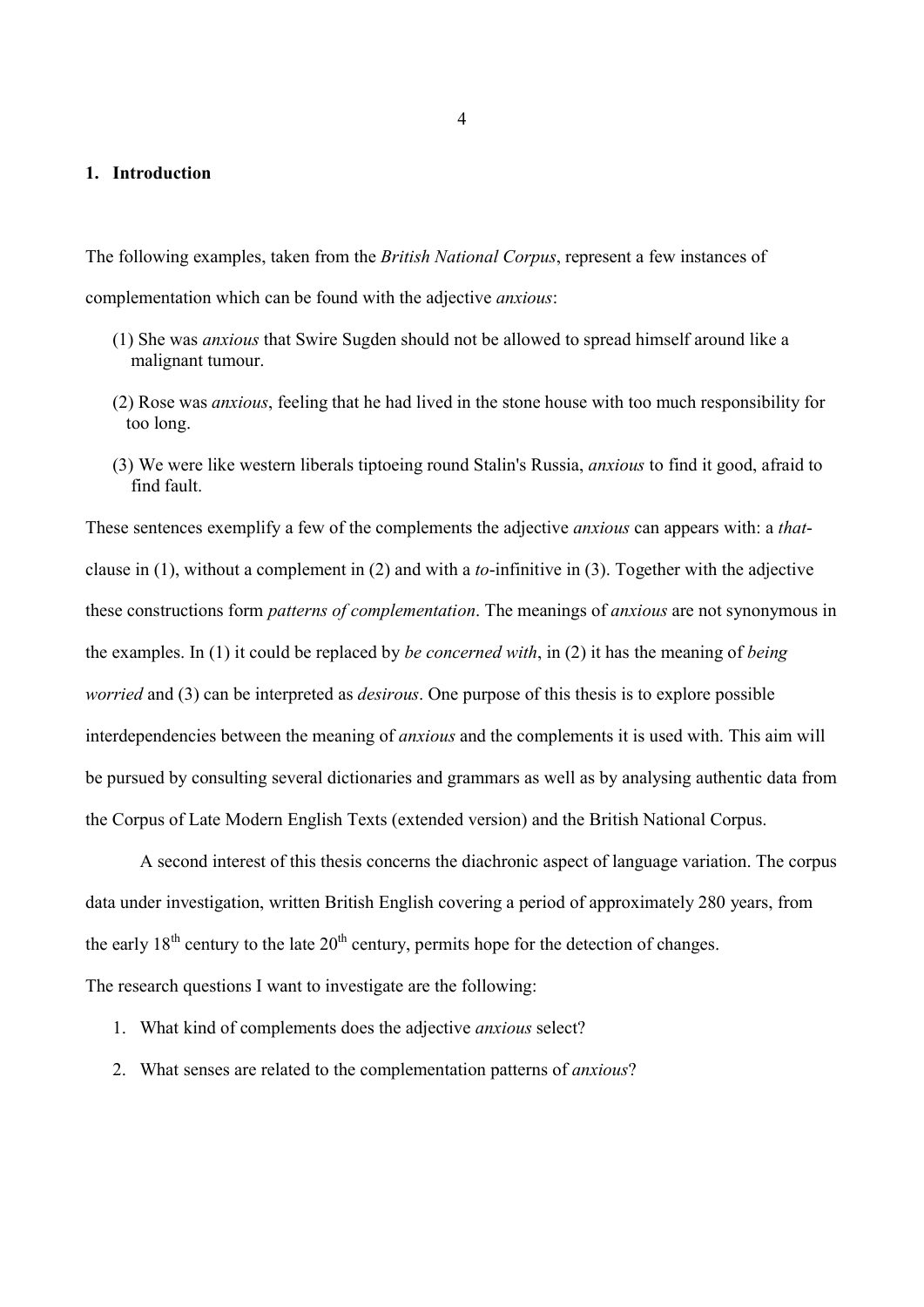- 3. In what way do the complementation patterns of *anxious* change in the time span from the early  $18<sup>th</sup>$  century to the late  $20<sup>th</sup>$  century?
- 4. To what extent do the changes in complementation interact with the theories outlined in the theory part of this thesis like the Great Complement Shift, the Complexity Principle or the *horror aequi* effect?

Why should such research be conducted? The reasons are numerous. The investigation of a word's complementation contributes to the clarification of the structures of the English language. This in turn is of interest to a variety of groups, from the learner of English as a foreign language, via general linguists looking for universal common features of language, through to cognitive scientists concerned with neural linguistics. Obviously, the studying of a single word's syntactic and semantic properties alone does not reveal any reliable facts about how language is processed in the brain or what principles are effective in the change of language, but "as a small cog in the machine" of corpus studies a thesis like the one at hand may contribute a piece to the large puzzle of scientific language exploration. The thesis is divided into two main parts. The first part will be devoted to theoretical premises regarding complementation and the investigation of already existing information on *anxious* in the literature. Several dictionaries will be consulted to look at the meaning of *anxious* and to provide an overview of its complementation patterns. Further, the findings from various grammars will be presented with respect to grammatical structures relevant for *anxious*. In addition, factors having an influence on variation in complementation will be introduced.

The second part will be concerned with the analysis of the primary data from the corpora with respect to the above research questions. Finally, the findings of both theory and analysis will be presented in a concluding description of the complementation of *anxious* in recent centuries.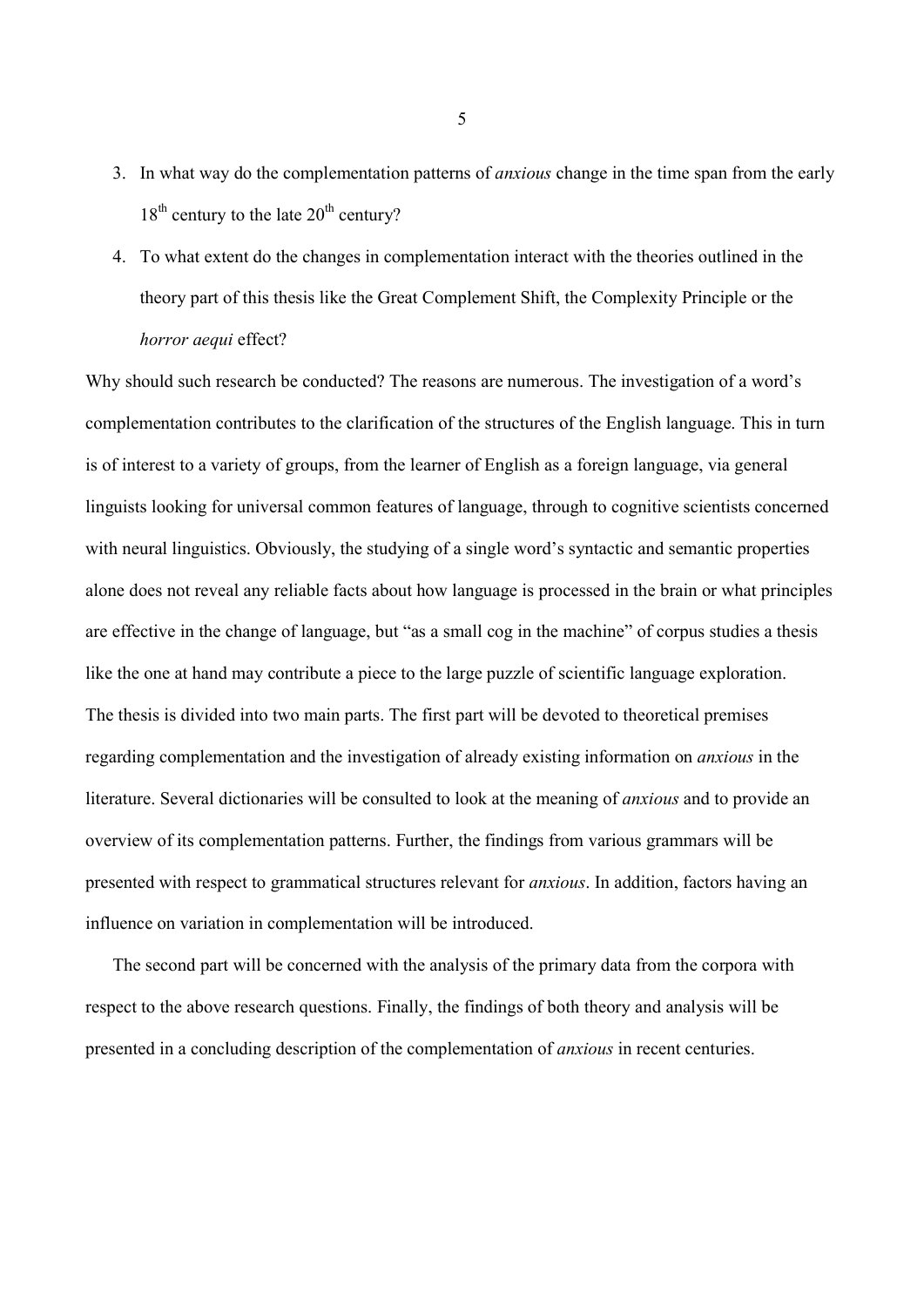# **2. Corpus studies**

The creation of electronic language corpora, briefly described as "large and principled collections of natural texts" (Biber 2010, 159), started in the 1960s and has led to a dramatic increase of linguistic data searchable with tools of computer technology. This allows a wider, more divers and more systematic approach than ever before. In fact, Biber (ibid., 159) sees corpus studies as "resulting in research findings that have much greater generalizability and validity than would otherwise be feasible."

In 1968, Leech pointed out the problems related to the bias in the use of analyst introspection as data source for linguistic description. Leech's critique is pointed at Chomsky's metatheory of transformational-generative grammar and his intention to develop a theory of linguistic *competence* independent of linguistic *performance*. The preference of the linguist's intuition to the detriment of corpus material and linguistically untrained native speaker informants is regarded as restricting "the requirement of completeness and generality of description" (Leech 1968, 90) of linguistic theory. Leech further brings to notice that to exclude corpus data (*performance* in Chomsky's terms) as a "tool of empirical confirmation" (ibid., 94) from linguistic analysis is to ignore the scientific principle of testing the reliability of a hypothesis. Leech's advocacy of corpus data in the 1960's thus anticipated Biber (2010, 160), who almost fifty years later remarks that "[c]orpus linguistic research offers strong support for the view that language variation is systematic and can be described using empirical, quantitative methods".

# **2.1. Working with corpus data**

Even though according to Leech corpus studies are preferable to introspection as a source for empirical data evaluation, some important points have to be kept in mind to avoid certain "trapdoors" when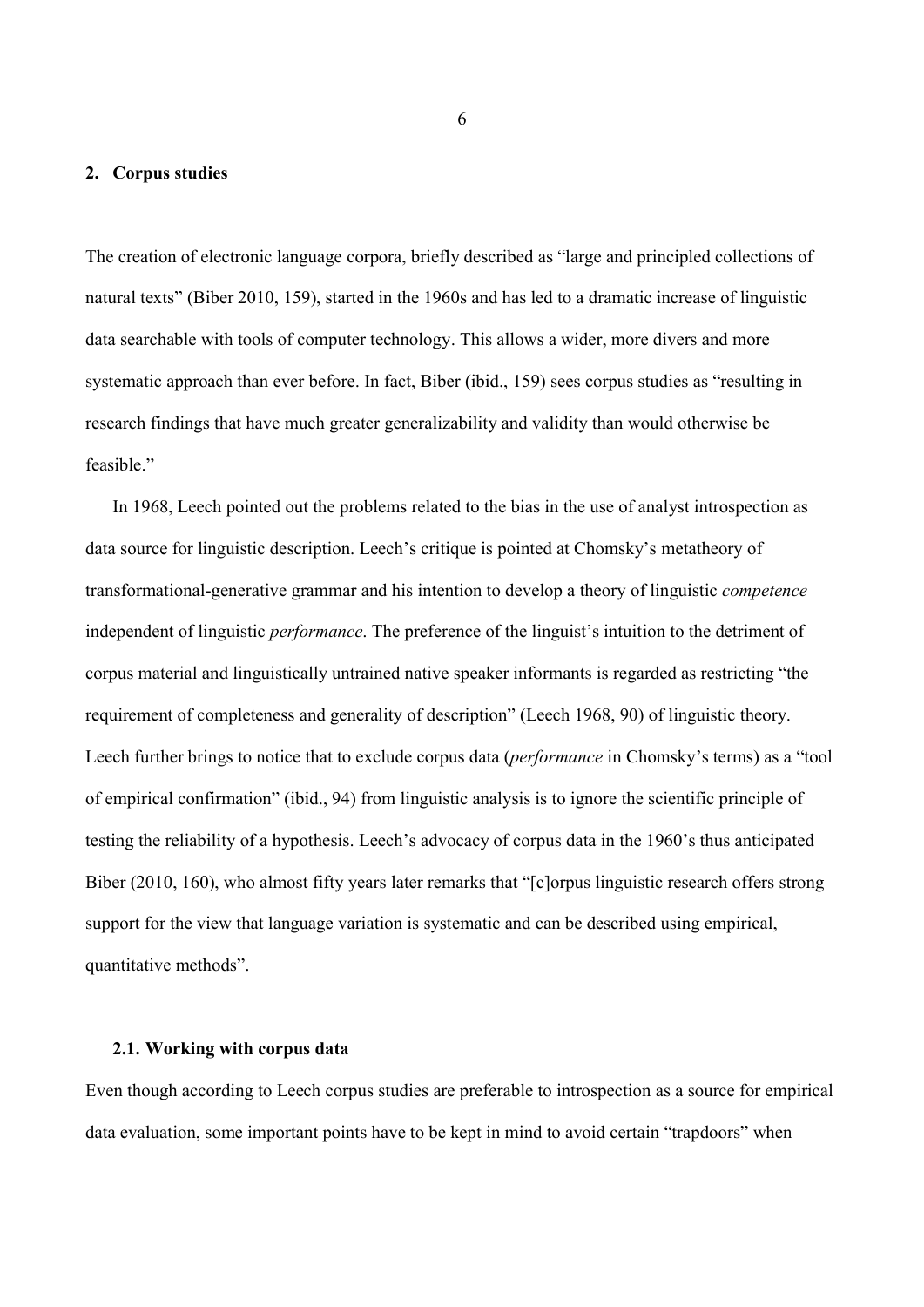working with corpora. In order to support the highest possible degree of validity the search string has to be as adequate as possible, ruling out invalid tokens (a pursuit known as "precision"(Ball 1994, 295)), and it should retrieve all relevant tokens (a measure termed "recall" (ibid.)). Any irrelevant tokens will be deleted by the analyst during the analysing process, but as long as researchers do not scrutinize the complete corpus in search for their tokens of interest there is no way to be sure they found every item of relevance. This does not pose a problem to the current study as plenty of tokens are available, but it is worth noting when working with a rare construction or lexical item.

As noted by Biber et al. (1998, 263), an important issue to be aware of when comparing corpus data is the different size of the corpora. The subsections of the CLMET, for example, vary in the overall number of words. Thus, if one wants to compare relative frequency of the findings in different corpora, the *raw frequency*, i.e. the number of occurrences of a certain word form or pattern, has to be considered in relation to the number of words the individual section consists of. This can be done by dividing the number of raw frequencies by the total number of words the corpus section comprises, resulting in the *normalized frequency*. For a more comprehensive figure the result can be multiplied by a number which approaches the size of the corpus section. In case of the corpora used in this thesis, multiplication by million seems appropriate, leading to the following scheme for counting the normalised frequency (NF):

# Number of complement instances Total number of words in subsection  $\times$  1,000,000.

Next to these issues of empirical data retrieval, researchers have to pay attention to the nature of the material the corpora consist of. In a study like the one at hand, which is concerned with the complementation of a lexical item on a predominantly linguistic level, sources should preferably be composed of a varied spectrum of authors, as variation in language users typically increases the variety of patterns, too.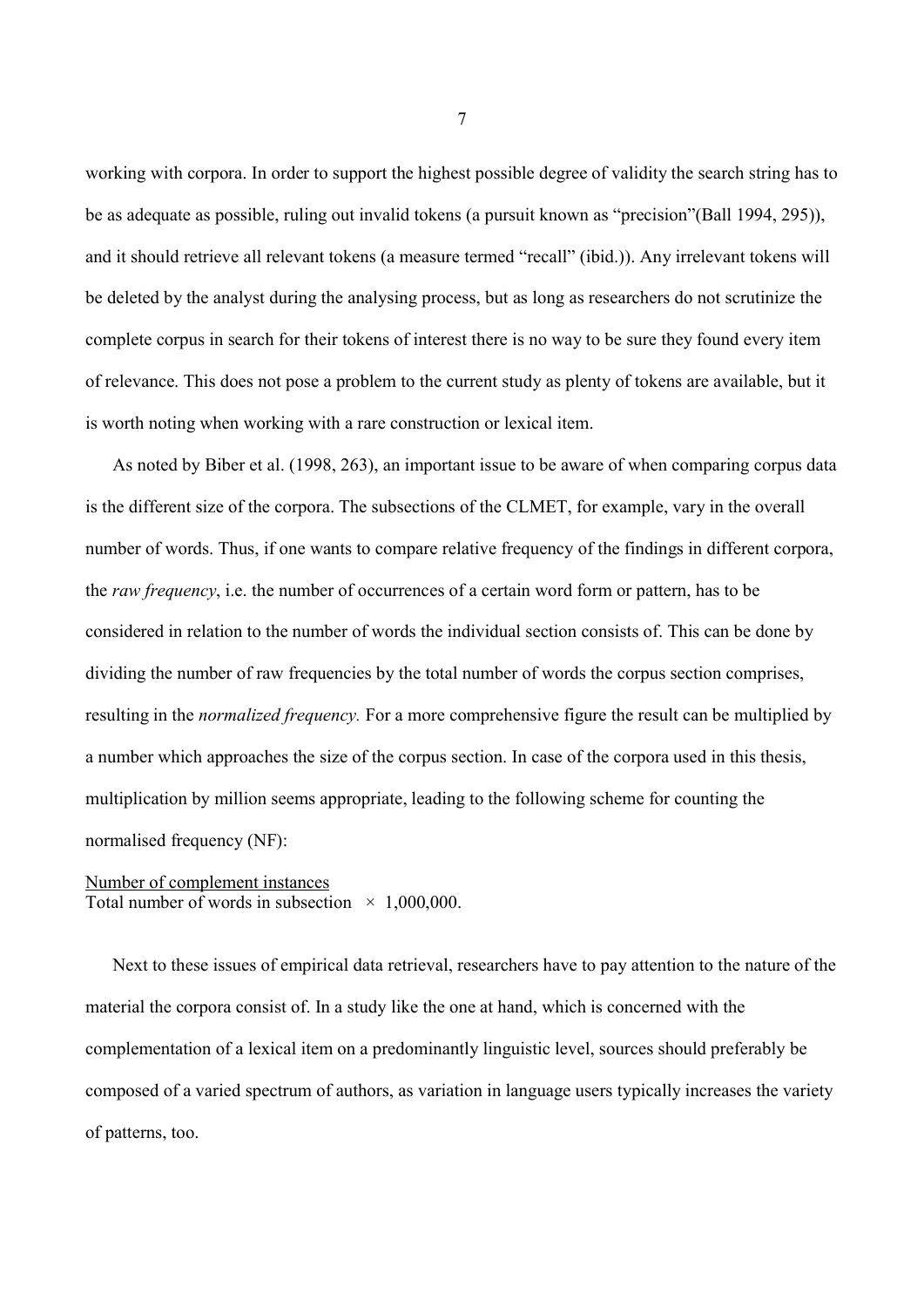#### **2.2. Approaches in corpus studies**

Corpus studies can be divided in two main approaches: the *corpus-based approach* and the *corpusdriven approach*. The goal of the corpus-based approach is "to discover the systematic patterns of use that govern the linguistic features recognized by standard linguistic theory" (Biber 2010, 163). As such, it attempts to relate linguistic variation to functional aspects and in this way is linked to sociolinguistics, discourse analysis and functional linguistics (ibid., 160-161).

The corpus-driven approach looks for previously unknown linguistic features by searching for coinciding patterns. For this purpose pre-existing grammatical concepts might be partly or entirely disregarded (ibid., 162). Without any predefined grammatical categories other than for example *word form*, a corpus can be searched for new structures. One example are so called "lexical bundles", i.e. recurring, highly frequent sequences of words which, however, "do not represent a complete structural unit" (ibid.170). Corpus-driven research, therefore, can be seen as a tool to retrieve previously unnoticed patterns and unknown constructs. It can thus reveal unexpected boundaries between grammar and pragmatics.

As somewhat in between these two concepts lies *pattern grammar*:

They [pattern grammar studies] are corpus-based in that they assume the existence (and definition) of basic part-of-speech categories and some syntactic constructions, but they are corpus-driven in that they focus primarily on the construct of the grammatical pattern […] (Biber 2010, 175).

Two basic presumptions of pattern grammar are, firstly, that "[…] the different senses of words will tend to be distinguished by different patterns, and secondly, that particular patterns will tend to be associated with lexical items that have particular meanings" (Hunston and Francis 2000, 83).

Within pattern grammar, research can be *pattern-based* or *head-based*. In the pattern-based approach the researcher looks for a pre-defined pattern in the corpus material.

The *head-based* approach is the one followed in the current thesis. In the head-based approach, a lexical item, the *head*, is observed with respect to its complementation patterns.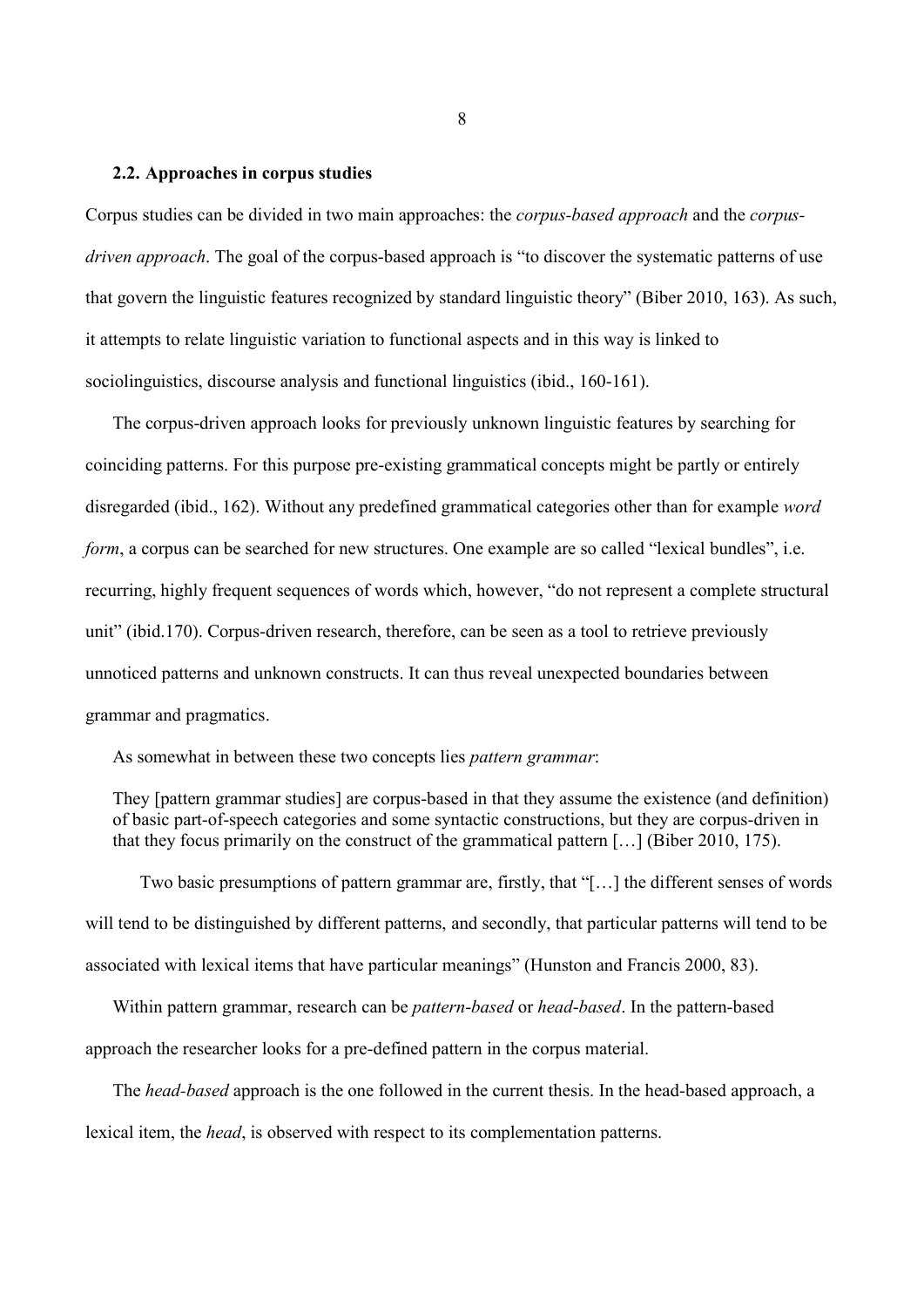As for what is regarded as a pattern, Hunston (2002, 169) states that they are

[...] a sequence of grammar words, word types or clause types which co-occur with a given lexical item. An item may be said to control or 'have' a pattern if the pattern occurs frequently and is dependent on the item in question.

Biber (2010, 178) comments on the significance of *frequency* as a factor for pattern identification that even though some word combinations occur more frequent than others, they are not considered patterns because they do not form a unit of meaning, i.e. no particular meaning can be associated with them.

# **2.3. Benefits for foreign language learners**

Hunston (2002) describes the benefits of applying patterns to language teaching. Two main profits can be subsumed under the terms *accuracy* and *fluency* (ibid.,173-174). If the learners' awareness of patterns is trained, they can be made more sensitive to the correct usage in different registers and they are able to produce *sequencec* of words, which as a consequence renders speech production more fluent. A key word here is *pattern flow* which describes the situation in which one pattern triggers another, thus producing longer sequences of idiomatic expressions (ibid.175).

## **2.4. Corpora used in this thesis**

The corpora from which the data was retrieved are The Corpus of Late Middle English Texts (Extended Version) (CLMETEV hereafter) and the British National Corpus (BNC hereafter).

According to its website, the CLMETEV is the expanded version of the original CLMET, both compiled by Hendrik De Smet. The CLMETEV consists of approximately 15 million words. As sources for the corpora serve data bases of literary texts, which are freely available from the Internet (e.g. texts from the *Project Gutenberg*, the *Oxford Text Archive* and the *Victorian Women Writer's project*). The sources were published in the time period between 1710 to1920. They are divided into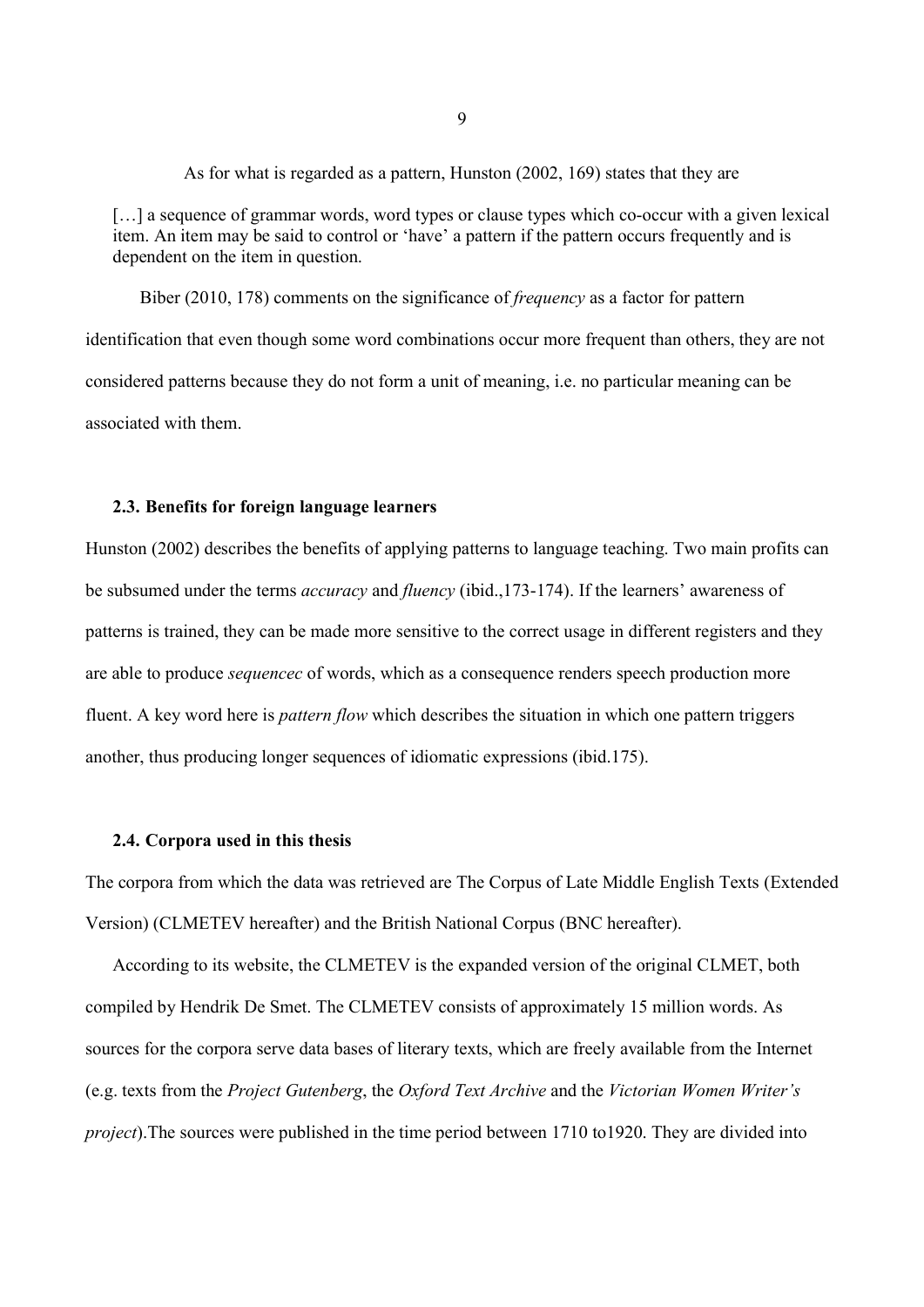three sub-periods of 70 years each: 1710–1780, 1780–1850 and 1850–1920. The size of the subsections is presented in the following table, adopted from the CLMETEV website:

|                                                                    | Sub-period Number of authors Number of texts Number of words |     |            |  |  |  |  |
|--------------------------------------------------------------------|--------------------------------------------------------------|-----|------------|--|--|--|--|
| 1710-1780                                                          | 23                                                           | 32  | 3,037,607  |  |  |  |  |
| 1780-1850                                                          | 46                                                           | 64  | 5,723,988  |  |  |  |  |
| $1850 - 1920$ 51                                                   |                                                              | 80  | 6,251,564  |  |  |  |  |
| <b>TOTAL</b>                                                       | 120                                                          | 176 | 14,970,622 |  |  |  |  |
| $T_{\alpha}$ kla 1 $\mathcal{C}_{\alpha}$ k navisda af the CLMETEV |                                                              |     |            |  |  |  |  |

*Pable 1 Sub-periods of the CLMETEV* 

A concise overview of the principles followed in data collection is presented on the website of the CLMET.

As pointed out by De Smet (2005, 78), the corpus has some disadvantages related to its sometimes inaccurate representation of sources and the biased composition of its authors. This however, does not pose a problem for the kind of research undertaken in the current thesis. The text selection might be restricting the diversity of patterns to some extent, but at least the problem is acknowledged and the borders of the research are conceded; no claims on a completely exhaustive account of the patterns of *anxious* are made.

According to the *Reference Guide for the British National Corpus* (Burnard 2007), the BNC is a synchronic corpus, including material from 1960 to 1993. It is considerably larger than the CLMETEV, comprising roughly 100 million words, ten per cent of which consists of spoken English. As a whole, the BNC offers a significantly broader spectre of texts types than the CLMETEV, but to keep the samples comparable the search was restricted to the Imaginative Prose section of the BNC, which consists of 16,496,420 words in 476 texts. Written sources are restricted to 45,000 words per author. The BNC is a tagged corpus which allows defining the word class in the search string, but as the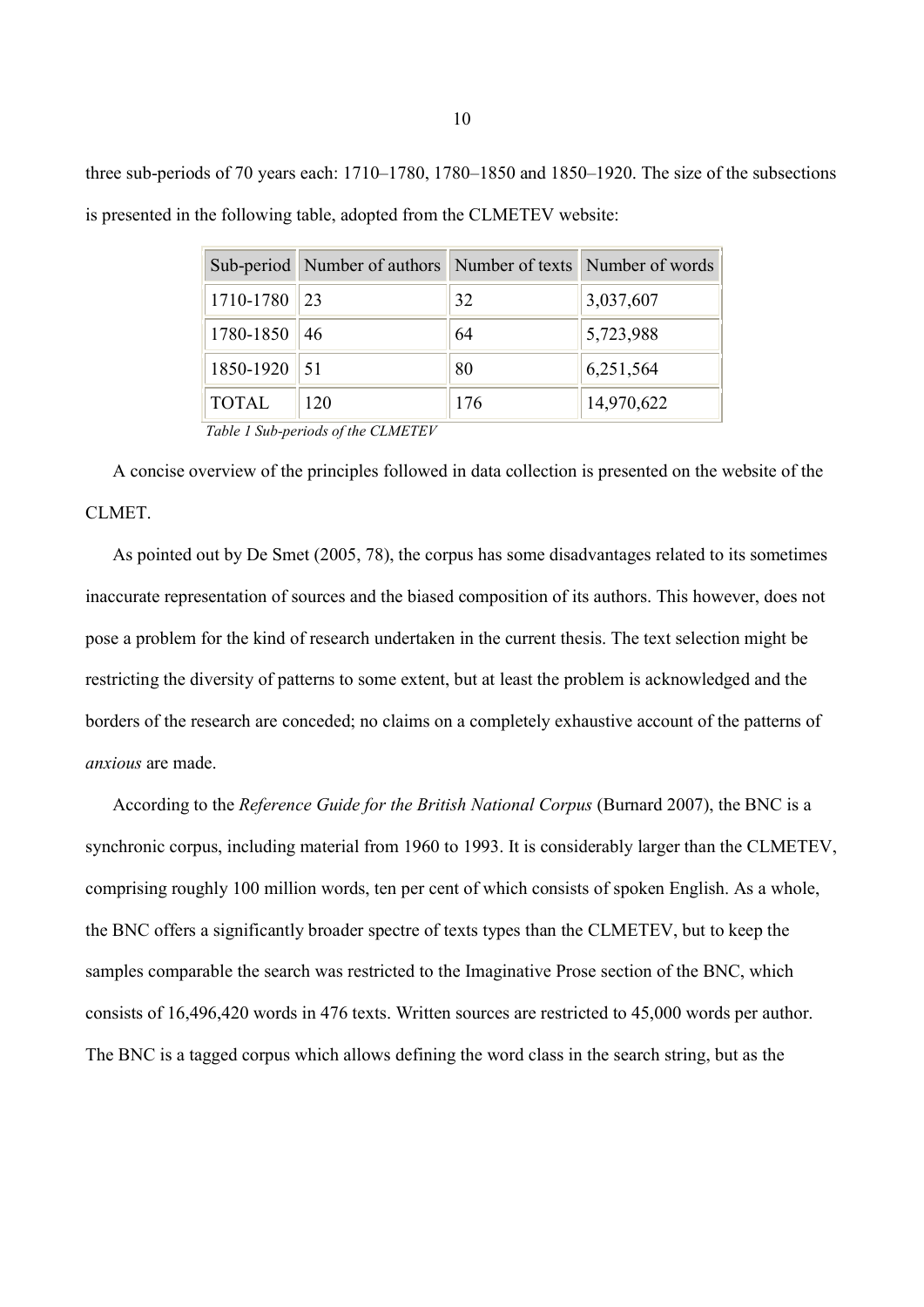retrieval of tokens of the wrong grammatical class is not a likely distortion to occur with *anxious* this feature was not made use of.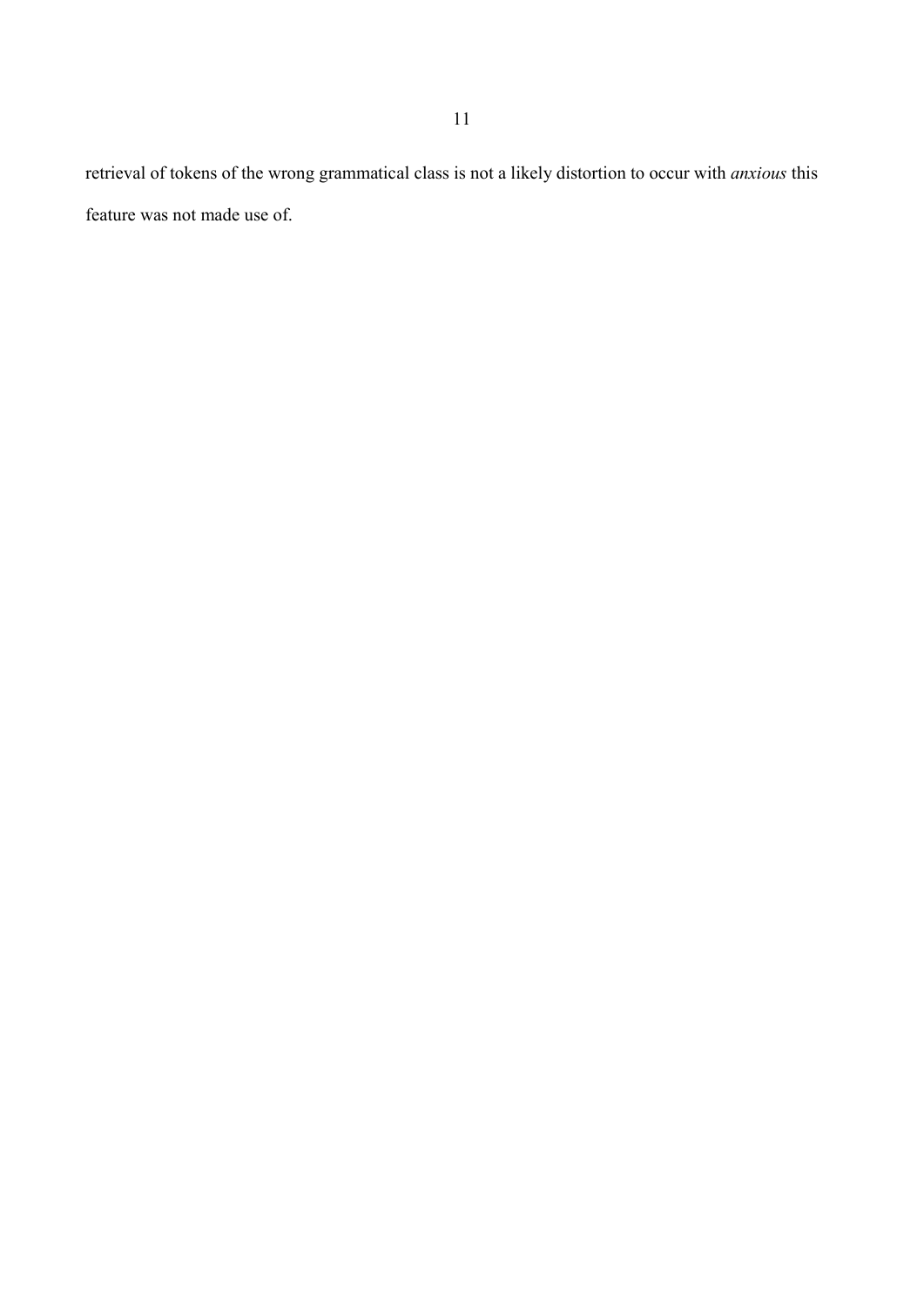# **3. On Complementation**

I will now turn to the concept of complementation in more detail, as it constitutes the central subject of this analysis. Even though the main research area concerns the complementation of an adjective, I shall first elaborate on complementation in general, as other word types, especially verbs, also take complements. In fact, in its beginnings *valency theory*, which will be the topic of the next subsection, concentrated on the verb alone, but it broadened its scope to include also other word classes like nouns and adjectives (Piitulainen 2000, 31). The outlined principles are thus valid for adjectives in copula constructions (as in *He is anxious to go*), too. Where it is possible, verbs and adjectives will be conflated to the term *predicate*.

## **3.1. Valency theory**

Valency theory has traditionally enjoyed a higher rank in German linguistic tradition than amongst English grammarians, but interest in valency theory has steadily increased in research on English grammar, and valency dictionaries are nowadays also available for English. According to Herbst (1999, section 1.1), valency theory is of interest to the study of complementation because it

[...] takes an approach towards the analysis of sentences that focuses on the role that certain words play in sentences with respect to the necessity of occurrence of certain other elements. This largely, though not completely, coincides with what is often called complementation.

In her book *Syntax des Deutschen* (2000, 28-31) Marja-Leena Piitulainen provides a concise overview of valency theory. In valency theory, the finite verb is regarded as the central element of the sentence to which all other elements stand in direct or indirect subordinate relation. One can say they are *dependents* of the verb. The verb can be seen as opening up empty slots around it. These slots have to be filled by elements of a certain type, the *complements*. One concern in the valency approach is to distinguish the elements which have to occur necessarily with the verb in order to form a grammatical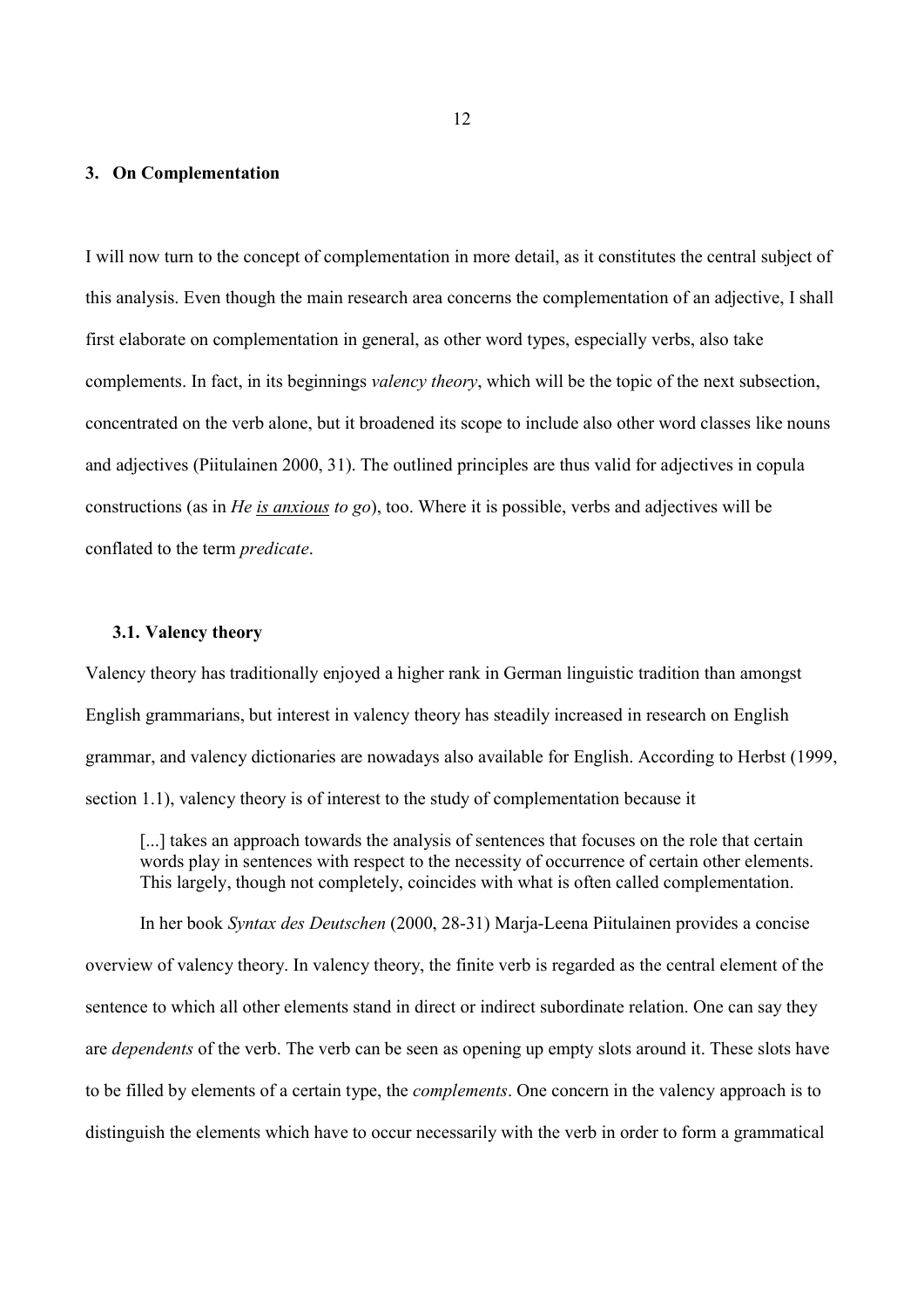sentence from those which are not dependent on the verb. These latter elements are called *adjuncts*. Regarding adjuncts Herbst (1999, section 2.1.1) notes that they

differ from complements in that, firstly, their occurrence in a sentence is not dependent on the governing word (or predicator) of the sentence and, secondly, they are not determined in form by the predicator.

However, this differentiation is not a clear-cut issue and will be discussed in more detail in sections 3.2 and 3.3 in this thesis.

Valency theory regards the subject as an obligatory dependent of the predicate on the basis that it cannot be omitted in active declarative sentences (Herbst 1999, section 2.4.2). It might, however, not be realized, for example in imperatives. Huddleston and Pullum (2002, 236) state that "all canonical clauses contain a subject, and the interpretation of subjectless non-canonical clauses always involves an 'understood subject' in some sense [...]". The subject, however, has a special position as *external* complement, i.e. it is located outside the VP and its presence is obligatory in all canonical clauses. The presence of the object as an *internal* complement of a clause depends on the meaning of the verb, which may or may not permit objects (ibid., 53).

Another aspect included in the valency of a verb is *morphosyntactic selection*. It designates the power of the verb to dictate the form of the complement it takes. This property is very important in languages like German because of the significance of case inflections, but morphosyntactic selection also concernsEnglish, for example in cases where the direct object is a personal pronoun as in *He likes her* vs. *\*He likes she.* 

*Semantic selection* in turn refers to the compatibility of the semantic properties of the verb and its dependents (Piitulainen 2000, 28-31). Semantic selection accounts for restrictions that rule out combinations like *The car stole a morning frost in the 18<sup>th</sup> century* even though they are grammatical. They also allow the recipient to make rational interpretations of sentences with otherwise the same structure as *Frank drank coffee with his colleagues* and *Frank drank coffee with sugar*.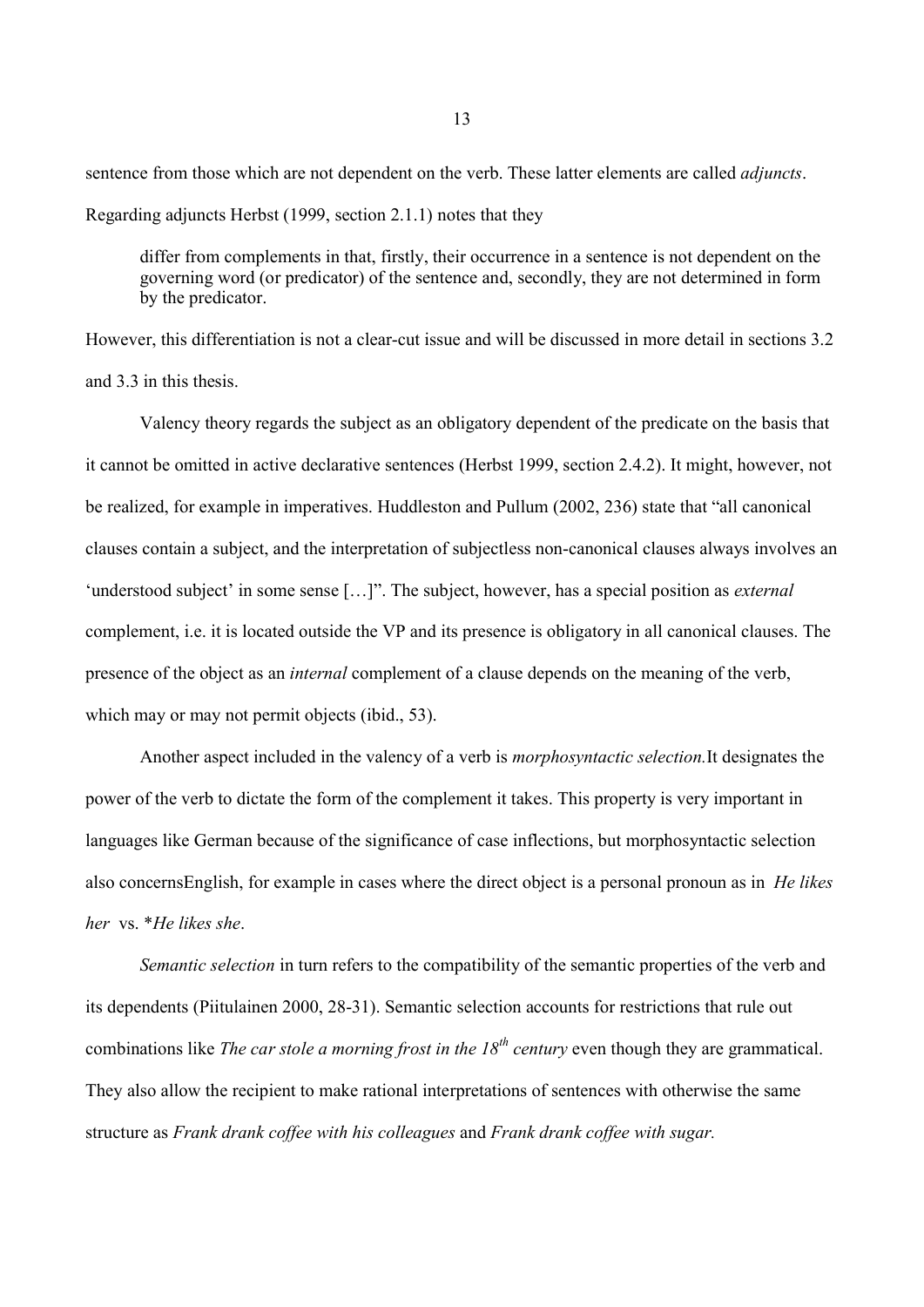After this general introduction of complementation and its connection to valency theory I will focus on certain problematic aspects in the identification of complements.

## **3.2. Obligatory complements and adjuncts**

Complements can be divided into two groups, *obligatory* and *optional complements*. As already stated above, obligatory complements are indispensable for the grammaticality of the sentence which can easily be tested by omitting them. Obviously, the only element which can be omitted in a sentence like *If ivele if the two days* is the time adverbial *for two days*, which is thus identified as *adjunct*. Adjuncts can typically be removed from the sentence without affecting its grammaticality. They are independent from the verb in their form and express "relatively constant kinds of meaning, such as manner, spatial or temporal location, duration, condition, and so on" (Huddleston and Pullum 2002, 665). However, adjuncts cannot be identified according to formal categories like e.g. adverbial phrases because they, too, can function as complements. Compare:

- (1) He lives *in Oban*.
- (2) They went for a walk *in Oban*.

In (1) the PP *in Oban* serves as obligatory complement because it cannot be omitted. In (2) it is an adverbial with adjunct status "which can be said to complete the meaning of the central predication as a whole" (Somers 1984, 508). This is in agreement with Quirk et al.'s (1985, 65) definition of complementation as "the function of a part of a phrase or clause which follows a word, and completes the specification of a meaning relationship which that word implies". The complement is thus seen as referring only to its head, not to the whole sentence.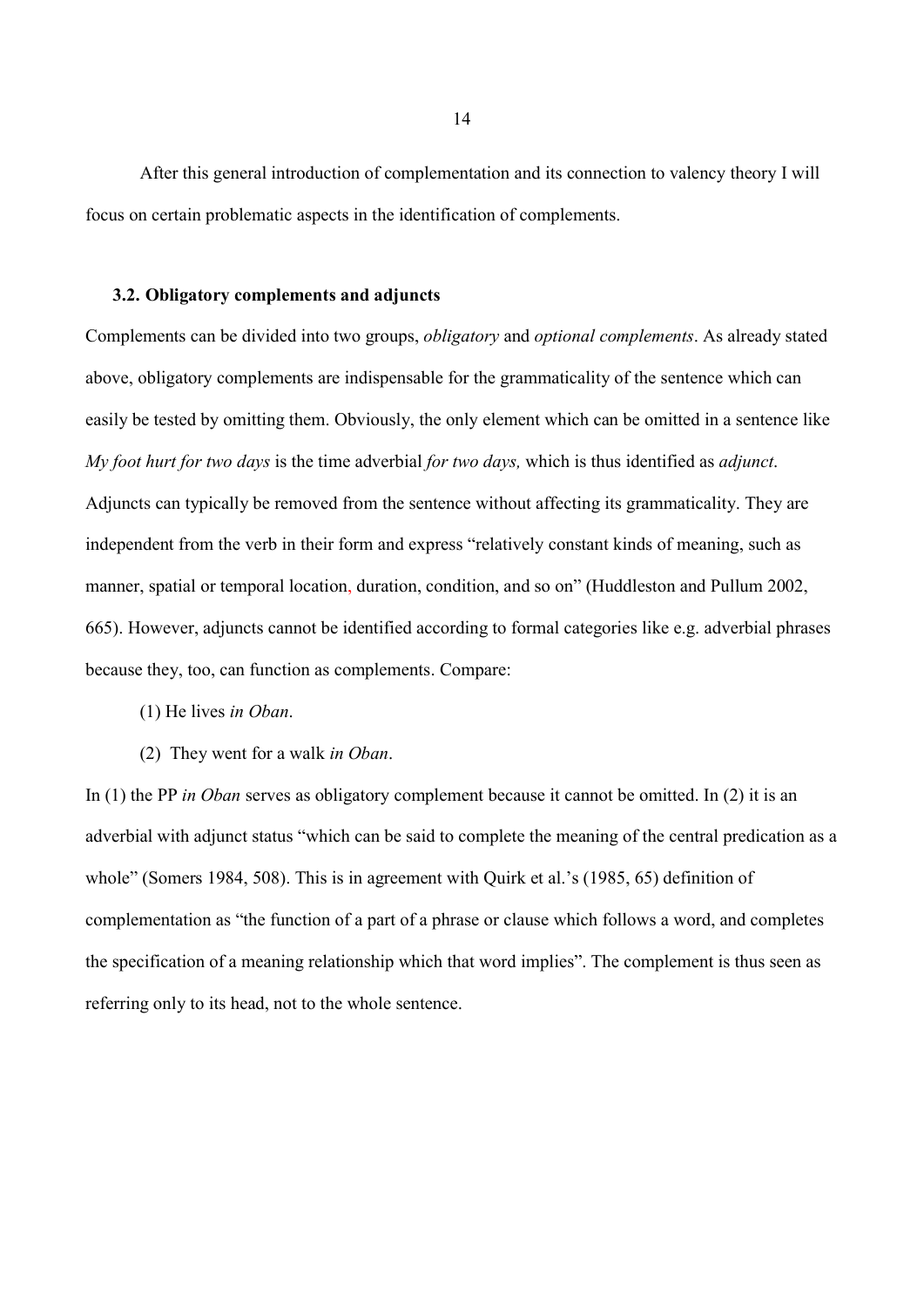### **3.3. Optional complements**

One difficulty in the identification of complements is that they sometimes can be left unmentioned *tehatrically* causing ungrammaticality as in the example by Herbst (1999, section 2.2.3), where the underlined element can be omitted:

(3) She'd go off to bed and reada book.

The NP *A book* has nevertheless to be considered a complement as it is dependent on the verb in its *form* and in that it refers to the verb only, not to the whole sentence. This type of complement is called an *optional complement*. It is defined by Herbst (ibid.) as "an element that is dependent on the predicator in form but which does not have to be expressed syntactically at all." There are even some cases where it seems odd to mention the optional complement, as in the example adapted from Somers (1984, 510):

(4) Our boy can already read.  $\rightarrow$  ?Our boy can already read (something/books).

An additional type of complement can be left out only if the reference of the omitted complement is clear from the context. Regarding this case of optional complementation, Quirk<sup>1</sup> et al. (1985, 66) state that "the omission of complementation […] implies that some element of meaning in a preceding word is 'unsatisfied', and therefore has to be provided through context" (ibid.). Herbst (1999, section 2.2.3) terms this type of complement a *contextually optional complement*, which he defines as "an element that is dependent on the predicator in form but which does not have to be expressed syntactically if and only if the argument it represents is identifiable from the context."

<sup>&</sup>lt;sup>1</sup>It should be added that Quirk et al. (1985, 55) reserve the term *complement* for sentences with copular verbs where the noun or adjective complement has predicative function:

Most people [SUBJECT] considered [VERB] Picasso [OBJECT] a genius [OBJECT COMPLEMENT]. A *complement* thus appears only "in *SVC* clauses [where] the complement applies some attribute or definition to the subject" (or the object in *SVOC* clauses, respectively) (ibid.). However, other grammatical elements are nevertheless seen as able to perform *the function of complementation*, but they are not labelled complements.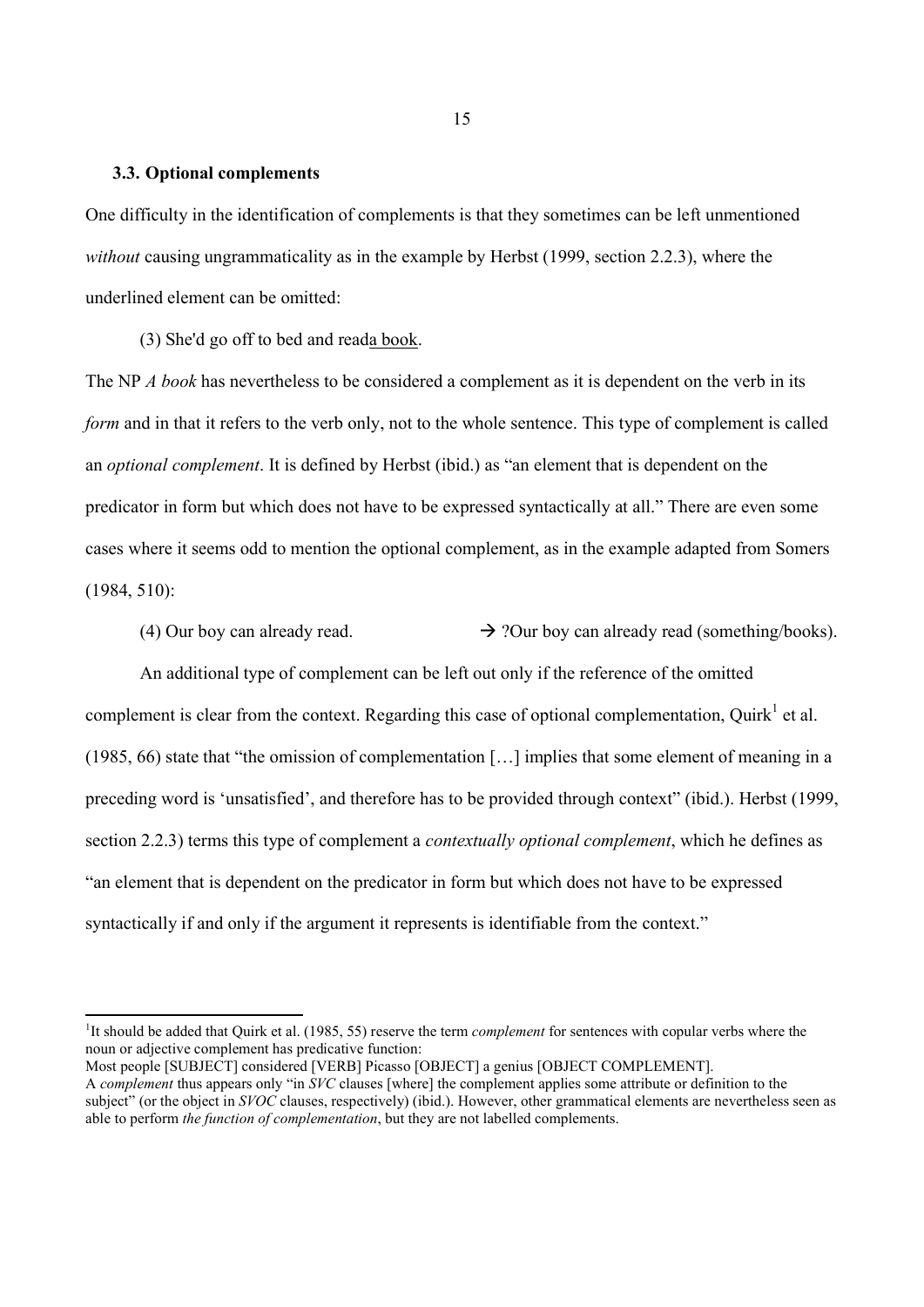In addition, the presence or absence of complements can have the effect of changing the meaning of the head. In the case of *to be conscious of + NP* and *to be conscious* without (or *zero*) complement, each sense has its own *subcategorization frame*<sup>2</sup> (Haegeman 1991, 39):

*conscious<sub>1</sub>*: Adj, [----- PP] *conscious<sub>2</sub>*. Adj, [-----]

These frames show that *conscious* has two senses, depending on what type of complement it takes. The subcategorization frame does not include the subject. It only considers complements that are inside the verb phrase (ibid., 37).

# **3.4. Syntactic tests for the identification of complements**

Herbst (1983, 24) has developed a syntactic test for adjectives to distinguish optional complements from adjuncts. He defines optional complements as those elements which can be asked for with *who*, *whom* or *what*. Questions formed with other interrogative pronouns do not refer to optional complements. The question may differ from the declarative sentence solely in word order, the added interrogative pronoun and, possibly, a preposition which refers to the interrogative pronoun. The method is illustrated in examples (5a) and (5b):

 $2$ Quirk et al. treat these phenomena as "cases of conversion" (1985, 722) in which the predicate changes secondary word class, e.g. from *intransitive* to *transitive* (ibid., 1564 ff.), a process which can involve a change in meaning.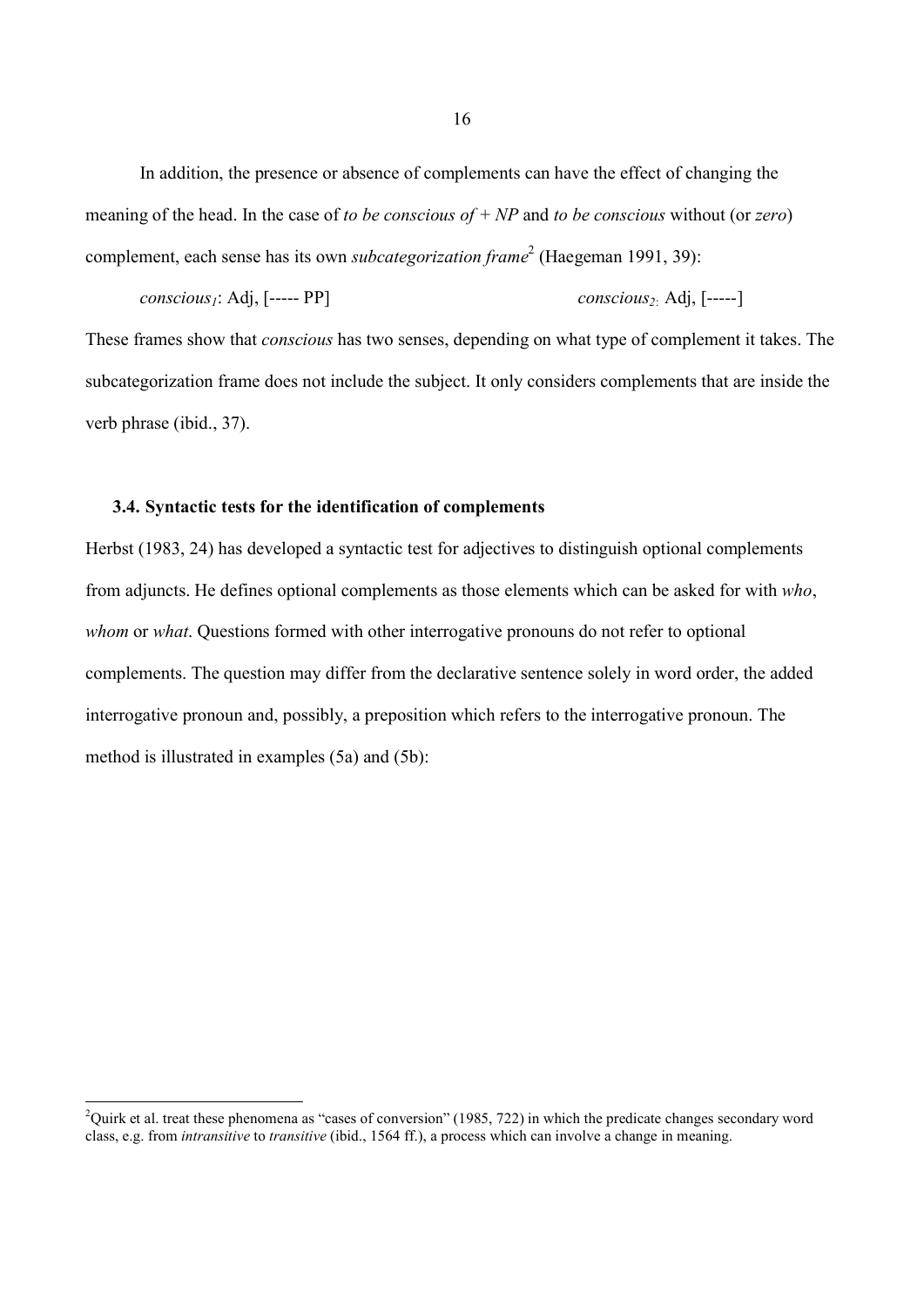(5a) Traffic is very slow at 5 o'clock. When is traffic very slow?  $-$  At 5 o'clock.

\*At what is traffic very slow?  $-$  At 5 o'clock.

 (5b) Trevor is very slow at rowing. At what is Trevor very slow? – At rowing.

This also applies to *to*-infinitives, *–ing* clauses and finite subordinate clauses; note the added

preposition in the question in (6b):

- (6a) She was willing to be honest. What was she willing to be/do? To be honest.
- (6b) She was careful crossing the road. What was she careful about? Crossing the road.
- (6c) She was not certain whether/if/that/where/when he had booked the ferry. What was she not certain about? – Whether/if/that/where/when he had booked the ferry.

What this test shows is that adjuncts cannot be asked for by *who/what* questions but need adverbial

question forms. However, Herbst (1999, section 2.3.4) points out a weak spot of the test. It concerns

purpose-phrases and purpose clauses (7a-b) and *with*-phrases expressing accompaniment (7c):

- (7a) In March 1930 Wood was in London for the opening of Cochrane's Review. What was he in London for?
- (7b) To achieve a more emotional relationship with his subject, Lanyon chose specific sites in Cornwall. What did he choose specific sites in Cornwall for?
- (7c) Ben Nicholson and Barbara Hepworth had invited the two most promising younger artists, John Wells and Peter Lanyon, to exhibit with them. Who were they invited to exhibit with?

The elements which can be asked for by *who* and *what* have to be considered adjuncts because they are

freely addable and not licensed by the predicate.

Herbst (1983, 31-34) presents two lists of forms in which adjective complements can occur. The

first list designates complements in subject position. The subject is considered an obligatory

complement by Herbst, but the present study will concentrate on internal complements only.

Other complement positions can be filled by:

1. prepositional phrases (He is good at mathematics)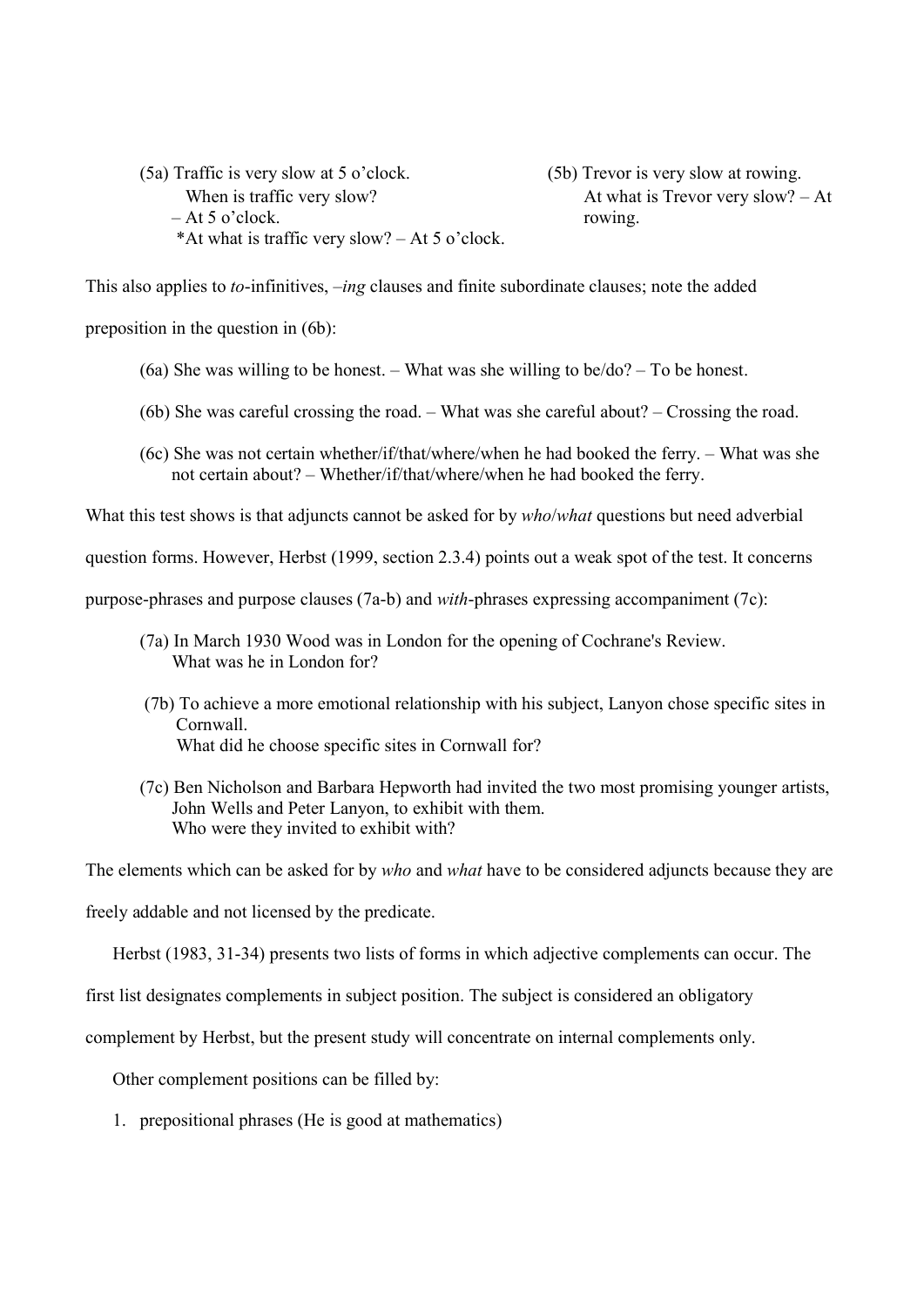- 2. *to*-infinitives (She is keen to go)
- 3. *–ing* clauses (She is careful crossing the road)
- 4. finite clauses (She was certain that he had booked the ferry)

#### **3.5. Argument structure and thematic roles**

Another way to describe the complementation of a predicate is based on argument structure in logic. Arguments are *referring expressions* which "serve to pick out an entity, a person, a thing from those things we are talking about" (Haegeman 1991, 35). They can be seen as corresponding to complements and are further described as "the participants minimally involved in the activity or state expressed by the predicate" (ibid., 36). The predicate is seen as defining "some relation between the referring expressions" (ibid., 35). Argument structure always includes the subject. If an argument is optional it is put in parentheses. Thus, the argument structure of the verb *buv* can be noted as:

| <i>Buy</i> : verb; | (2) |     |    |
|--------------------|-----|-----|----|
|                    | NP  | NP. | NP |

The first position indicates the subject, the second the indirect object which can be left unmentioned<sup>3</sup> and the third position denotes the direct object. According to this frame, it is possible to generate a sentence like *Frank bought Rosie a puppy* The activity could also be expressed as *Rosie bought a puppy from Frank*, in which case the structure would be noted as

Buy: verb;  $1 \t 2 \t (3)$ NP PP *Rosie puppy Frank* 

According to this description, however, it is also possible to form a sentence like *Puppies buy Frank from Rosie.* To avoid this kind of semantically unacceptable sentences, the power of the predicate to

 $3H$ aegeman (1991, 39) notes that "unlike verbal arguments, the arguments of adjectives can often be left implicit". However, this might involve a change in meaning. Quirk et al. (1985, 504) mention that "the adjective has a different or at any rate much greater semantic weight when it is without complementation, serving more of an auxiliary role when complementation is present." They actually give an example involving *anxious*: *Phey are anxious*. *- They are anxious to see vou.*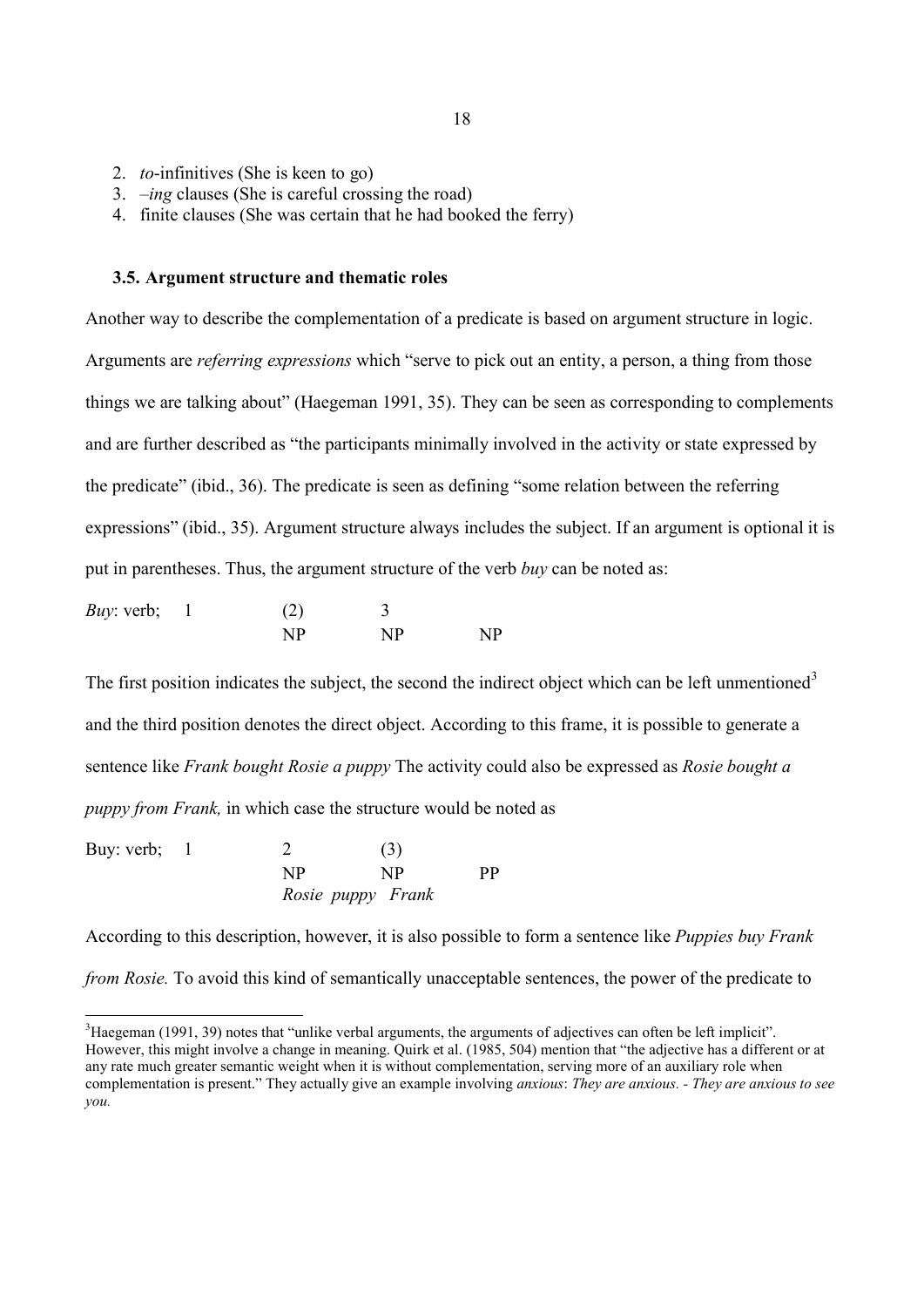determine the relations between the arguments has to be taken into account: The predicate assigns the arguments certain roles such as agent, experiencer, etc., which have certain properties (e.g. the prototypical agent is animate and acts volitionally). They are referred to as *semantic roles*, *thematic roles* or *theta roles*.

Starting with Charles Fillmore's Case Grammar in 1968, linguists have attempted to identify and define semantic roles by describing on an abstract level the characteristic roles predicates ascribe to their dependents. Fillmore (1968, 24 ) saw cases (or roles) as

a set of universal, presumably innate, concepts which identify certain types of judgements human beings are capable of making about events that are going on around them, judgements about such matters as who did it, who it happened to and what got changed.

Role assignment thus mirrors the way humans perceive the world, and the predicate has an important role in incorporating these concepts. Fillmore's cases have since been shaped and specified, but so far no consensus regarding semantic roles have been achieved and perhaps never will be.

There is nevertheless a small set of roles which is often referred to in the literature, comprising roles like agent, experiencer, benefactor, goal, source, theme etc. (cf. e.g. Huddleston and Pullum 2002, 230-233). Of those, experiencer, defined as "the one who feels or perceives" and stimulus defined as "what arouses the feeling" (ibid., 232-232) can be considered relevant for *anxious* "on first sight", but a more detailed analysis may reveal further roles that can be assigned by *anxious*.

Carnie (2002, 169) distinguishes between theta roles and thematic relations: "Theta roles are bundles of thematic relations that cluster on one argument". Thematic relations in turn are "particular semantic terms that are used to describe the role that the argument plays with respect to the predicate" (ibid., 168). An argument can combine several thematic relations in one theta role, e.g. in *Kim bought the car from Pat, Kim* is both agent and goal and *Pat* is both agent and source (Huddleston and Pullum 2002, 230). It is important to note that even though theta roles can consist of several thematic relations, each argument is assigned only one role (the most relevant or the one distinguishing it from further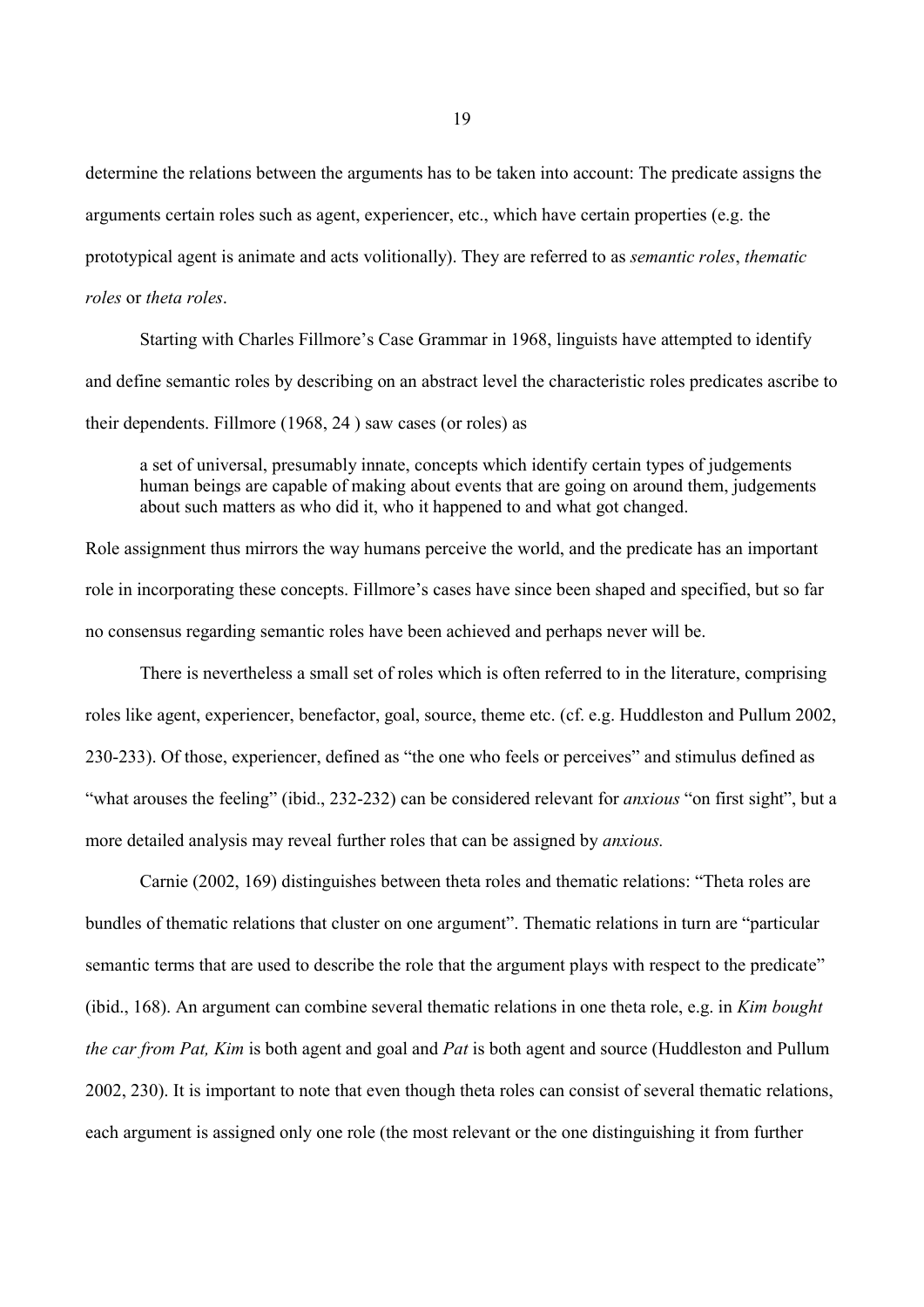roles in the sentence (Carnie 2002, 169)). This condition is expressed in the *Theta criterion* (Haegeman 1991, 46):

Each argument is assigned one and only one theta role. Each theta role is assigned to one and only one argument.

This criterion ensures that sentences like \**Maigret killed the burglar the cellar* are considered

ill-formed because the verb *kill* assigns only two theta roles, which are occupied by the subject NP and

the object NP. In order to make the sentence grammatical, a preposition must be inserted, which

assigns the thematic role of location to the NP *the cellar*, thus yielding *Maigret killed the burglar in the* 

*cellar* (ibid., 44). The most important issue, therefore, is not a general definition of semantic roles but

awareness of the number of roles a predicate can and must assign. Haegeman points in the same

direction when she writes that often it is enough to "list the number of arguments, identifying their

roles by numbers rather than by role labels" (1991, 41).

An outright adverse attitude towards a rigid and restricted set of semantic roles can be found

e.g. in Sag and Pollard (1991, 67), who write:

That is, contrary to assumptions often made on the basis of the work of Fillmore 1967 and Gruber 1965, we are skeptical about any claim that a small inventory of semantically meaningful roles can be established for the entirety of the vocabulary of English (or any other natural language).

Sag and Pollard develop appropriate "ad hoc" roles according to characteristic features inherent to the predicates they examine. They work out "semantic regularities" (1991, 67) inherent to these predicates instead of using pre-existing roles. Next to sharing semantic features, these predicates often appear in similar syntactic constructions. The relation between the syntactic and semantic characteristics of certain groups of matrix predicates will be discussed in the following sections.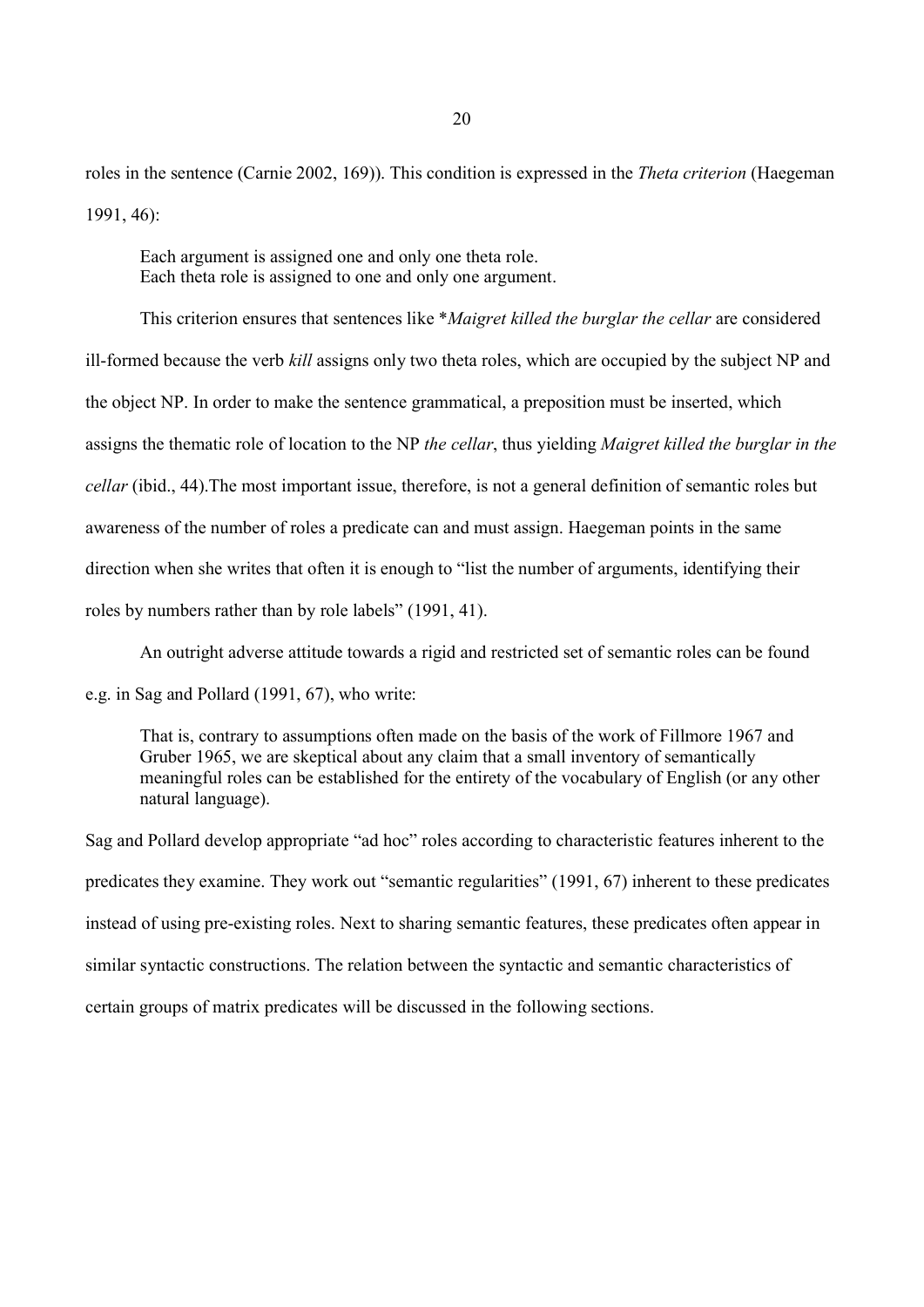# **3.6. On Control**

At this point it will be useful to introduce the concept of *control*. Control appears in "constructions" where a verb has a non-finite internal complement", i.e. catenative constructions <sup>4</sup> (Huddleston and Pullum 2002, 1177). Predicates involving control can be classified in meaning groups whose members share certain essential semantic features. Control is thus not an arbitrary feature amongst predicates but is related to the meaning inherent to predicates.

There are two types of control, object control and subject control. An example for subject control is represented in *Leo was eager to open the letter*. This sentence is interpreted in a way that the subject *Leo* is the one who is eager and the one who (possibly) opens the letter. It is thus assumed that the subject of the matrix predicate is identical, or coreferential, with the subject of the verb in the lower clause which is not overtly expressed. Huddleston and Pullum (2002, 1193) note that

[m]ost non-finite clauses have no subject, but the interpretation requires that we find an 'understood subject': characteristically, the VP represents a semantic predicate and we need to find the argument that it is predicated of.

The assumption of an understood subject is underpinned by the theta criterion. As observed above, the subject *Hal* is the argument of two predicates (i.e. two theta roles), so in order to avoid violating the theta criterion an additional argument is needed. This additional argument, a non-realized understood subject, is typically referred to as PRO (Carnie 2002, 255). In the sentence structure it takes the place of the subject of the lower clause, in front of the infinitive: *Leo<sub>1</sub>* was eager [PRO<sub>1</sub>] to open the letter. In subject control constructions it is mandatory to leave the understood subject unexpressed, as not following this rule would generate sentences like \**Luis was eager for Luis to open the letter* (when Luis designates the same individual). But because a sentence like *Luis was eager for Richard to open the letter* is a possible construction, it was suggested (cf. Postal, 1970) that a rule of subject deletion in

 $4$  Huddleston and Pullum (2002, 1215) note that "the concept of catenative can be applied to adjectives as well as to verbs."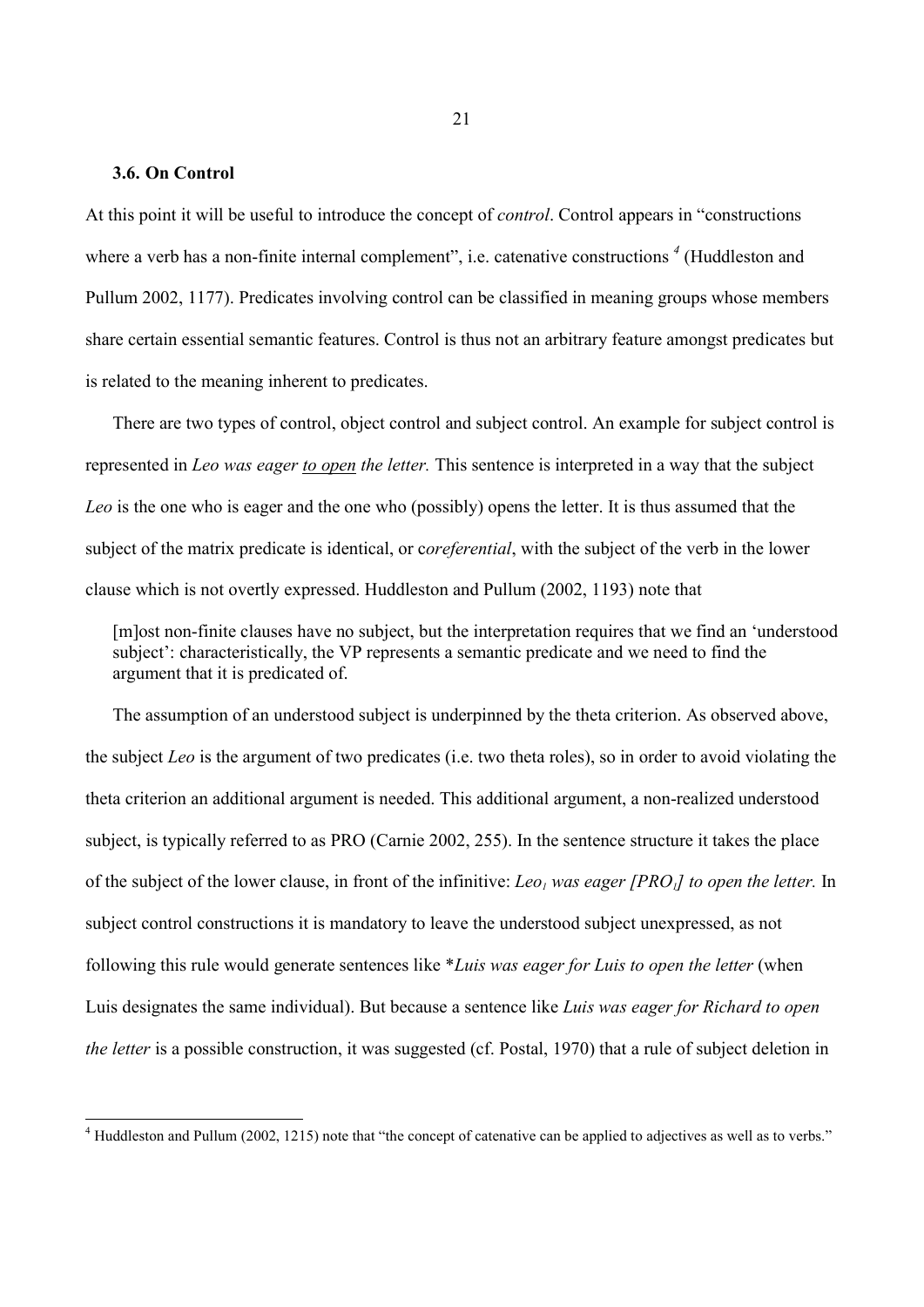subjectless sentential complements applies in those cases where the subject of the matrix clause is coreferential with the subject of the subordinate clause. This rule is commonly referred to as EQUI.

In *object control* constructions PRO is controlled by the object of the matrix clause. The action denoted by the non-finite verb is directed towards the understood subject of the lower clause, but the difference to subject control is that PRO has its point of reference in the object of the matrix clause as in *Jean persuaded Robert to leave* (Carnie 2002, 267).

However, PRO is not always needed in catenative constructions. Whether PRO is present depends on the ability of the matrix verb to assign semantic roles. In addition to control predicates there are predicates in matrix position which do not assign a theta role to their subject (Riemsdjik and Williams 1987, 114). This class of verbs is called *raising verbs* because the subject NP of the lower clause has been raised out of its original position to function as the syntactic subject of the higher clause. Therefore, this operation is also called NP movement. There is proof for this claim provided by e.g. Soames and Perlmutter, based on reflexivization (1979, 82-83), but the difference can also be explained by considering the assignment of thematic roles. Carnie (2002, 262) states that

 the most reliable way to distinguish raising constructions from control constructions is to work out the theta grid associated with the matrix predicates. If the matrix predicate assigns an external theta role ([…] the one that appears in subject position) then it is not a raising construction.

In a sentence like *The dogs seemed frightened* the semantic point of reference of the matrix verb cannot be said to be the subject as this would leave us with the meaningless construction *The dogs seemed*. The matrix verb refers semantically only to the complement *to be frightened* even though syntactically it predicates *the dogs*. If the sentence is arranged in a way that the subject is moved to the subordinate clause we get the following result:

(8) It seems that the dogs were frightened.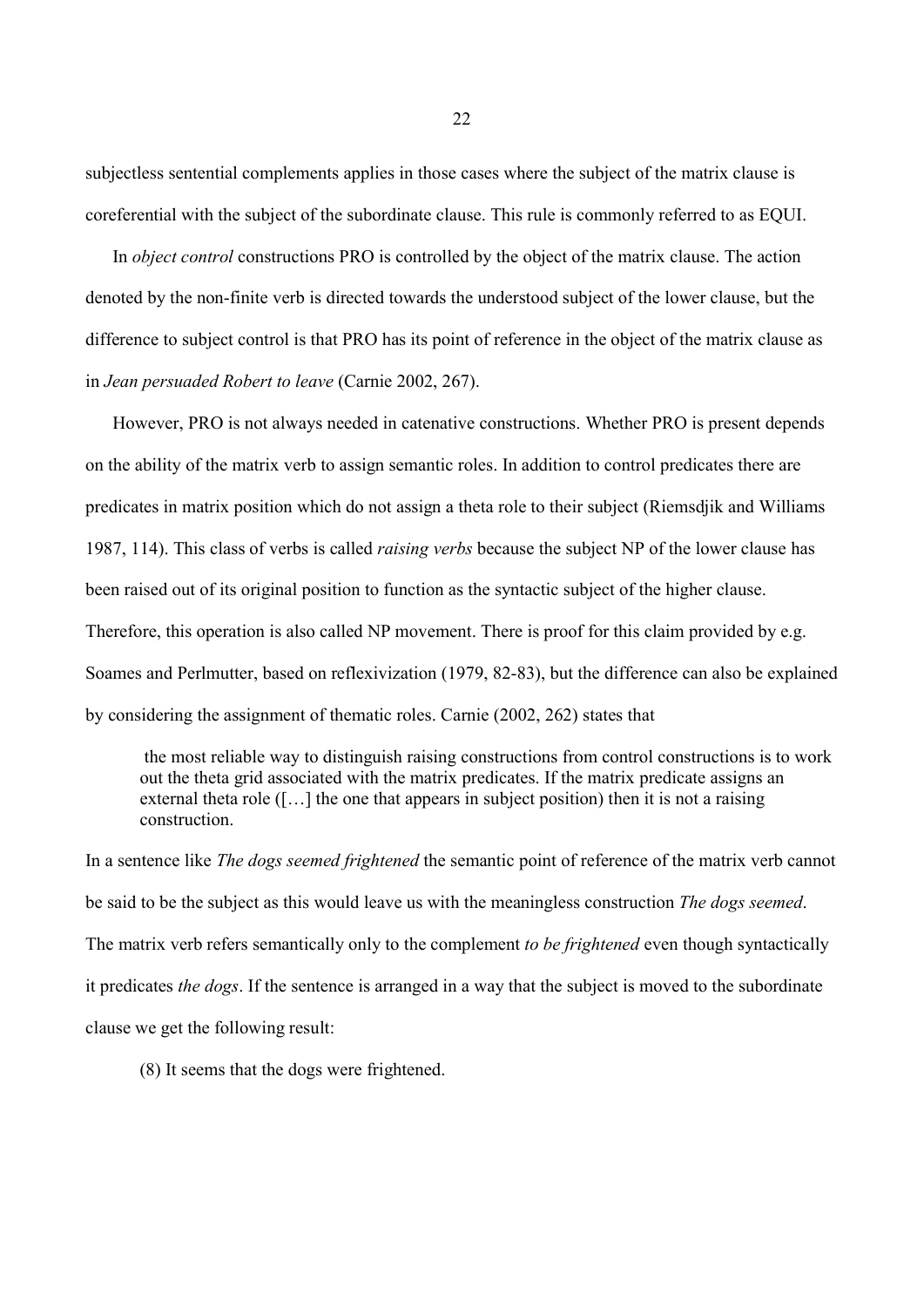The subject of the higher clause is now the semantically empty  $it$ , which has no reference and no role assigned to it. This kind of transformation however, is not applicable to control predicates because they assign roles to the argument in subject position. Therefore, a semantically empty subject like expletive *it* or existential *there* cannot occur with control predicates (Riemsdjik and Williams, 1986, 115). There exist a range of linguistic tests to find out whether control or NP Movement is involved. The claim is that a control predicate will produce ill-formed sentences when inserted in NP Movement structures. The test with expletive *it* shows that *anxious* belongs to the group of control predicates:

 $(9)$  \*It was *anxious* that the dogs were frightened.

# **3.7. Semantic characteristics of control predicates**

As mentioned earlier, control predicates share certain semantic features according to which they can be

divided into meaning groups. Rather than being synonyms, they share basic characteristics of meaning.

Sag and Pollard (1991, 65) present three different meaning groups of control predicates:

- a) ORDER/PERMIT type [object control]: order, persuade, bid
- b) PROMISE type [subject control]: promise, swear, agree
- c) WANT/EXPECT type [subject control]: want, desire, fancy

Of these three groups the WANT/EXPECT type is of interest to us because *anxious* appears in patterns

which semantically fit in this category. Sag and Pollard (1991, 66) describe the shared semantic

features of predicates of this group as follows:

[...] the want/expect-type verbs all involve desire, expectation, or similar mental orientation toward a given soa.<sup>5</sup> We will refer to these as ORIENTATION relations, and will characterize their associated roles as EXPERIENCER (the participant who experiences the appropriate orientation) and soa-arg (here the soa towards which the experiencer is oriented).

<sup>5</sup> soa: STATE OF AFFAIRS (Sag and Pollard, 1991, 66). This is a generic term used to define types of situation involving certain characteristic participants and their relations towards each other. [Footnote added by the present author].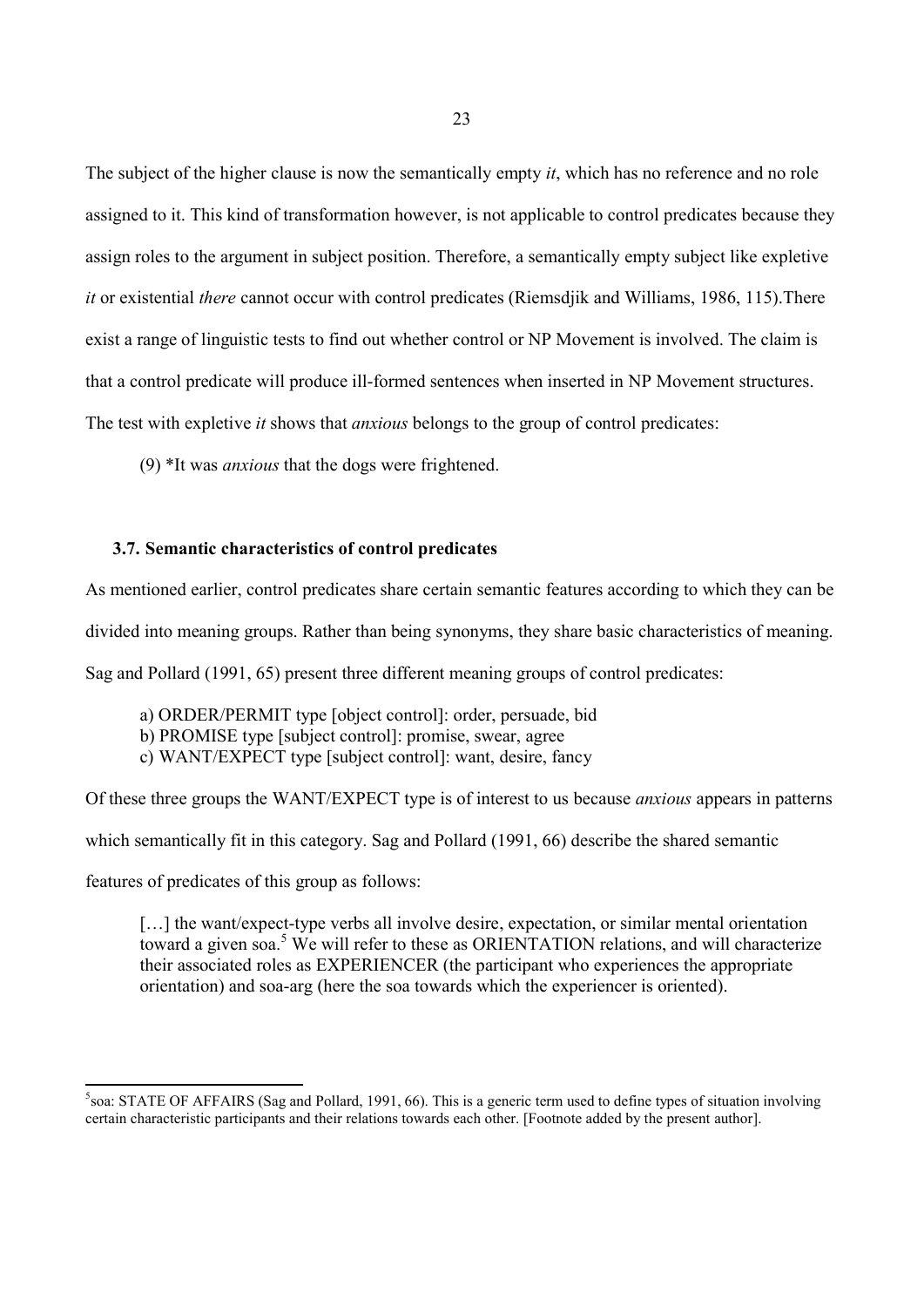Another scholar who has investigated the semantics of control predicates is Rudanko. His classes of subject control predicates are based on "hierarchies of volition" (1998, 28). The general category is that of "positive volition". A more precise description of the semantic content is given with the subclass "desideration, with the approximate paraphrase 'to want' or 'to want intensely'" (e.g. long, care, ache). His findings support the suggestion that the semantic type of volitional predicates "are the most frequent triggers of infinitival subject control constructions both in present-day and in nineteenth century British English" (Rudanko 1998, 40). As *anxious* can be placed in this group from a semantic point of view, one might expect a high frequency of infinitival complements in the corpus data.

Furthermore, Rudanko has found support for the observations of Visser (1972, 1090) who detected a shift from *to*-infinitive complements towards the *to-ing* construction in Modern English. Rudanko (1998, 21) predicts that if his considerations concerning the increase of *to-ing* pattern are correct, this shift

is likely to occur in cases where a matrix verb governing the infinitival construction also selects the prepositional  $t_0$  + NP complement construction, but it is unlikely to occur where it does not. Further, change is more likely when the meaning of the verb is compatible with the notion of goal orientation"

It remains to be seen in the analysis part of this thesis whether *anxious* is affected by this change,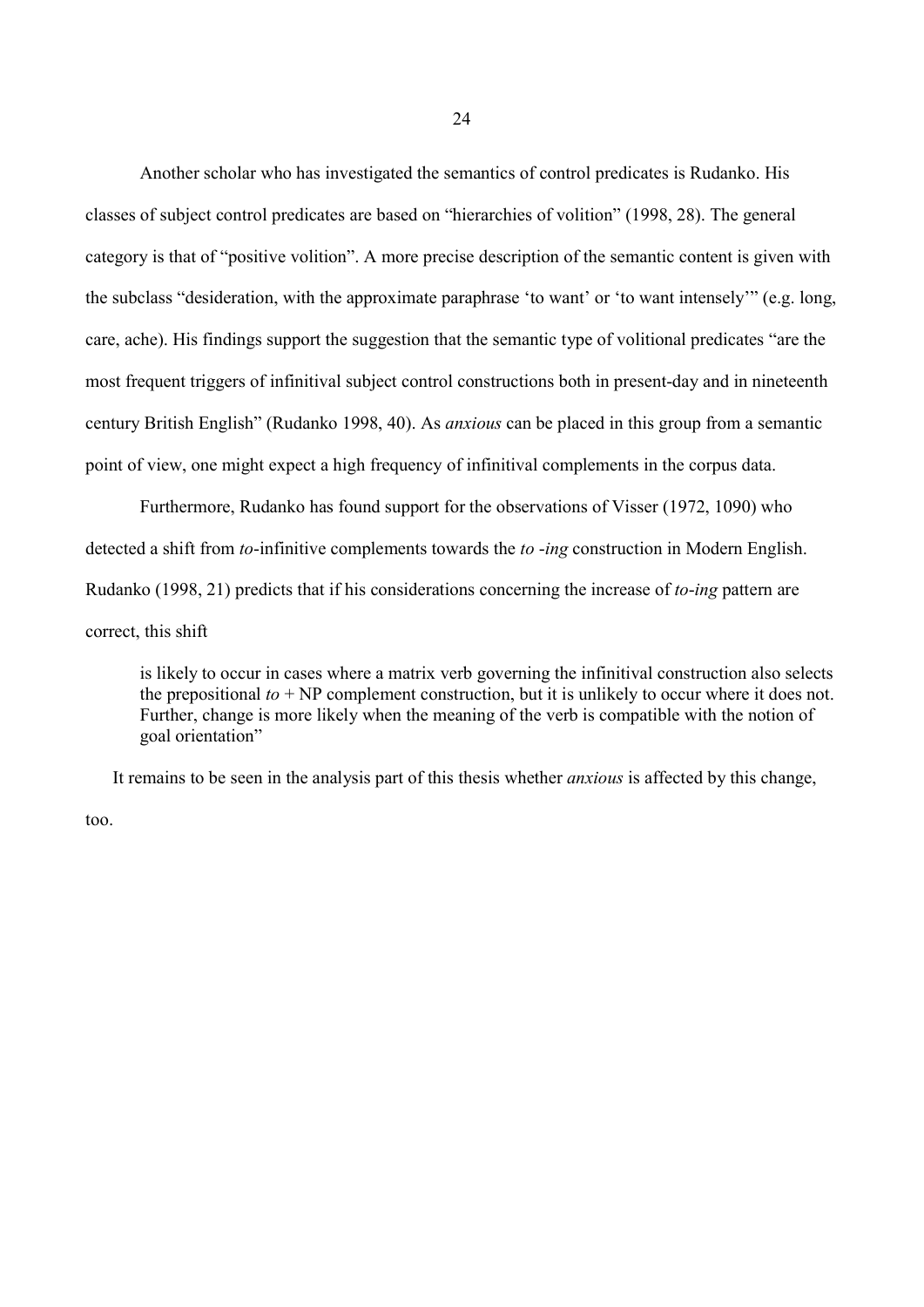### **4. Meaning in the structure of infinitival complements**

So far we have looked at some shared semantic features of groups of control predicates involving the notions expectation, desire, volition and mental orientation towards a given situation. This chapter will be devoted to the semantic features of the complements these predicates typically take, more precisely, to the meaning inherent to their structure.

As was stated earlier, predicates and complements are subject to semantic selection. This is also true for sentential complements, but the meaning of sentential complements is not only constituted by the semantic content of the words they contain. In addition, they bear meaning in their structure. Two types of complement structures have been thoroughly investigated, the *to*-infinite and the *-ing* clause.

# **4.1. The semantics of structure**

Wood (1956, 11) states that the *to-infinitive* typically implies an agent even if not specifying it, whereas the gerund refers to a more universal sense, a difference in meaning which is illustrated by examples (1) and (2) (adapted from Wood):

- (1) To live in the West End has its disadvantages.
- (2) Living in the West End has its disadvantages.

Even though not specifically mentioned in either sentence, the notion of an agent is stronger in (1). The reader thinks of a person's, probably the author's, experience with his or her life in the West End, whereas the second example focuses on the "act of living" (in the West End). Sentence (1) emphasises the performer, sentence (2) the performance. As further example serves *To travel hopefully is better than to arrive* in which the notion of an agent is so strong that it would be unsuitable to use the impersonal gerund (ibid., 12). From this Wood draws several conclusions: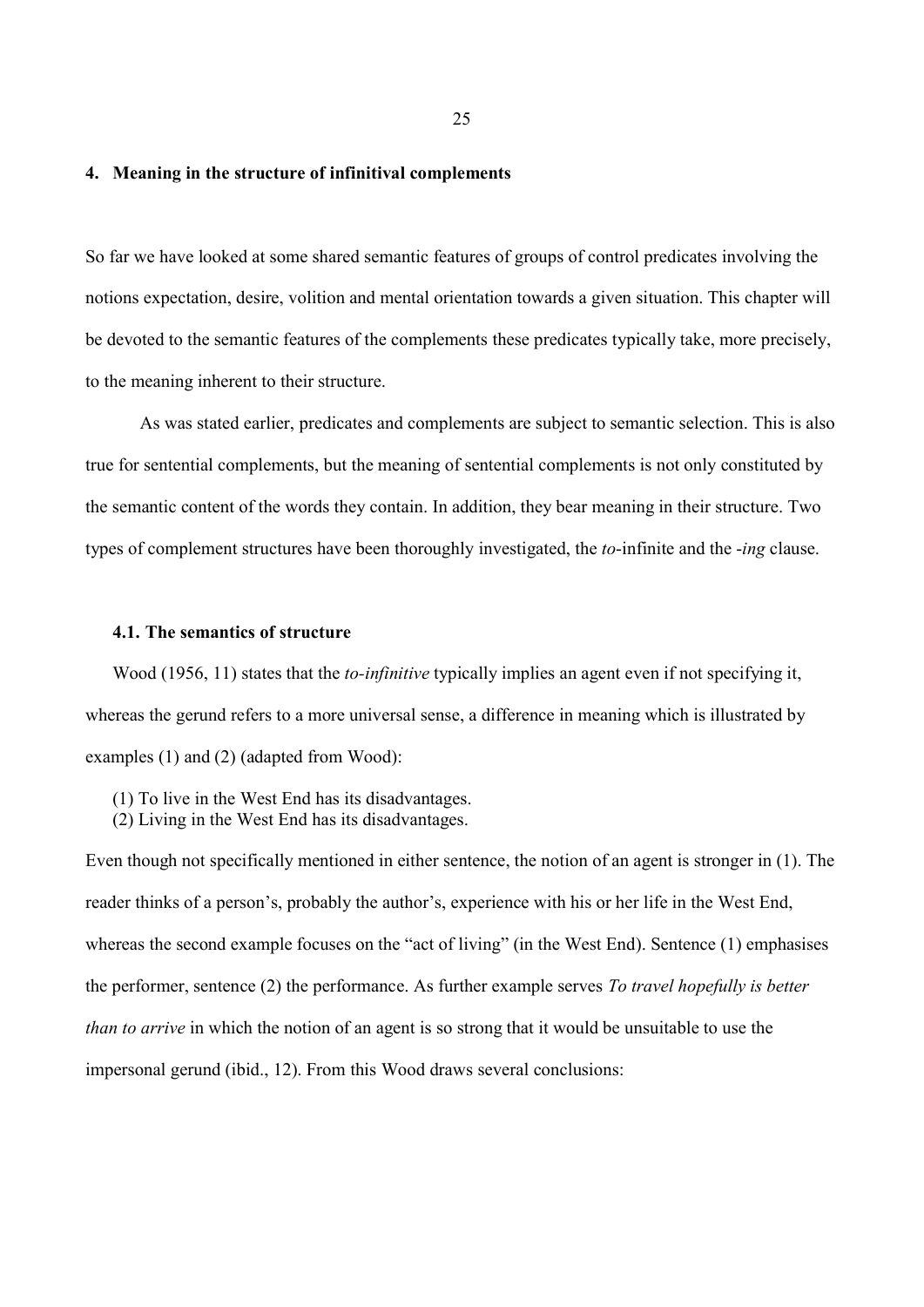- 1) In cases where both the gerund and the *to*-infinitive are theoretically possible in terms of grammaticality, they nevertheless might not be used interchangeably without causing a difference in meaning.
- 2) The gerund is used in a more general meaning and therefore has a wider scope of reference in comparison to the *to*-infinitive.

Probably the best known hypothesis concerning the semantics of structures is Dwight Bolinger's claim that "a difference in syntax form always spells a difference in meaning" (Bolinger 1968, 127). In his article *Entailment and the meaning of structures*, Bolinger examines differences in meaning between the *-ing* clause and the *to*-infinitive complement by comparing minimal pairs like:

- (3) I enjoy singing. \*I enjoy to sing.
- $(4)$  I plan to sing.  $*$ I plan singing.

 He shows that the occurrence of these complements with certain verbs is not arbitrary but entailed by the correspondence between the meaning of verb and complement and calls this semantic connection between complement and the matrix verb *semantic compatibility* (ibid., 127). Bolinger coins the notions of *reification* for -*ing* clauses, while the *to-infinitive* is associated with *hypothesis* or *potentiality* (ibid., 124). In cases where the matrix verb contains notions of "unrealized possibilities" (e.g. *want, wish, hope*) it typically takes a *to*-infinitive complement. Verbs that "apply to actualities" (e.g. *enjoy, visualize*) are normally followed by an *-ing* clause. He claims that this phenomenon can also be held responsible for the increase of -*ing* clause complements in constructions where the *to*infinitive would be normal. As an example he presents "over-concretized *it*-constructions" to which additional information has been added and which have therefore undergone a shift towards reification (ibid., 125):

(5) It's nice to rest. ?It's nice resting. It's nice resting here.

Another contrast between *to*-infinitive and -*ing* form worth noting is presented by Allerton. He makes the point that on some predicates the *to*-infinitive complement can have the effect of giving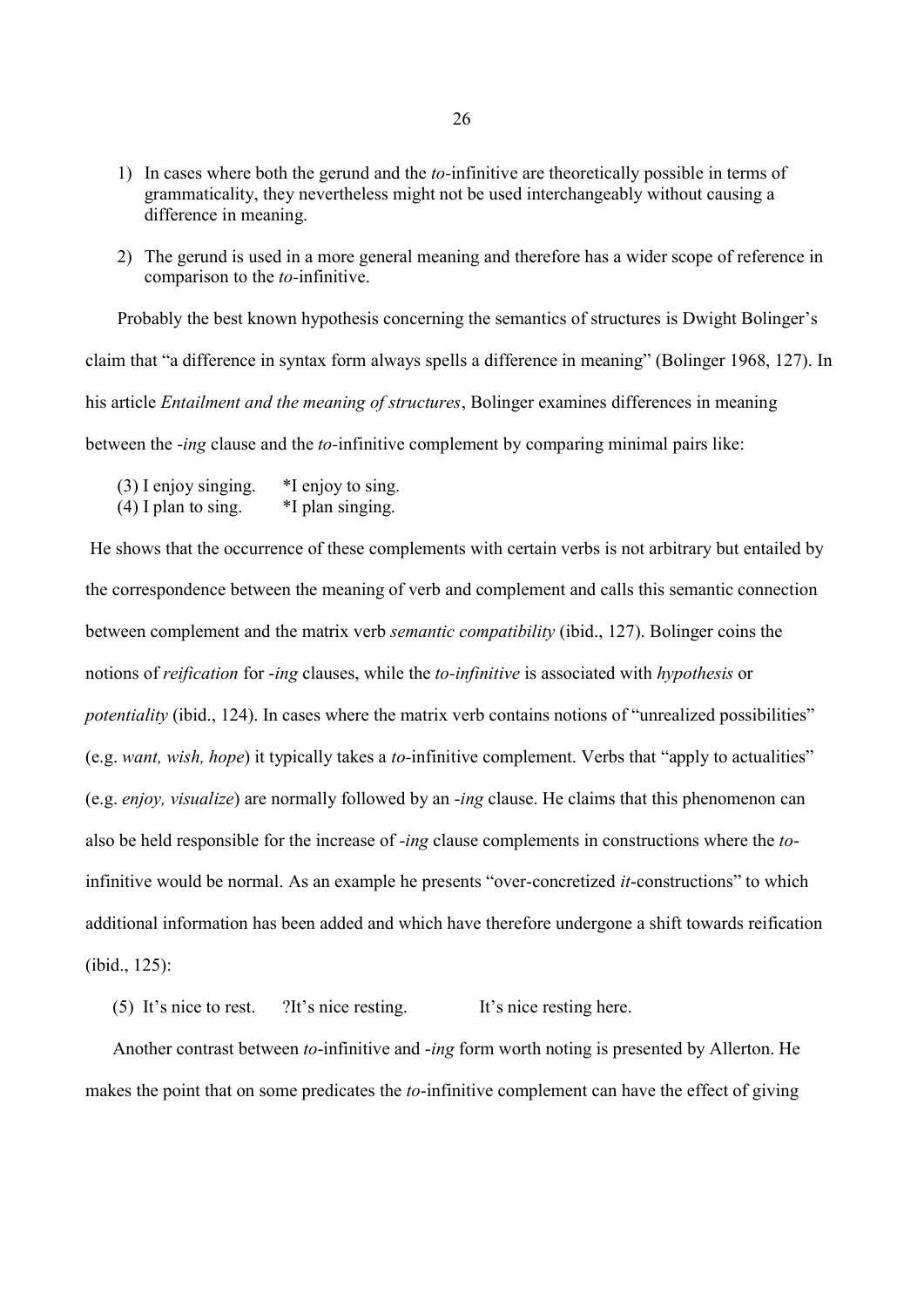them "the appearance of being downgraded to the status of an auxiliary, making it comparable to *will* or *would*" (Allerton 1988, 17). He exemplifies this effect with the verb like:

- (6) John likes to wash his socks by hand.
- (7) John likes washing his socks by hand.

Example (6) implies that John actually washes his socks (*he does/will wash his socks*), whereas (7) tells something about John's mental attitude towards washing socks by hand and is semantically closer to the lexical meaning of *like*.

# **4.2. A cognitive approach**

Smith (2009) offers yet another angle from which to look at the meaning of complement structure. He acknowledges the earlier findings regarding the features of *to* and -*ing* but claims that the immanent reasons for their occurrence with certain matrix predicates have not been explained systematically:

It is not made clear, for example, why such notions as ''future-oriented", ''hypothetical", or "specific instance" should all be conveyed by *to* as opposed to some other lexical item, nor is there any attempt to link senses of *to* that still seem to evoke path-like notions to uses of *to* that are more obscure (Smith 2009, 366).

Smith draws on the *source-path-goal image scheme* associated with prepositional *to* in cognitive grammar. From this scheme several semantic notions can be derived when extended to more abstract domains. He starts with rather concrete meanings like "Elly May walked (over) to help with the chores"(Smith 2009, 371) where the path-like sense is still detectable but which also comprise the more abstract aspect of purpose-orientation (a feature he underlines by replacing *to* with *in order to*). An even more abstract notion is that of *holistic constructing* in which an event is perceived as a complete entity: "This sense of *to* is motivated from the source-path-goal imagery because a path's goal is construed holistically, i.e. as conceptually whole and complete (ibid., 373)." It lies beyond the scope of this thesis to explain this concept in great detail, but to give an impression of the underlying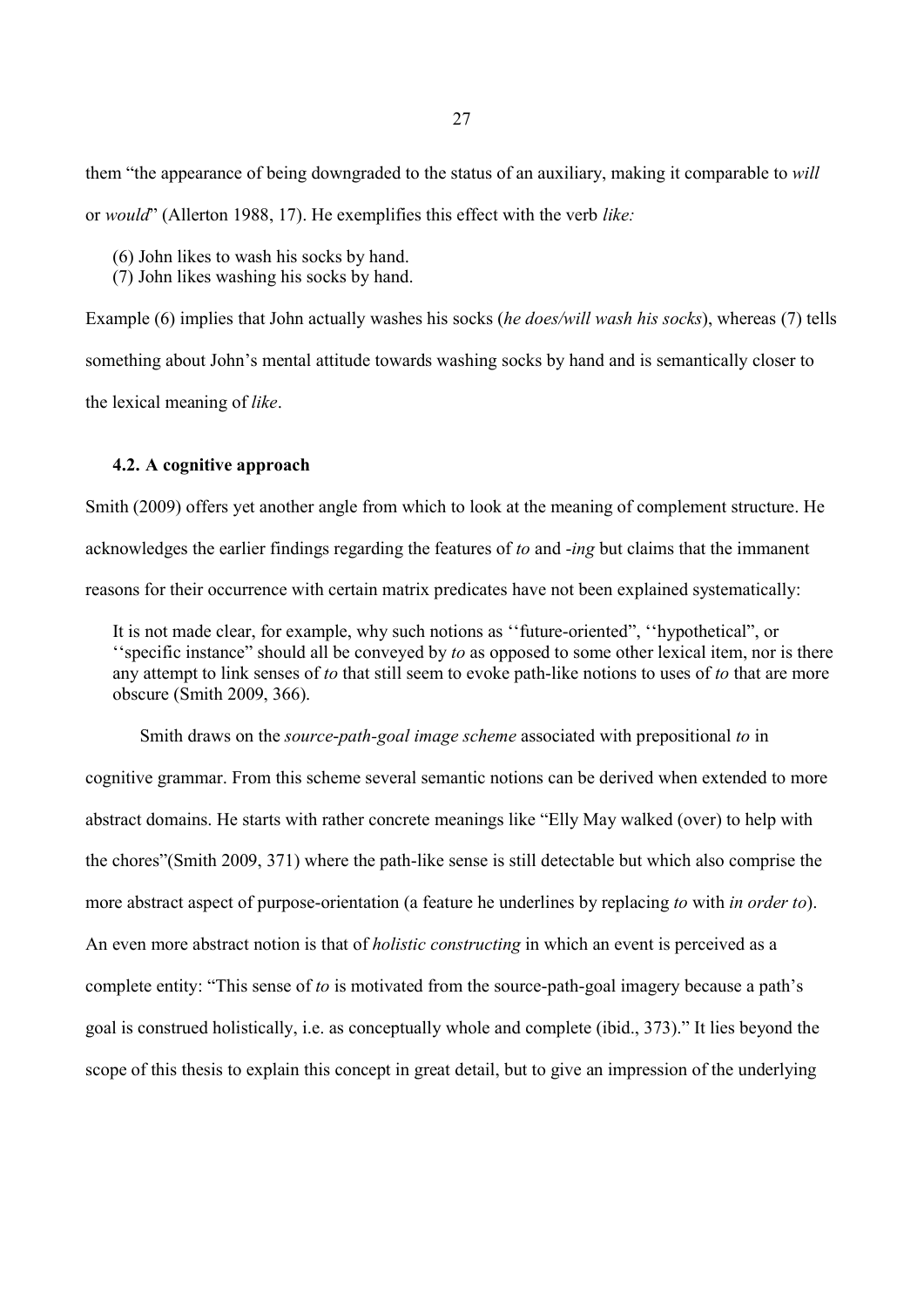ideas of the cognitive concept of holism the following example from a footnote in Smith's article will be included here:

A barn seen at a distance, at the end of a spatial path, is viewed entirely as a clearly bounded object (i.e. holistically). But if we stand very close to the barn the holistic construal is not possible, because its boundaries are not visible (Langacker, quoted in Smith 2009, 373).

Thus in *Mary is ready/willing/inclined/excited/happy/hesitant/glad to do the chores* (ibid.375) the

process described by the infinitive is "construed as an event in its entirety that is related mentally to a scale of inclination to do things in Mary's mind (ibid.)."

Smith does not deny that *syntactically* the infinitival *to* has turned into a grammaticalized infinitive marker (i.e. it can be distinguished from the preposition by syntactic tests), but the abstract notions associated with the source-path-goal image scheme are nevertheless still present in the infinitive marker. These notions can in turn be held responsible for the choice of complement types, as the semantic content of the matrix verb has to be compatible with the (lexical and structural) semantic content of the complement (ibid., 371). Smith finally concludes

[...] that all senses of infinitival *to* are meaningful because they involve the idea that the subordinate process is conceptually distant in some respect from the state or process designated by the matrix predicates and the participants in the matrix process.(ibid., 375).

Smith thus refers to the iconic relation between grammatical and semantic distance also known as the *distance principle*. The distance principle claims that "[t]he linguistic distance between expressions corresponds to the conceptual distance between them (Haiman 1983, 782)." The *conceptual* distance arises from the source-path-goal image schema related to the *to* (thereby distinguishing it from other prepositions which theoretically could take its place) The processes or states denoted by the *to*infinitive complement is always in a more or less abstract way perceived as distant from the process or state described by the matrix predicate. *Linguistic* distance obviously arises from the word *to* which separates the matrix predicate and the subordinate verb.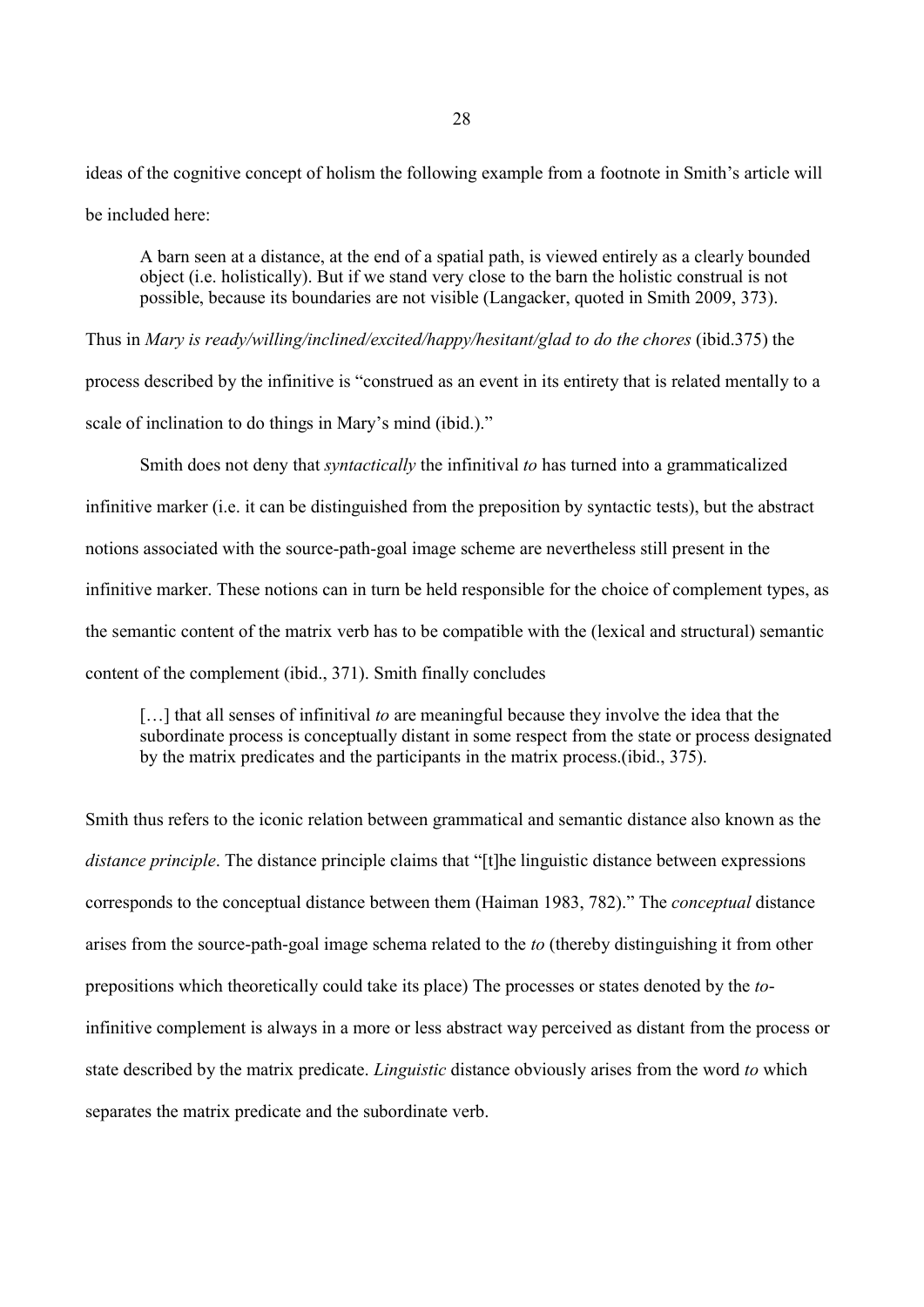If one accepts these assumptions, it follows that the predicate of a subject control construction is conceptually more closely linked to the matrix clause than for example a *that*-clause because the predicates are typically structurally closer in subject control constructions.

Furthermore, the conceptual relationship between -*ing* clause complement and matrix predicate is supposed to be closer than with a *to*-infinitive because there is no intervening element. Smith's definition of the meaning of *-ing* is points in the same direction. It is based on Langacker's view that "the semantic effect of adding *-ing* to a verb stem is to focus attention on some interior part of a verbal process rather than the process as a whole" (Langacker, quoted in Smith 2009, 376). This meaning therefore abandons the concepts of holism and conceptual distance and turns to the idea of "conceptual overlap between the matrix process and its participants and the complement process marked by -*ing*" (Smith 2009, 377).

Seen in connection with *anxious* the features pointed out by Bolinger, Woods and Smith suggest a high frequency of *to*-infinitives complements with *anxious* as it incorporates notions of potentiality and agentivity and seems compatible with the source-path-goal image scheme.

## **4.3. The Great Complement Shift**

As was already shortly mentioned in the introductory section of this chapter, the outlined semantic features ascribed to the *to*-infinitive and the -*ing* clause are connected to the phenomenon known as *The Great Complement Shift, in analogy to The Great Vowel Shift in phonology (Vosberg 2006, 18).* 

It has been observed by Rohdenburg (2006, 143) and others that sentential complementation has undergone a major change over the last five centuries. One of the main features of this change is the increase of *-ing* clause complements at the expense of *to*-infinitives. Historically, this is related to the development of a "second type of non-finite complement" (Rohdenburg 2006, 143), the gerund, which in the second half of the  $17<sup>th</sup>$  century began to appear next to finite and non-finite complements of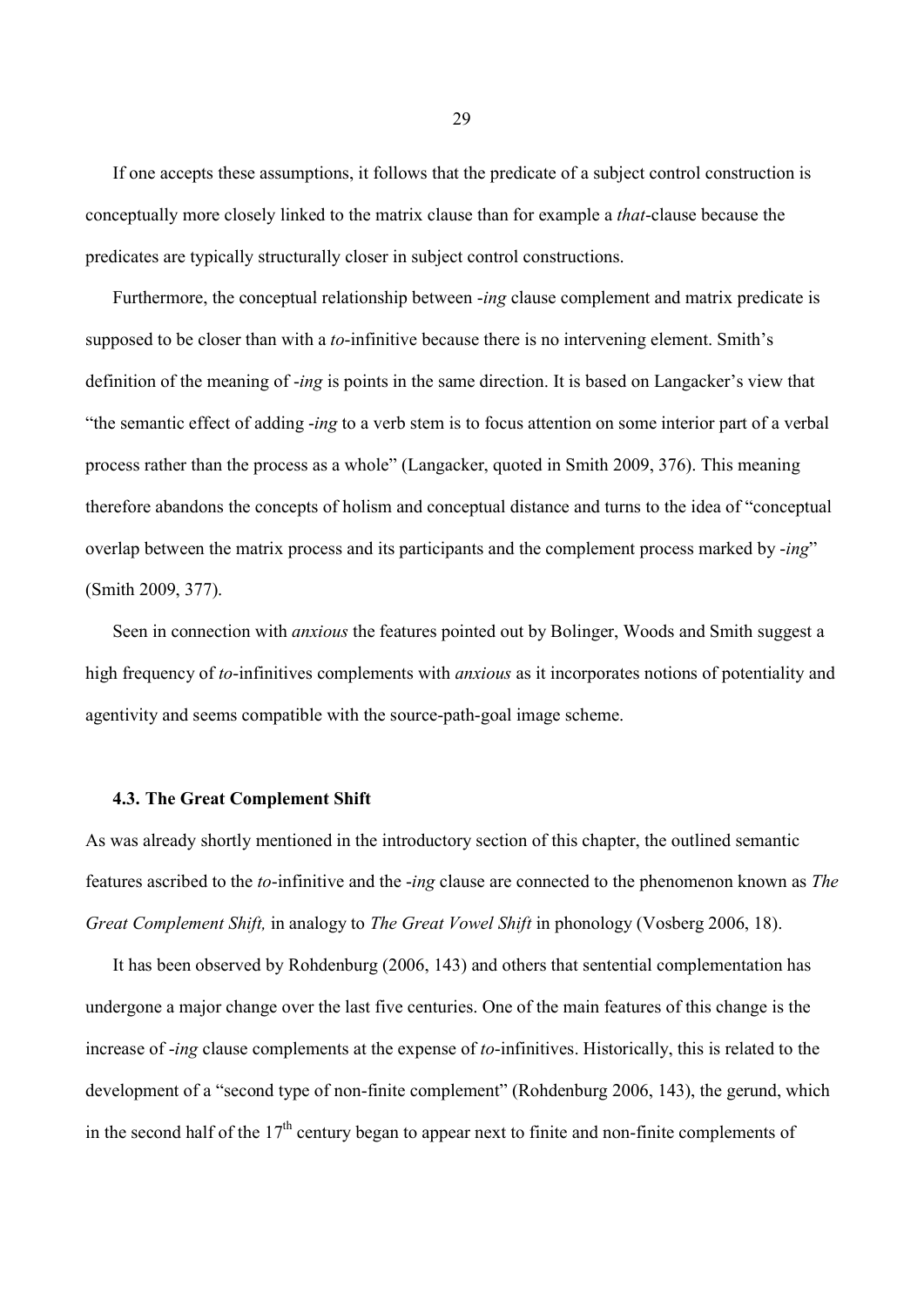many verb classes. Due to certain semantic properties related to this alternative sentential complement the traditional complements were replaced in certain environments. One example of this replacement was briefly illustrated in the over-concretized *it*-constructions by Bolinger in section 4.1.

It will be interesting to see whether *anxious* is amongst the group of predicates affected by this change in complementation.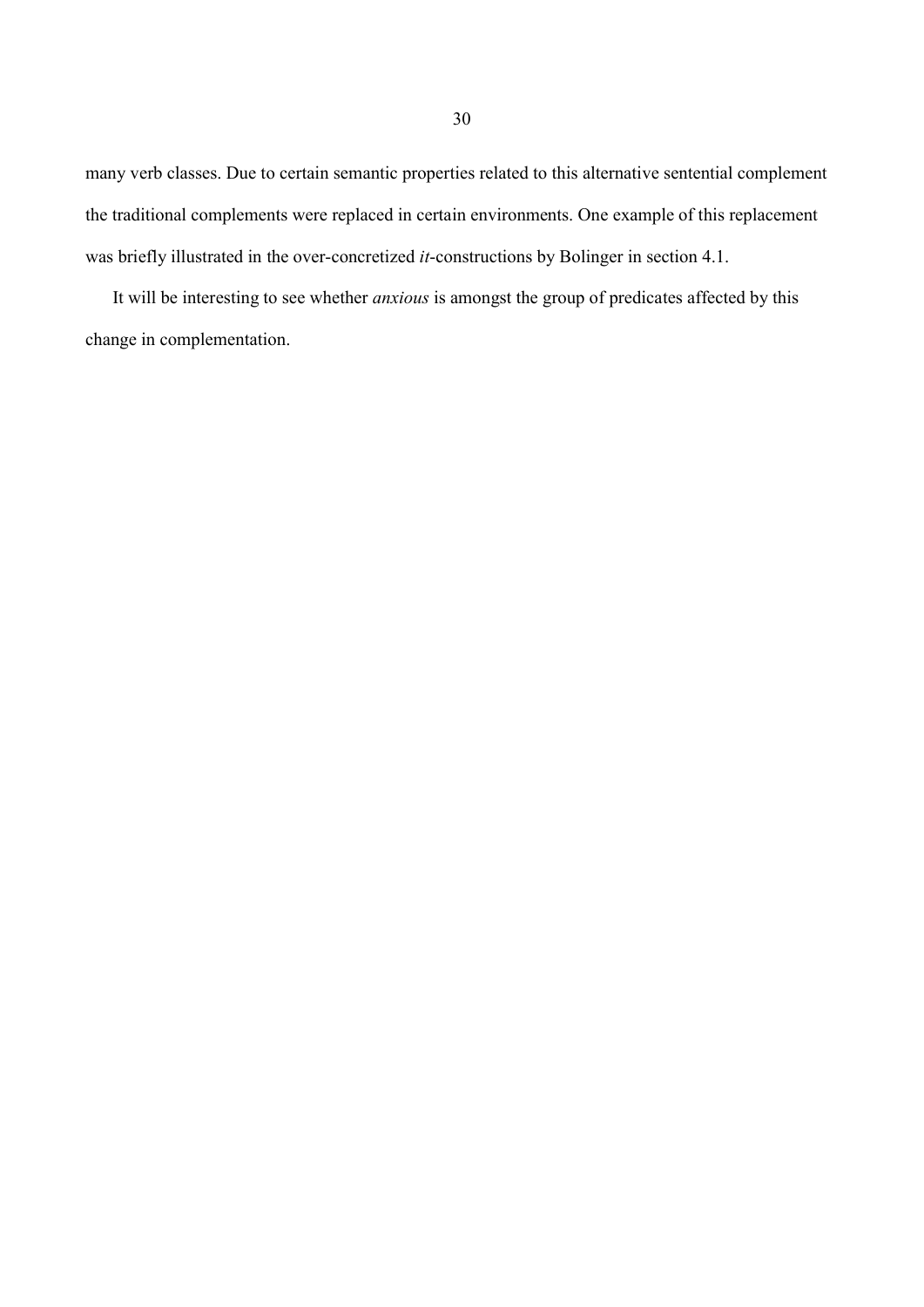# **5. Extra-semantic factors**

So far, the choice of complements has been discussed from a semantic point of view, touching mainly on semantic restriction and semantic compatibility. Complementation was presented as depending on an interaction between the meaning of the predicate as the distributor of thematic roles and the semantic features (lexical and structural) of the complements. Next to semantic influences, there are further factors that bear on complementation, having to do with structural and cognitive complexity. They are therefore termed *extra-semantic factors*. In the following I will present some of these aspects which can affect complement selection.

## **5.1. The Complexity Principle**

An interesting phenomenon lying in the range of complementation is the *Complexity Principle* by Rohdenburg (1996, 151). He claims that "in the case of more or less explicit grammatical options the more explicit one(s) will tend to be favoured in cognitively more complex environments." According to Rohdenburg (1996, 173), the Complexity Principle typically applies in the following contexts:

- 1) discontinuous constructions of various kinds (e.g. inserted elements between the predicate and its complement.)
- 2) (the presence of) more or less complex surface objects preceding finite and nonfinite clauses
- 3) heavy subject expressions (including subordinate clauses)
- 4) complex subordinate clauses
- 5) passive constructions

According to Givón (1995, 25), complexity is evidenced by morphological and syntactic

markedness: "As a theoretical construct, markedness presupposes the notion of formal complexity,

whereby the marked is structurally more complex and the unmarked more simple." He supplies three

concurring criteria for markedness:

**Structural complexity**: the marked structure tends to be more complex (or larger) than the corresponding unmarked one.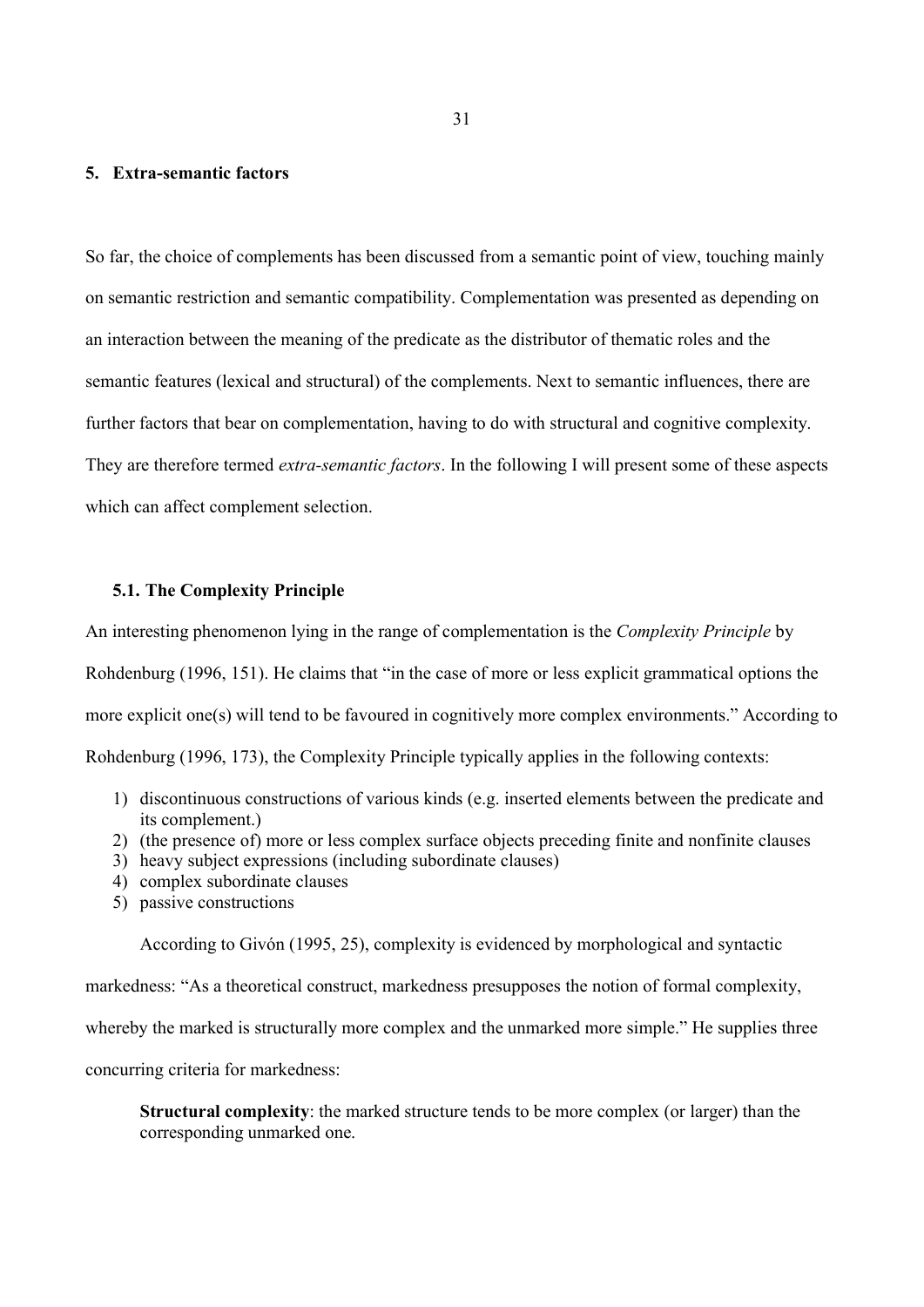**Frequency distribution**: The marked category (figure) tends to be less frequent, thus cognitively more salient, than the corresponding unmarked category (ground).

**Cognitive complexity**: The marked category tends to be cognitively more complex – in terms of mental effort, attention demands or processing time – than the unmarked one.

A complex environment is thus an environment marked by any of these criteria. As such, it can induce the choice of a more explicit grammatical variety<sup>6</sup>.

Examples for more explicit varieties are marked infinitives,optional prepositions or explicit marking of the subordinating function (by mentioning the subcategorizer) (Rohdenburg 1996, 149). With regards to the explicitness of complements, it may also be useful to look at the categories finite/non-finite. Finite sentential complements are more explicit than non-finite complements. Givón's (2009, 87) remark on finiteness extents this view on clauses and noun phrases

[f]initeness is thus fundamentally an aggregate grammatical feature of clauses. Its converse, non-finiteness, is thus an aggregate grammatical feature of NPs derived – historically or transformationally, depending on one's theoretical perspective – from verbal clauses<sup>7</sup>.

Finiteness can thus be seen as a property of clauses, non-finiteness a property of nouns or noun phrases.

This assumption implies a higher degree of explicitness in case of higher sentential character. Vosberg

(2003, 323) presents several arguments for the nominal character of the -*ing* form, e.g. shared

"privileges of occurrence" with noun phrases and a higher presence of *to*-infinitives in *not*-negated<sup>8</sup>

subordinate clauses.

We can now relate the above to the gradation of nominal features adopted from Vosberg (2006,

36). It starts with finite sentential complements and ends with nouns, thereby hierarchically increasing

the degree of characteristic features typical for nouns:

<u> Alexandria de la construcción de la construcción de la construcción de la construcción de la construcción de</u>

<sup>&</sup>lt;sup>6</sup>There is, however, the problematic aspect of semantic and stylistic difference related to more explicit variants which can be associated with (slight) differences in meaning or formality, thus overriding the purely syntactical reasons (Rohdenburg 1996, 173).

<sup>7</sup> Footnote omitted by the author of this thesis.

<sup>8</sup>*Jlq*-Negation is typically closely linked to strongly verbal structures (Vosberg 2003, 323).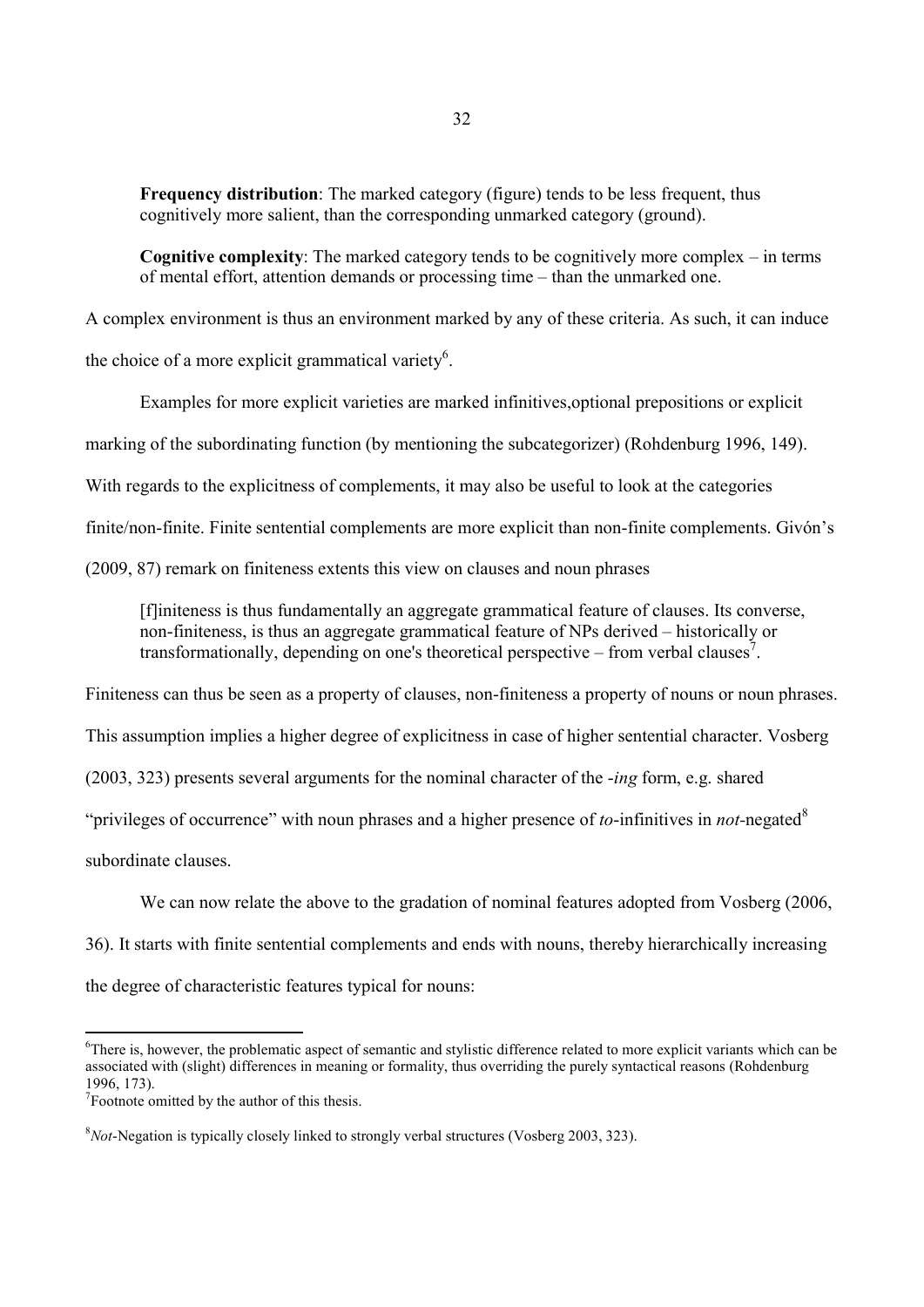- a. (finite) *that*-clauses
- b. infinitive
- c. *wh*-clause
- d. verbal  $-ine$  form (including ACC-  $ine$ )
- e. verbal *–ing* form (including POSS-*ing*)
- f. nominal  $-$ *ing* form
- g. noun

According to this hierarchy, the *-ing* clause is more nominal than the *to*-infinitive. The *to*-infinite may be seen as the more explicit variant and should thus be preferred to the -*ing* clause in complex environments.

# **5.2. The Extraction Principle**

The effect of extractions to produce cognitive complexity lies at the bottom of the *Extraction Principle*, defined by Vosberg (2003, 308) as follows:

In the case of infinitival or gerundial complement options, the infinitive will tend to be favoured in environments where a complement of the subordinate clause is extracted (by topicalization, relativization, comparativization, or interrogation etc.) from its original position and crosses clause boundaries.

The Complexity Principle is based on the assumption that the aim of successful understanding is achieved by avoiding semantic ambiguity and, in the case of word order, "the speedy recognition of the immediate constituent structure" (Hawkins in Rohdenburg 1996, 173). *Extractions* rearrange sentences in a way which may intervene with these principles. Vosberg (2006, 63) describes extraction as the procedure in which a constituent of a subordinate clause or another unit shifts (is extracted) to another position across clause borders, thereby leaving a *gap* where its place would normally be in the canonical word order. Besides leaving a gap, extractions can evoke the presence of additional elements like auxiliaries and interrogation pronouns and induce changes in the word order (discontinuity). The moved or added element is called *filler*. This syntactic rearrangement produces *filler-gap dependencies*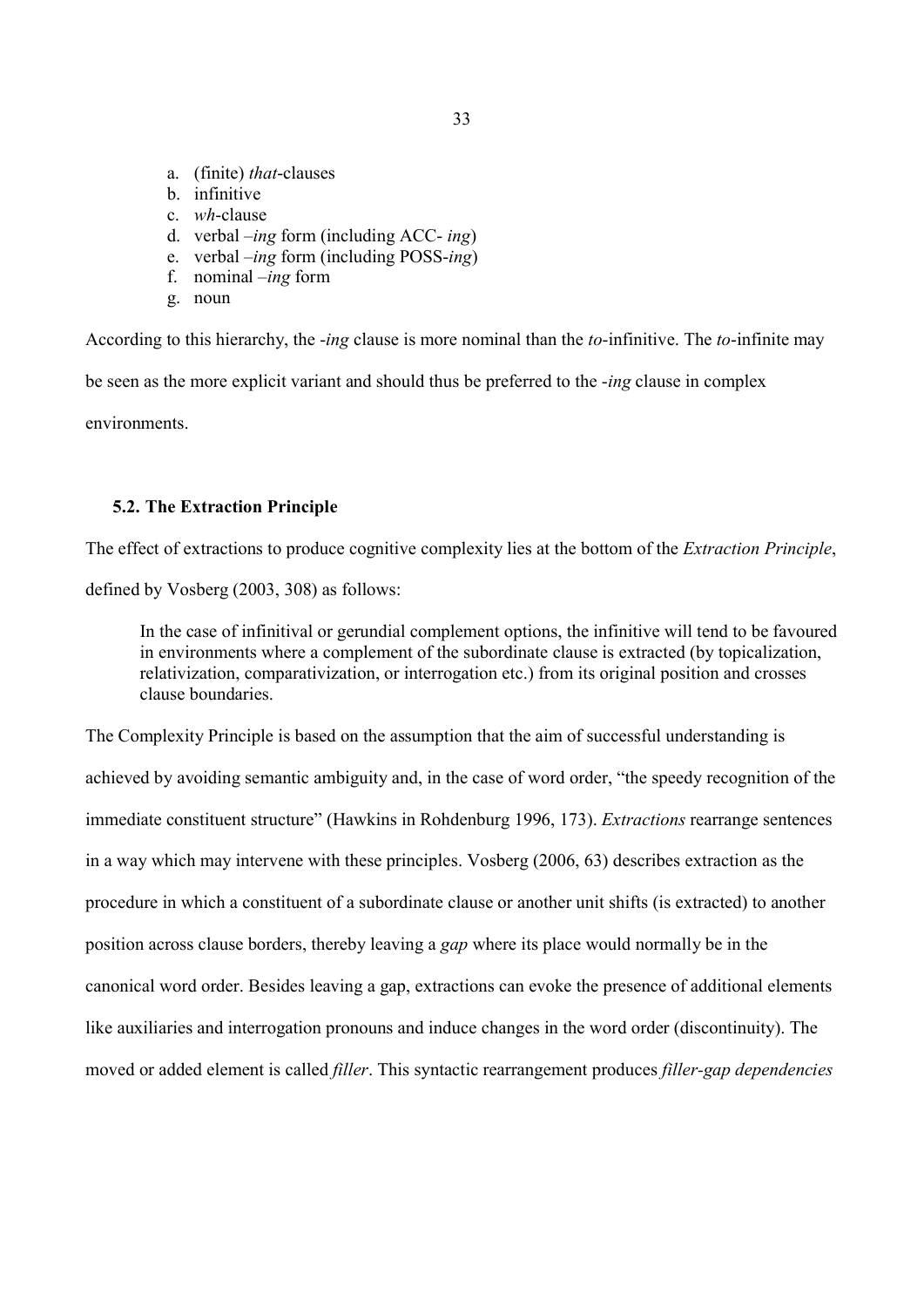which "are difficult structures to process, and they are characterized by a heightened processing load and a constant effort to relate the filler to its appropriate gap" (Hawkins 1999, 246).

According to Vosberg (2003, 307), the major and most frequent types of extractions are relative extraction, comparative extraction, topicalization and interrogation. Postal (1994, 159) presents several further types: Pseudo clefting, exclamatory extraction, negative NP extraction and clefting.<sup>9</sup>

## **5.3. The** *horror aequi* **effect**

The Extraction Principle can be subverted by another extra-semantic factor known as *horror aequi* effect, framed by Rohdenburg (2003, 236) as follows:

 "[…] the horror aequi principle involves the wide spread (and presumably universal) tendency to avoid the use of formally (near-)identical and (near-)adjacent grammatical elements or structures […]"

This principle is known also from other linguistic fields, e.g. phonology (Vosberg 2006, 49). In practice, this means that when confronted with the choice between constructions which theoretically could include two similar looking grammatical forms as in *I want to suggest to go to sleep to be refreshed tomorrow*, language users resort to avoidance strategies. These include for example replacing one non-finite sentential complement with a finite complement, using a NP or a PP instead or inserting additional elements to prevent the direct contact of homogenous structures. Especially with respect to the iteration of two –*ing* forms, known as the *Double* –*ing constraint*, the *horror aequi* effect has long been under investigation.

Vosberg (2006, 49) mentions several reasons for the aversion to stringing together resembling

structures:

<u> Alexandria de la construcción de la construcción de la construcción de la construcción de la construcción de</u>

 $9<sup>9</sup>$  The principle comments on complement extractions. However, it is not only complements that can be extracted. Rudanko (2006, 43) presents an example of adjunct extraction:[…] We will work very, very hard to get it back to where we were accustomed to seeing it.[…]. (Rudanko 2006, 43) and suggests expanding the range of the principle by replacing the term *complements* with *constituents*, thus including adjuncts (Rudanko 2008, 34).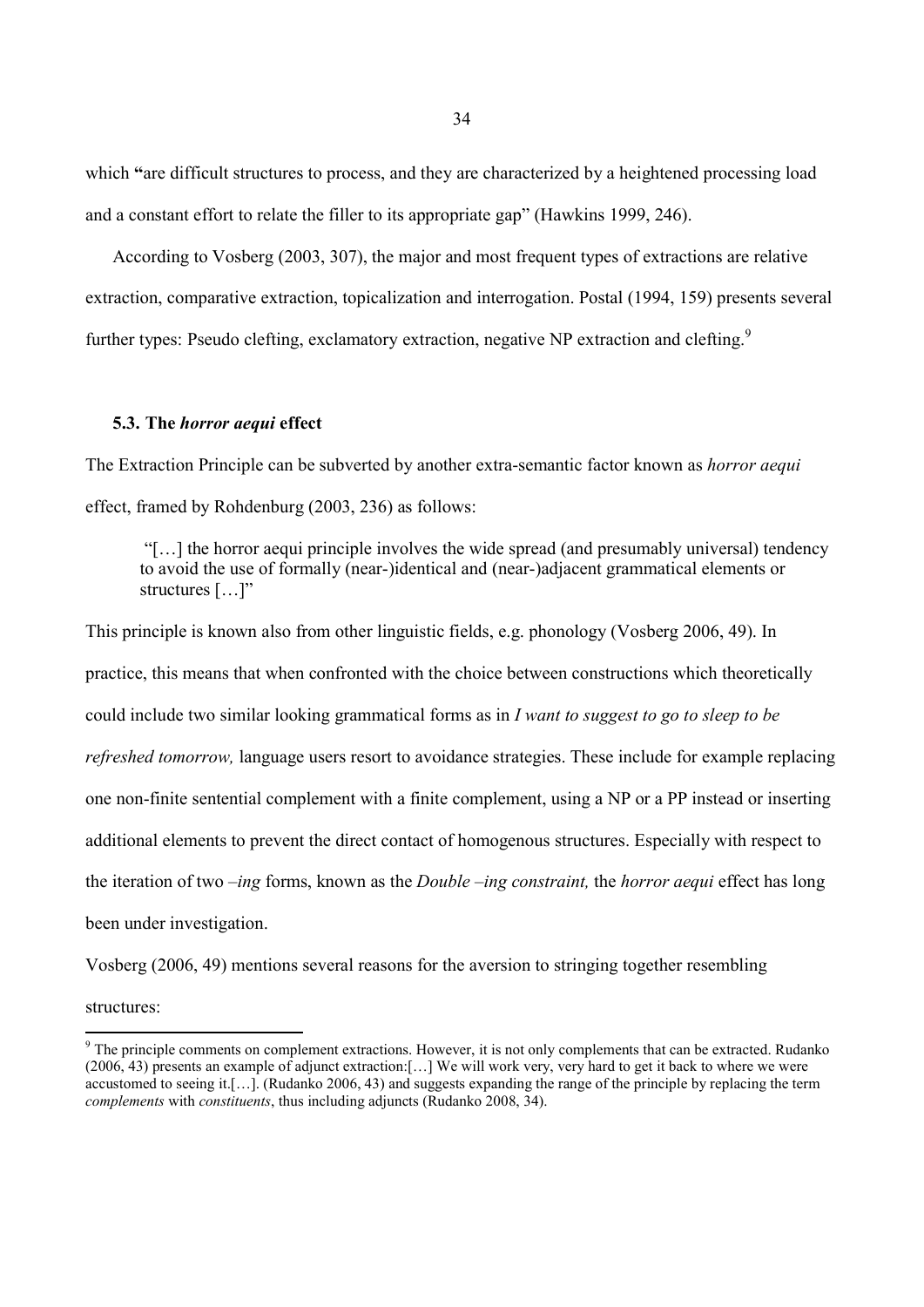a. difficulties in processing (as a result of difficulties with identifying the understood subject)

b. difficulties with speech and production (misinterpretation as hesitation phenomena)

c. the risk of interpreting the construction as coordination (instead of dependent relation). This effect has thus to be taken into consideration as a possible factor in the variation of complementation patterns.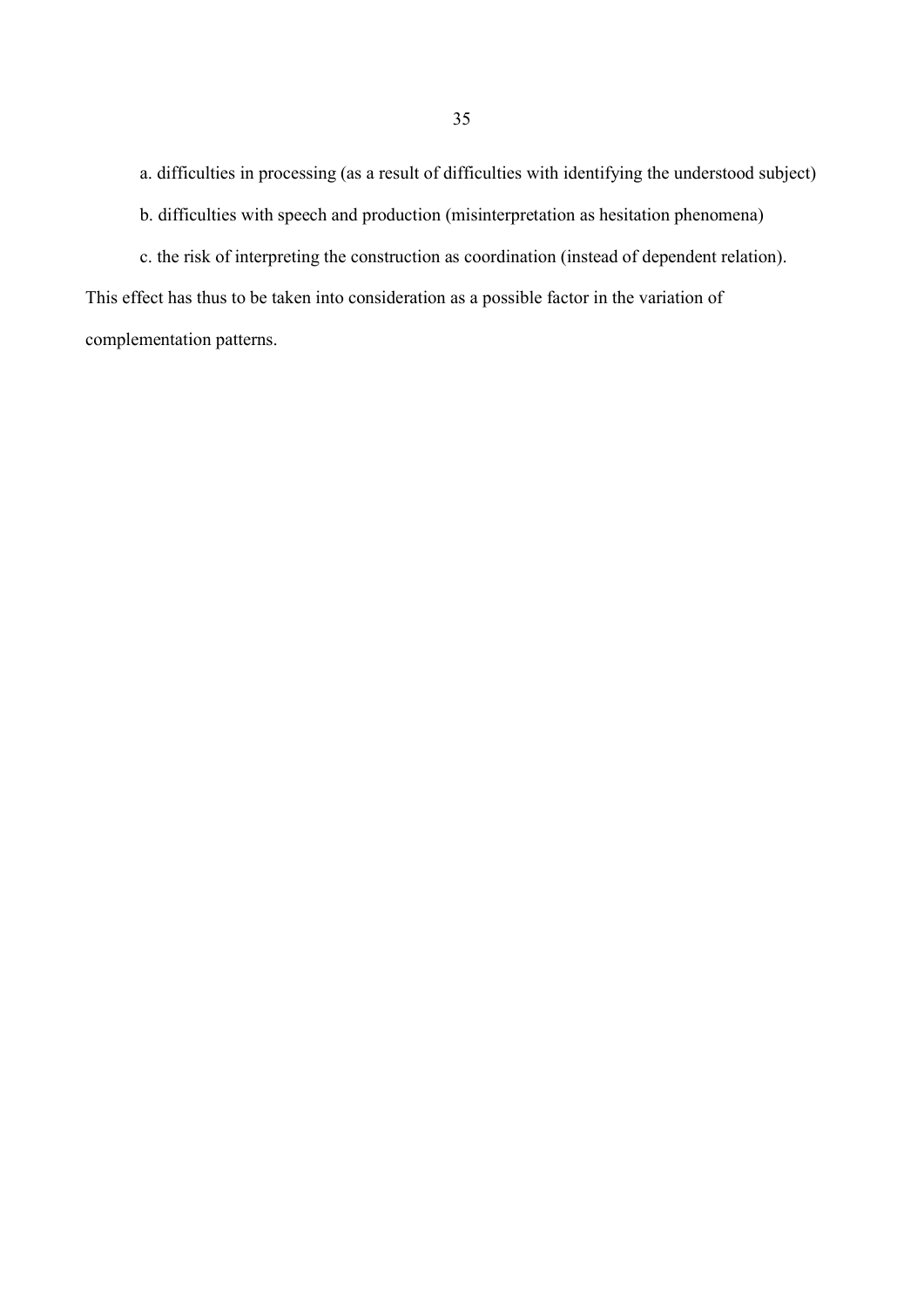#### **6.** *Anxious* **in dictionaries**

This chapter will be devoted to the sense of *anxious* and the patterns it appears in as presented in several dictionaries. The first dictionary to be consulted is the *Oxford English Dictionary*, followed by the *Longman Dictionary for Contemporary English (LDCE* hereafter). Further sources are Hendrik Poutsma's unpublished manuscripts of the *Dictionary of Constructions of Verbs, Adjectives and Nouns* and *A Valency Dictionary of English (VDE* hereafter) by Herbst et al. As not all of the dictionaries provide explicit descriptions of the patterns related to the senses, I will extract the patterns from the illustrations provided in the entries and label them at my discretion.

At this point, I would like to briefly outline those constructions appearing in the dictionaries, as well as in the data, which were not included in the analysis and give my reasons for their omission. Attributive uses were not considered in this thesis as they do not involve complementation.

Instances of zero complements were counted and added to the tables, but as they are not followed by a complement they are not further discussed. Suffice it to say that all occurrences of attributive use and zero complementation could be associated with the sense *worried* or *troubled*.

Dictionary examples dating from earlier than 1710 were excluded from the analysis because the data from the CLMETEV includes only material from 1710 and later. I nevertheless considered it justifiable to include one illustration from 1706 because of its short temporal distance to the CLMETEV data. The tables in the following sections present only those constructions that are relevant for this thesis.

# **6.1. The** *Oxford English Dictionary*

The *Oxford English Dictionary (OED* hereafter) delivers a short comment on the word's etymology. Its Latin origin is *anxi-us*, meaning *troubled in mind*. It is derived from *ang-ěre*, which is translated as *to* 

36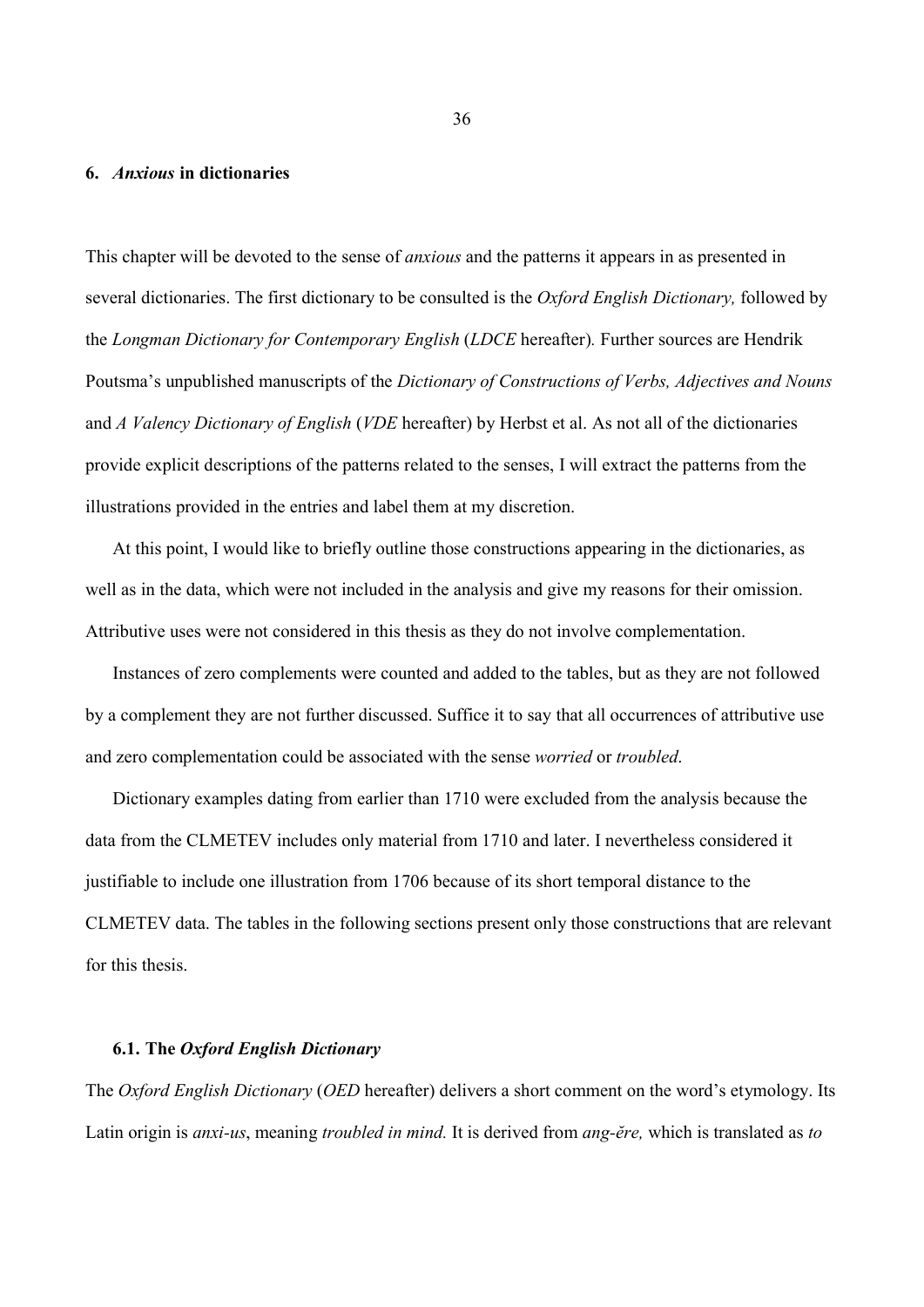*choke, distress* and was formed by adding the suffix *-ous* to the stem. When looking at the table, one

can see that this original meaning has been quite well preserved throughout the years:

|    | <b>Sense</b>                                                                                                                       | <b>Illustration</b>                                                                                                                                                                                                         | Pattern                           |
|----|------------------------------------------------------------------------------------------------------------------------------------|-----------------------------------------------------------------------------------------------------------------------------------------------------------------------------------------------------------------------------|-----------------------------------|
| 1. | a. Troubled or uneasy in mind about<br>some uncertain event; being in painful<br>or disturbing suspense; concerned,<br>solicitous. | They wait, <i>Anxious</i> , and trembling for the<br>Birth of Fate.(Pope, 1714, Rape of Lock<br>(new ed.)                                                                                                                   | zero<br>complement                |
|    | b. Const., of an issue dreaded (obs.);<br>about a thing or person involved in<br>uncertain issues.                                 | Anxious of Neglect, suspecting<br>Change. (G. Granville, 1706, British<br>Enchanters)<br>It being the worst way in the world to<br>Fame, to be too <i>anxious</i> about it.<br>(R. Steele, 1711, Spectator No. 4. §1)       | $of + NP$<br>$about + NP$         |
|    | for an issue desired;                                                                                                              | The counsellors of Charles. were <i>anxious</i><br>for their own safety. (T. B. Macaulay,<br>1849, Hist. Eng. I.)                                                                                                           | $for + NP$                        |
| 2. | Full of desire and endeavour;<br>solicitous; earnestly desirous (to effect<br>some purpose).                                       | The gentle Heart <i>Anxious</i> to please. (R.<br>Blair, 1743, Grave 7)<br>The General seems as <i>anxious</i> as any of<br>us to expedite the fall of the place. (Ld.<br>Nelson in Dispatches & Lett., 1794,<br>$(1844)$ ) | $to$ -infinitive<br>to-infinitive |

*Pable 1 Patterns and senses in the OED online* 

The *OED* originally mentions three senses for *anxious*, but sense 2a and 2b in the *OED* are not of interest here. Sense 2a (*Fraught with trouble or solicitude, distressing, worrying*) is labelled as obsolete except in cases "where it can be explained as a transferred use of 1, as *anxious* cares, i.e. such as *anxious* people cherish". Sense 2a also involves the idiomatic expression: *anxious bench* or *anxious pat*, which is defined in the *Merriam Webster dictionary online* as "a seat near the pulpit reserved at some revival meetings for persons esp. concerned about their spiritual condition —called also *mourners' bench.*" Sense 2b in the *OED* refers to the figurative use of this expression for somebody being in a state of anxiety.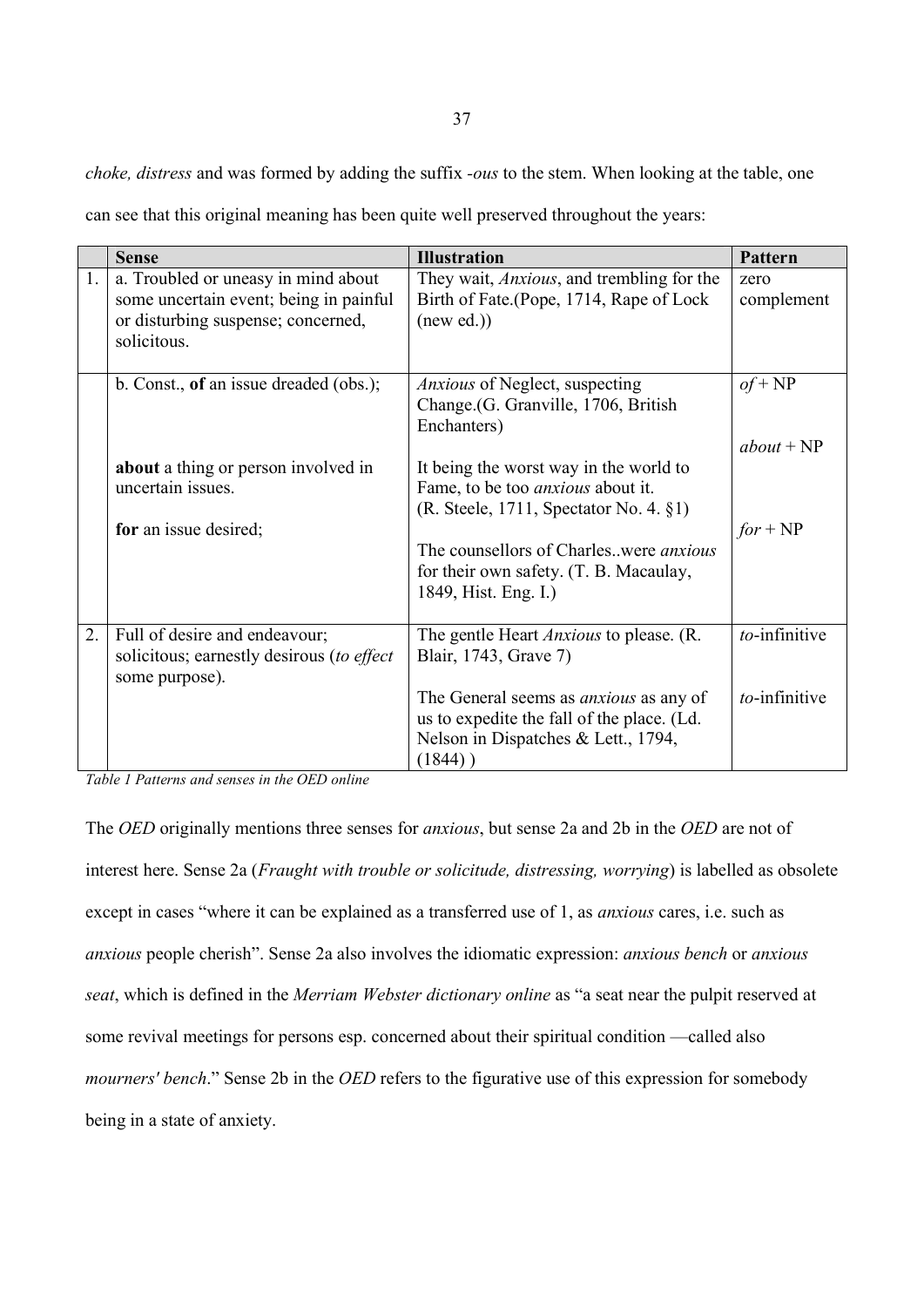#### **Senses and patterns**

Following the *OED*, the senses of *anxious* can basically be divided into two main categories: Sense 1: *Troubled or uneasy in mind about some uncertain event; being in painful or disturbing*  $suspense$ ; concerned, solicitous.

Sense 2: *Full of desire and endeavour; solicitous; earnestly desirous (to effect some purpose).* Whenever *anxious* is followed by a *to*-infinitive, it has sense 2. There is an "overlap" of meaning, in which both senses share the property of *nervous tension*, but it depends on the complement whether the mental state of the experiencer of the *anxious* feeling is more of a troubling or more of an ambitious nature. With the *to*-infinitive complement the emphasis seems to be on the notions *endeavour* and *to affect some purpose*, which imply (the planning of) practical involvement of some sort on behalf of the subject of the higher clause.

Sense 1 is subdivided in (a) and (b). Sense 1b has essentially the same meaning as 1a, but 1a includes only examples with zero complements, whereas 1b is devoted to prepositional complements. According to the *OED* there is a fine-grained meaning attached to the preposition following *anxious*. The construction with *of*, labelled as obsolete, takes the meaning *anxious sof an issue dreaded*, which bears the most negative connotation of the prepositional complements. With the preposition *about* (*a thing or person involved in uncertain issues) anxious tends more to expressing <i>concern*, whereas when *anxious* is preceded by *for* (*an issue desired*), it seems to lean towards *eagerness*. *Solicitous* is mentioned in the description of both senses. Summing up the findings in the *OED*, it can be stated that *anxious* takes complements of the following forms:

- a) Non-sentential: Prepositional phrases with *of, about* and *for*, associated with sense 1, however a fine-grained distinction in meaning is associated with the choice of preposition.
- b) Sentential: *to*-infinitives, occurring solely with sense 2.

38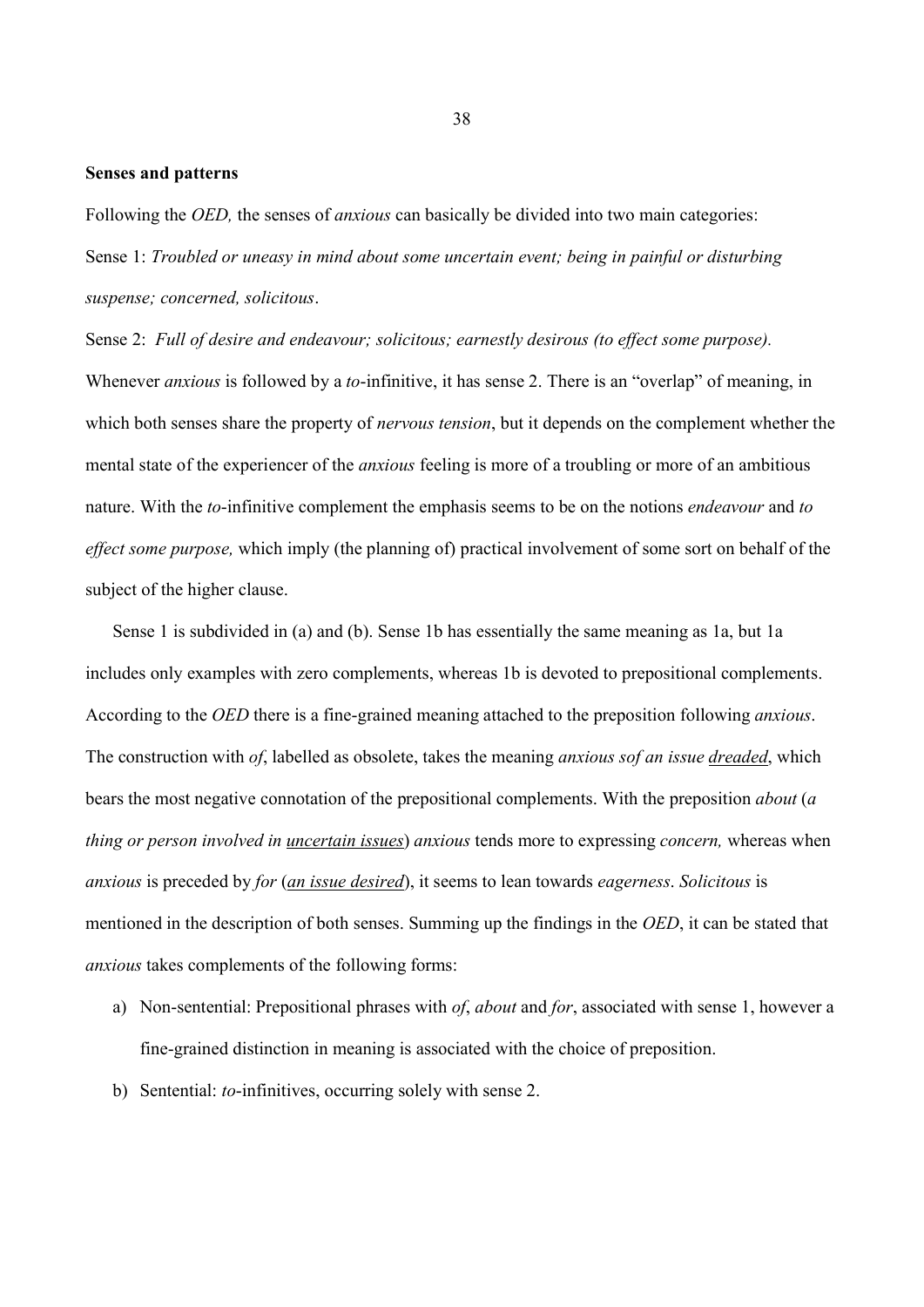#### **6.2. The** *Longman Dictionary of Contemporary English*

Like the *OED*, the *LDCE* lists three senses, but sense 2 is associated only with the attributive use and thus not relevant. Sense 1 *(worried about something)* can be seen as similar to sense 1 in the *OED*, but the *LDCE* does not mention the construction *anxious of*, possible reasons for this being the younger date of the examples in the *LDCE* and the fact that this construction was labelled obsolete in the *OED*. The *LDCE* does not make such a fine-grained distinction between the prepositions and their appropriate senses as the *OED*. *For* + NP is the only prepositional complement which can have both senses.

Whereas sense 2 (feeling strongly that you want to do something or want something to happen [= keen]) was reserved for *to*-infinitive complements only in the *OED*, the *LDCE* also allows *that*clauses which is a complement not mentioned in the *OED*. It can have both senses (examples from the *HDCE*):

Sense 1: She was *anxious* that it might be cancer.

Sense 2: Both sides were *anxious* that the agreement should be signed as quickly as possible.

A second pattern not introduced by the *OED* is *anxious* for  $+$  (pro)noun  $+$  *to*-infinitive. As this pattern includes a *to*-infinitive, it is associated with sense 2, but the example given in the *LDCE* does not illustrate this very clearly: Why was she so *anxious* for me to stay?

Sense 1 of *anxious* is compared to *nervous* in a reference note:

If you are **nervous**, you cannot relax because you are worried about something that you have to do: *I was nervous about my job interview.* 

If you are *anxious*, you are very worried about something that may happen or may have happened, over which you feel you have no control: *When she didn't come home from school dagaber began to get anxious.* 

The difference seems to concern *potentiality* or *factuality*. *Nervous* is used if the reason for concern is concrete, *anxious* is used for uncertain, imagined and hypothetical situations.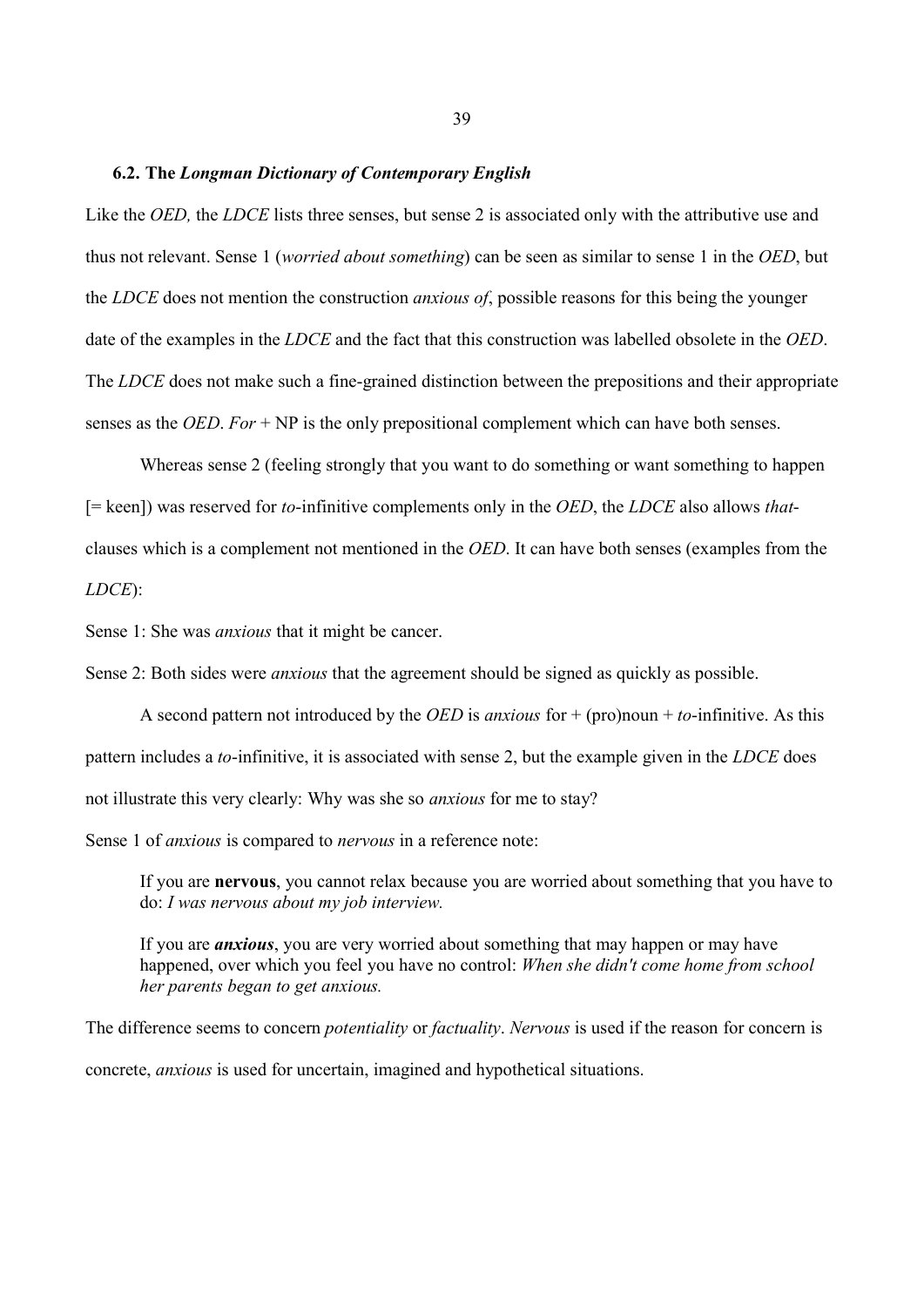### **6.3. The** *Dictionary of Constructions of Verbs, Adjectives and Nouns*

The *Dictionary of Constructions of Verbs, Adjectives and Nouns* is an unpublished manuscript by Hendrik Poutsma. It is included in this thesis because it presents further complements and senses not noted before. Poutsma's examples come from literary sources, but not all of them can be traced back successfully, as his sources are sometimes abbreviated and somewhat cryptic. The senses are given in Dutch by Poutsma; therefore a dictionary was consulted for the translation of the senses.

| <b>Sense</b>                                           | Pattern                           |
|--------------------------------------------------------|-----------------------------------|
| 1. Considerate, careful, caring (vol zorg, kieskeurig) | $about + NP$                      |
| 2. <i>worried</i> (ongerust over)                      | $at + NP$                         |
|                                                        | $over + NP$                       |
| 3. distressed, worried; concerend: (bezorgd)           | $for + NP$                        |
| 4. <i>desire strongly</i> (sterk verlangen):           | <i>that</i> -clause               |
|                                                        | to-infinitive                     |
|                                                        | $for$ + (pro)noun + to-infinitive |
|                                                        | $for + (pro)$ noun + -ing clause  |
|                                                        | $for + NP$                        |

Table 2 Patterns and senses in Poutsma's Dictionary of Constructions of Verbs Adjectives and Nouns

Poutsma separates the notions of *care* and *desire* more clearly from the notions of *concern* and being *the worried*, but one might argue that the first mentioned naturally contain the latter to some extent and that these differentiations are matters of degree and emphasis of one or the other notion. Especially senses 3 and 4 show considerable overlap.

Three new patterns are introduced:

1) *anxious over* + NP, given with sense 1a of the *OED*:

Some of these Governments are *anxious* over the expenditure in which it (sc. fast and cheap Empire airmail service) may involve them. (Times W., 7/II, 1935, 4/3.)

2) *anxious at* + NP, given with the sense *worried*:

Her husband .. might be *anxious* at her absence. (F.M. Crawford, Sant' Ilario, 83))

3) *anxious for* + (pro)noun +  $-i$ *ng* clause

He was *anxious* for her seeing as much of the country as possible. (Jane Austen, North. Ab., 146)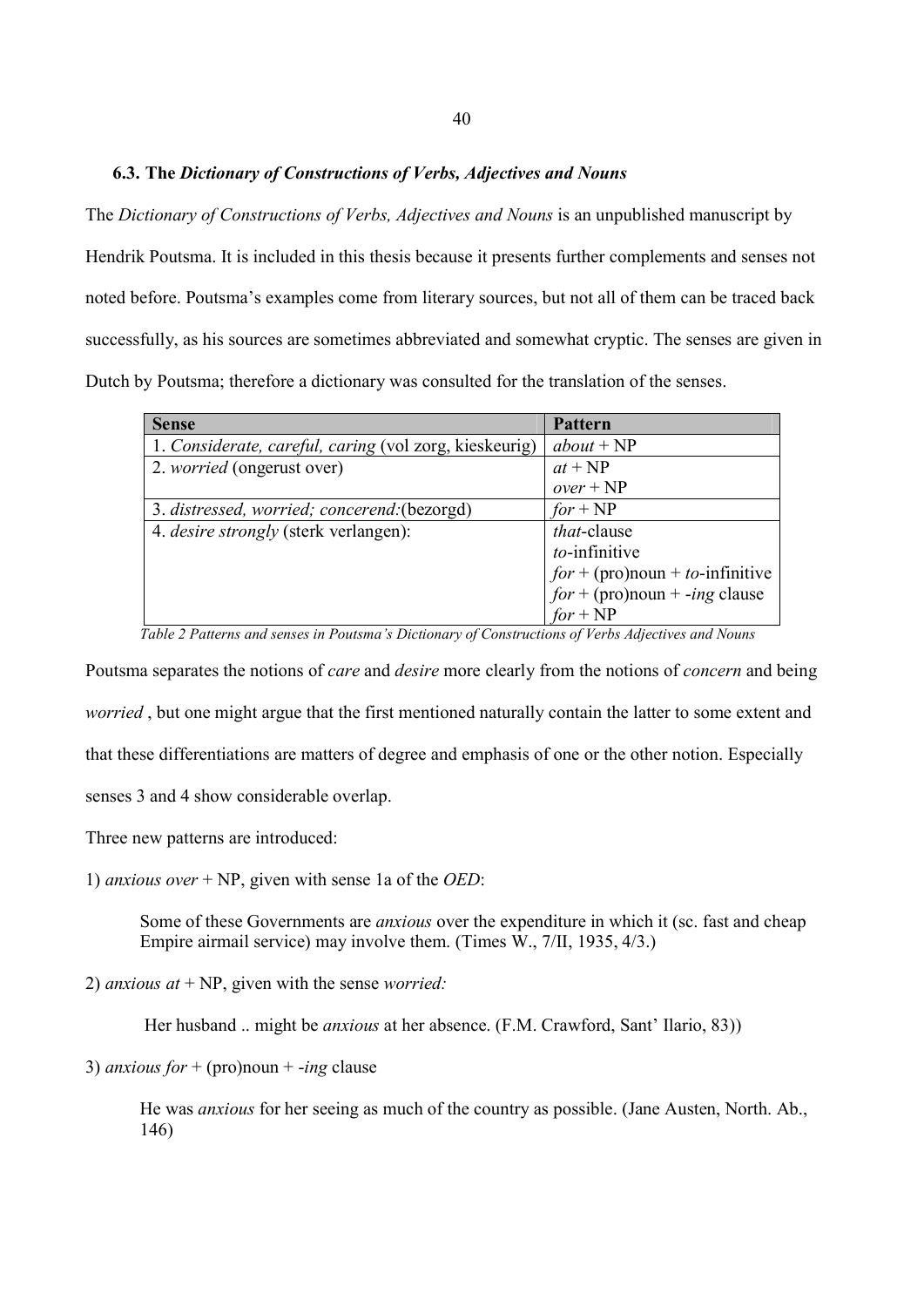Poutsma comments: "About, for and over appear to be used indifferently after *anxious* in the meaning of "troubled or uneasy in mind about some uncertain event; being in painful or disturbing suspense" O.E.D. <sup>10</sup>". In his examples, however, *about* appears under the sense *considerate, careful, caring.* 

As a result of the preliminary nature of the manuscript it is problematic to identify some of the patterns because they are presented in the form of examples only, without clearly providing the sense they are grouped under. This concerns the *that*-clause complement, which I classified according to my interpretation of the example under sense 2:

She made pretence of being *anxious* that I should go to Dover to see that all was working well in the cottage. (Dick., Cop.)

The same problem occurred with the patterns *to*-infinitive,  $for$  + (pro)noun + *to*-infinitive and  $for$  + (pro)noun + -*ing* clause. However, in Poutsma's *Grammar of Late Modern English* from 1904, *anxious* is mentioned twice, in the construction *for* + *prep.acc.* + *inf.* (ibid., 595) and *to* + *inf.* (ibid., 643). The first case is classified under "infinitive clauses whose subject-indicating word is a (pro)noun preceded by the preposition *for* " (ibid., 586). These kind of infinitive clauses are found especially after verbs (or certain nominal predicates) expressing some form of volition (ibid., 595). For adjectives that can be combined with *for* he states that they regularly take an infinitive clause when the object indicates a purpose to be achieved (Poutsma, MS), thus my classification of the constructions with *for* under sense four.

#### **6.4. The** *Valency Dictionary of English*

The *Valency Dictionary of English* by Herbst et al. (2004) is a corpus-based dictionary. It provides information on the complementation patterns of verbs, adjectives and nouns of authentic present-day

<sup>&</sup>lt;sup>10</sup> The meaning referred to is sense 1a from the OED.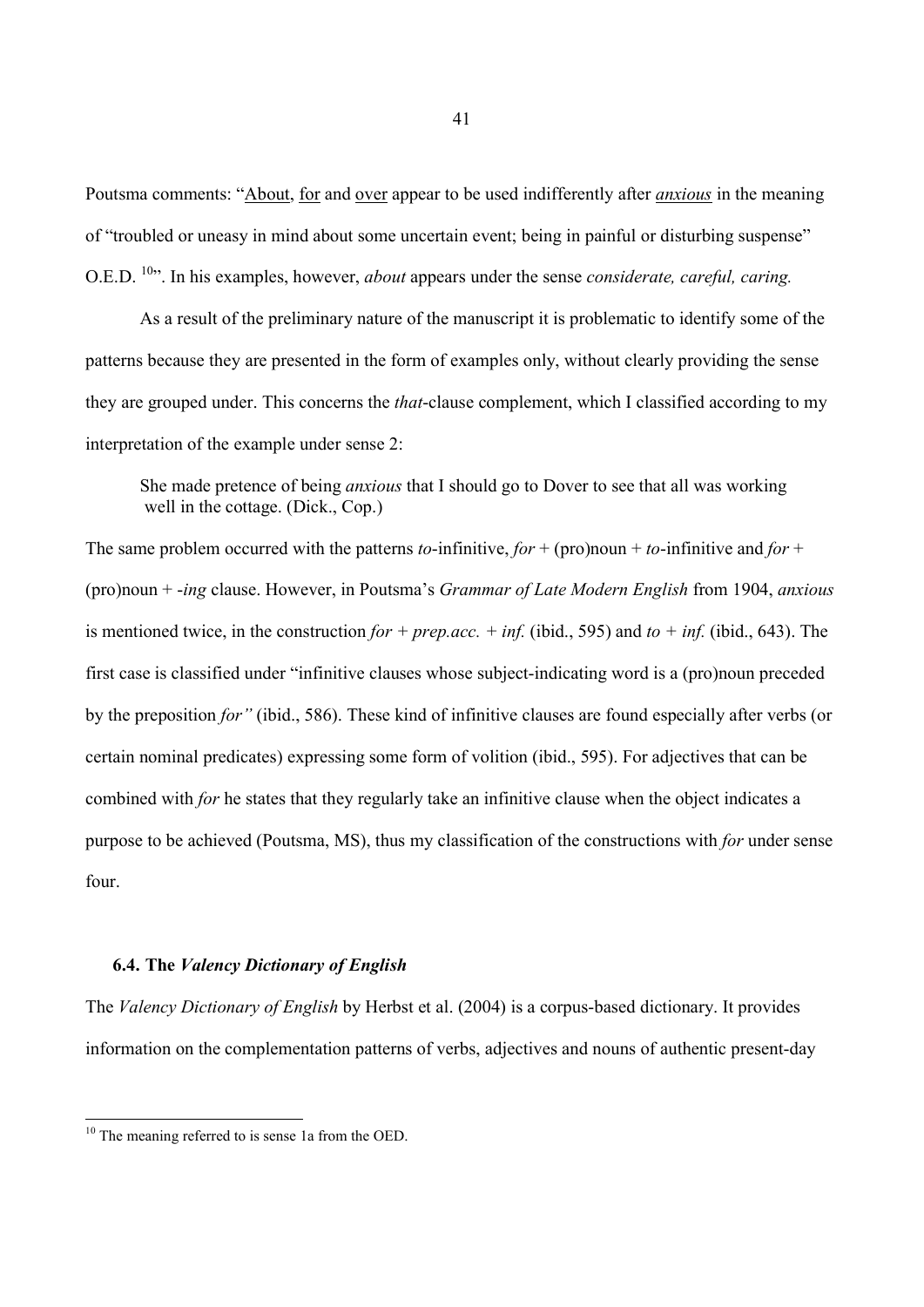English. Herbst et al. separate the meaning of *anxious* dichotomously into the already familiar senses 1 *to be worried or fear something and sense 2 strongly desire (that something should happen).* 

| <b>Sense</b>       | <b>Pattern</b>             |
|--------------------|----------------------------|
| 1. worried or fear | about + $NP$               |
|                    | $about + -ing$ clause      |
|                    | $about + wh$ -clause       |
|                    | $at + NP$                  |
|                    | $at + -ing$ clause         |
|                    | $over + NP$                |
|                    | $for +$ somebody           |
|                    | that-clause                |
| 2. strongly desire | <i>that</i> -clause        |
|                    | to-infinitive              |
|                    | $for + NP+ to$ -infinitive |
|                    | for $+$ NP                 |

*Pable 3 Patterns and senses in the Valency Dictionary of English* 

*For* appears under both senses. The difference in the meaning of the pattern depends on the nature of the complement. When used with a human (probably any kind of animate) NP, the pattern expresses *concern*, in the other cases it has sense 2.

There are 2 new patterns not noted elsewhere:

# 1)  $about + wh$ -clause

The British, by contrast, are *anxious* about how the Delor plans may unfold I was rather *anxious* about where to moor.

 $2)$  *at* + -*ing* clause:

There was an irony in feeling *anxious at* having helped students to manage competently on their own when this is exactly what they will need to do for the rest of their professional careers.

The pattern  $for + NP + -ing$  clause is not listed.

To summarize all types of complements found in the dictionaries, I will list them here along

with the sense. For the sake of "user friendliness" two of the dictionaries are not referred to by their

acronyms: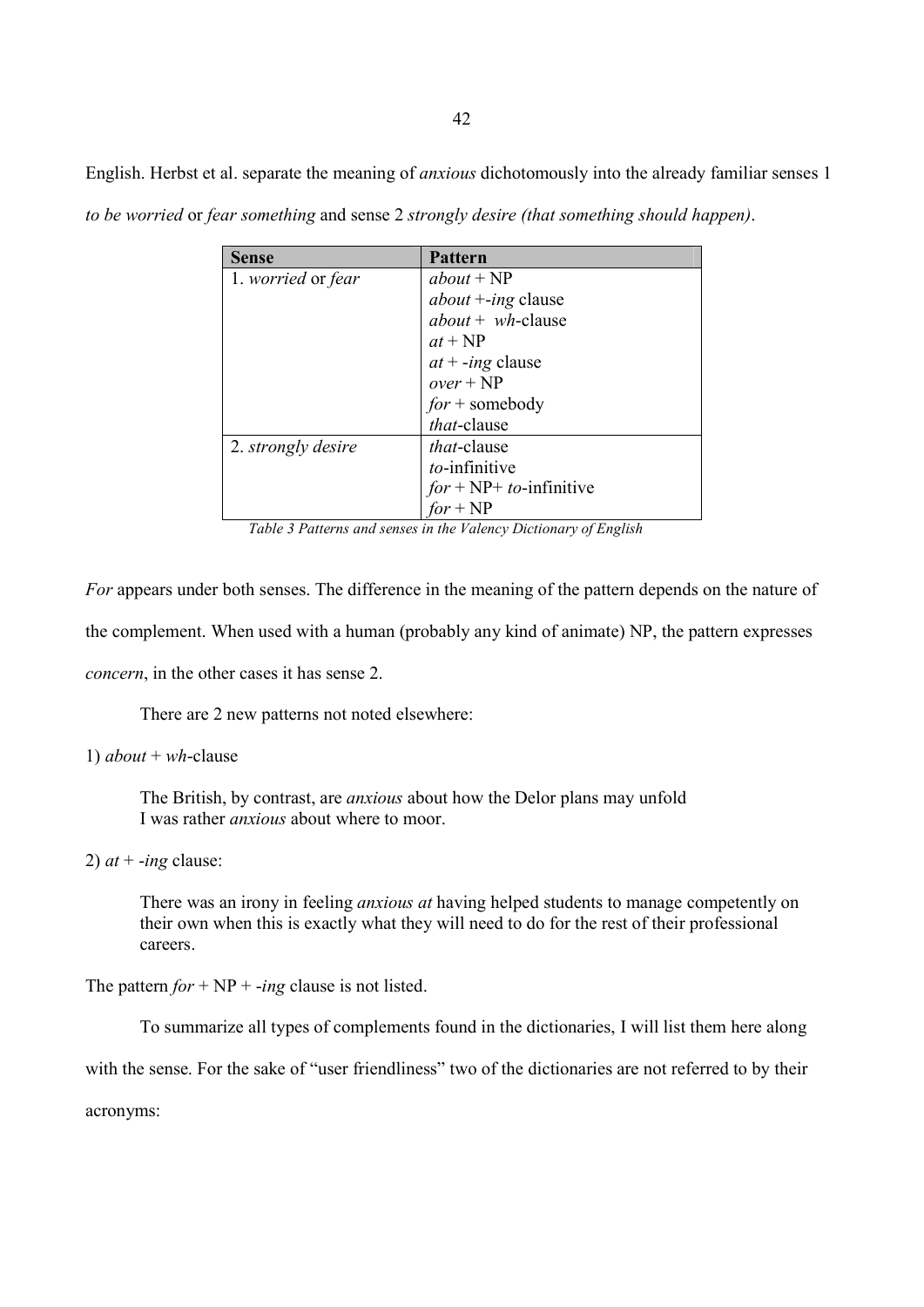| Prepositional<br>complements | Sense 1 (worried or<br>concerned) | Sense 2 (strong desire)         | <b>Listed under both</b><br>senses |
|------------------------------|-----------------------------------|---------------------------------|------------------------------------|
| $for + NP$                   |                                   |                                 | OED, Longman,<br>Poutsma, VDE      |
| $about + NP$                 | OED, Longman,<br>Poutsma, VDE     |                                 |                                    |
| $over + NP$                  | VDE, Poutsma                      |                                 |                                    |
| $at + NP$                    | Poutsma                           |                                 |                                    |
| $of + NP$                    | <b>OED</b>                        |                                 |                                    |
| <b>Sentential</b>            |                                   |                                 |                                    |
| complements                  |                                   |                                 |                                    |
| <i>that</i> -clause          |                                   | Poutsma                         | Longman, VDE                       |
| to-infinitive                |                                   | OED, Longman,<br>Poutsma, VDE   |                                    |
| $for + NP+ to$ -infinitive   |                                   | Longman, Poutsma,<br><b>VDE</b> |                                    |
| $for + NP + -ing$ clause     |                                   | Poutsma                         |                                    |
| $about + wh$ -clause         | <b>VDE</b>                        |                                 |                                    |
| $about + -ing$ clause        | <b>VDE</b>                        |                                 |                                    |
| $at + -ing$ clause           | <b>VDE</b>                        |                                 |                                    |

Table 4 Overview of patterns and senses in the consulted dictionaries

The *to*-infinitive complement, also in the form  $for + NP + to$ -infinitive, takes sense 2 in all of the

dictionaries. *That*-clause complements can have both senses, as can the pattern *for* + NP. The

remaining prepositional complements, as well as the remaining sentential complements, appear with

sense 1.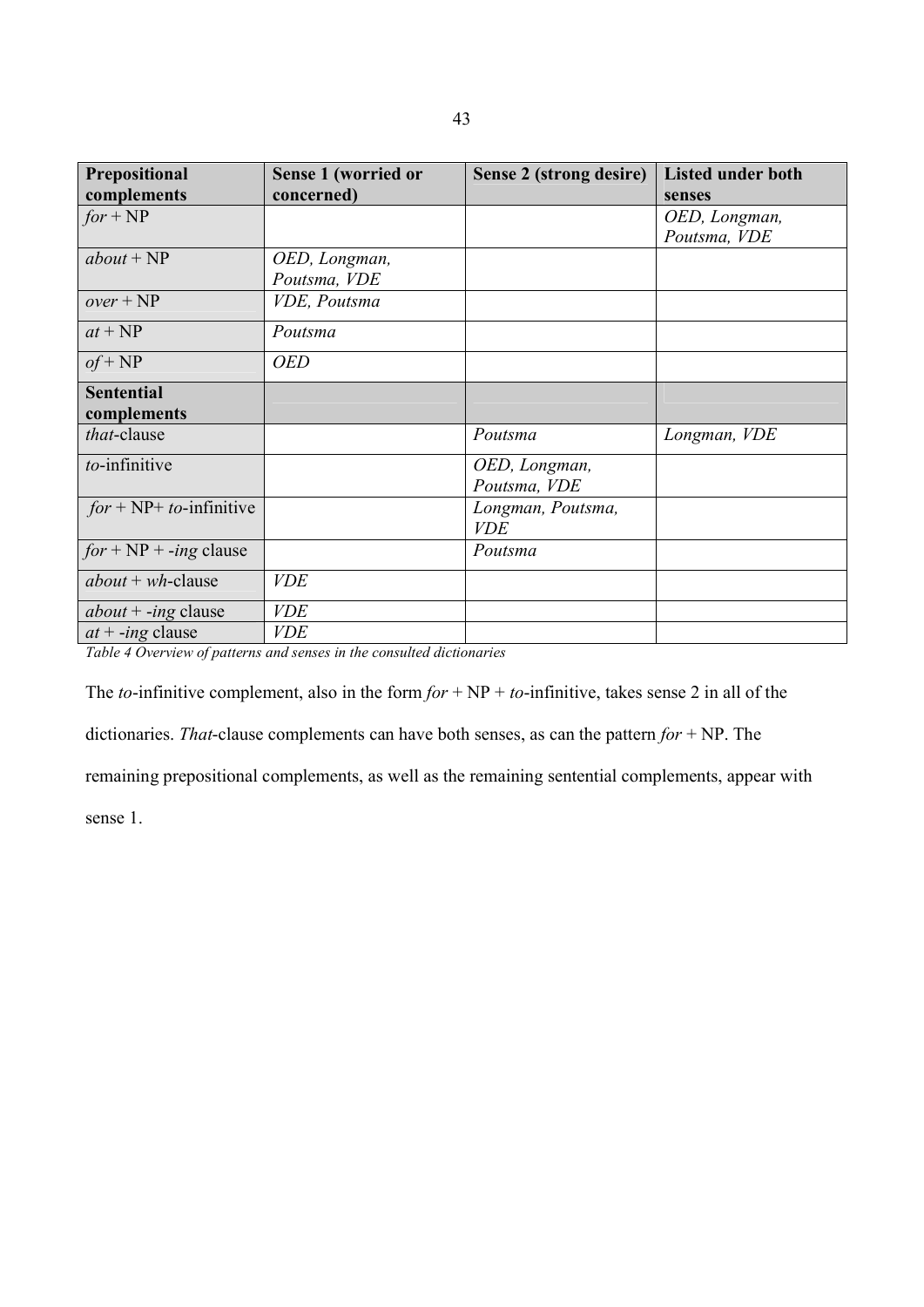#### **7.** *Anxious* **in grammars**

The purpose of this chapter is to provide information on *anxious* as presented in several grammars. They will be complemented by additional sources. The grammars consulted are the *Longman Grammar of Spoken and Written English* (Biber et al. hereafter), *A Comprehensive Grammar of the English Language* (Quirk et al. hereafter) and *The Cambridge Grammar of the English Language* (Huddleston and Pullum hereafter).

# **7.1. Meaning and structure**

Biber et al. is a corpus-based grammar, and the grammatical features it describe are derived from the analysis of a corpus comprising over 40 million words of written and spoken late twentieth century English. In this corpus *anxious* is classified as a control predicate (ibid.,716). Adjective predicates of this group typically "concern the ability, preparedness, or commitment of the subject to carry out the action described in the *to*-clause" (ibid., 719).

In Quirk et al. *anxious* is found in connection with *that*-clauses (1985, 1179-1183). Semantically, *anxious* is explicitly classified with two categories of verbs taking *that*-clauses, *emotive verbs* and *hypothesis verbs.* Superordinate verbs taking *that*-clause complements are divided in *factual* and *produstive*. The latter refers to verbs that "imply intentions to bring about some change in the future, whether or not they are verbally formulated as commands, suggestions, etc." (ibid.). This meaning is present in *anxious*, too.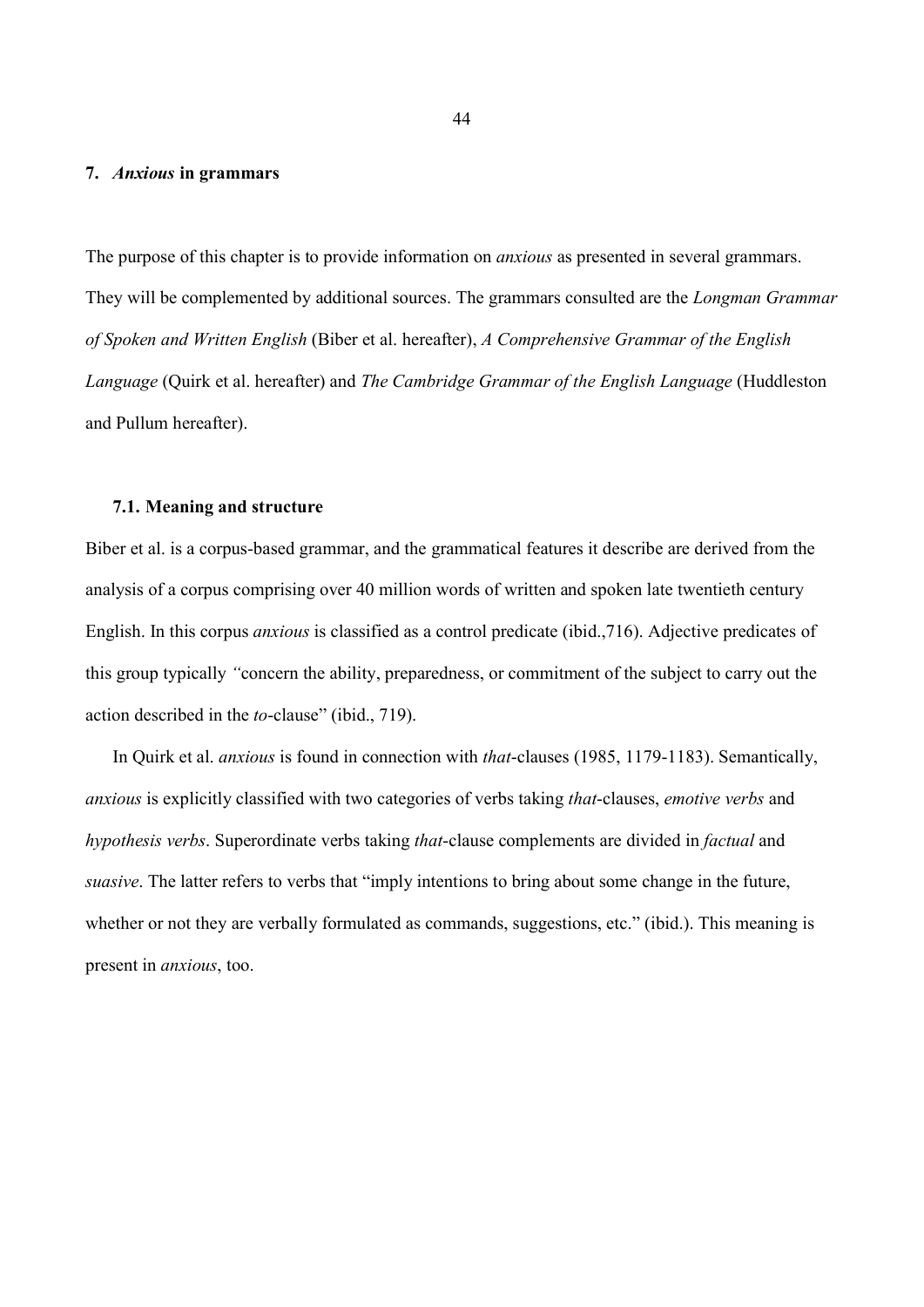#### **7.2. A note on supplementive adjective clauses**

Quirk et al. (1985, 424) observe that "adjectives can function as the sole realization of a verbless clause [...] or as the head of an adjective phrase realizing the clause". They present five example sentences, one of them containing *anxious*:

### (1) *Anxious for a quick decision, the chairman called for a vote.*

In Quirk et al.'s terminology these are "supplementive adjective clauses". They are mobile, i.e. they can appear after or before the subject of the superordinate clause. They typically refer to the content of the sentence and their implied subject is usually the subject of the superordinate sentence. They can sometimes be replaced by an adverb without significantly altering the meaning (ibid., 425). A few constructions of this type were mentioned in the *OED*:

(2) They wait, *Anxious*, and trembling for the Birth of Fate. (Pope, Rape of Lock, 1714) In (2) *anxious* can be interpreted as an adverb (with the  $-ly$  ending missing) or as verbless clause with adverbial status, expressing the feelings of the subject in the main clause. It could be replaced by either *anxiously* in the first case or *being anxious* in the second case.

(3) Often *anxious*, and cast down for the case of my oppressed brother.

In (3) the subject is not mentioned even in the main clause, but it can be recovered from the context.

### **7.3. Simple and complex constructions**

*Anxious* appears in the construction *anxious* +  $for$  + NP + *to*-infinitive. According to Huddleston and Pullum (2002, 1196), this is a complex catenative construction, i.e. a construction with an additional NP added after the predicate (either with or without the subordinator *for*). They remark on this that raising verbs cannot enter into the complex construction because of their inability to assign a thematic role to the subject.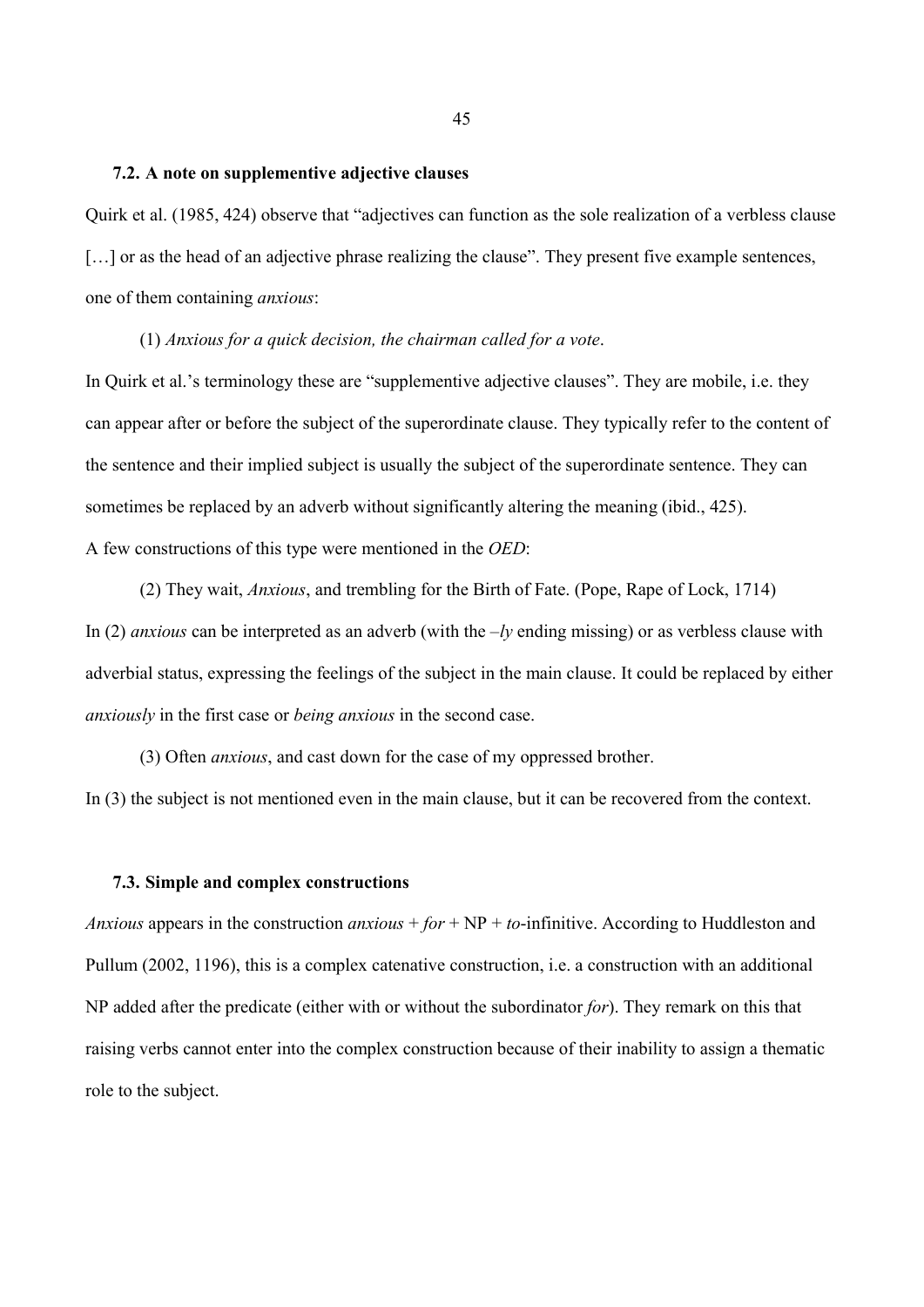In constructions like these, *for* can be seen as a *subordinator* or *complementizer*. Normally, non-finite complements do not occur with complementizers, but in the case of *to*-infinitive clauses with an expressed subject *for* is obligatory (Quirk et al. 1985, 1004). When the subject is a pronoun that distinguishes subjective and objective case, it is in the objective case (ibid., 1061).

Dirven (1989, 121) notes that this construction is used with "predicates of longing and desire". He states that "with these predicates the *for* constituent must be expressed (a) if it is different from the subject of the main verb, and (b) if this entity is not subject to the activity of influencing or causing." He adds that with *for* the meaning of the *to*-infinitive is even more potential than without because the subject of the matrix clause "exerts no influence on the subject of the complement clause" (ibid., 122).

This potential nature of the infinitive is preserved or even enhanced when the sentence *Wilma thas anxious for them to leave is paraphrased with a that-clause construction, Wilma was anxious that they should leave, which shows the semantic similarity of these complements.*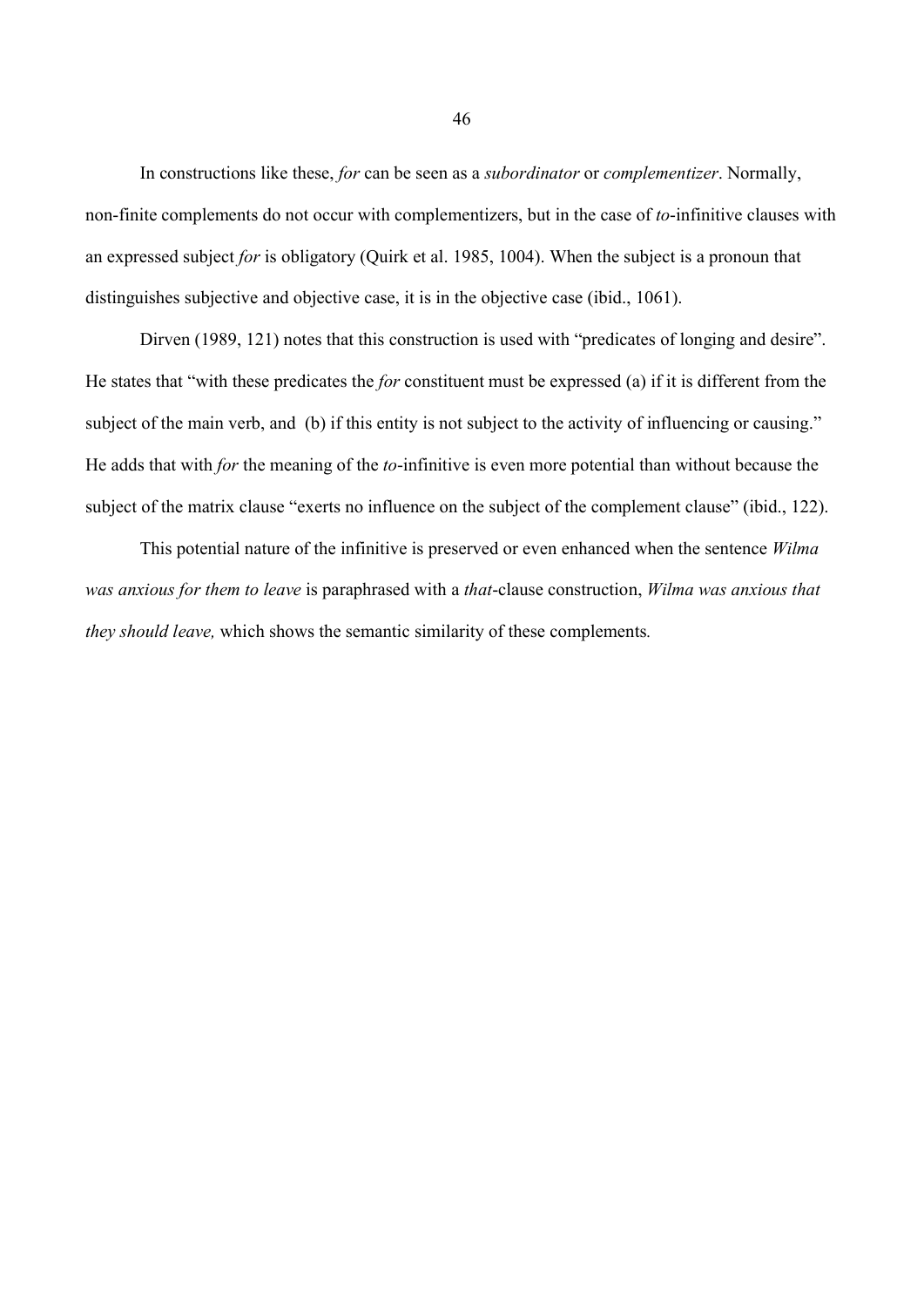#### **8. Data Analysis**

The analysis will be divided in four parts corresponding to the four different sets of data that will be examined. I will start with the earliest examples from the CLMETEV, labelled and referred to as CLMETEV 1 in the following, and proceed in chronological order. The subsequent corpus sections will be referred to as CLMETEV 2 and CLMETEV 3. The BNC corpus will be referred to simply as BNC.

The structure of the individual analyses will be similar in all of the four parts. I will first present a table and a diagram displaying the type and frequency of the patterns found in the data, followed by comments on any salient features and possible changes in the distribution of the complements. Further, the sense of *anxious* in the different patterns as well as the nature of the higher and lower subject will be paid attention to.

In the tables, the patterns are divided into sentential and non-sentential complements, but even though the tokens involving zero complementation are strictly speaking non-sentential, too, I nevertheless separated them from other non-sentential complements. The numerical development of zero complements is of significant interest to the process of complement change, but their syntactic behaviour seems rather constant and they exclusively take sense 1.

Regarding sentential complements, attention will be paid to extra-semantic factors by scrutinising the syntactic environment for insertions, extractions and negation, as they might have an effect on complementation conditioned by the Complexity Principle.

### **8.1.** *Anxious* **in the CLMETEV 1 (1710 to 1780)**

The amount of tokens in the first part of the *CLMETEV* was so small that all instances of *anxious* were analysed. It was reduced even further to less than half of its size due to the sizeable amount (42 tokens or 55%) of attributive uses. So from the already small number of 76 tokens a mere 34 were left.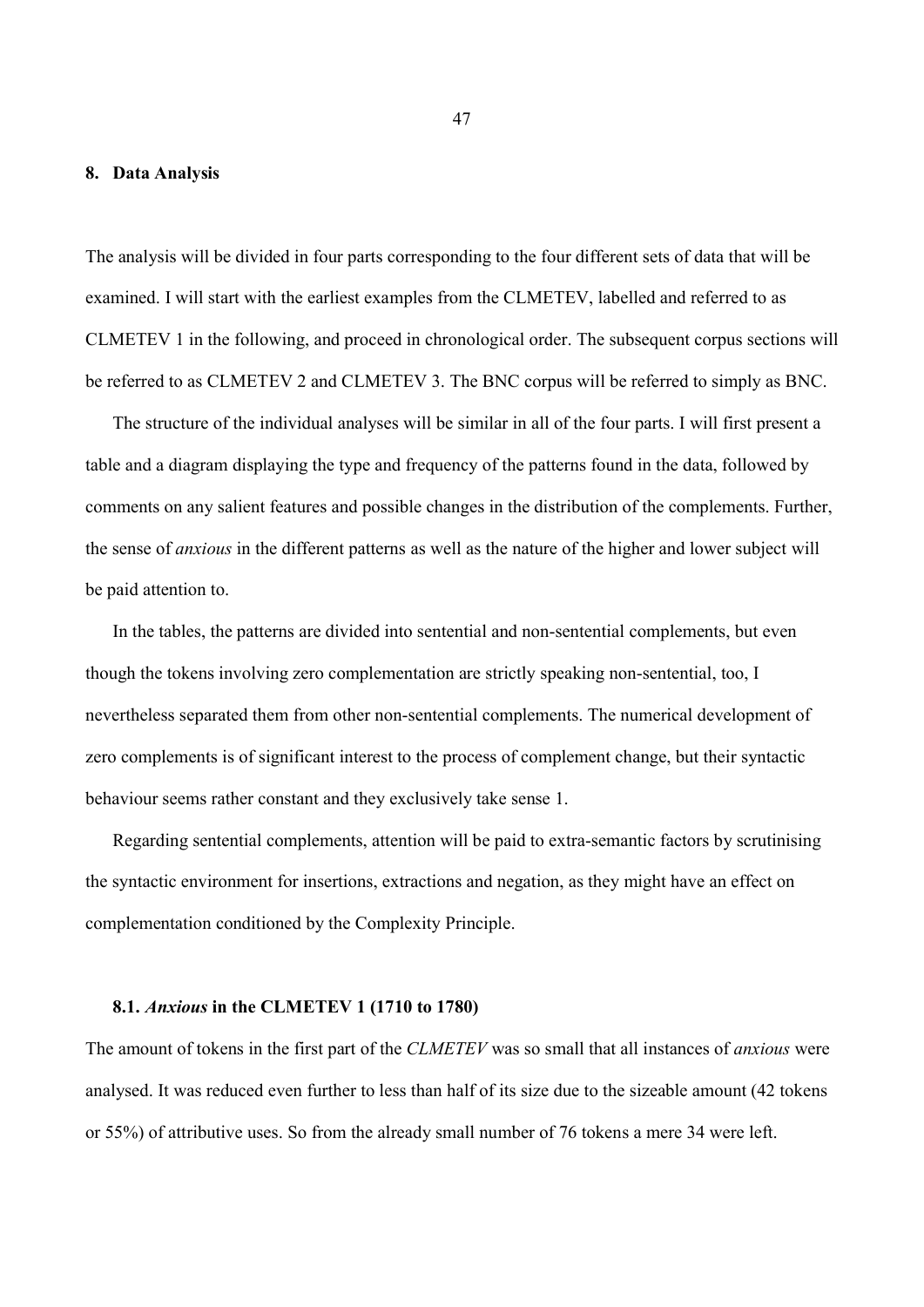| <b>Complement type</b>       | <b>Number of tokens</b> | $\frac{0}{0}$ | NF / million |
|------------------------------|-------------------------|---------------|--------------|
| sentential                   |                         |               |              |
| to-infinitive                | 17                      | 50,0          | 5,6          |
| $about + ing$                | 1                       | 2,94          | 0,33         |
| $of$ + ing-clause            | 1                       | 2,94          | 0,33         |
| $upon + wh$ -clause          |                         | 2,94          | 0,33         |
| $for + wh$ -clause           | 1                       | 2,94          | 0,33         |
| sentential total:            | 21                      | 62            | 6,92         |
| non-sentential               |                         |               |              |
| $for + NP$                   | 9                       | 26,47         | 2,96         |
| $about + NP$                 | 1                       | 2,94          | 0,33         |
| $\omega n + NP$              |                         | 2,94          | 0,33         |
| <b>Non-sentential total:</b> | 11                      | 32            | 3,62         |
| Ø                            | 2                       | 6             | 1,97         |
| <b>Total</b>                 | 34                      | 100           | 12,51        |





There are nine different complement types altogether. As becomes apparent from the table, the *to*infinitive is by far the most frequent complement, followed by the  $for + NP$  pattern. Another thing to infinitive is by far the most frequent complement, followed by the *for* + NP pattern. Another thing to notice is the absence of *that*-clauses. There was no mention of them in the *OED*, yet all of the other dictionaries listed *that*-clauses as possible complements. As the time frame of this part of the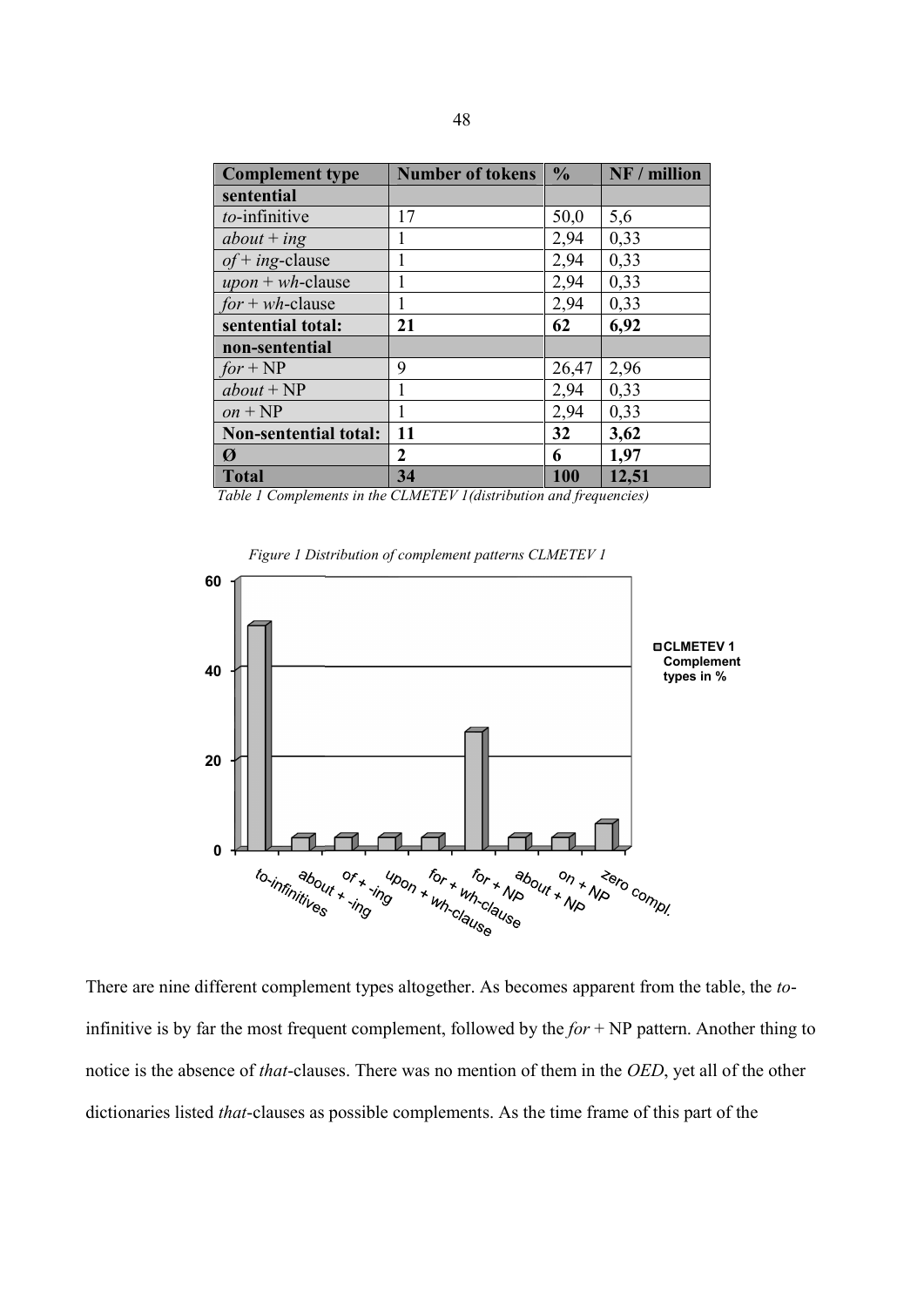CLMETEV is from the 18<sup>th</sup> century, it raises the question whether the *that*-clause as a complement of *anxious* was introduced only in the 19<sup>th</sup> century.

The data revealed that modifiers are very common with *anxious*, especially grading and intensifying modifiers like in the following examples:

- (1) I am still blessed in the favor of the most excellent person that ever lived, and am not in the least *anxious* for an explanation of any farther good. (Haywood, 1744, The Fortunate Foundlings)
- (2) The contents of this letter seem to prove that Severus was really *anxious* to restore discipline... (Gibbon, 1776, Decline and Fall of the Roman Empire 1)

# **8.1.1. Sentential complements**

# *To***-infinitives**

To-infinitives account for half of the tokens. In the *OED*, this pattern was associated with the sense *full of desire and endeavour; solicitous; earnestly desirous (to effect some purpose)*. This was confirmed by the data in combination with verbs of action (*do, exchange*), receiving (*get*), succeeding (*succeed, achieve, take advantage of*) or preserving (*save, preserve, restore, recover, maintain*).The semantic role of the understood subject of the lower clause could therefore be interpreted in various ways depending on the verb in the lower clause as agent, beneficiary, experiencer and goal. The higher subject always had the role of the experiencer. The higher and the lower subject were coreferential in all tokens.

Even though the basic meaning of *desiring something* is shared in all tokens, there are nonetheless different shades of meaning attached to *anxious* depending on the verb which follows the *to*-infinitive.

One example is the combination with *to know* + *wh*-clause which carried the notion of *curiosity*. It occurred rather frequently, in four cases (11%):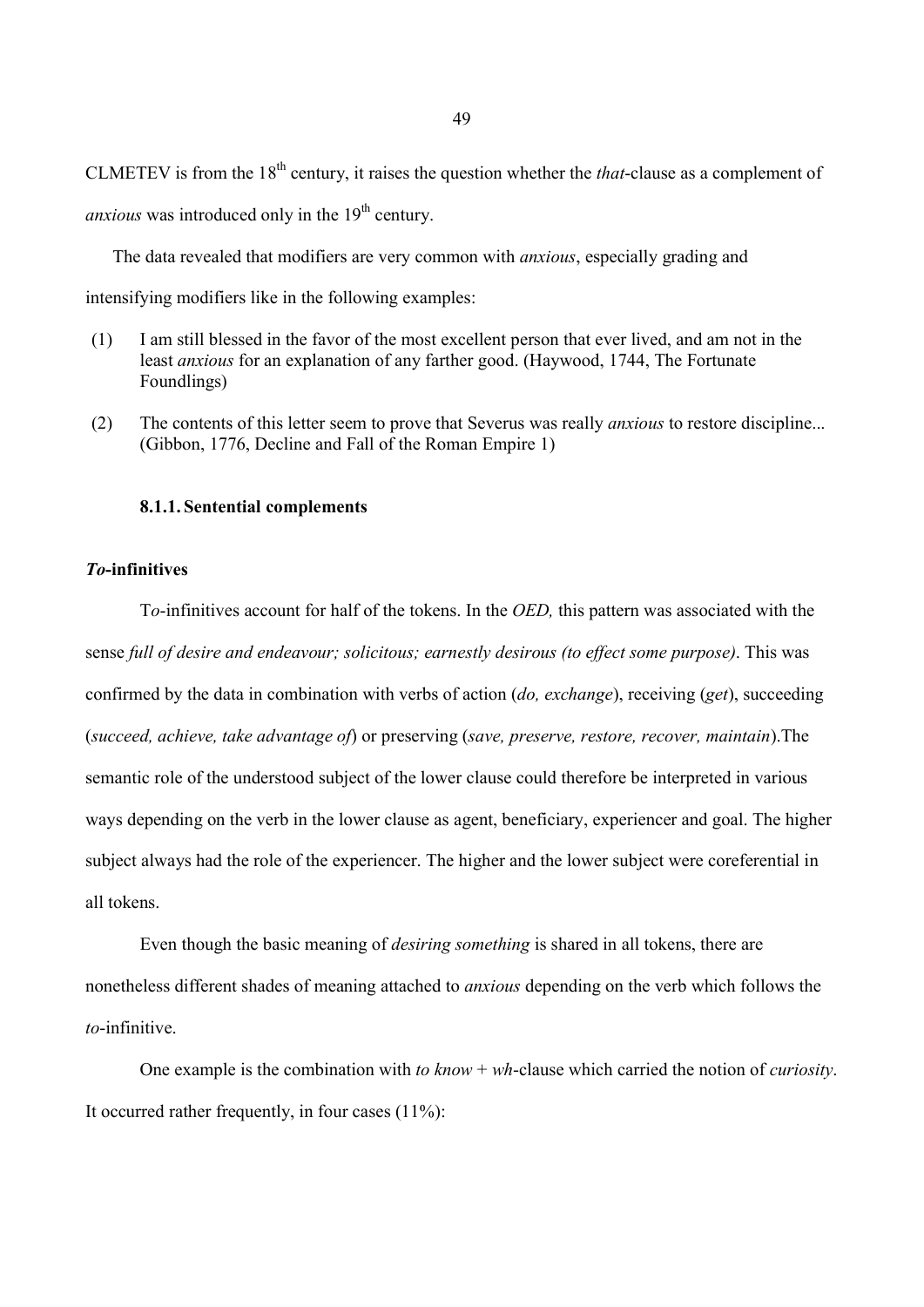(3) … even then he could construe his Cato, and some other little collections of sentences, which made him very *anxious* to know, what sort of beings the poets were, and very pressing upon his tutor to make him, if possible, (Cibber 1753, The Lives of the Poets 1)

According to Rohdenburg (2002, 96), the linking verb *to know* belongs to set of so called *interpretative verbs* which provide "a relatively specific interpretation of the subordinate clause in question". Other verbs in this group are for example *to see, to hear, to discover* or *to ascertain*. He notes that "some of the more general interpretative verbs appear to be undergoing the initial stages of grammaticalization" (ibid.).

Another example for a tendency towards some certain aspect of the meaning of *anxious* appeared with the verb *conceal* in the lower clause. Here the notion of *concern* or even *fear* is more prevalently detectable than with the verbs of the above mentioned groups, a circumstance which is supported by the coordinated use of *dread* as almost a synonym for *anxious* in the subsequent clause:

(4) What is there too we are more *anxious* to conceal from others than such blunders, infirmities, and meannesses, or more dread to have exposed by ... (Hume, 1751, Enquiry Concerning the Principles of Morals)

The meaning of the *to*-infinitive complement thus seems to influence the meaning of the matrix verb to a considerable extent.

### **Complexity factors**

At this point I would like to introduce a table of complexity factors I will use throughout the complete analysis chapter, not only for *to*-infinitives but also for *that*-clauses. I chose these complement types because they can be compared regarding their meaning which is an essential condition for variation induced by complexity factors. The complexity factors were chosen because they appeared relatively frequently in all of the corpora and also because their effectiveness is well documented in the literature, thus providing a solid base for comparison. They will be discussed further below. Other complexity factors like complex subject expressions tended to be tied to a certain time period.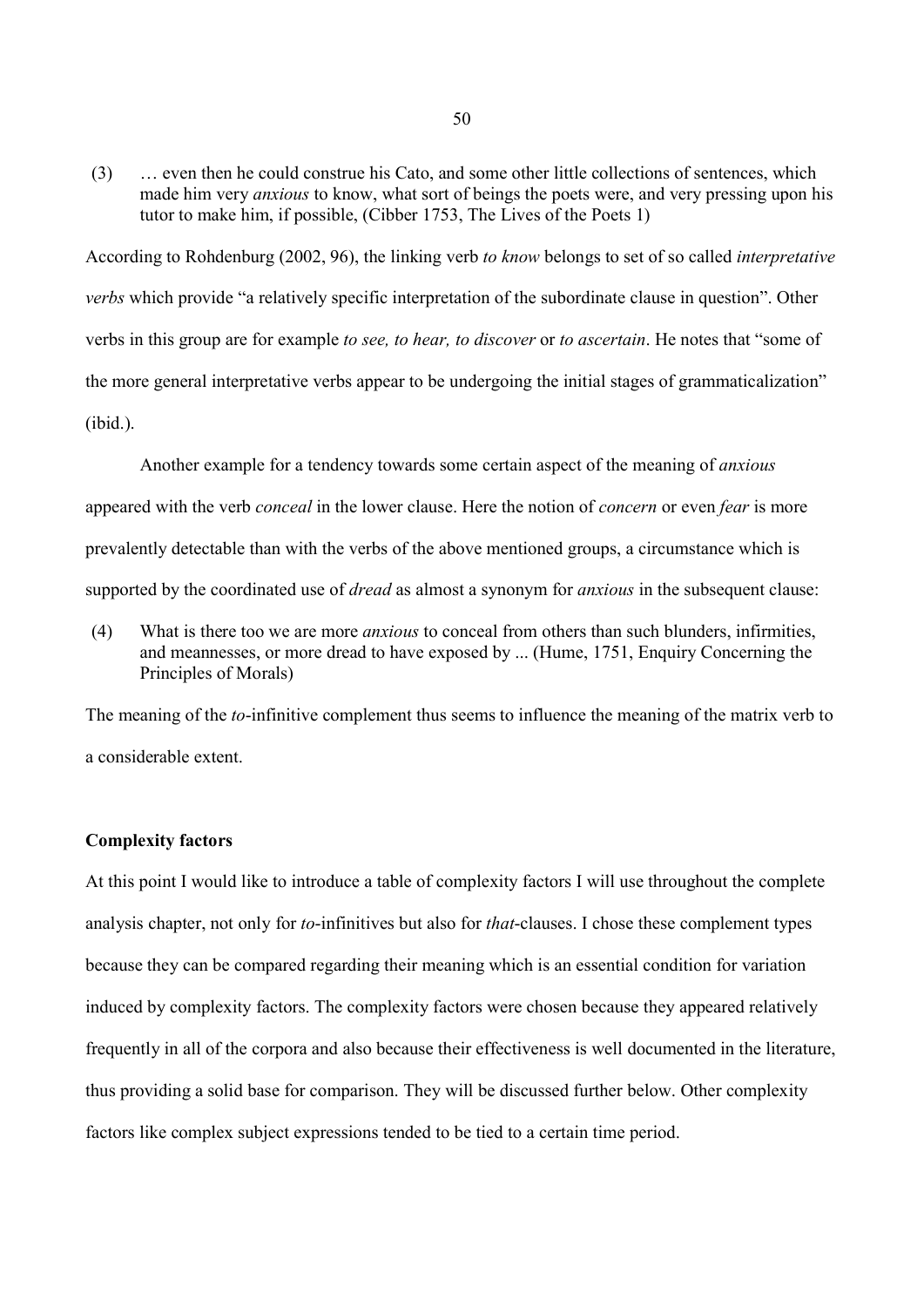The tables will show the tendencies of the complexity factors to occur with the two

complements types. We might for example see whether any of the complexity factors is restricted to or shows a strong tendency to occur with a certain complement. The tokens can basically show more than one of the features in the table, but it turned out during the analysis that this was the case in only two tokens.

| <b>Total: 17</b>     | Basic (13) = 76%   SAC (4) = 24% | total | $\frac{0}{0}$ |
|----------------------|----------------------------------|-------|---------------|
| no complexity factor |                                  |       | 82            |
| complement insertion |                                  |       |               |
| extraction           |                                  |       |               |
| negation             |                                  | -     |               |

*Pable 2 Complexity factors with to-infinitives CLMETEV 1* 

The labels in the head row concern the clause types *anxious* appears in. This distinction is made because *anxious* is often used in constructions missing the subject and the copula verb. The basic clause type can be considered more explicit because of the expressed subject and predicate and also because it is the more common variant, therefore a higher frequency of complexity factors might be expected with this clause type.

Example (5) illustrates a *basic* construction and at the same time it represents the first label in the column of the table denoting sentences lacking any kind of the complexity factors:

(5) ... the poor creature seem'd *anxious* to get a penny; ... (Sterne, 1768, A Sentimental Journey through France and Italy)

The acronym SAC is derived from the term *supplementive adjective clause* introduced in

section 7.2. Erdman (1985, 1144) notes that these adjective phrases can be *noun adjectives* or *sentence* 

*diectives* and they add information on their head noun in the same way as restrictive relative clauses

or express a variety of adverbial functions. SAC, then, refers to clauses of the following type:

- (6) A prince, *anxious* to maintain his dominions at all times in the state in which he can most easily defend them, ought ... (Smith, 1766, Wealth of Nations)
- (7) Why so *anxious* to inform us of the great company which you have kept; the obliging things which were said to you; ...(Hume, 1751, Enquiry Concerning the Principles of Morals)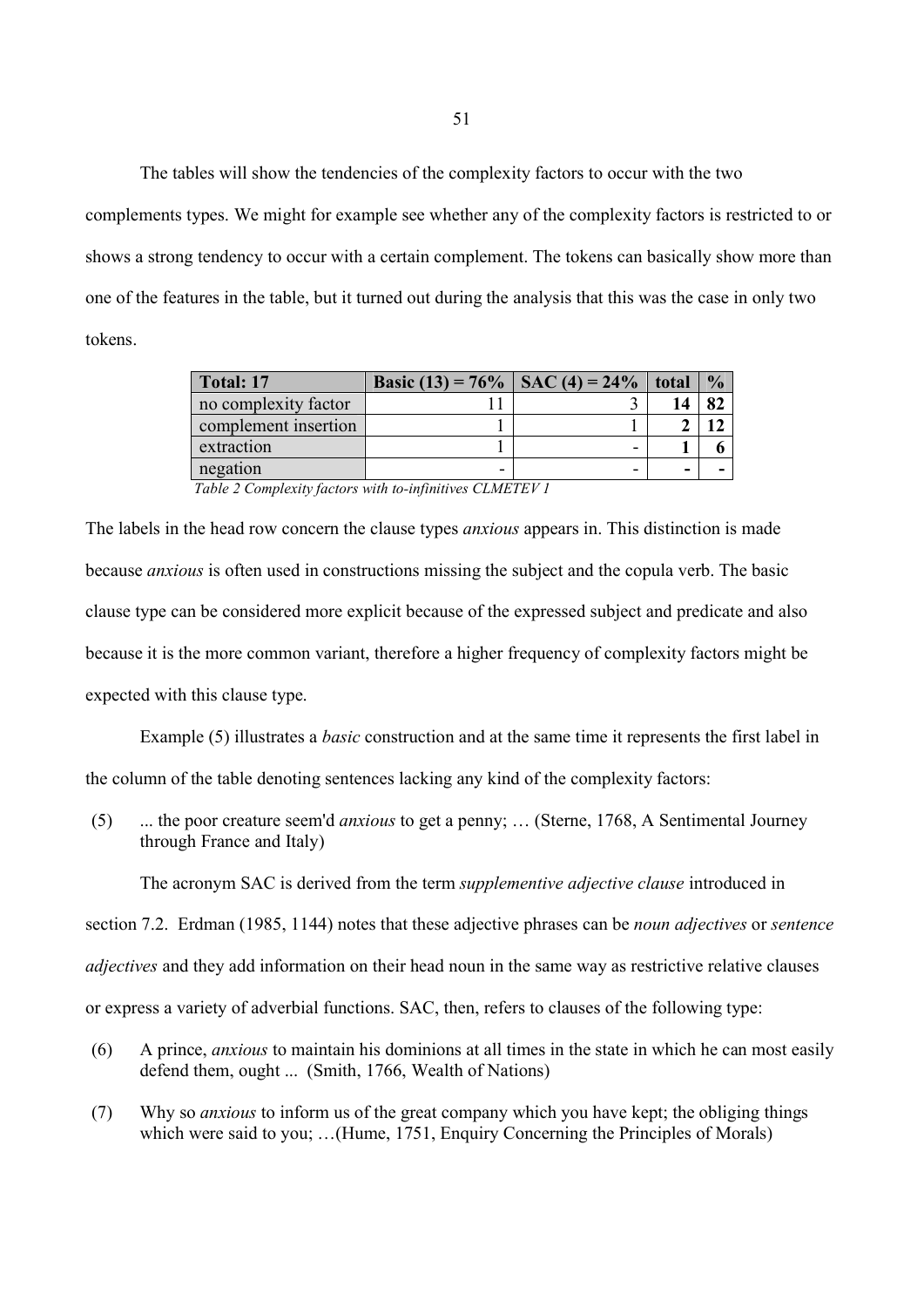Complement insertions denote insertions between adjective and complement. Vosberg (2006, 60-61) notes that inserted material like adverbial phrases and especially objects constitute a cognitively very complex situation which typically favours the more explicit variant of the available options. However, according to Vosberg (2006, 277), the degree of structural and thus cognitive complexity increase with the length and the level of the sentential nature of the insertions. Shorter insertions are thus easier to process than longer ones, which may explain their presence in following examples of the to-infinitive complementation:

- (8) I am *anxious*, too, to know how poor Mr. Whithed does, ... (Walpole 1735-48, Letters 1735-1748)
- (9) … but, in the middle of the court, they were met by Manfred, who, distracted with his own thoughts, and *anxious* once more to behold his daughter, was advancing to the chamber where she lay. (Walpole 1764, The Castle of Otranto)

The next complexity factor, extraction, was already discussed in section 5.2. According to the Extraction principle, *to*-infinitives are preferred to -*ing*-clauses in extraction environments. The share of *-ing* clauses however, was significantly smaller than that of *to*-infinitives, so the occurrence of extractions will be compared amongst *that*-clauses and *to*-infinitives. Vosberg (2006, 278) notes that finite clauses are more difficult to extract of due to their higher complexity. He further suspects that extraction is even less acceptable in finite clauses that are explicitly marked by a complementizer (ibid.).

The one case of extraction in the CLMETEV 1 I classified as *relative extraction* (despite the word *too*, which seems a little out of place here). At the same time it includes a comparative construction, rendering this sentence complex, indeed:

(10) What is there too we are more *anxious* to conceal from others than such blunders, infirmities, and meannesses, or more dread to have exposed by raillery and satire? (Hume, 1751, Enquiry Concerning the Principles of Morals)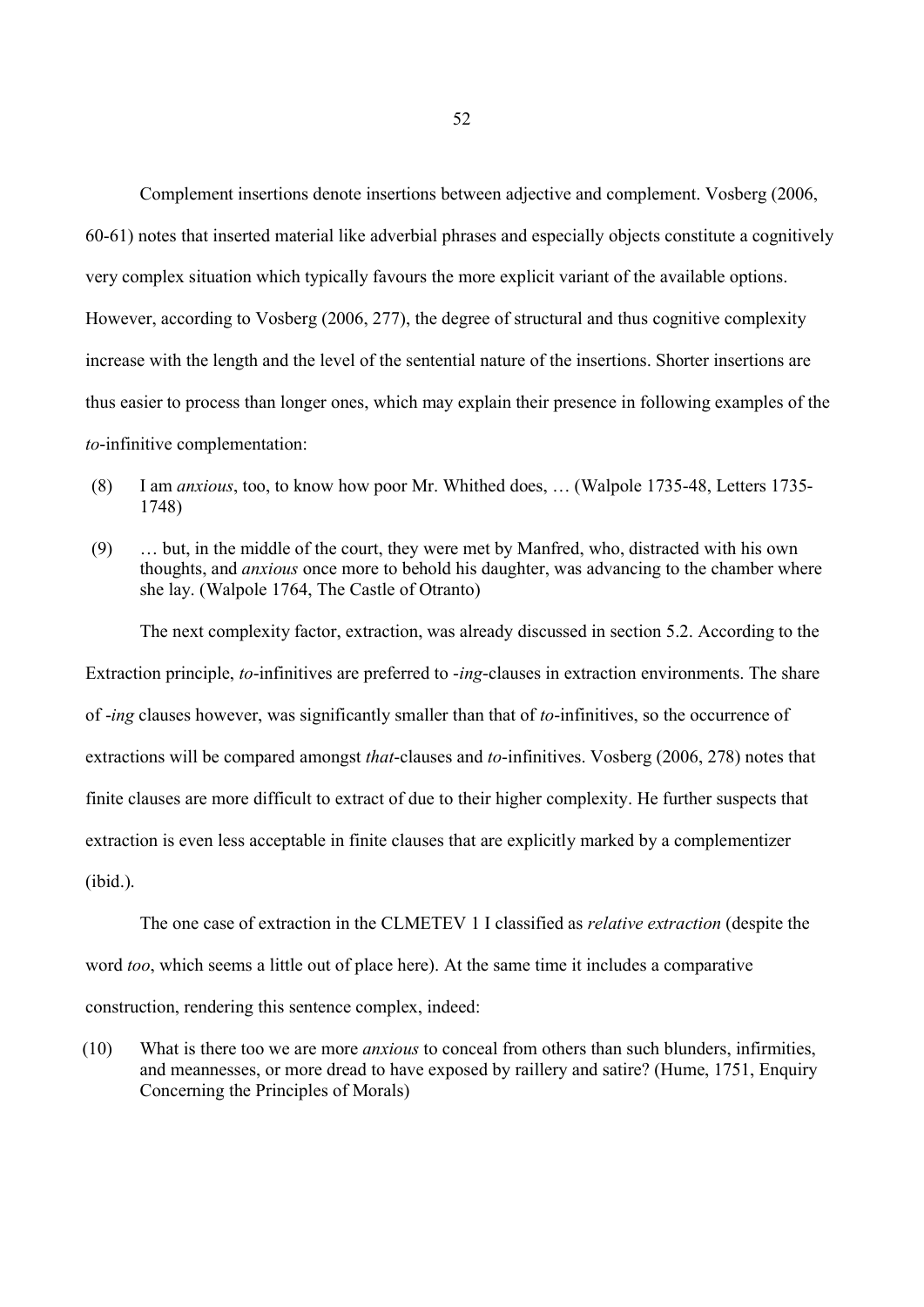Negation of the dependent clause as a complexity factor was explored by Rohdenburg. He was able to show "an extremely strong correlation between the use of negation and the finite clause" (1995, 379). The result is applicable also to the data of the CLMETEV 1, as no instance with a negated *to*infinitive complement could be found.

In one example the adjective was fronted. Even though this sentence is rather complex, I included it under the category of examples that show no complexity factors, as it does not exhibit any of the complexity factors under investigation.

(11) Solicitous and *anxious* as I have ever been to form your heart, your mind, and your manners, and to bring you as near perfection as near perfection as the imperfection of our natures will allow; I have exhausted, in the course of our correspondence, all that my own mind could suggest......(Chesterfield, 1746-71, Letters to his Son on the Art)

Comparative constructions were problematic because they occurred with different levels of complexity. As a rule, comparative construction involving extraction will be classified under the category of extractions. But not all comparative constructions involved extraction from the lower clause. Sometimes no relevant complexity factors could be detected:

- (12) ... and he is, upon all these accounts, generally much more *anxious* to exchange his goods for money than his money for goods. (Smith 1766, Wealth of Nations)
- (13) ... Clodius Albinus, Pescennius Niger, and Septimius Severus, were still more *anxious* to succeed than to revenge the murdered Pertinax. (Gibbon, 1776, Decline and Fall of the Roman Empire)

*As...as* constructions, and also the *more...than* structures can involve insertions between adjective and complement. In some cases, for example in constructions with two clauses beginning with *the* + a comparative word, they cause a change in the normal word order. However, this is not necessarily a complexity factor. If one has a look at grammars (e.g. Leech and Svartvik 2002, 121-125), these syntactic arrangements are considered to be the normal situation for comparative constructions. Therefore, they were counted as tokens without complexity factors in the table.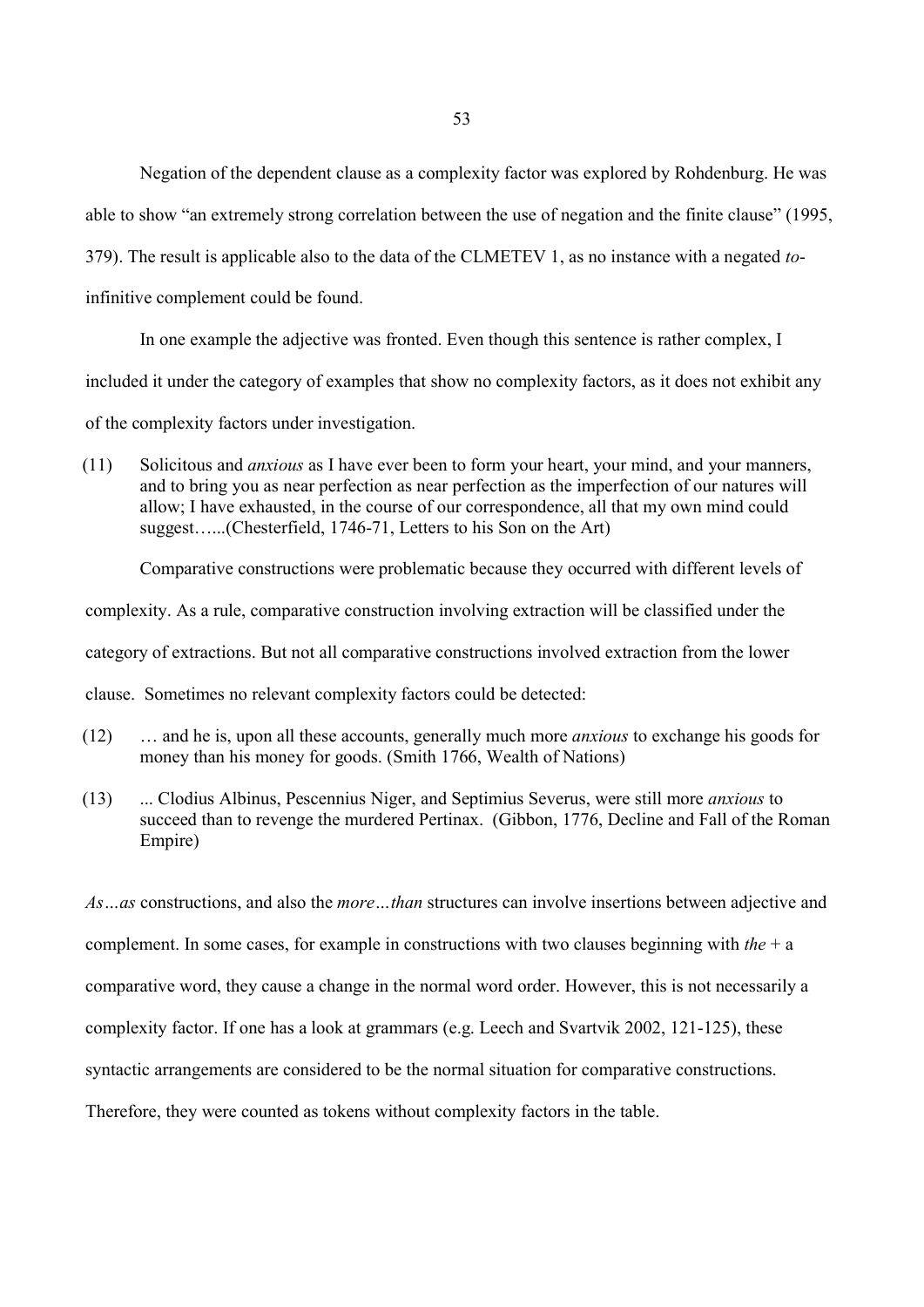#### **-***ing* **clauses**

There was one instance of  $about + ing$  which appeared in a comparative construction:

 $(14)$  ... as I have often told you, I am much more *anxious* about your doing well, than about your being well; ... (Chesterfield, 1746-71, Letters to his Son on the art...)

Due to the possessive pronoun in front of the *-ing* clause this form can be considered a POSS-ing construction, which closely resembles a NP. This assumption is enhanced by the fact that *anxious* does take NP complements with the preposition *about*. A *to*-infinitive is not possible here because the lower clause contains an expressed subject.

Relating this to what was said about the meaning inherent to the structure of the *-ing* clause and the *to*-infinitive in chapter four, one might also draw on the concept of *overlap* introduced by Smith. The situation is construed as happening at the same time (someone is involved in some activity which somebody else is concerned about).

Finally, Wood's point of *agentivity* might be reflected here, because the focus of attention is on the content of the *-ing* clause rather than on the *performer*.

The second *-ing* clause complement was an *of - ing* construction, which was labelled obsolete in the *OED* 

(15) ... these Circumstances consider'd, make me very *Anxious* of getting to Sea. The wind continued moderate all night, and at 5 a.m. it fell calm … (Cook, 1768-71, Captain Cook's Journal)

The context reveals that the author has a strong desire to set sail and continue the journey but at the same time fears for the success of the endeavour. Therefore, *anxious of* which was interpreted as having the meaning *anxious of an issue dreaded* in the *OED* seems a suitable choice here.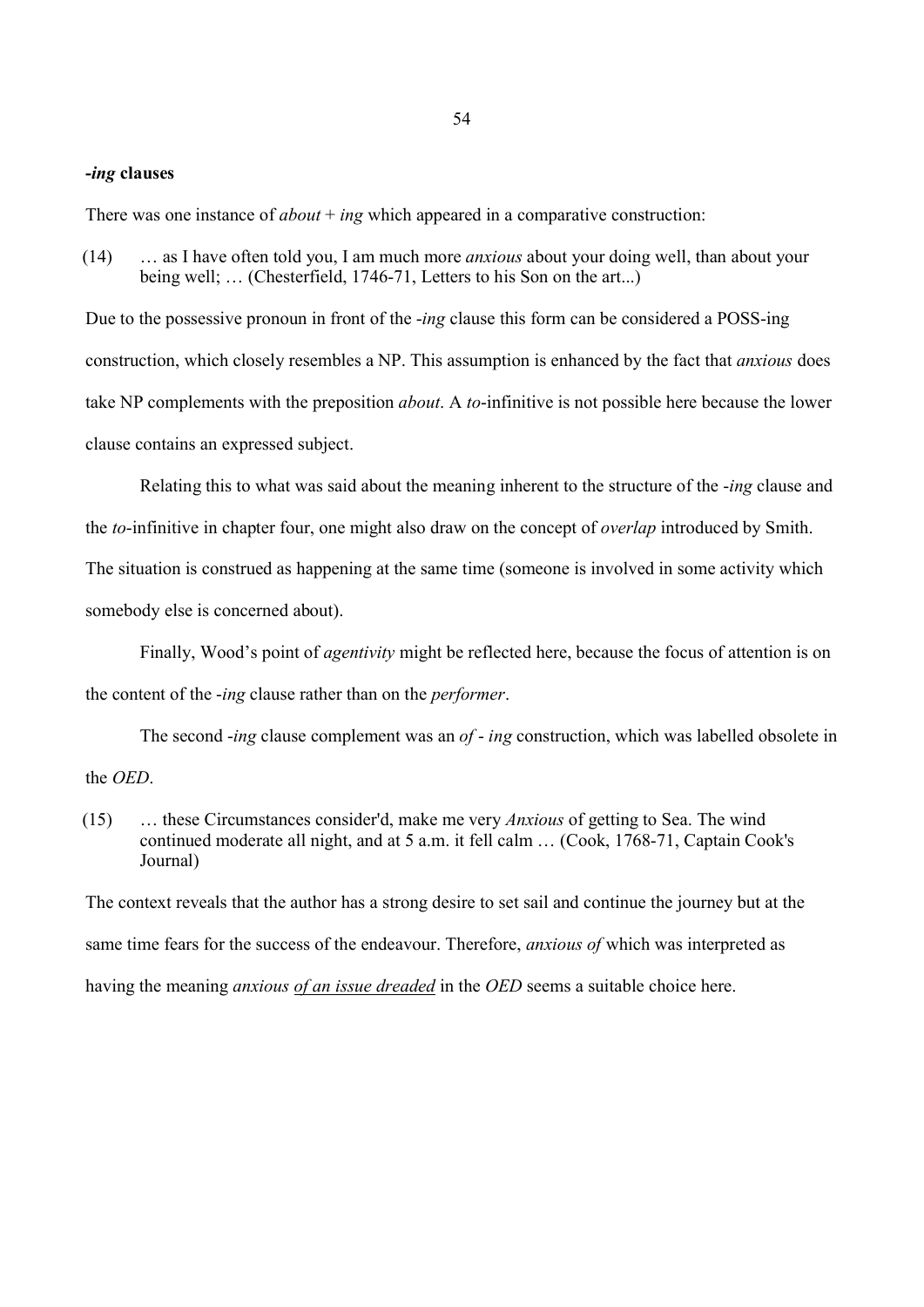#### *wh***-clauses**

Two instances of finite *wh*-clause complements appeared in the data, both introduced by a preposition *(for and <i>upon*). Both examples involve a comparative construction. An interesting distinction regarding the sense of *anxious* is made by juxtaposing *curious* and *anxious*. It clearly brings out the component of

fear or concern contained in the latter.

(16) ... on his companions, went fearless in, more curious to know the meaning of this mysterious proceeding, than *anxious* for what might befal him. (Haywood, 1744, The Fortunate Foundlings)

The same sense can be found in the second example:

(17) … and the youngest enter into the world with more innocency: whosoever leads such a life, needs be less *anxious* upon how short warning it is taken from him." (Cibber ,1753, The Lives of the Poets 1)

# **8.1.2. Non- sentential complements**

### **For**

The second most frequent complement pattern after the *to*-infinitive was  $for + NP$  with nine instances.

This construction is interesting because it was listed under both senses in all of the consulted

dictionaries. One might detect a tendency towards sense 1a from the *OED* when the NP complement is

human or at least expresses concern for the welfare (or sometimes only the state or condition) of a

human being. This circumstance was also noted in the *VED*.

(18) ... and her horse stepping into a deep place, exposed both her and the child to great danger. She being more *anxious* for the safety of the child than her own, threw him over a hedge into a field adioining ... (Cibber, 1753, The Lives of the Poets)

With the following NP complements *anxious* could be interpreted in the sense of *worried/concerned*:

*diaparty of the child / the preservation of the queen of Hungary / her son / (not for his own) but for public safety / the affliction (it will cause in thee)*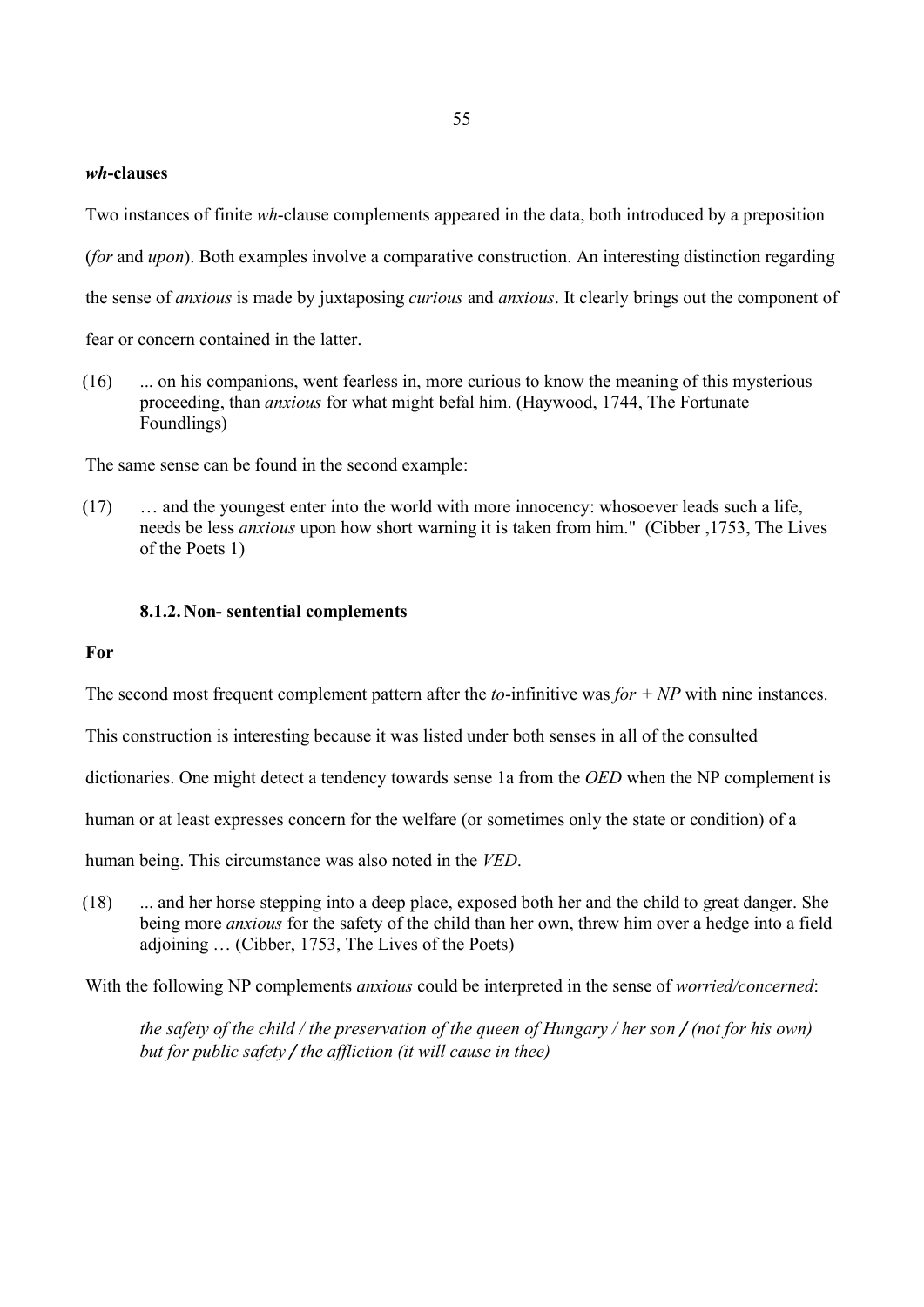This is opposed to non-human NPs, often denoting entities that are desirable as such, like *an increase* 

*of their pay* or *success*, things which usually no one objects to. In these cases *anxious* is used in the

sense of *desirous*, here in negated form:

(19) I am still blessed in the favor of the most excellent person that ever lived, and am not in the least *anxious* for an explanation of any farther good. (Haywood, 1744, The Fortunate Foundlings)

NPs of this type comprised the following: *Your success/ an explanation / the increase of their pay / the* 

*conversion of his friend.* The proportion of the two senses is thus almost 60/40 in favour of sense 1.

# *upon* **and** *on*

Rohdenburg (2002, 90) examines the prepositions *on* and *upon* after the verbs *rely* and *call* with

regards to the complexity of their environment and finds that the more explicit *upon* is more likely to

occur in complex environments. This effect of the Complexity Principle may also have an impact on

the choice of the prepositions *on/upon* in my own data:

- (20) … and the youngest enter into the world with more innocency: whosoever leads such a life, needs be less *anxious* upon how short warning it is taken from him. (Cibber 1753, The Lives of the Poets)
- (21) Perhaps to your second question, *why he desires health*, he may also reply, that *it is necessary for the exercise of his calling.* If you ask, *why he is anxious on that head*, he will answer, *because he desires to get money.* (Hume 1751, Enquiry Concerning the Principles of Morals)

The less explicit preposition *on* is used with a simple NP complement whereas the more explicit *upon* is followed by a finite *wh*-clause. In addition, the construction in (20) as a whole is more complex than (21), as there is an insertion between the copula and *anxious*, the predicate consists of two verbs, *need* and *be*, and the subject is a nominal relative clause. The examples also differ in sense. (20) takes sense

1, but the context of (21) strongly suggests an interpretation in the sense of *desirous*.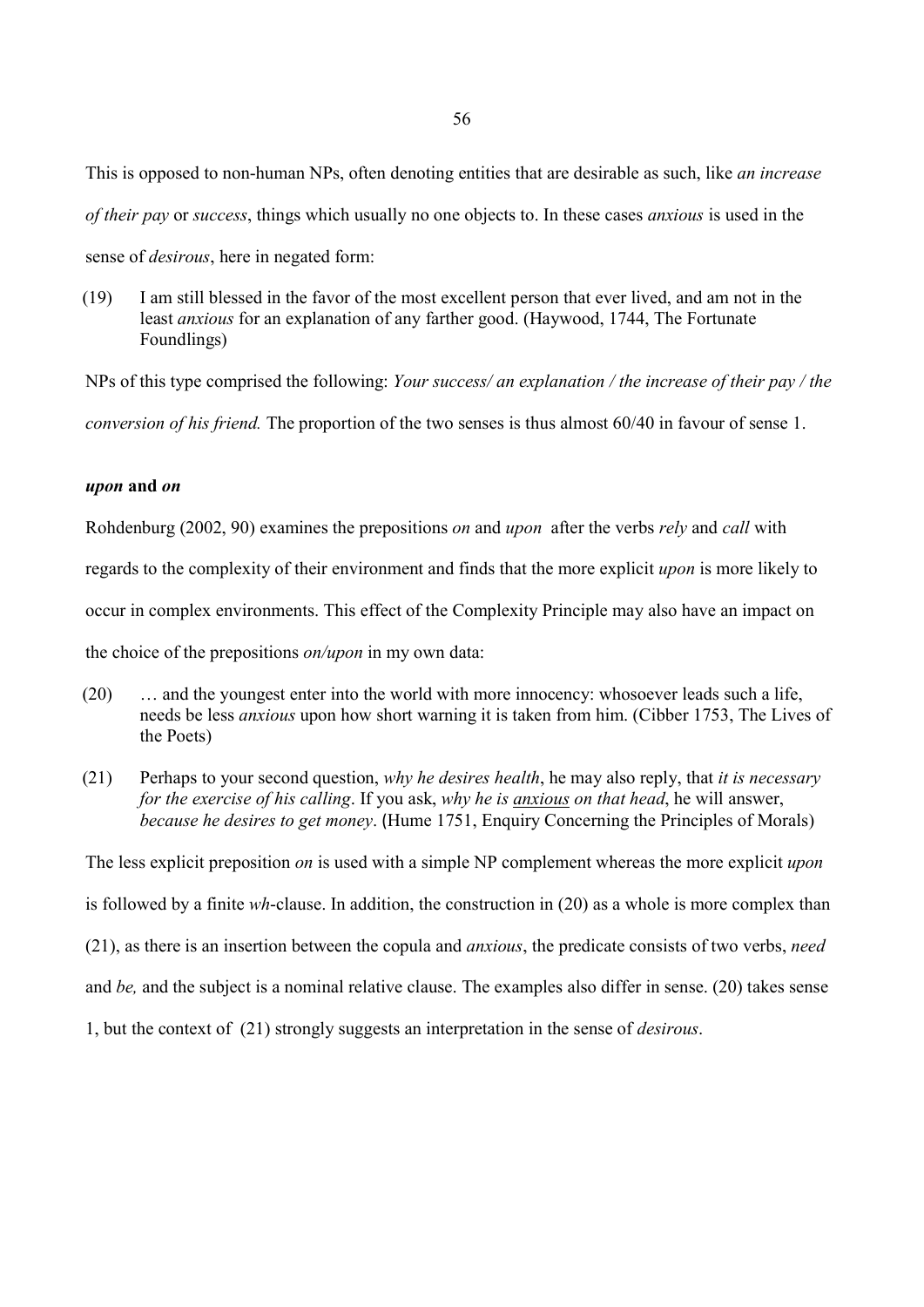# **8.2.** *Anxious* **in the CLMETEV 2 (1780 to 1850)**

The second sub-period of the CLMETEV contained considerably more instances of *anxious* than the first section, so it was sufficient to make use of only 50 % of the tokens. Accordingly, the normalised frequency (NF/million) was calculated by adopting the figure 2,861,994 (50% of the total subsection word count) as the corpus word count. The total of tokens amounted to 290 of which 83 (28, 6%) were used attributively. The popularity of *anxious* has increased dramatically from 12, 51 per million words in the previous sub-period to over 70 hits per million words. The total number of analysed tokens was 206.

| <b>Complement type</b>      | <b>Number of tokens</b> | $\frac{0}{0}$ | NF/million |
|-----------------------------|-------------------------|---------------|------------|
| sentential                  |                         |               |            |
| <i>that</i> -clauses        | 21                      | 10,24         | 7,45       |
| to-infinitives              | 143                     | 69,75         | 50,76      |
| $for + NP + to$ -infinitive | 1                       | 0,48          | 0,35       |
| $about + -ing$ clause       |                         | 0,48          | 0,35       |
| sentential total            | 166                     | 80,97         | 58,91      |
| non-sentential              |                         |               |            |
| $for + NP$                  | 13                      | 6,31          | 4,54       |
| $about + NP$                | 7                       | 3,41          | 2,48       |
| $\omega n + NP$             | $\mathfrak{D}$          | 0,97          | 0,7        |
| non-sentential total:       | 22                      | 10,68         | 7,68       |
| <b>Ø</b> complements        | 18                      | 8,78          | 6,38       |
| <b>Total</b>                | 206                     | 100           | 73,01      |

Table 3 Complements in the CLMETEV<sub>2</sub> (distribution and frequencies)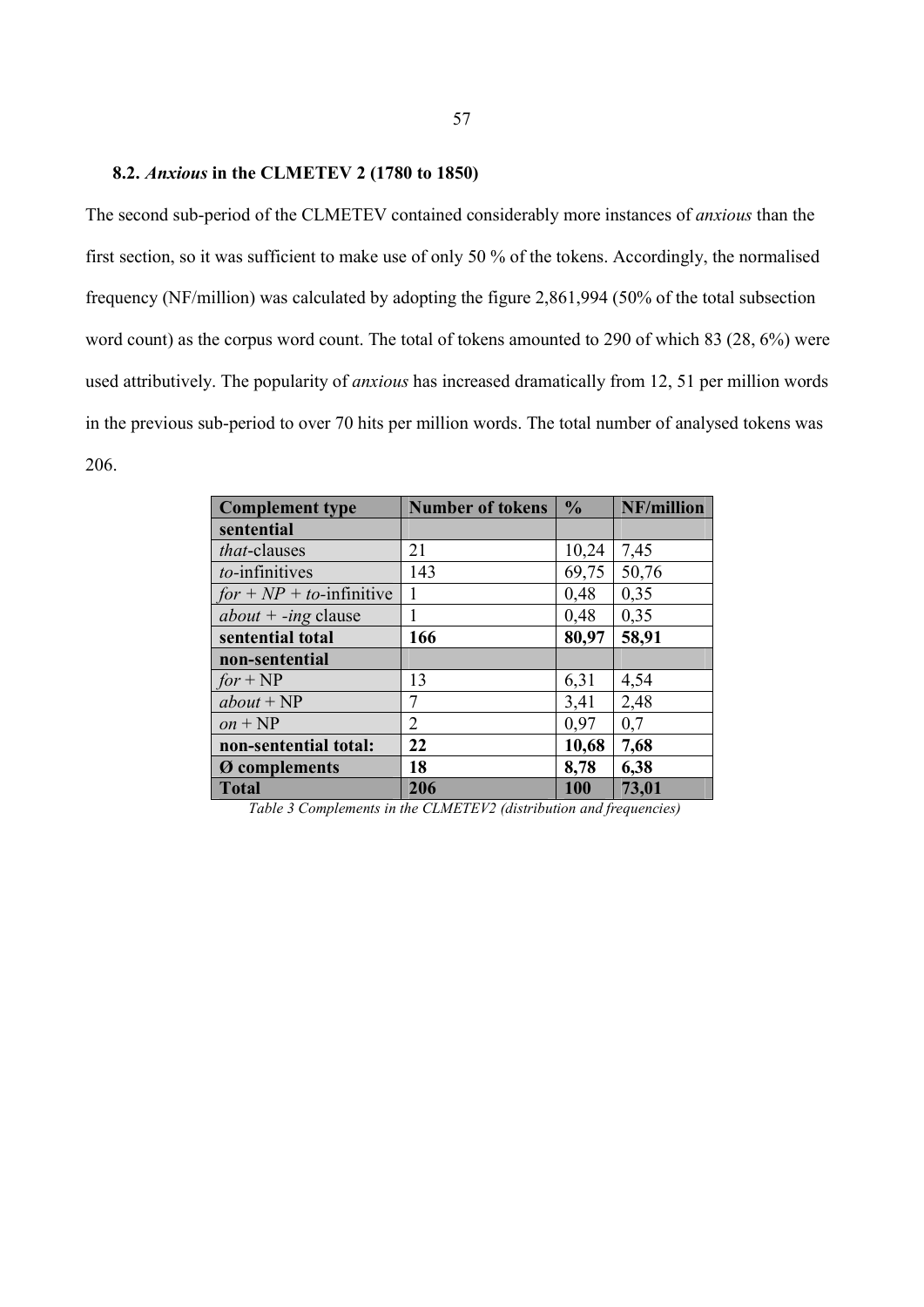

Figure 2Distribution of complement patterns CLMETEV 2

The second section of the CLMETEV faced the rather spectacular advent of 10 per cent of *that*-clause The second section of the CLMETEV faced the rather spectacular advent of 10 per cent of *that*-cla<br>complements. The *to*-infinitive did not only preserve its leading rank amongst the complements of complements. The *to*-infinitive did not only preserve its leading rank amongst the complements of *anxious* but its percentage went up by almost 20%. Together, the sentential complements now form over 80% of the complements. The number of patterns has fallen from nine to eight because no instances of wh-clauses nor of + -ing clause were found. Nevertheless, besides the already mentioned *that*-clause, an additional new pattern,  $for + NP + to$ -infinitive, appeared. The prepositional complement patterns remained the same. For is again the most frequent preposition, but its share of the complements has fallen from 27% to only 6, 8%. The use without a complement has increased slightly for about two per cent. **EXERCTLE THE CONDUCTE CONDUCTER**<br>
Complements has the complements of the CLMETEV faced the rather spectracial ared on the CLMETEV faced the rather spectracial ared on the CLMETEV faced the rather spectracial are detect o of patterns has fallen from nine to eight because no<br>were found. Nevertheless, besides the already mentioned<br> $NP + to$ -infinitive, appeared. The prepositional

# **Too**

The word *too* appeared in several tokens, with different effects on the sense of the complements. Compare the following sentences found in the data: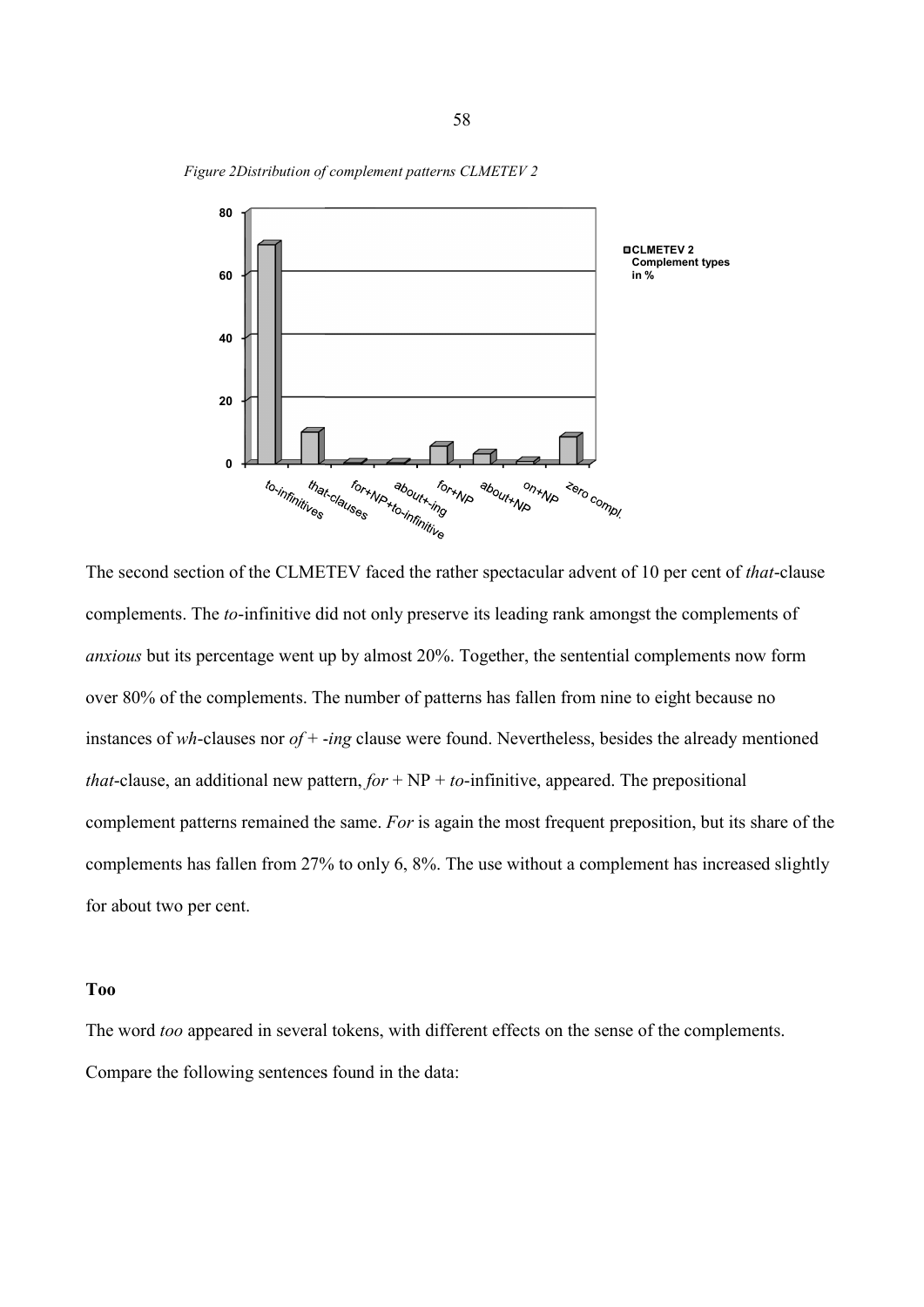- (22) Let her only determine, without being too *anxious* about present happiness, to acquire the qualities that ennoble a rational being ... (Wollstonecraft, 1792, Vindication of the Rights of Woman)
- (23) "I am too *anxious* to sleep; I think so, at least." "William said he was too thirsty to sleep, sir, but, poor fellow … (Marryat, 1841, Masterman Ready)

In example (22) *too* has the function of an adverb modifying the adjective without any further effect on the rest of the sentence. Regarding (23) one might ask whether this example involves adjective complementation. Huddleston and Pullum (2002, 837) note that "[*t*]*oo* in the sense of "excessively" licenses an indirect complement with the form of an infinitival clause or a *for* PP." The latter form was found in the data, too:

(24) Mrs. Delvile, too *anxious* for conversation, left the room. (Burney, 1782, Cecilia 1-2)

Based on the reason mentioned above I classified those cases as zero complements.

### **8.2.1. Sentential complements**

#### *That***-clauses**

Whereas there was no instance of a *that*-clause in the period between 1710 and 1780, they now form almost 10 % of complements in the second sub-part of the CLMETEV. The first token dates from the year 1794, the second from 1811, after which they can be found in every decade.

There was only one example without the complementizer *that*. Rohdenburg (1995, 385) remarks that "the absence of the conjunction and its presence – single or repeated – can be found to correlate with different degrees of complexity". And indeed the example missing the *that* is simple enough:

(25) "What was it?" asked Margaret, almost *anxious* her grandfather should be convinced. (Gaskell, 1848, Mary Barton)

In all but one instance the *that*-clauses contained a putative *should*. Instead, the writer used a subjunctive form to express the hypothetical notion.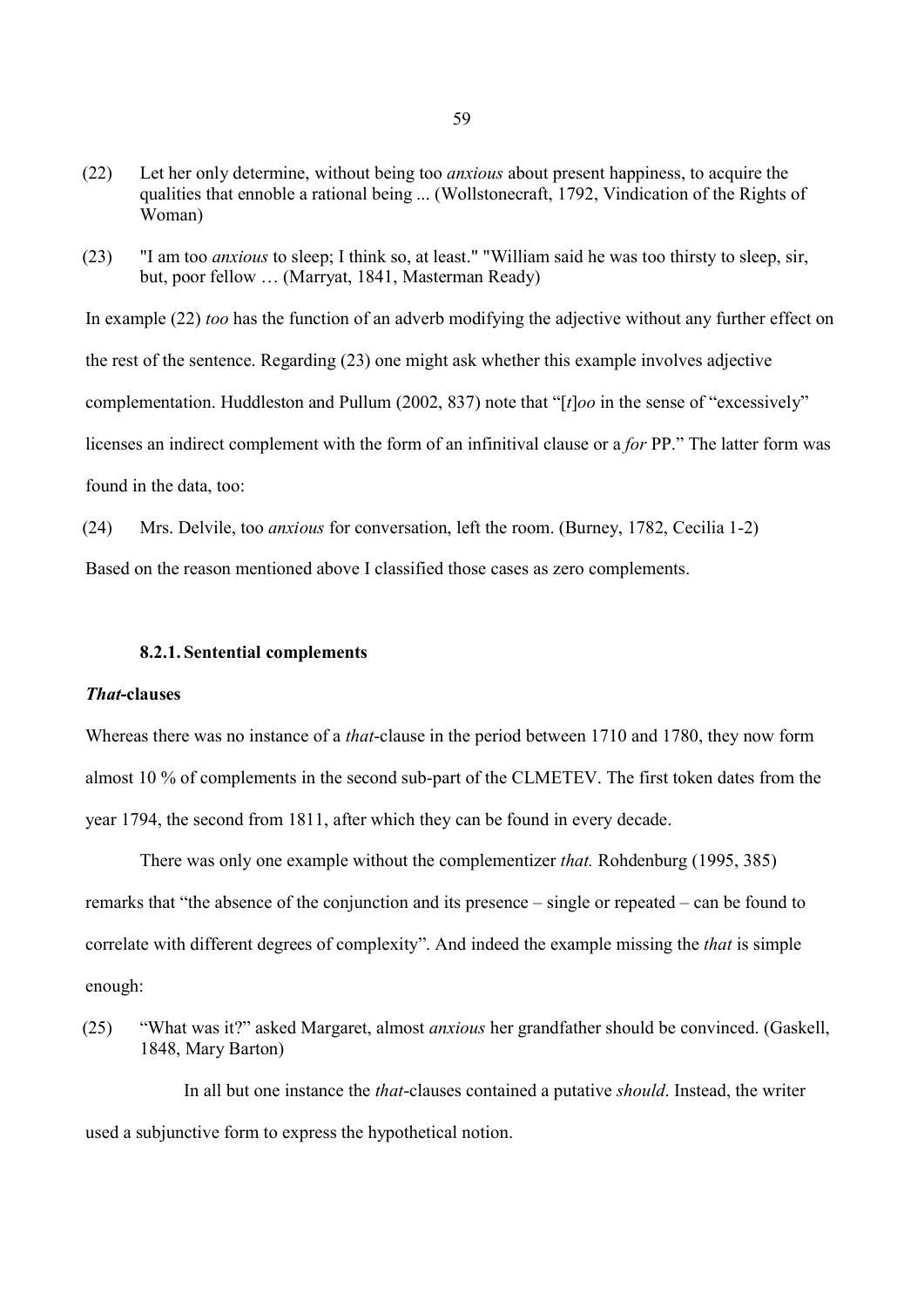(26) … and at the last village, the worthy Mayor of Versailles comes to meet him, *anxious* that the arrival and locking up were well over. (Carlyle, 1837, The French Revolution)

As regards the meaning, *anxious* could be replaced by *eager* in all of the sentences without causing a considerable change in meaning, apart from a reduction of the aspect of *concern*. Even though the *that*clause pattern in general expresses *eagerness*, *concern* is always present to some degree. This notion is also conveyed by the use of *should* or a subjunctive form in the *that*-clause. Quirk et al. (1985, 234) state that with the use of putative *should* "the speaker entertains, as it were, some 'putative' world, recognizing that it may well exist or come to existence". This includes also some degree of uncertainty, a state which is often perceived as worrying:

(27) They were most *anxious* that their home should continue ever to be hers, yet they feared that her dislike to a new country might be an insuperable objection to this. (Gaskell, 1848, Mary Barton)

### **Complexity factors**

| Total: 21            | Basic (13) = $62\%$   SAC (8) = 38 % | total | $\frac{0}{0}$ |
|----------------------|--------------------------------------|-------|---------------|
| no complexity factor |                                      |       |               |
| complement insertion |                                      |       |               |
| extraction           |                                      |       | 4.            |
| negation             |                                      |       |               |

*Pable 4 Complexity factors with that-clauses CLMETEV 2* 

The high percentage (76%) of *that*-clauses without any of the complexity factors under investigation seems surprising, as *that*-clauses are the preferred choice in complex environments. However, in none of the *that*-clauses was the subject of the matrix clause coreferential with the subject of the *that*-clause. As we have seen in the chapter on subject control, in the pattern with the *to*-infinitive the lower subject is always coreferential with the higher subject. Vosberg (2006, 55) argues that constructions where the subjects of the lower clause is not coreferential with the subject of the higher clause are perceived as marked structures and are therefore cognitively more difficult to process. This in turn might explain the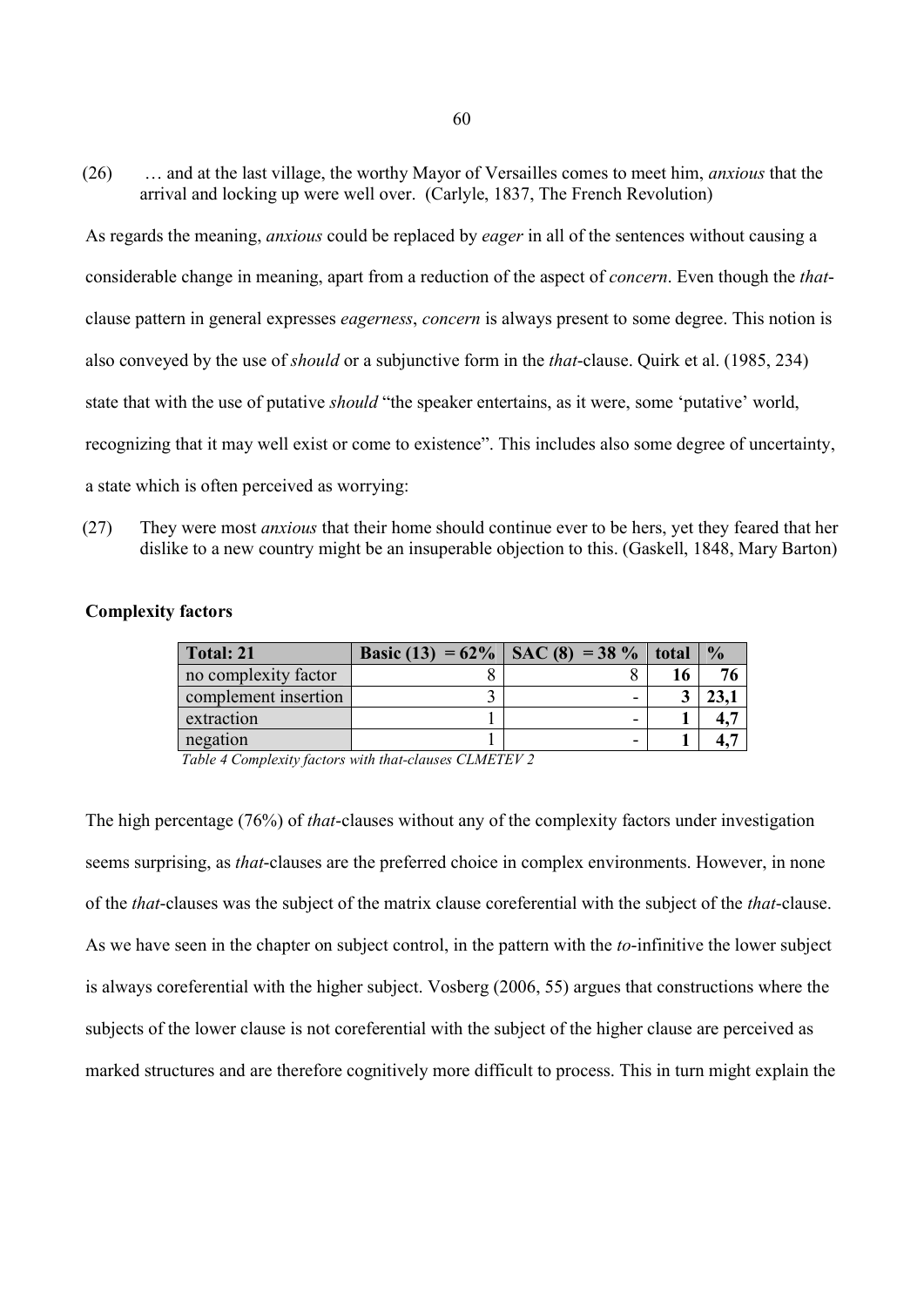preference of the *that*-clause as the more explicit variant in those cases where the subordinate clause has its own, expressed subject which is not coreferential with the higher subject.

Semantically, the only possibility to express a situation involving two non-coreferential subjects with a *to*-infinitive would be a  $for + NP + to$ -infinitive clause construction. Its sense corresponds to that of *that*-clauses, best described as *eager that something shall take place in the future*. Very often though, a  $for + NP + to$ -infinitive construction would be more troublesome to understand, especially in situations with inserted material between *anxious* and the complement. Compare:

(28) ... but I am sure you will not object to the office, as I know you to be equally *anxious* with myself, that the minority of Miss Beverley should pass without reproach." (Burney, 1782, Cecilia 1-2)

Rephrased with a  $for + NP + to$ -infinitive it becomes more complicated to identify the references of the parts of the sentence that form units:

(29) I know you to be equally *anxious* with myself for the minority of Miss Beverly to pass without reproach.

A further difference is that by using a *that*-clause it is possible to give more detailed information in the subordinate clause. Vosberg (2006, 60-61) comments on this that in cases where the subordinate clause is modified by marked tense, modal auxiliaries, adverbial insertions or further subordinate clauses the finite *that*-clause seems to be almost the only choice.

The choice of a *that*-clause might also be motivated by the wish to explicitly express potentiality. Even though Dirven (cf. section 7.3) stated that  $for + NP + to$ -infinitive constructions strongly imply potentiality, a *that*-clause containing putative *should* does so even more clearly. Confirmation for this claim might be found in the fact *should* or a subjunctive verb form was present in all *that*-clauses.

Eight tokens were supplementive adjective clauses; none of them contained a complexity factor. The following example, in which the concept of SAC clauses was slightly expanded to include the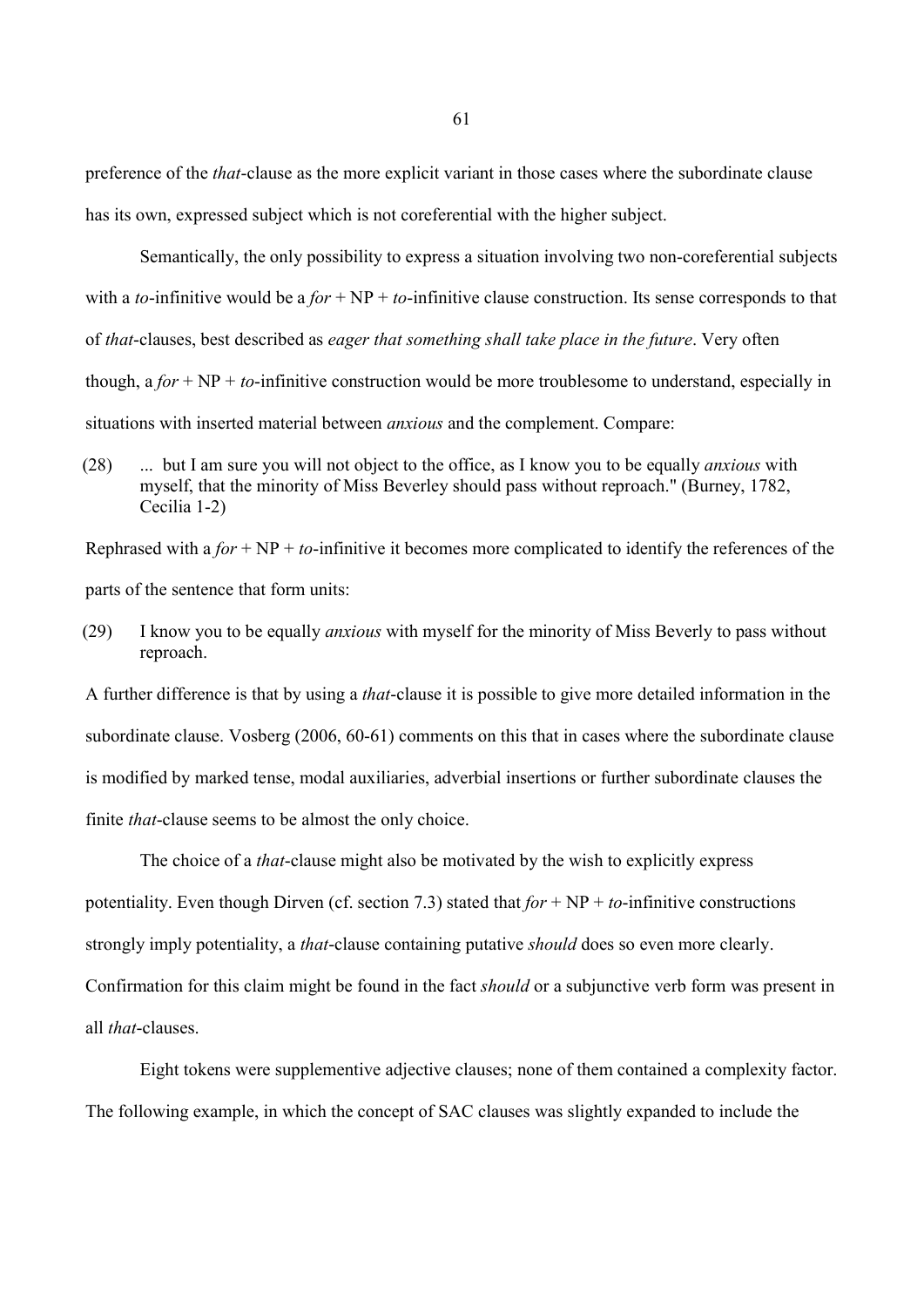form *being anxious*, is remarkable because of the complexity of the construction and the long distance

between *anxious* and its semantic head:

(30) Perceiving the boat still alongside, and in danger every moment of being swamped, and being extremely *anxious* that the privateer should be instantly taken in charge, because he feared that It would otherwise founder, he exclaimed, "Have I no officer in the ship who can board the prize?" (Southey 1813, Life of Horatio Lord Nelson)

Amongst the basic clause type, insertion between the adjective and the *that*-clause appeared in three tokens. One of them was another non-finite clause:

(31) I am *anxious* in the event of our travelling together that you should yourself be at ease with me, even as you would with ... (Cottle, 1847, Reminiscences of Samuel Taylor Coleridge and Robert Southey)

There was one case of relativization amongst the *that*-clauses, which is surprising as

extractions from finite clauses are considered difficult and the sentence is indeed rather cumbersome to

put in the right order:

(32) My father, who had long since witnessed with some anxiety my aspiring disposition, now began to dread the evil consequences of those lofty notions of patriotism, and that disinterested love of country, which in my earlier years he had taken so much pains to instil into my young mind, and had been so *anxious* that I should imbibe. (Hunt H, 1820-2, Memoirs of Henry Hunt 1)

This is a counterexample to a hypothesis made by Hawkins (in Rohdenburg 2003, 152), which

states that finite complements are more difficult to extract out of than non-finite ones and thus occur

less frequently. More surprisingly even, this example contained the complementizer, which is contrary

to Vosberg's (2006, 181) tentative assumption that in extraction contexts involving finite complements

the variants without the subordination marker are more acceptable.

Example (33) might be considered an instance of *horror aequi*. If this sentence was rephrased

with a  $for + NP + to$ -infinitive construction, *for* would occur three times, though not in directly

adjoining each other. Therefore the choice might have been made for reasons of style:

(33) He had just compunction enough for having done nothing for his sisters himself, to be exceedingly *anxious* that everybody else should do a great deal; ... (Austen, 1811, Sense and Sensibility)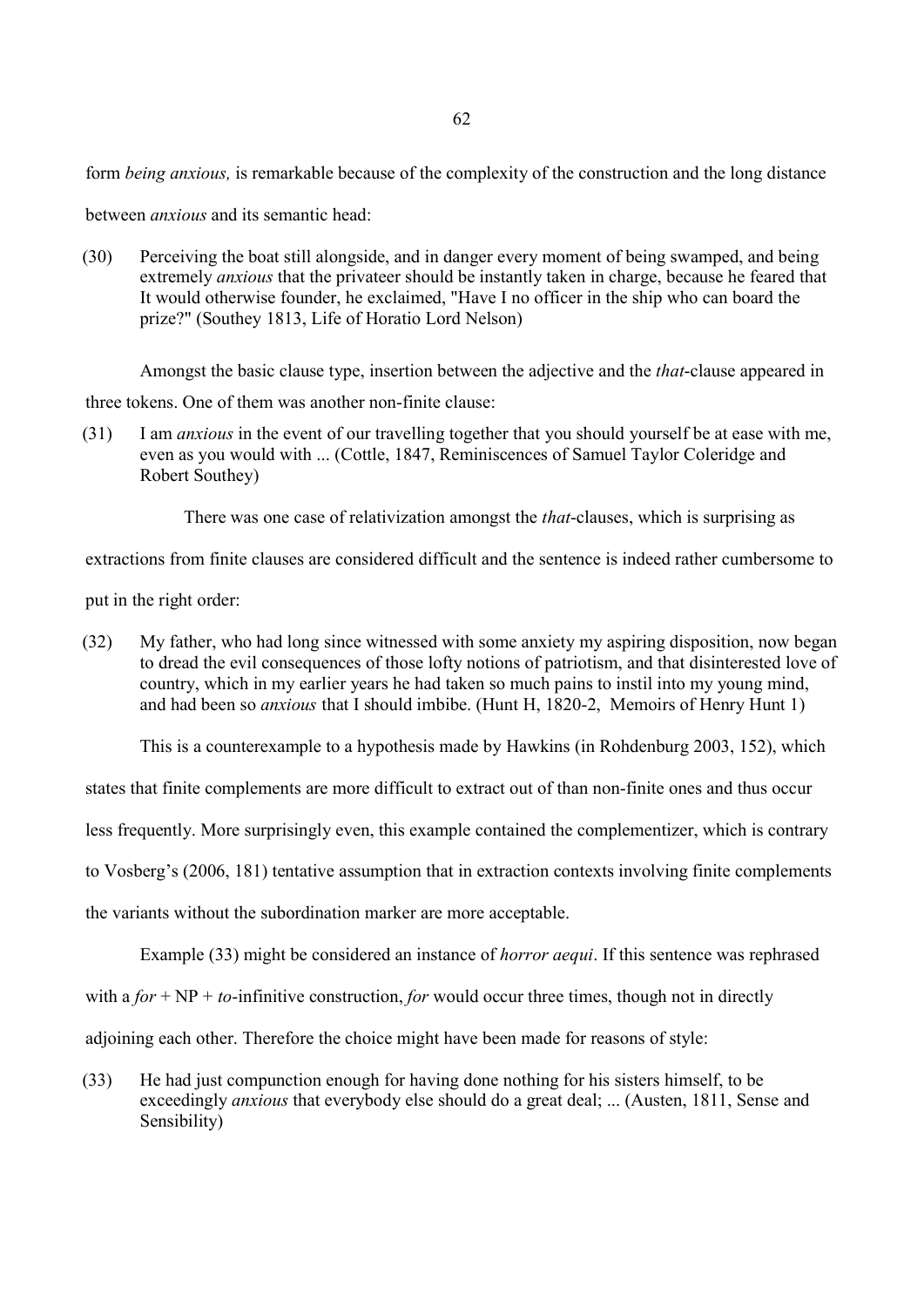(34) He had just compunction enough for having done nothing for his sister himself, to be exceedingly *anxious* for everybody else to do a great deal.

Only one token contained negation:

(35) ... I ruminated incessantly upon plans of deliverance, but I was *anxious* that my choice should not be precipitately made. (Godwin, 1794, The Adventures of Caleb Williams)

The subjects of the subordinate clauses were persons, objects or abstract notions. The matrix

subject was human in all of the tokens.

# *To***-infinitives**

*Pl*-infinitives formed almost 70 % (143 tokens) of the data, which is an increase of 20 % compared to

the first part of the CLMETEV. One example was missing a part of the *to*-infinitive. This was actually

intended by the author as it also appears in the original source. The ellipsis is used in the sense of et

cetera (&c.).

(36) And advertising in the papers that a "Gentlewoman of agreeable manners, and accustomed to the best society, was *anxious* to," &c., she took up her residence with Mr. Bowls in Half Moon Street. (Thackeray, 1847-8, Vanity Fair)

The token was included in the *to*-infinitive count.

| total $(143)$        | Basic (111) = 78%   SAC (32) = 22% |                          | total |      |
|----------------------|------------------------------------|--------------------------|-------|------|
| no complexity factor | 96                                 | 29                       | 125   | 87 O |
| complement insertion |                                    |                          |       |      |
| extraction           |                                    | $\overline{\phantom{0}}$ |       | 4, Z |
| negation             |                                    |                          |       |      |

Table 5 Complexity factors with to-infinitives CLMETEV 2

With 87 % the percentage of tokens without any complexity factors was 11 % higher than that of *that*-

clause.

78% contained an expressed subject and a copula verb as in:

(37) A female beauty and a male wit, appear to be equally *anxious* to draw the attention of the company to themselves; (Wollstonecraft, 1792, Vindication of the Rights of Woman)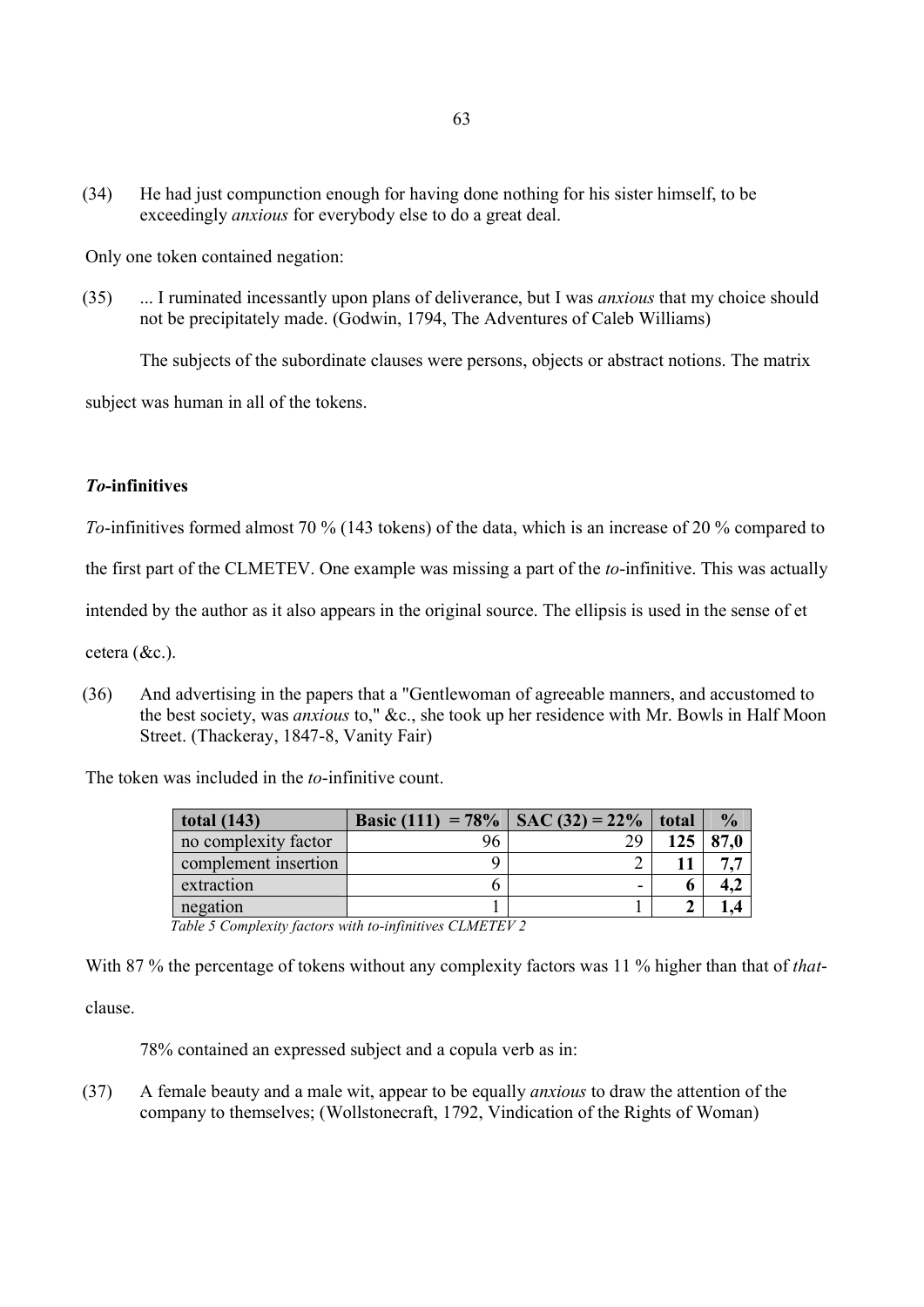32 tokens (22 %) of the *to*-infinitives occurred as supplementive adjective clauses, either

referring to a head noun or a whole clause. They typically were in positions close to the head they

referred to, either left or right to it:

- (38) "I have heard something of this, sir, from my friend George," Dobbin said, *anxious* to come to his point. (Thackeray, 1847-8, Vanity Fair)
- (39) *Anxious* to retain a service in which she possessed such a blessing, care and attention to her humble office caused her master to prolong her stay ... (Inchbald, 1796, Nature and Art)

Insertions between the adjective and the complement occurred in almost eight per cent of the

tokens. Nine tokens appeared in the basic clause type, none of them longer than in (41):

- (40) I was *anxious*, of course, to elude as carefully as possible the quarantine detentions which threatened me on my arrival, ... (Kinglake, 1844, Eothen)
- (41) My dear Sir,--I am at present *anxious*, as Cawthorn seems to wish it, to have a small edition of the 'Hints from Horace' [1] published immediately ... (Byron, 1810-3, Letters, 1810-1813)

The SAC clause type allowed insertion between adjective and complement in two cases:

- (42) Questioning her maidens, who had hitherto- kindly *anxious*, as I have said, to save her the additional agony- refrained from informing her of the state of Glaucus, … (Bulwer-Lytton, 1834, The Last Days of Pompeii)
- (43) *Anxious*, now that he was somewhat calmer, to avoid a rupture with Richmond, Surrey, as soon as he had received ... (Ainsworth, 1843, Windsor Castle)

The percentage of negation is surprisingly low in the *to*-infinitives; only two tokens had the

particle *not* inserted after the adjective to negate the infinitive.

- (44) He is a worthy man, a little vain of his virtue a la Necker; and more *anxious* not to do wrong, that is to avoid blame, than desirous of doing good (Wollstonecraft, 1796, Letters on Sweden, Norway and Denmark).
- (45) …they think him too easy-tempered, deficient in suspicion: he has stood between Dumouriez and much censure, *anxious* not to exasperate our only General (Carlyle, 1837, The French Revolution)

Extractions were present in six cases. All of them occurred in the Basic clause type, thus supporting the

supposition that the more explicit clause type will allow more complex constructions. Relative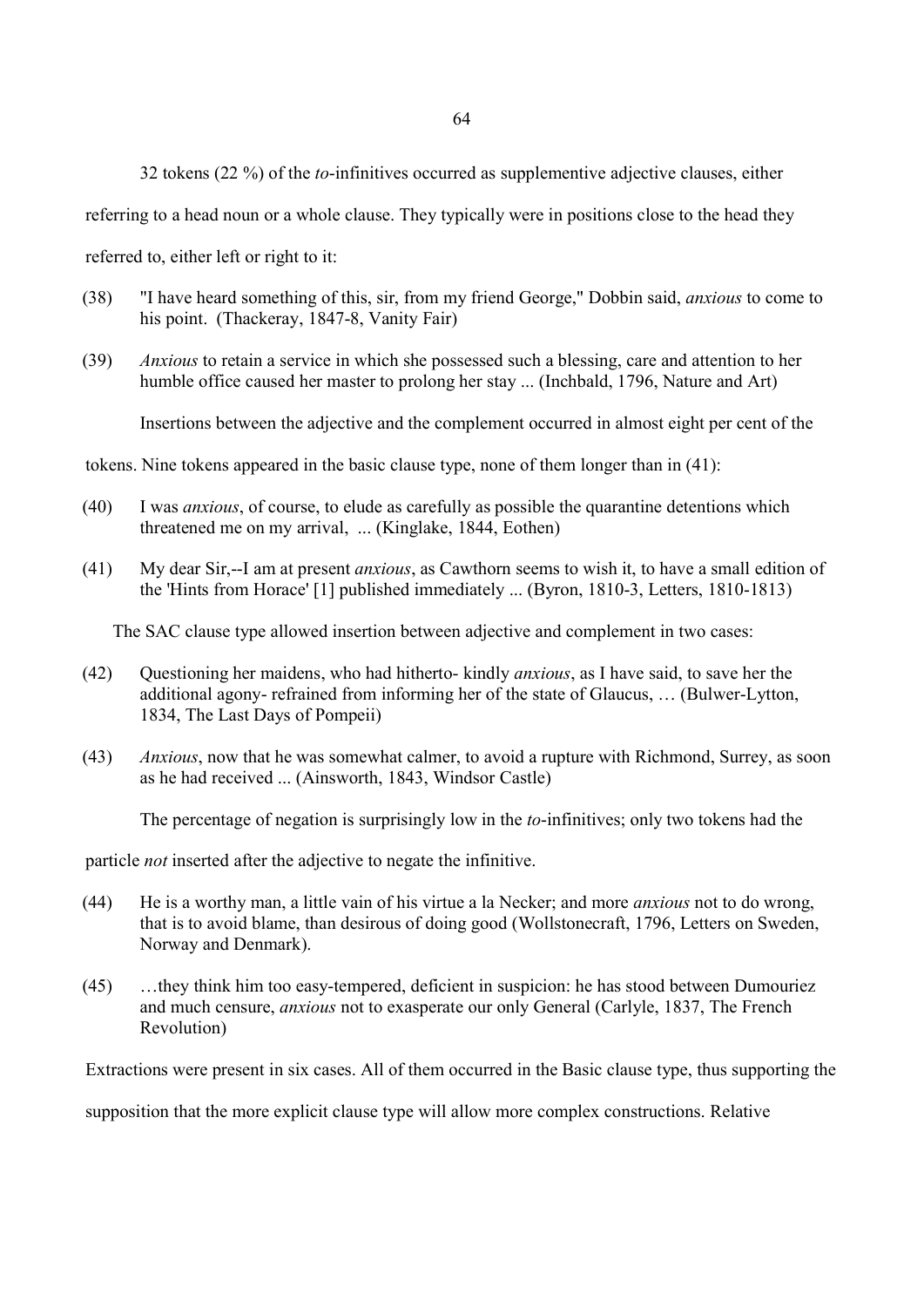extraction as in example (46) was present in four tokens. (47) was interpreted as a case of adjunct

extraction and (48) represents the sole instance of topicalization:

- (46) ...; but, as one of them was a very near relation of mine, and one whose faults I have always been *anxious* to conceal and palliate, rather than expose and condemn, I put up with the loss without opposing the proof ... (Hunt H, 1820-2, Memoirs Of Henry Hunt 1)
- (47) ..., because he feels himself drawn by some cord of love to all his fellow creatures, for whose follies he is *anxious* to find every extenuation in their nature – in himself. (Wollstonecraft, 1792, Vindication of the Rights of Woman)
- (48) ... until I am convinced that I have no reason to distrust this kind, insinuating friendship you are so *anxious* to push upon me. (Brontë, 1848, The Tenant of Wildfell Hall)

# **For + NP + to-infinitive**

One instance was of the type  $for + NP + to$ -infinitive:

(49) ... they are much more *anxious* for the hour of school-time to arrive than to end; they therefore make a rapid progress; ... (Owen 1813 - a new view of society)

The strong notion of expectation aroused by the verb *arrive* in the lower clause might be the reason for

the choice of the *to*-infinitive with its characteristic feature of future-orientation.

# *ing***-forms**

Contrary to example (49) expectation is not found in (50). The choice of the *-ing* form could

semantically be explained with the fact that the subject is obviously going to be hanged, and, having no

family left, does not even care about living any longer. Future orientation can thus be excluded:

(50) "I leave no family to lament me, and therefore cannot be supposed to be very *anxious* about prolonging my life; but the disgrace of being hanged is dreadful to me." (Southey, 1813, Life of Horatio Lord Nelson)

As in the first part of the CLMETEV sentences of the construction *anxious* + *to*-infinitive +

finite *wh*-clause with the predominant meaning of *curious* (*to know*) could be found; five of them with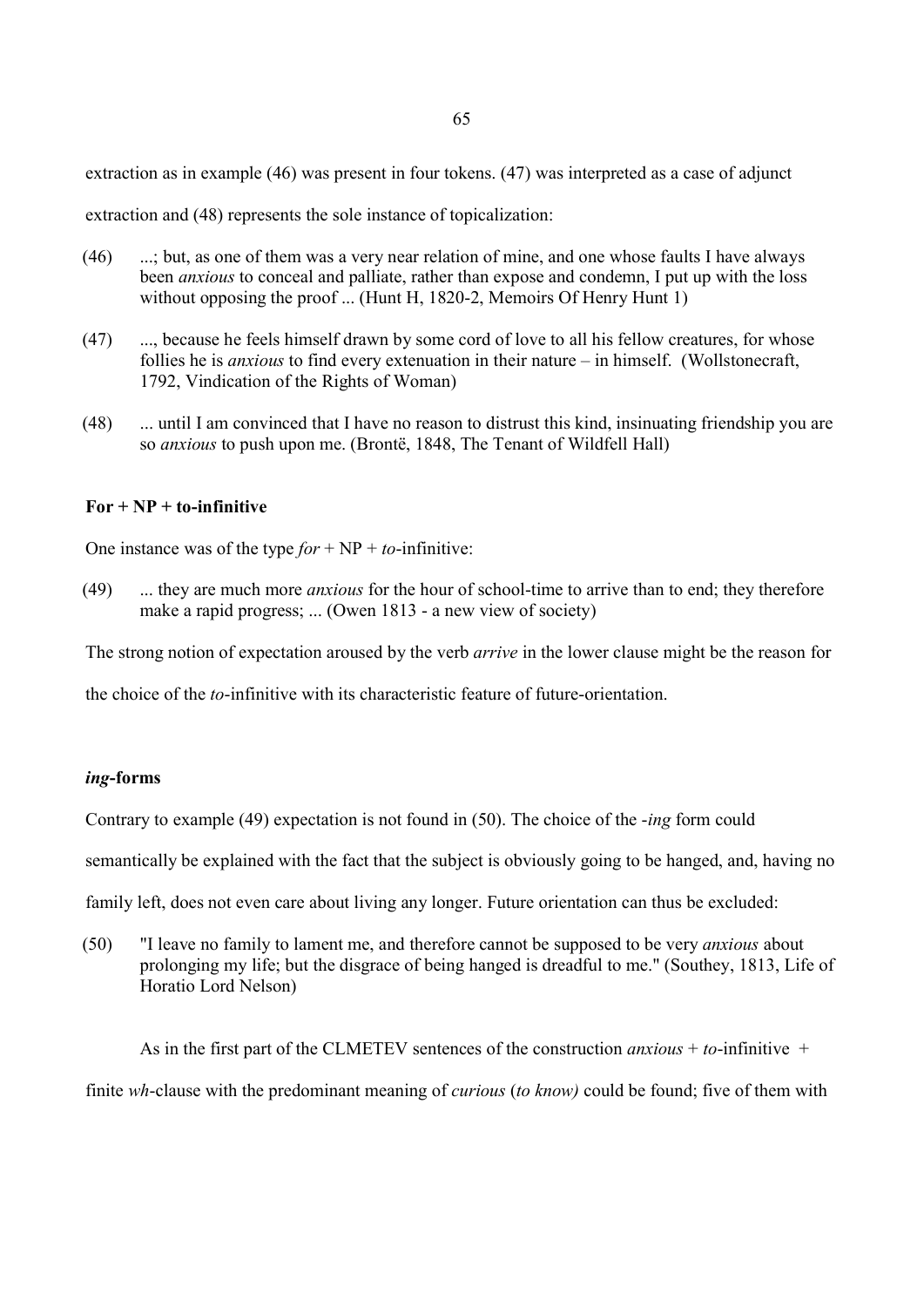*to know*, but constructions with the same sense contained also *to hear, to see* and *to learn* (2 instances),

adding up to nine instances or 6 % of the *to*-infinitives:

- (51) ... though there could not be a doubt of its nature, she was *anxious* to hear; and still more *anxious* to know how Edward would conduct himself (Austen,, 1811, Sense and Sensibility)
- (52) I was rather *anxious* to see how he would meet me in the morning, and not a little disappointed to behold ... (Brontë, 1848, The Tenant of Wildfell Hall)

### **8.2.2. Non-sentential complements**

### **For**

With 13 tokens, *for* was again the most common preposition in the data, even though its overall percentage has fallen by 20% compared to the previous section. If we have a look at its NP complements, a similar division as before can be discerned. In cases where the nature of the NP concerns either the welfare or the condition of human beings or designates an animate being, a tendency towards *concern* is prevalent.

- (53) The Mutineer deputies vanish, not unpromptly; the Municipal ones, *anxious* beyond right for their own individualities, prefer abiding with Bouille. (Carlyle, 1837, The French Revolution)
- (54) But, when George, seemingly *anxious* for my happiness, pressed me to quit my present painful situation, my heart swelled with gratitude… (Wollstonecraft 1798, Maria)

Other instances with sense 1 had the following NP complements: *the progress of public improvement* /

*daofraodaofraodings/her brother and the nurses / life and brewhouse.* 

Even though the last mentioned NP includes the noun *brewhouse*, *anxious* has sense 1, as it appears in

coordination with *life* (thus concerning human existence).

When the NP complement was either non-animate or was an abstract noun, *anxious* had the meaning of *wanting something very much*, which is nicely emphasised by the use of *desire* in the following sentence: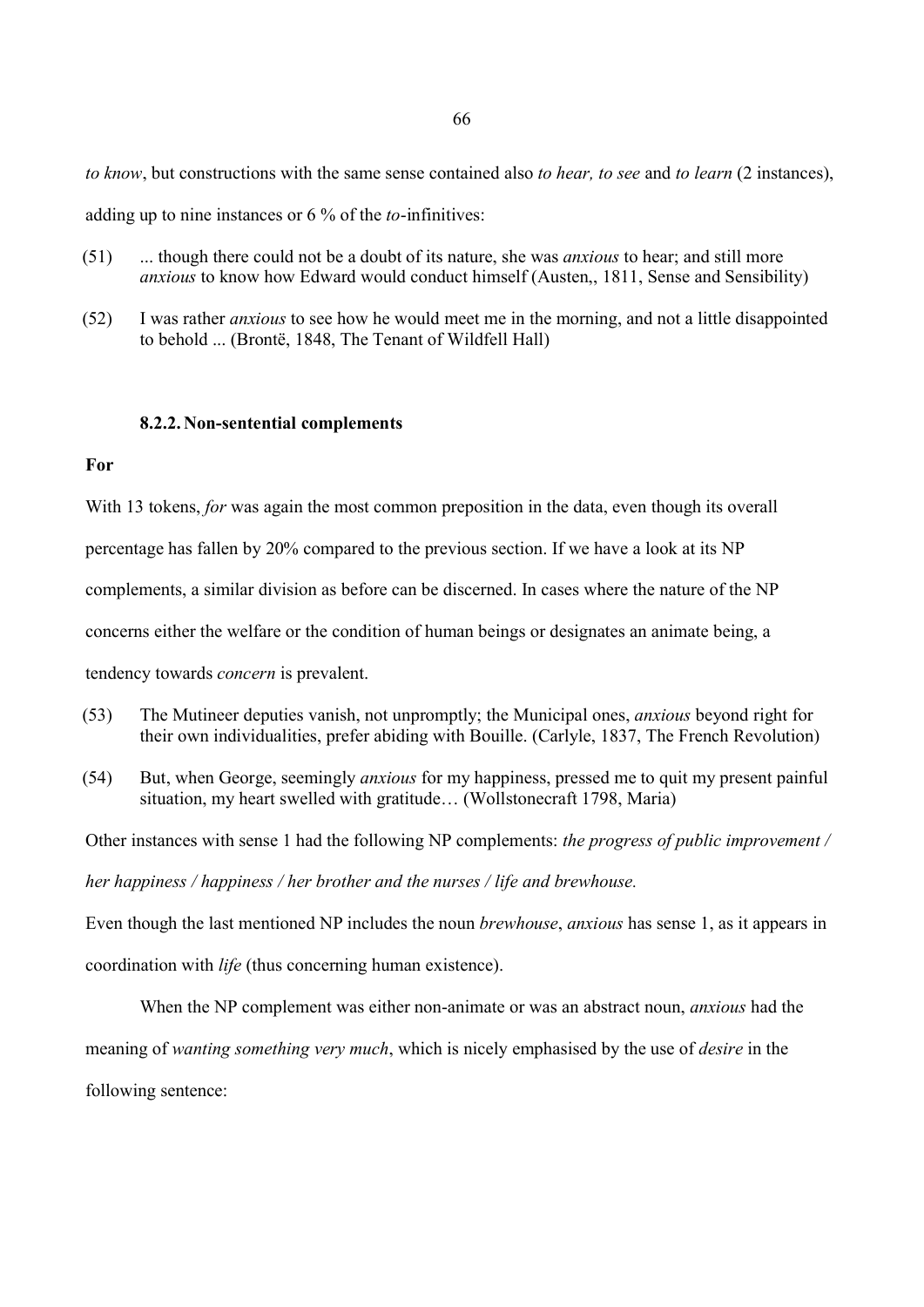(55) ... was it not its duty to correct abuses? and what abuses were greater than robbery and murder? He was, indeed, *anxious* for the abolition. He desired it, as a commercial man, on account of the commercial character of … (Clarkson, 1839, The History of the Abolition of the African Slavetrade)

One example included the expression *anxious for a full life*, which would typically be related to sense

1. However, the adjective *brhh*seemed unusual in this use. Context revealed that this has actually to be

counted as an instance of sense 2, as *the full life* refers to a biography, thus an inanimate object.

(56) ... and given to me by a pupil of his, John May, a Lisbon acquaintance, and a very valuable one. John May is *anxious* for a full life of John Henderson. (Cottle, 1847, Reminiscences of Samuel Taylor Coleridge and Robert Southey)

Further NPs of the same sense included: *vour preference / for your next letter/ some opportunity / her* 

*visitor's departure*. The split between the senses was again in favour of sense 1 with seven tokens.

There were also instances that looked like *to*-infinitives on first sight, but on closer investigation

revealed themselves as *for* + NP constructions. Compare the following three examples. Only the first is

 $a$  *for* + NP + *to*-infinitive pattern, but the rest are not:

- (57) ... they are much more *anxious* for the hour of school-time to arrive than to end; (Owen, 1813, A New View of Society)
- (58) He felt the reproof, and felt it deeply; seeming *anxious* for some opportunity to make an acknowledgment, or some reparation. (Hogg, 1824, Private Memoirs and Confessions of a Justified Sinner)
- (59) I need not say that we are particularly *anxious* for your next letter to know how you find Mrs Lloyd … (Austen, 1796-1817, Letters to her Sister)

Even though these constructions look very much the same, they belong to different categories of

complementation. The activity expressed by the *to*-infinitive is directed towards its subject in (57), but

not in (58) and (59), which is why the latter were grouped in the class of prepositional complements.

Huddleston and Pullum (2002, 1259-1260) list *opportunity* in a group of nouns that take non-finite

complements, a fact which confirms the decision to treat example (60) as a case of  $for + NP$ 

complementation. In example (59) the *wh*-clause was considered an adjunct.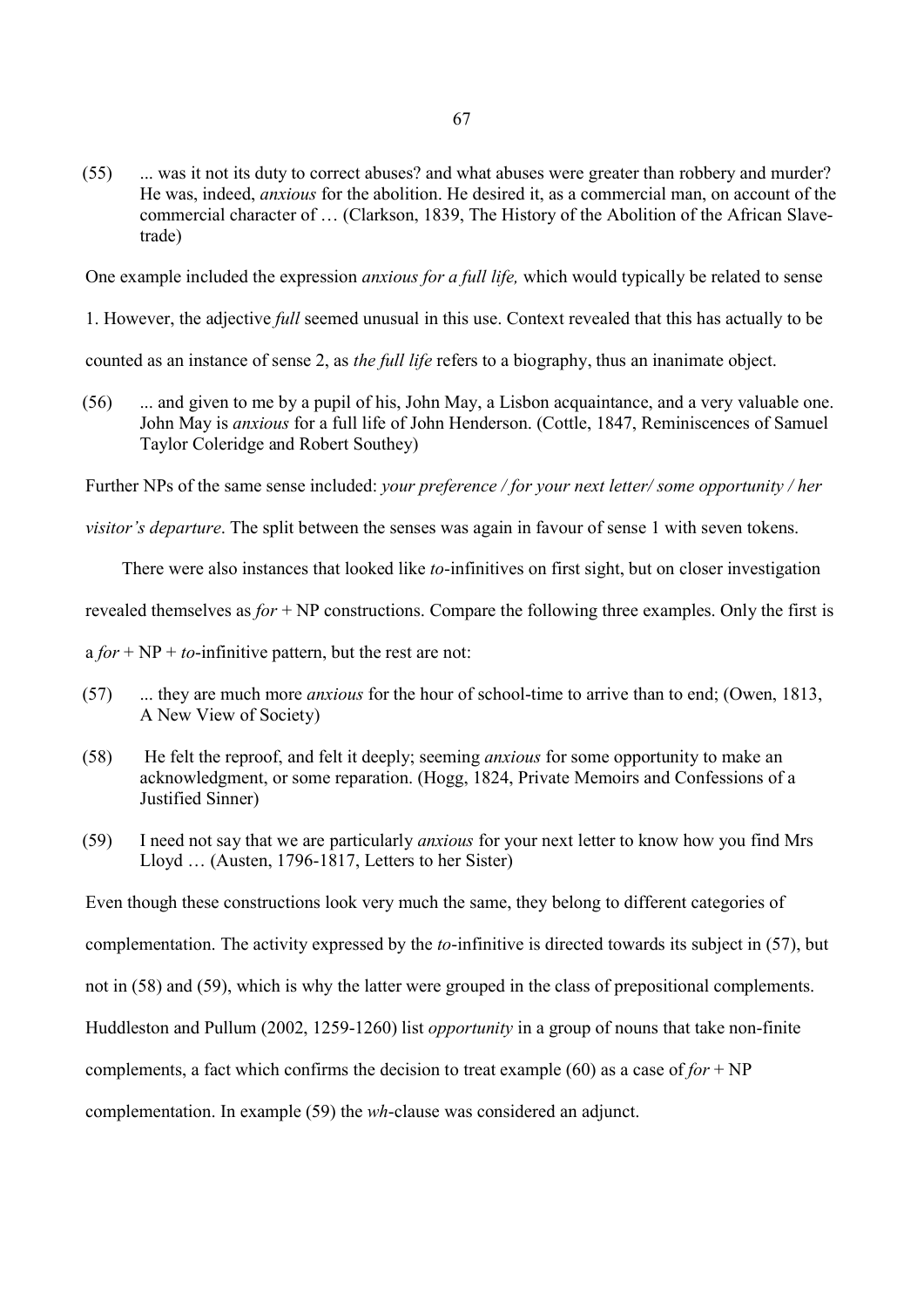In one token the NP was extracted from the lower clause in a relative extraction:

(60) ... and for whose happiness she grew daily more *anxious*, as Bingley had now been gone a week and nothing more was heard of his return. (Austen, 1813, Pride and Prejudice)

# **About**

The preposition *about* experienced a slight increase in this period. The NPs it occurred with were the

following: her own affairs, present happiness, secondary things, them, her verses, the same thing,

*something*. As there are only seven instances, it is difficult to make out any clear semantic groups, but

three of seven hits concern a human NP or the welfare of a human being. Contrary to the  $for + NP$ 

pattern, the construction with *about* has a constant meaning. The *OED* defined it as "troubled or uneasy

in mind about a thing or person involved in uncertain issues". The data confirmed this interpretation:

- (61) Let her only determine, without being too *anxious* about present happiness, to acquire the qualities that ennoble a rational being, … (Wollstonecraft, 1792, Vindication of the Rights of Woman)
- (62) But being *anxious* and sorrowful about the same thing makes people quicker than anything, I think. She's like a mother to Mary ... (Gaskell, 1848, Mary Barton)

An interesting case was a construction with *about*, which was not counted as prepositional

complement but rather as zero complement. *About* was interpreted as *around*, i.e. *in somebody*'s

*presence*:

(63) ... I wish you could dismiss that apathy out of that countenance, and look rather more *anxious* about me.'' (Brontë 1847, Wuthering Heights)

Amongst the tokens was also one case of extraction:

(64) I want to tell Walter's Uncle," said Florence, laying her hand timidly upon the old man's as it rested on the table, to bespeak his attention, "something that I am *anxious* about". (Dickens, 1848, Dombey and Son)

#### **on**

The two tokens with *on* involved sense 1 and resemble the pattern  $about + NP$ . This can be concluded

from the context featuring the words *fear* in (65) and *trouble* in (66):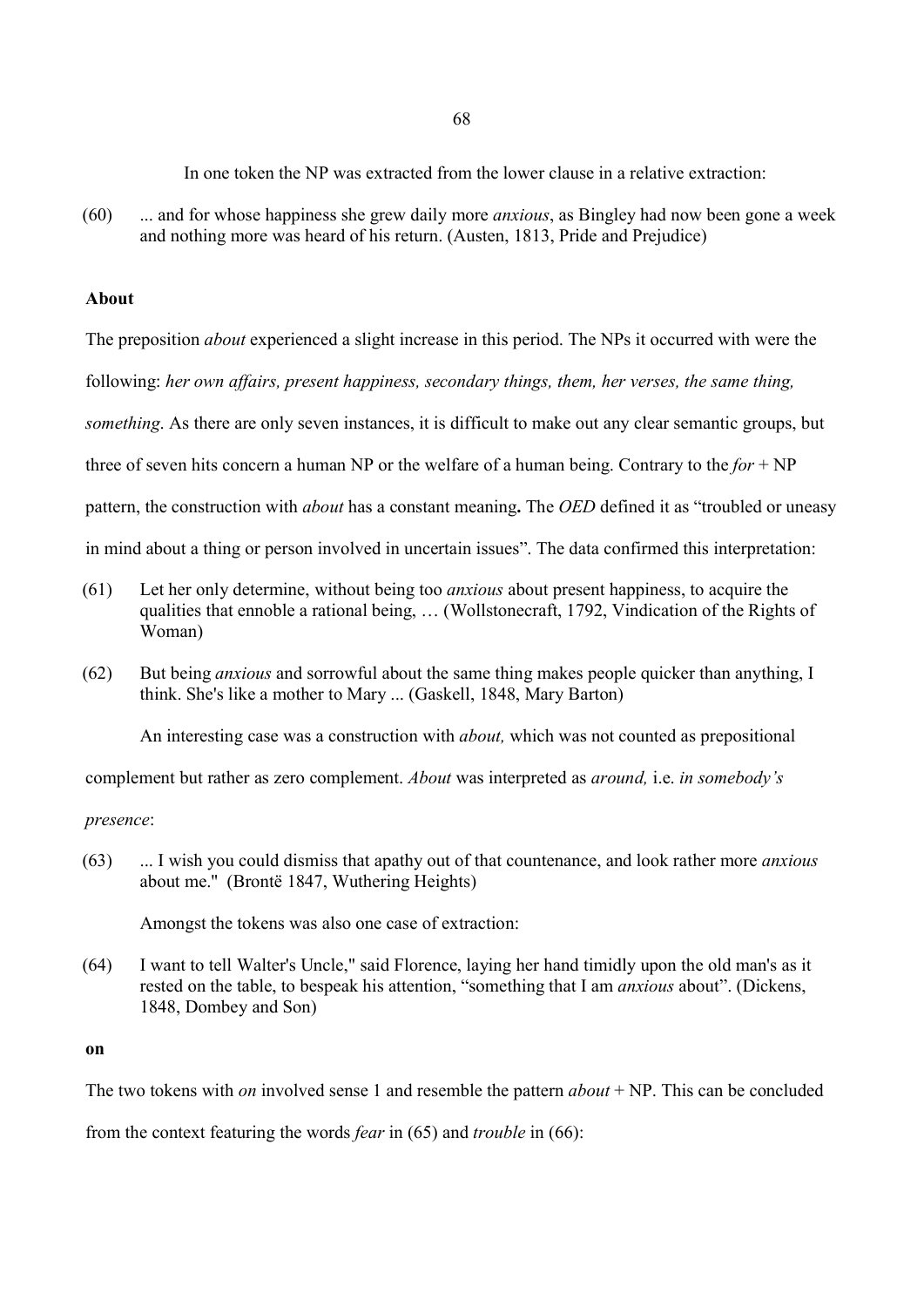- (65) Miss H. would not have written such a letter if she had not been all but sure of it, and a little more. I am *anxious* on the subject, from the fear of being in the way if they do not come to give Harriot a conveyance. (Austen, 1796-1817, Letters to her Sister)
- (66) Second thoughts in every thing are best, but, in rhyme, third and fourth don't come amiss. I am very *anxious* on this business, and I do hope that the very trouble I occasion you will plead its own excuse, and that it ... (Byron 1810-3, Letters, 1810-1813)

# **8.3.** *Anxious* **in the 3rd part of the CLMETEV (1850 to 1920)**

The third sub-period of the CLMETEV covers the time span from 1850 to 1920. 50 % (299 hits) of the tokens were taken into account and the normalised frequency was calculated with the figure 3,125,782. After separating the attributive uses amounting to 89 (29 %), 210 cases remained for analysis. The NF

has increased slightly with a frequency of a little over 76 instances per million words.

| <b>Complement type</b> | <b>Number of tokens</b> | $\frac{0}{0}$ | NF/million |
|------------------------|-------------------------|---------------|------------|
| sentential             |                         |               |            |
| that-clauses           | 15                      | 7,1           | 4,79       |
| to-infinitives         | 123                     | 58,6          | 39,35      |
| lest                   |                         | 0,5           | 0,32       |
| sentential total:      | 139                     | 66,2          | 44,46      |
| non-sentential         |                         |               |            |
| $for + NP$             | 14                      | 6,7           | 7,03       |
| $about + NP$           | 20                      | 9,5           | 10,04      |
| $upon + NP$            |                         | 0,5           | 0,5        |
| non-sentential total   | 35                      | 16,7          | 11,19      |
| Ø                      | 36                      | 17,1          | 11,51      |
| <b>Total</b>           | 210                     | 100           | 76,16      |

 $Table 6$  Complements in the CLMETEV3 (distribution and frequencies)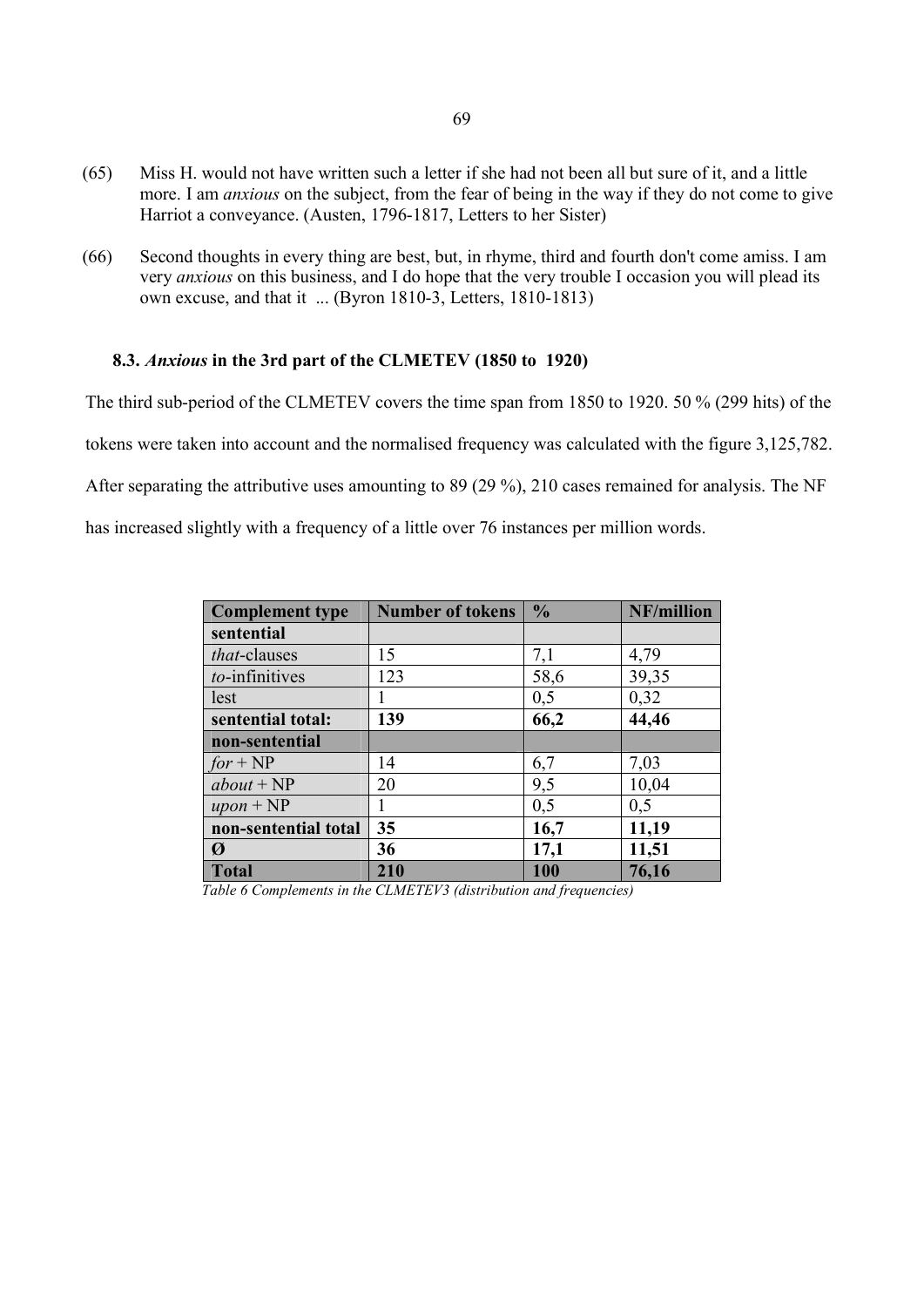



The third sub-period of the CLMETEV faced a decline of sentential complements of about 13 %, The third sub-period of the CLMETEV faced a decline of sentential complements of about 13 %,<br>whereas non-sentential, including zero complements, increased by about 15 %. The strongest increase was detectable amongst the zero complement patterns, which doubled its percentage rate from eight to The third sub-period of the CLMETEV faced a decline of sentential complements of about 13 %,<br>whereas non-sentential, including zero complements, increased by about 15 %. The strongest increas<br>was detectable amongst the zer and has thus overtaken *for*, which had so far been the dominant preposition. Percentagewise *for* remained quite stable. The search retrieved no tokens with the  $for + NP + to$ -infinitive/ -*ing* clause pattern, instead, one token with *lest* was found. *Upon* was represented with one token. The most salient change compared to the previous sub-corpus was the most salightly decreased in this period, from 10% to 7%. The strongest<br>
The most change complements, increased by about 15 %. The strongest<br>
Extra complem

### **8.3.1. Sentential complements**

### *That***-clauses**

The presence of *that*-clauses has slightly decreased in this period, from 10% to 7%. The sense of anxious tended to sense 2. The most salient change compared to the previous sub-corpus was an increase in negated tokens.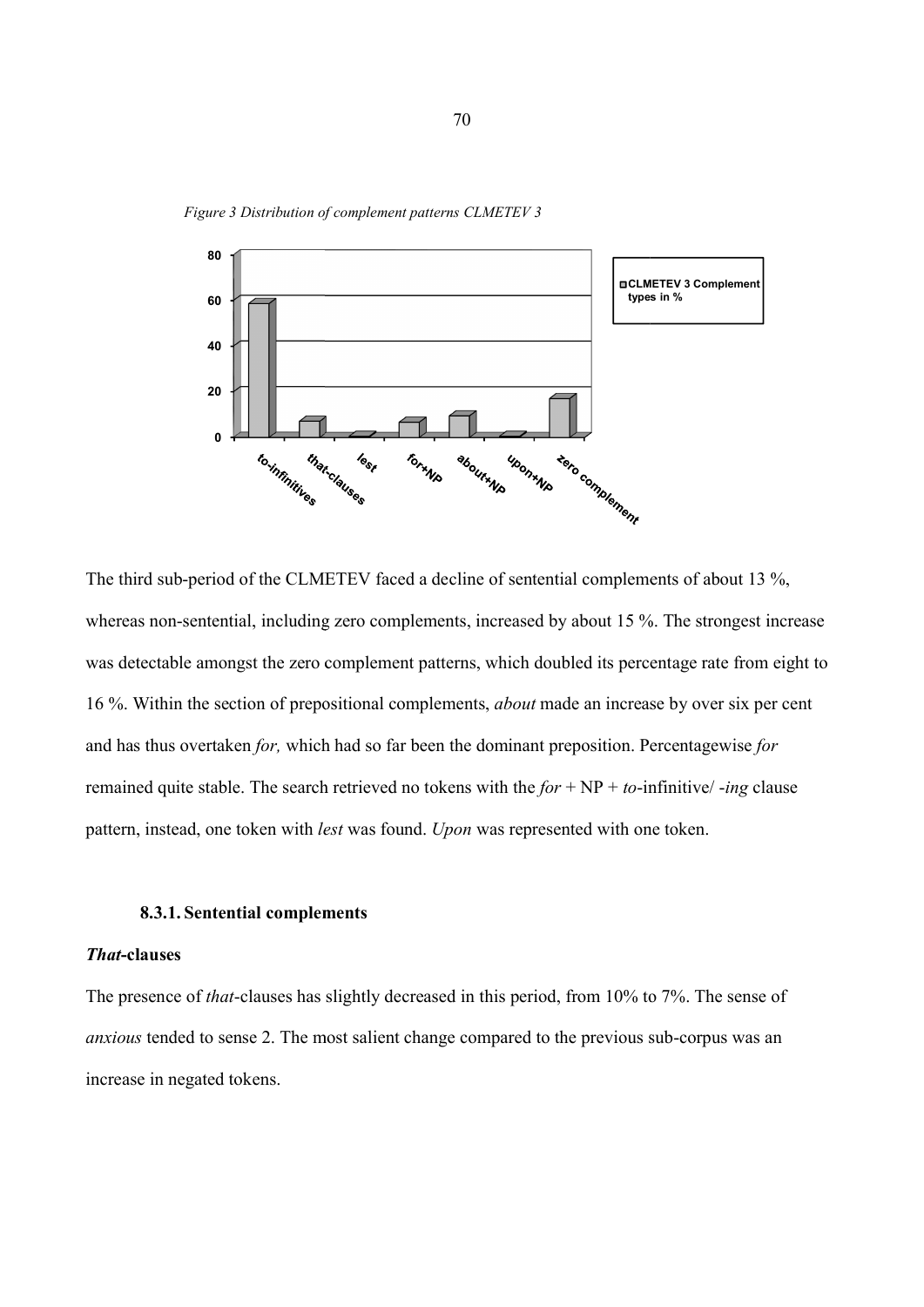| total: 15            | Basic (12) = $80\%$   SAC (3) = $20\%$   total |                          | $\frac{0}{0}$ |
|----------------------|------------------------------------------------|--------------------------|---------------|
| no complexity factor |                                                |                          |               |
| complement insertion | -                                              | $\overline{\phantom{0}}$ |               |
| extraction           | -                                              | -                        |               |
| negation             |                                                |                          |               |

*Pable 7 Complexity factors in that-clauses CLMETEV 3* 

73% of the *that*-clauses contained no complexity factor at all. All *that*-clauses contained putative

*should* thus showing a similar behaviour to the *that*-clauses in the previous section. Three instances of a

missing complementizer were found. Two of those tokens contained no complexity factors whatsoever

and are thus in accordance with the Complexity Principle:

- (67) Well, where shall I begin? When I arrived at Waterloo--no, I'll go back before that, because I'm *anxious* you should know everything from the first. (Forster, 1910, Howards End)
- (68) Monica learnt, among other things less agreeable, that her husband was generous with money. He was *anxious* she should dress well, though only, as Monica soon discovered, for his own gratification. (Gissing, 1893, The Odd Woman)

In the following example, however, one would expect *that* to be present, because negation makes it a

more complex construction.

(69) They were very eager to hear of Ruby's adventures in the Silver Isle, but *anxious* she should not deprive herself of future visits, so they sat quietly beside her. (Radford, 1904, Sea-thrift)

The coordinated adjectives here once more show the similarity, but also the difference between *anxious* 

and *eager*. *Expectation* is contained in both, but only *anxious* expresses *concern*.

As before, the higher and lower clause subjects were not coreferential. It was stated above that

it would be difficult in many cases to rephrase *that*-clause constructions with a  $for + NP + to$ -infinitive

construction and many examples also in this sub-corpus corroborate this claim, especially when

complexity factors are involved:

(70) She was most *anxious* that the misfortune of her fainting-fit should not lead to the second misfortune of making her mistress ... (Collins, 1859-60 The Woman in White)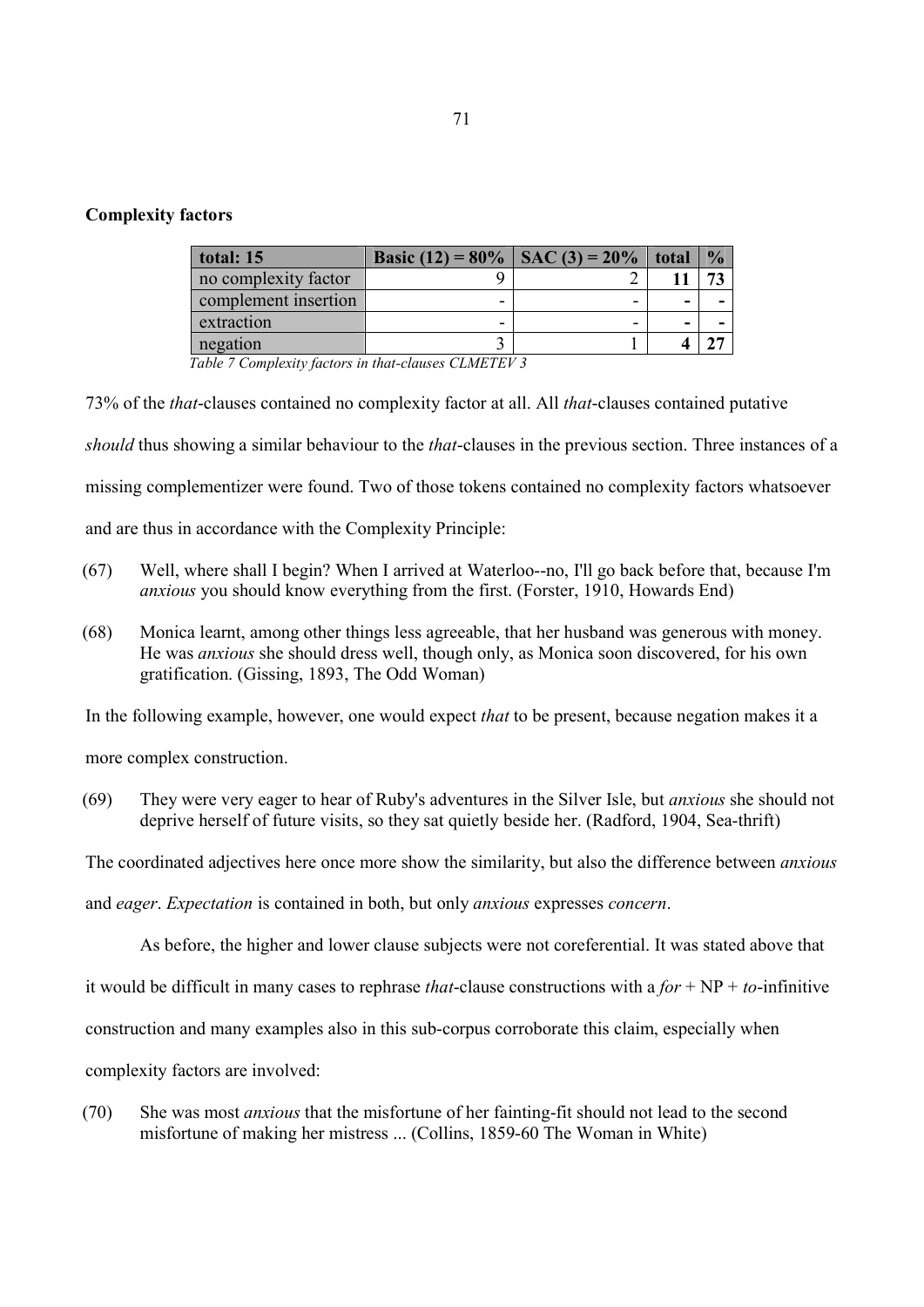(71) She was most *anxious* for the first misfortune of her fainting fit not to lead to ...

The higher subject was assigned the role of experiencer and was human in all instances. The predicates in the subordinate clauses varied strongly and no meaning group could be carved out which would be preferably chosen with *that*-clauses.

# *to***-infinitives**

The frequency of *to*-infinitives shrank from 70% to about 60%. The pattern shows stable features throughout the data regarding meaning. As in the data observed before, the sense of the pattern was that of *eager* or *desirous (to effect some purpose)*, accompanied by varying degrees of concern. The subject of the matrix clause and the *to*-infinitive complement was coreferential in all tokens, and the matrix subject had the semantic role of an experiencer. The verbs in the subordinate clauses were divers and no shared semantic features were prevalently present, despite a small group of predicates which occurred several times. These were *please* (2) and *avoid* (3) and the construction with interpretative verbs to introduce a finite *td*-clause. The latter was present in four instances, two of them were formed with to know, and two with to see:

- (72) … his lordship (showing me his sweet little birds at the time) was most kindly *anxious* to know what had become of her, where she was to go the day she left Blackwater Park, and so on. (Collins, 1859-60, The Woman in White)
- (73) The wind was rather high; but I was *anxious* to see, if possible, what was going on, and I went up with the father of the aeronaut. (Bacon, 1902, The Dominion of the Air)

Insertions in front position could be found in 6 tokens. The longest insertion was *for the most part*, which is considerably shorter than those found in the CLMETEV 2.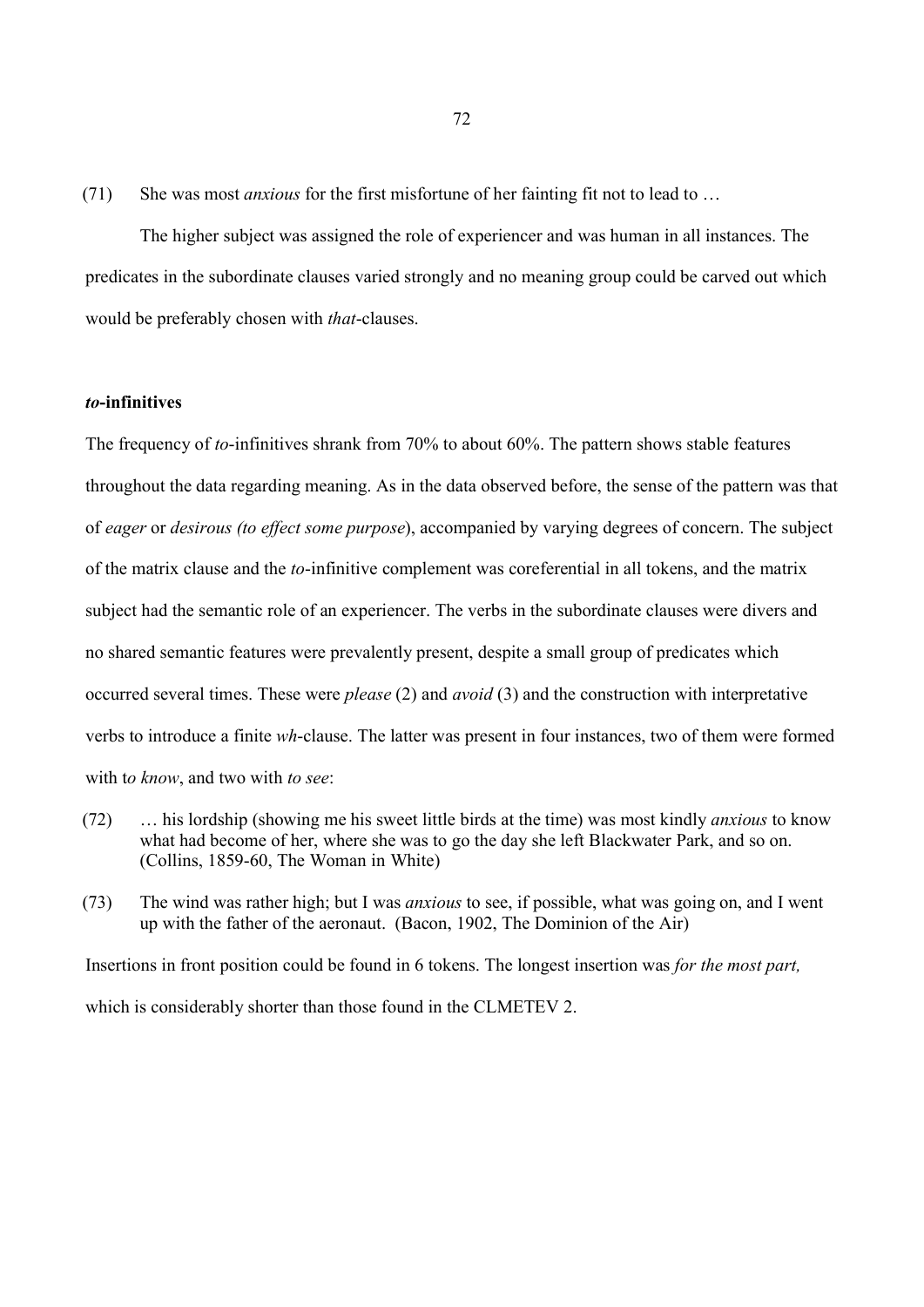## **Complexity factors**

| <b>total: 123</b>    | Basic (97) = 79%   SAC (26) = 21% | total | $\frac{0}{0}$ |
|----------------------|-----------------------------------|-------|---------------|
| no complexity factor | 25                                | 112   | $\mathbf{Q}$  |
| complement insertion |                                   |       |               |
| extraction           |                                   |       |               |
| negation             |                                   |       |               |

*Pable 8 Complexity factors with to-infinitives CLMETEV 3* 

Insertions between *anxious* and *to*-infinitive were found in only two tokens. They were very

short and appeared in both clause types:

- (74) …but I am *anxious*, in my own happiness, not to be unjust to others." (Forster, 1910, Howards End)
- (75) The other men heard nothing at all; or declared that they heard nothing, being *anxious* now to abandon the matter, because of the chill in their feet and knees. (Blackmore, 1869, Lorna Done)

Five times (4%) the infinitive was negated, exclusively in the basic clause type. The percentage

of negation was thus considerably lower than in *that*-clauses (27%):

(76) ...they may be *anxious* not to relinquish the very power which other classes are *anxious* to acquire; but in foreign policy there is ... (Bagehot, 1867, The English Constitution)

All five cases of extraction are presented here. They included four relativizations and one instance

of topicalization (79):

- (77) These I was *anxious* to shake aside; (Blackmore, 1869, Lorna Done)
- (78) ..., the persons he most wanted to advise him, and the persons whose tempers he was most *anxious* to ascertain. (Bagehot, 1867, The English Constitution)
- (79) Clara was busy with a catalogue, the proof of which she was particularly *anxious* to send to the printer that night. (Rutherford, 1896, Clara Hopgood)
- (80) Nothing has been spared by me to give you the advantages, which, as an English gentleman, I was *anxious* to afford my son, but I am not prepared to see that expense thrown away (Butler, 1903, The Way Of All Flesh)
- (81) … as having been placed by it in the position which of all others I had been most *anxious* to avoid, and as having saddled me with a very heavy responsibility. (Butler 1903, The Way of All Flesh)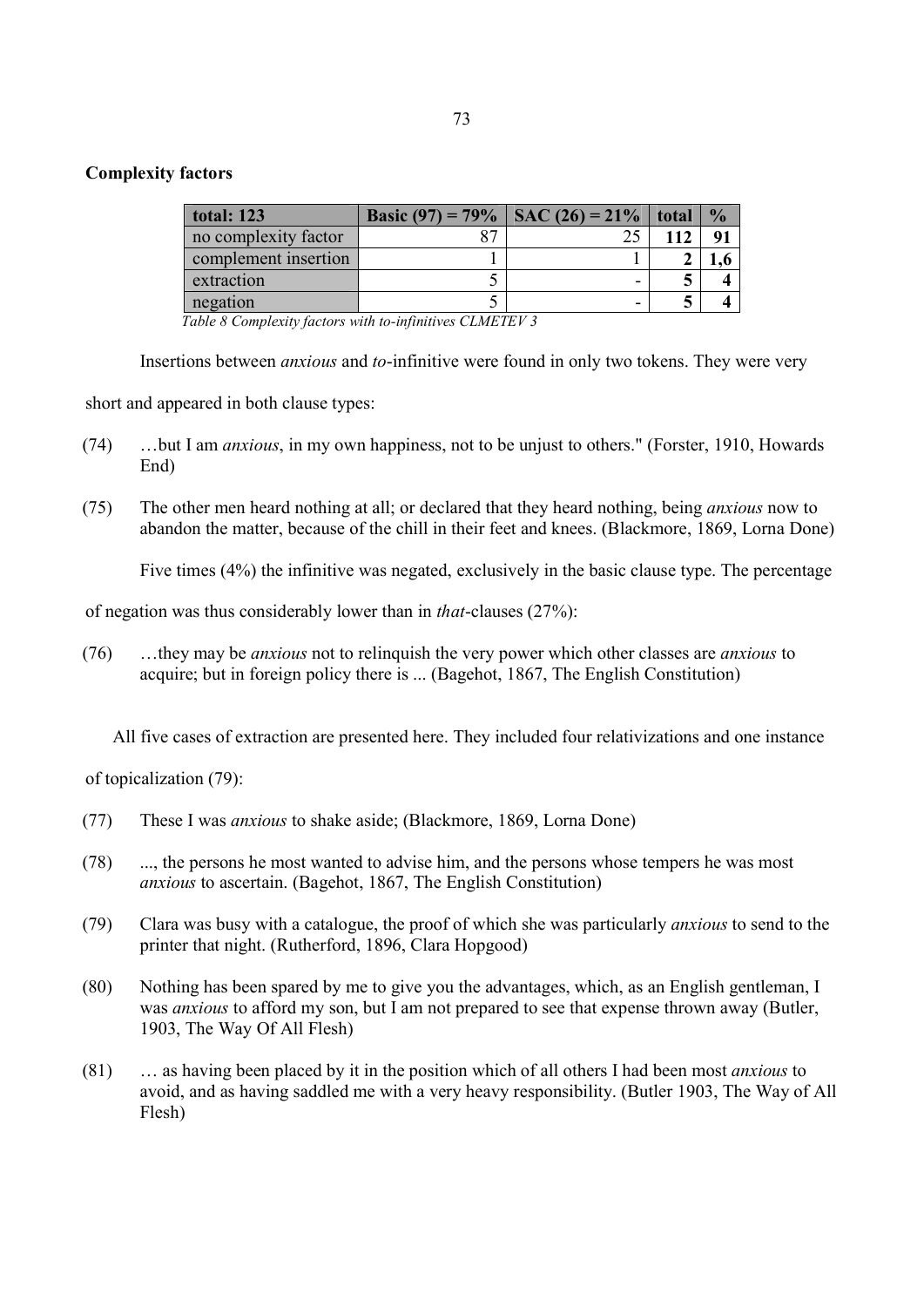In this corpus section, there were no cases of extraction amongst the *that*-clause complements at all. This may be seen as confirming evidence for the claim that extractions are less acceptable with finite complements, but only a final résumé will shed more light on the matter

## **Lest**

One rather rare subordinator was *lest*. In the *OED* it is defined as 1) "a negative particle of intention or purpose, introducing a clause expressive of something to be prevented or guarded against" and 2) "used after verbs of fearing, or phrases indicating apprehension or danger, to introduce a clause expressing the event that is feared [...] and in English often admitting of being replaced by *that* (without accompanying negative)". In (82) *anxious lest* could be replaced by *fearing that*. Like a *that*-clause complement, it contains *should*.

(82) Before the stupor had passed, Mrs. Carthew entered, *anxious* lest the admittance of a messenger of evil to her invalid should have been an error of judgement. (Meredith, 1895, The Amazing Marriage)

#### **8.3.2. Non-sentential complements**

## **About**

A*bout* has taken the lead as the most frequent preposition to link a NP complement. Its use increased by more than six per cent, from seven to 20 tokens. As before, the pattern with *about* has sense 1 in all tokens. Nine NP complements occurred in the form of personal pronouns, constituting 45 % of the tokens. Two instances denoted names, one a group of people (*girls*), two the welfare of a person (*the Prince's health, his future*). This amounts to 14 NPs out of 20. Illustrations seem superfluous here, as syntactically they do not differ in any salient way from the examples in the previous sub-periods. Other NPs were from miscellaneous semantic fields as the following list shows: *the direction / the fate of my hagage* /the provision / the result /your trial / the stock in reserve.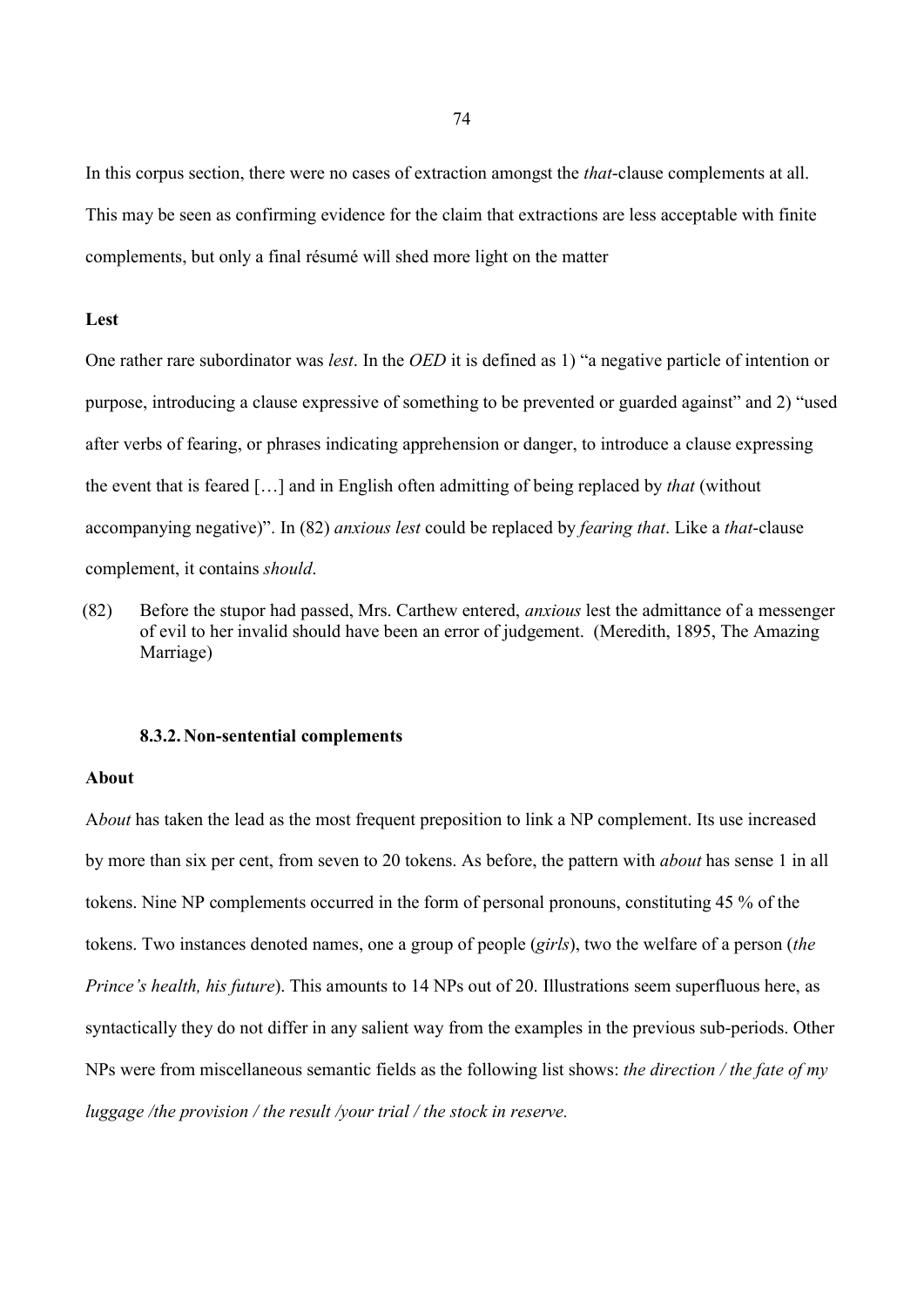Quite a high percentage, 35 %, were instances containing negation, typically used to create a

situation of comforting by denying the need to be *anxious* about something or someone as in the

following examples:

- (83) "Dr. Clarke is not *anxious* about him," Mrs. Boyce said in a low voice to Marcella as they moved away. (Ward, 1894, Marcella)
- (84) "But your Preeminence need not be *anxious* about your trial. In a case like yours there can be no necessity of the State that the ordeal of a trial … (Webster, 1884, Daffodil and the Croäxaxicans)

Two extractions could be found, one of the relativization type; the other I identified as pseudo-

clefting.

- (85) The provision I am most *anxious* about is this." He unrolled a large parchment scroll, and read aloud the words "'item, that we will be kind ... (Carroll, 1889, Sylvie and Bruno)
- (86) Any naval officer with experience of command who reads Howard's representations on the subject of the victuals will at once perceive that what the Admiral was *anxious* about was not the quantity on board the ships, but the stock in reserve. (Bridge 1899-1902, Sea-power and other studies)

One token (87) featured a very long subject consisting of several subordinate clauses.

(87) His impulsiveness and sanguine trustfulness in anyone who smiled pleasantly at him, or indeed was not absolutely unkind to him, made her more *anxious* about him than any other point in his character. (Butler, 1903, The Way of All Flesh)

Another token (88) had a (rather short) insertion between the adjective and the complement:

(88) She had been made a little *anxious* that morning about Miss Halcombe ... (Collins 1859, The Woman in White)

Added together, the 20 instances of *about* demonstrated rather complex environments, with seven

negations, two extractions, one complex subject and one complement insertion, even if some of the

tokens combined more than one of those features. In the earlier data, only one case of extraction with

*about* and none of the other factors was found, but of course the number of tokens was smaller, thus

offering less opportunity for variation.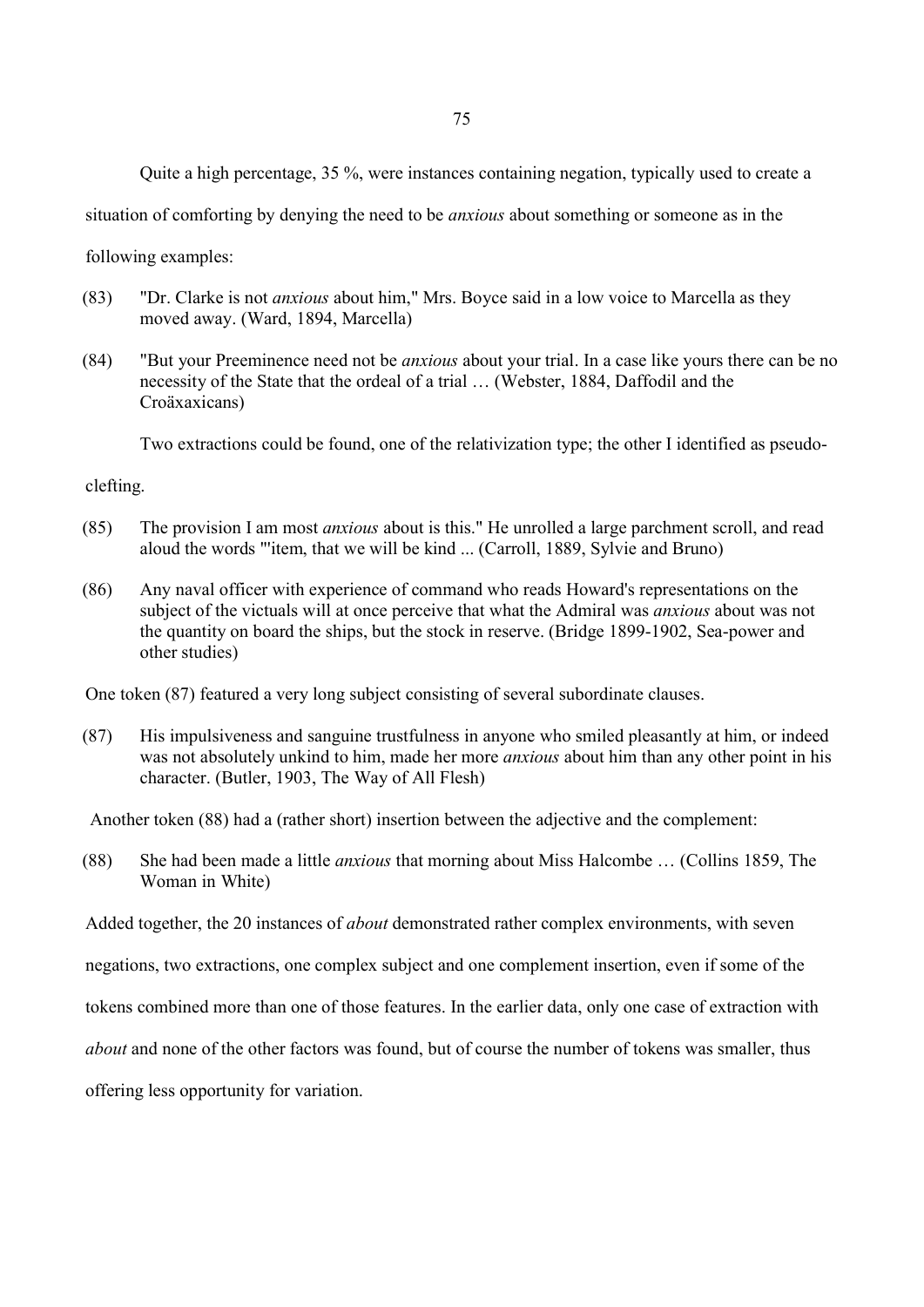**For**

Apart from the takeover of *about* as the more common preposition, no changes appeared in the  $for +$ 

NP complementation. The pattern still takes both senses, though this time sense 2 (nine of 14 tokens) is the favoured sense.

The group with sense 1 consisted of *the honour of the family / the safety of his own team / her* 

*child / Theobald's earthly happiness / me.* 

(89) "You see I have not been well of late, and my kind friends are so *anxious* for me; and I want to see my aunt in Scotland. (Craik, 1850, Olive 1-3)

In the group with sense 2 we find the NPs *the success of the School-house / work / contributions / (a* 

*party anxious) for office / souls / deliverance / the salvation of men / a settlement of the points at issue /* 

*a* communication from Wales.

(90) ... getting so woke up to God and His glory, and the interests of His kingdom, that they should be just as *anxious* for souls as other people are for sovereigns. (Booth, 1880, Papers on Aggressive Christianity)

### **upon**

The one instance of *upon* might be triggered by the *horror aequi* principle. The expression *anxious about*, which would be possible here, might have been avoided because of the use of *about* in the first subordinate clause. But like in other cases before, the elements in question are rather distant from each other and thus might be considered only a matter of style:

(91) He knew that she thought about things which were strange to him, and that she was *anxious* upon subjects which never troubled him. (Rutherford, 1893, Catherine Furze)

### **8.4.** *Anxious* **in the BNC (1960 to 1993)**

The tokens of recent British English were retrieved from the text domain *Imaginative Prose* of the *BNC*. This section of the *BNC* consists of 16,496,420 word units in 476 texts. The query returned 902 hits in 302 different texts which were thinned to 33 % by random method to 297 hits. The number of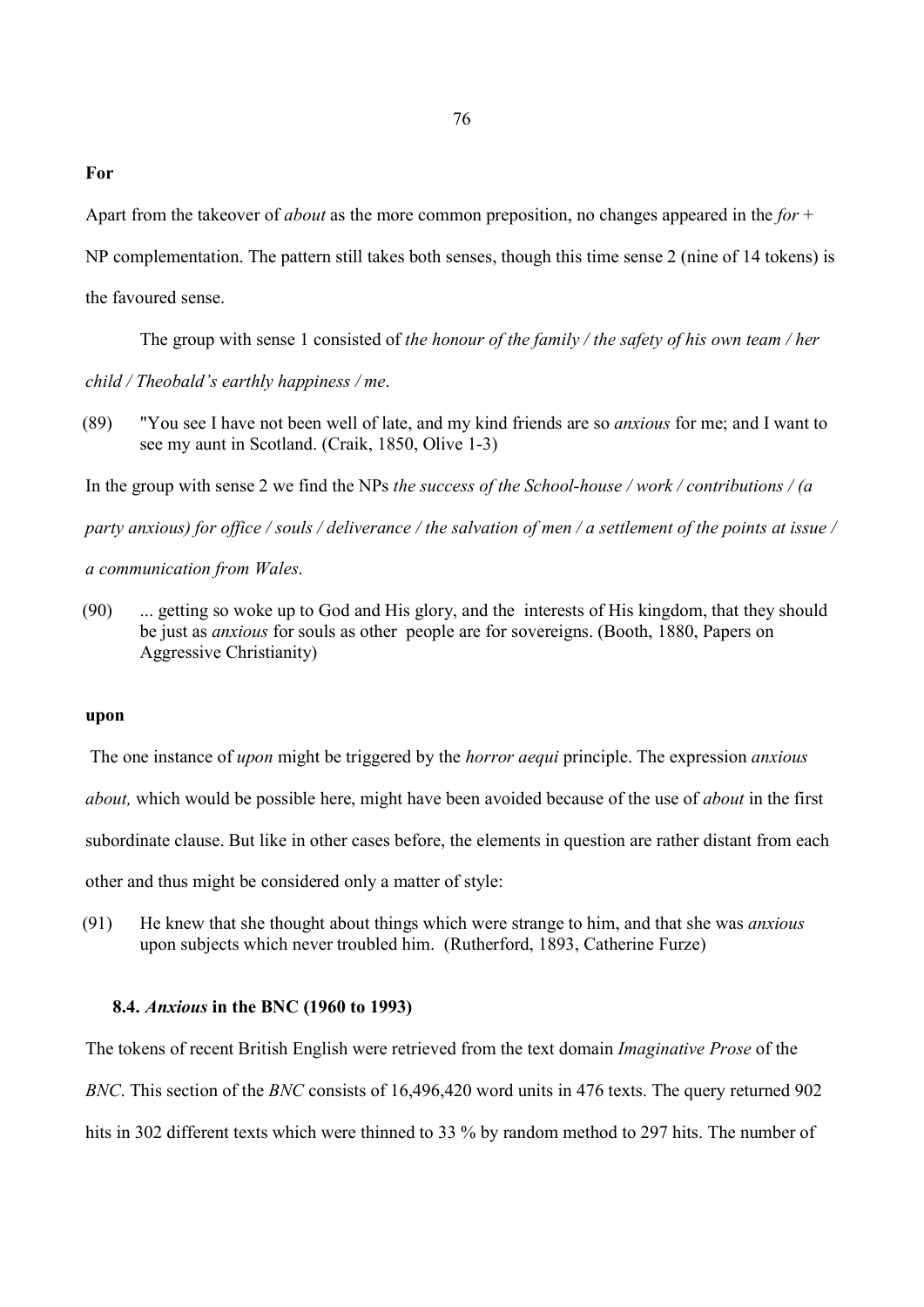attributive uses was 64 (27%). The figure for counting normalised frequencies was calculated by using  $33\%$  of the total word count of the subcorpus, amounting to  $5,443,818,6$ . One token was used as a name (Mrs. *Anxious*) a second as a noun (the *Anxious*), resulting in 231 tokens suitable for analysis.

|                                      |                         |               | <i>ious</i> ) a second as a noun (the <i>Anxious</i> ), resulting in 231 tokens suitable for analysis. |
|--------------------------------------|-------------------------|---------------|--------------------------------------------------------------------------------------------------------|
|                                      |                         |               |                                                                                                        |
| <b>Complement type</b><br>sentential | <b>Number of tokens</b> | $\frac{0}{0}$ | NF/million                                                                                             |
| <i>that</i> -clauses                 | 16                      | 6,9           | 2,9                                                                                                    |
| to-infinitives                       | 109                     | 47,2          | 20,0                                                                                                   |
| $for + NP+ to$ -infinitive           | $\overline{2}$          | 0,9           | 0,4                                                                                                    |
| $about + -ing$ clause                | $\overline{2}$          | 0,9           | 0,4                                                                                                    |
| lest                                 | 1                       | 0,4           | 0,2                                                                                                    |
| sentential total:                    | 130                     | 56,3          | 23,9                                                                                                   |
| non-sentential                       |                         |               |                                                                                                        |
| $for + NP$                           | $\overline{4}$          | 1,7           | 0,7                                                                                                    |
| $about + NP$                         | 15                      | 6,5           | 2,8                                                                                                    |
| $at + NP$                            | $\overline{3}$          | 1,3           | 0,5                                                                                                    |
| non-sentential total:                | 22                      | 9,5           | 4,0                                                                                                    |
| Ø complement total                   | 79                      | 34,2          | 14,51                                                                                                  |
| <b>All tokens Total:</b>             | 231                     | <b>100</b>    | 42,41                                                                                                  |



*Figure 4 Distribution of complement patterns BNC*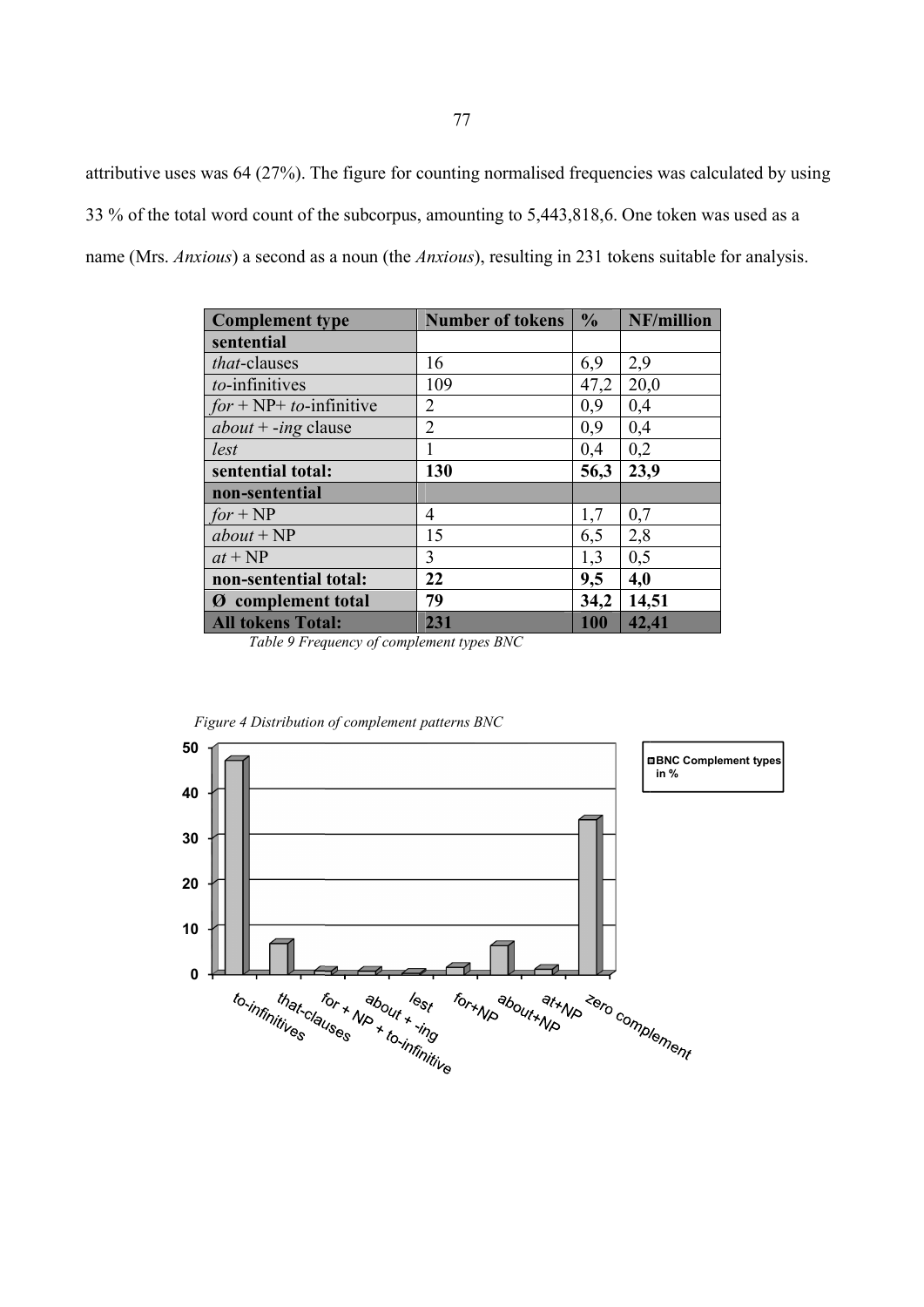A striking change is perceivable in the zero complementation, which has doubled since the time period of the CLMETEV 3, seemingly at the expense of other complement types. Compared with the first part of the CLMETEV it has risen by 28, 2 %. The *to*-infinitive in turn has dropped under the 50% mark for the first time. Sentential complements in general were reduced by almost 11 %. The patterns  $for + NP$ + *to*-infinitive and *about* + -*ing* clause reappeared. The formerly absent preposition *at* was introduced, whereas *on/upon*, which had so far been present in every section, though typically only in one or two tokens, has vanished from the data. The  $for + NP$  pattern has proceeded its decline and is only marginally present with under two per cent. Likewise, *about* + NP complements were found less often than before, resulting in a seven per cent regress of non-sentential complements.

#### **8.4.1. Sentential complements**

#### *That***-clauses**

There were three examples of the construction  $so + adjective + that-clause$  which were not counted as *that*-clause complement. These "*po-that*"-clauses contained no *should/would* or *subjunctive form, and,* more importantly, whereas in *that*-clauses the experiencer is *anxious* for the content of the *that*-clause to happen (or not to happen), this is not the case with *so-that* constructions. Consider example (92).

(92) He had decided to investigate for himself the question of his mother's land investments in Texas, the holdings her Wall Street advisers seemed so *anxious* she should sell — so *anxious* that Edouard was a little suspicious. (C8S 1125)

In the first instance of *anxious* (which was not included in the sample) a replacement with  $for + NP +$ *to*-infinitive is possible, but this is not the case in the second instance, at least not without a change in meaning.

(93) …the holdings her Wall Street advisers seemed so *anxious* for her to sell – so *anxious* for Edouard to be a little suspicious.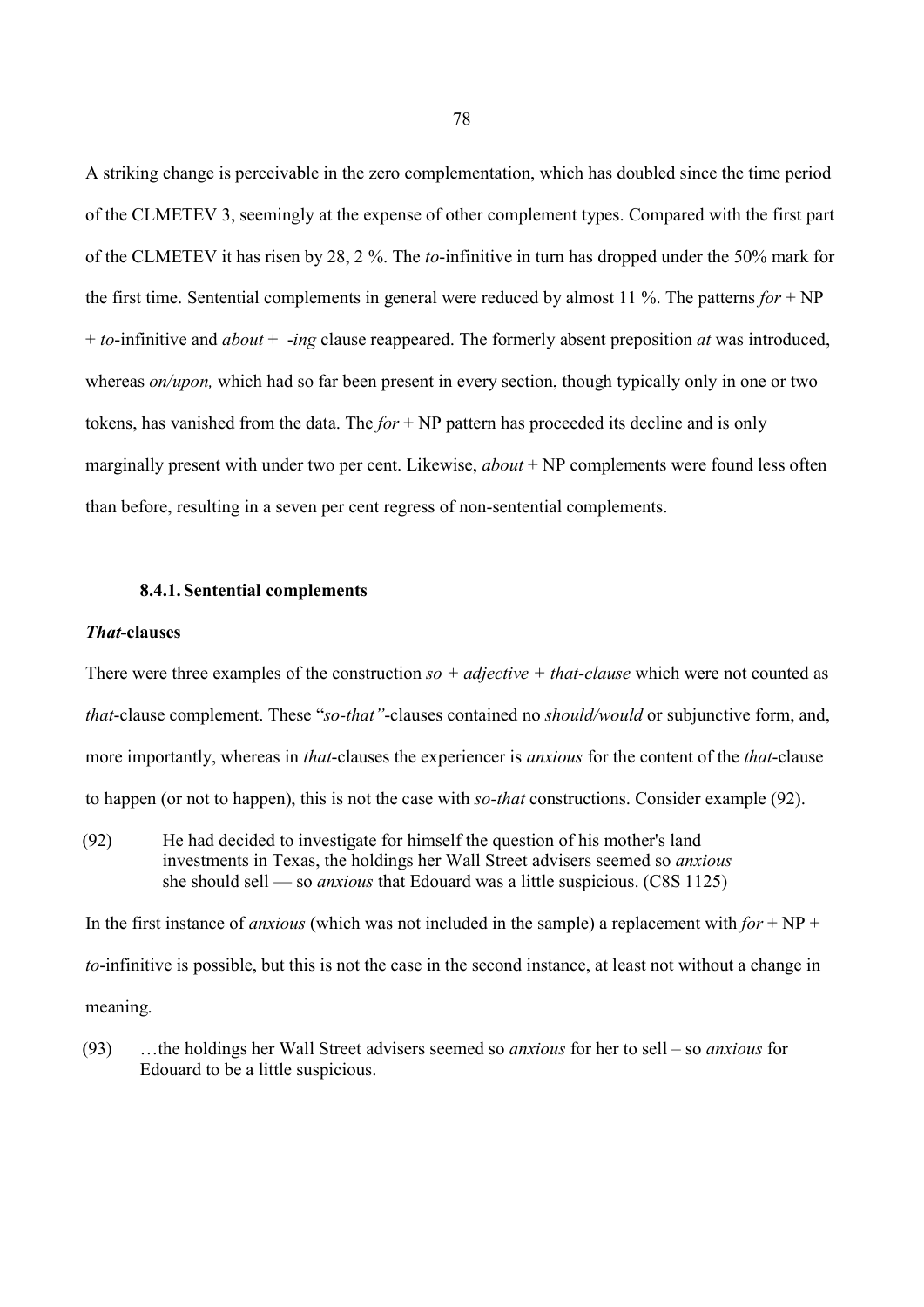This example nicely illustrates the difference between these constructions. In the first part (to the dash), the replacement with the *to*-infinitive shows that the matrix predicate has some kind of interest in the action expressed in the subordinate clause. But as *that Edouard was a little suspicious* is not the purpose of the matrix predicate, the question arises of how this construction should be classified. I follow Huddleston and Pullum (2002, 734), who state that the *that*-clause in this kind of *so-that* construction is a complement of *so*. These tokens were thus counted as zero complements.

There were nevertheless constructions that looked similar to the one in (92), but the *to*-infinitive replacement-test revealed that the *that*-clause is a complement of *anxious* and the particle *so* modifies the adjective:

- (94) 'That, of course, is why you were so *anxious* that we pinpoint the spot where the Delos went down. (CKC 699)
- (95) That is, of course, why you were so *anxious* for us to pinpoint the spot where…

Another hint at the difference of these constructions is the fact that they can have verbs of perception as

copula verbs.

(96) He sounded so *anxious* that Folly was quite relieved to hear Luke put him at his ease. (H8S) 1300)

This is not possible with *that*-clauses complementing the adjective:

(97) \*I look/sound/feel *anxious* that you should understand the customs and manners of the country where the events in question took place, so different from your own.

## **Complexity factors**

| total: 16            | Basic (11) = 69 %   SAC (5) = 31 % | total | $\frac{0}{0}$ |
|----------------------|------------------------------------|-------|---------------|
| no complexity factor |                                    |       | 25            |
| complement insertion | -                                  |       | о,∠           |
| extraction           |                                    |       | 0,Z           |
| negation             |                                    | 10    |               |

*Pable 10 Complexity factors with that-clauses BNC*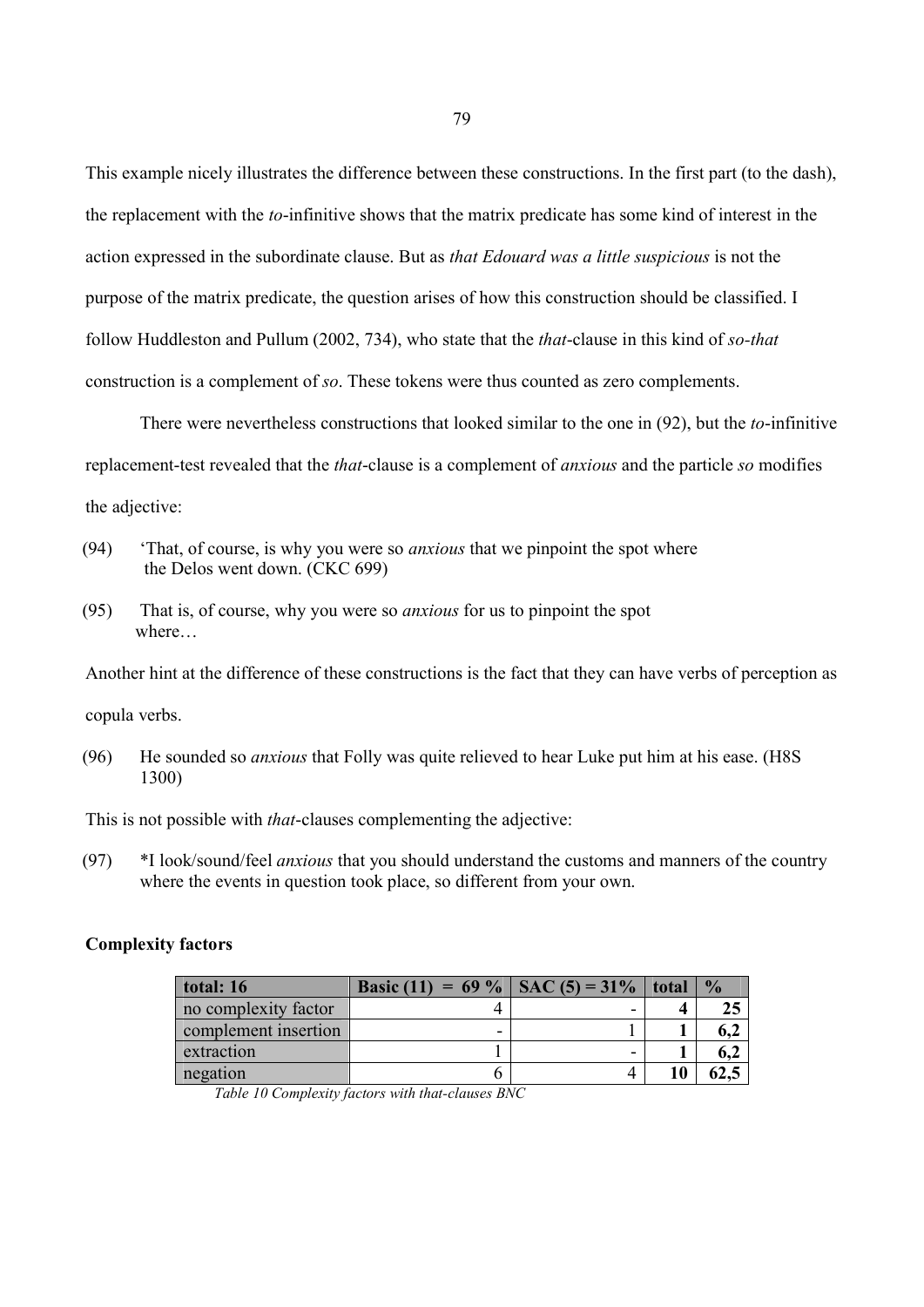The most salient feature is the high number of negations. Ten of 16 instances contained negation in the *that*-clause:

(98) Gabriel always slept under the stage, however, wrapped in a massively expensive duck-down quilt, because Garvey was *anxious* he should not catch cold. (HTN 945)

In two tokens (not represented in the table, of course) also the matrix clause contained negation. This circumstance can be seen as a confirmation of the Complexity Principle. *That*-clauses are more explicit constructions than *to*-infinitives which are the only alternative regarding sense. Rephrasing (98) with a *to*-infinitive would make it necessary to use the  $for + NP + to$ -infinitive pattern because the subordinate clause has its own expressed subject. In combination with negation the result is more difficult to process:

(99) Gabriel always slept under the stage, however, wrapped in a massively expensive duck-down quilt, because Garvey was *anxious* for him not to catch cold.

As this sentence contains several clauses and therefore is rather complex, the use of the subordinator *that* could have been expected, also because the referent of the subject of the lower clause must be retrieved from a distant position at the very beginning of the sentence. This structure is thus not 'maximally explicit'. However, the mentioning of the names of the subjects makes it possible to assign the appropriate roles to the arguments.

In the only example containing extraction the Complexity Principle may be at work. The object of the *that*-clause, "these documents", was extracted, leaving a gap after the lower clause predicate. As *that* is missing, the example supports the above mentioned assumption of Vosberg (2006, 181) regarding higher acceptability of extractions from finite clauses in the absence of the complementizer:

(100) 'What is this document these two are so *anxious* you should sign?' (CN3 913)

Maybe this is why the alternative with the  $for + NP + to$ -infinitive construction does not appear to be significantly increasing cognitive complexity in this case:

(101) What is this document these two are so *anxious* for you to sign?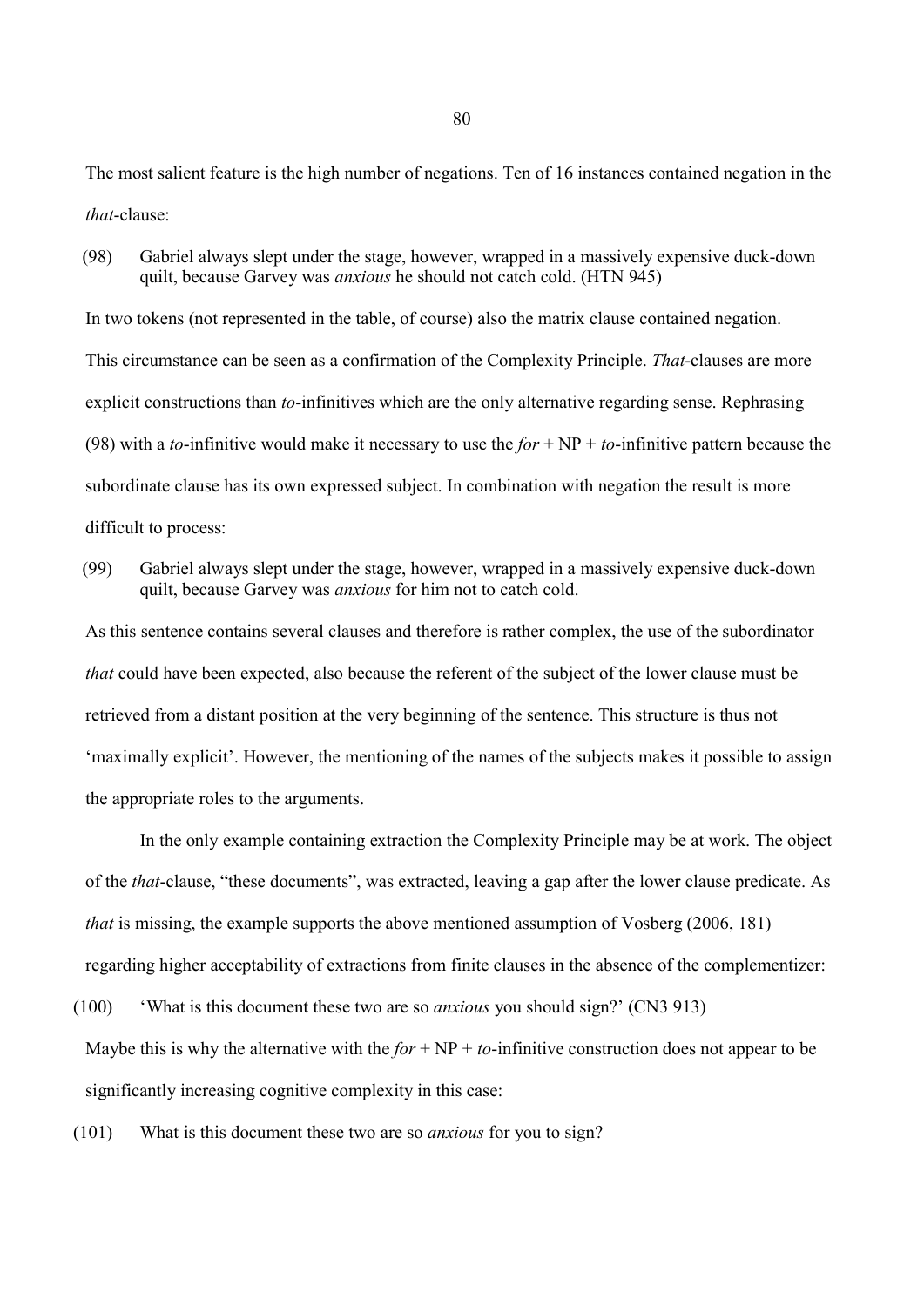## *To-***infinitives**

*Pl*-infinitives were the most common complements in the BNC. Semantic roles were distributed as before: The matrix subject had the role of the experiencer, and the coreferential lower subject's role depended on the verb in the infinitive clause. The verbs did not reveal any salient similarities in meaning, but a tendency to avoid verbs of concrete action might be detectable. With this I mean the rare use of verbs like *eat, build, hit, run* etc. to the advantage of verbs denoting actions in a more abstract way. If, for example, *to run, to walk, to drive* etc. can be considered concrete verbs of movement, *anxious* would prefer expressions like *get away, be back, return* or *leave*. Some verbs occurred more frequently than others: The verb *to please* appeared in eight tokens which makes up for seven per cent of the *to*-infinitive tokens and *avoid* was found six times (5,5%). The construction with interpretative verbs  $+ wh$ -clause was reduced to only one instance, with the verb *find out*:

(102) There are a lot of people *anxious* to find out what's happened to it — not least your father. (CEC 2201)

Regarding the sense of the pattern *anxious* + *to*-infinitive, nothing has changed. The notion of *desiring something very much* is present as a basic ingredient in all cases, but the fine-grained meaning depends on the lower verb. It can often be replaced with *eager* without losing much of the meaning, except for the notion of *concern* or other "uneasy" savours, related for example to *nervous excitement* as in:

(103) All the other girls had at least a best dress, and some of them were burningly *anxious* to display clothes bought by extravagant parents especially for the occasion. (EFP 697 )

In most of the cases, though, it expresses the notion of *wanting something* quite plainly:

- (104) Molly felt she had lost all control of the situation and was only *anxious* to withdraw from it. (FB9 820)
- (105) Seems a naive little bitch: very *anxious* to meet her famous sister again, and kiss and make up some pathetic family squabble.' (B20 1357)

81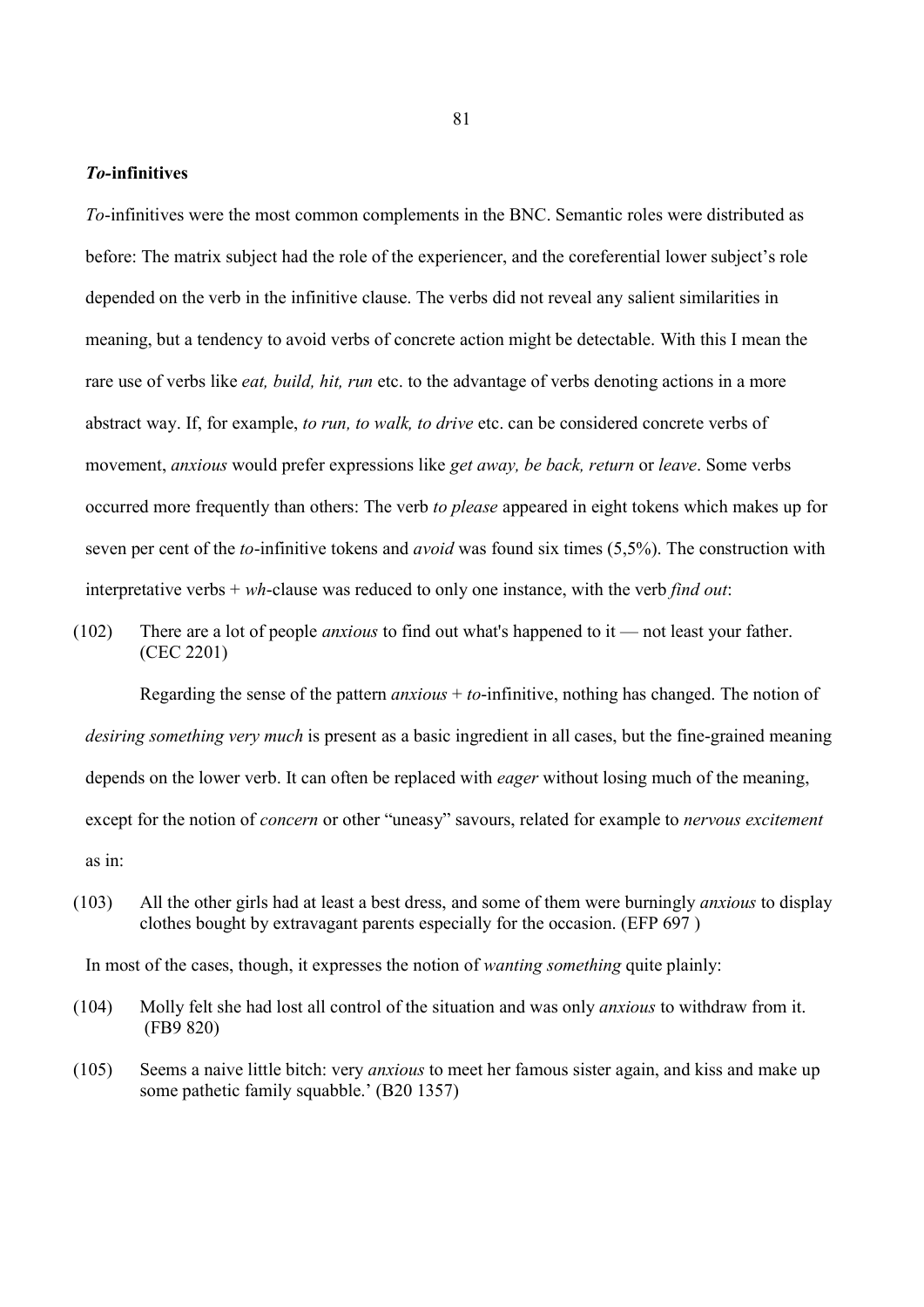(106) S. Kettering was either a particularly serious-minded chap or *anxious* to show off to his tenants. (FB9 999)

## **Complexity factors**

A difference to earlier time periods is detectable in the distribution of the basic and SAC clause types. Whereas in the CLMETEV the relation between the clause types was more or less 80% to 20%, the proportions in the BNC are 60% to 40%. The percentage of tokens without complexity factors is the highest since the CLMETEV 1.

| <b>Total: 109</b>    |   | Basic (64) = 59 %   SAC (45) = 41 % | total | $\frac{0}{0}$ |
|----------------------|---|-------------------------------------|-------|---------------|
| no complexity factor |   |                                     | 102   |               |
| complement insertion |   | $\overline{\phantom{0}}$            |       | 0,9           |
| extraction           |   | $\overline{\phantom{0}}$            |       | 1,8           |
| negation             | - |                                     |       | ა.ს           |

*Pable 11 Complexity factors with to-infinitives BNC* 

Insertions between adjective and complement were as rare as in the other data sets, where they

varied between one to three instances. As before, the insertion was rather short:

(107) I am *anxious* beyond measure to be in the country as soon as possible ... (ADA 746)

Extractions are found in two tokens, a cleft sentence in (109) and a relative extraction in (110):

- (108) She was not afraid of the dark or the shadows; it was people she was *anxious* to avoid. (GW8 640)
- (109) A meeting he had been very *anxious* to keep a secret from the other Ping Tiao leaders. (G04) 179 )

A conspicuous difference between *that*-clauses and *to*-infinitives is exhibited in the proportion of

complexity factors, especially regarding negation, 62.5% of the *that*-clauses contained negation,

compared to only 3,6% of the *to*-infinitives. Interestingly enough, all of them appeared in the SAC

clause type.

(110) She poured them more tea and he kept silent, *anxious* not to disturb her present mood. (CN3 998)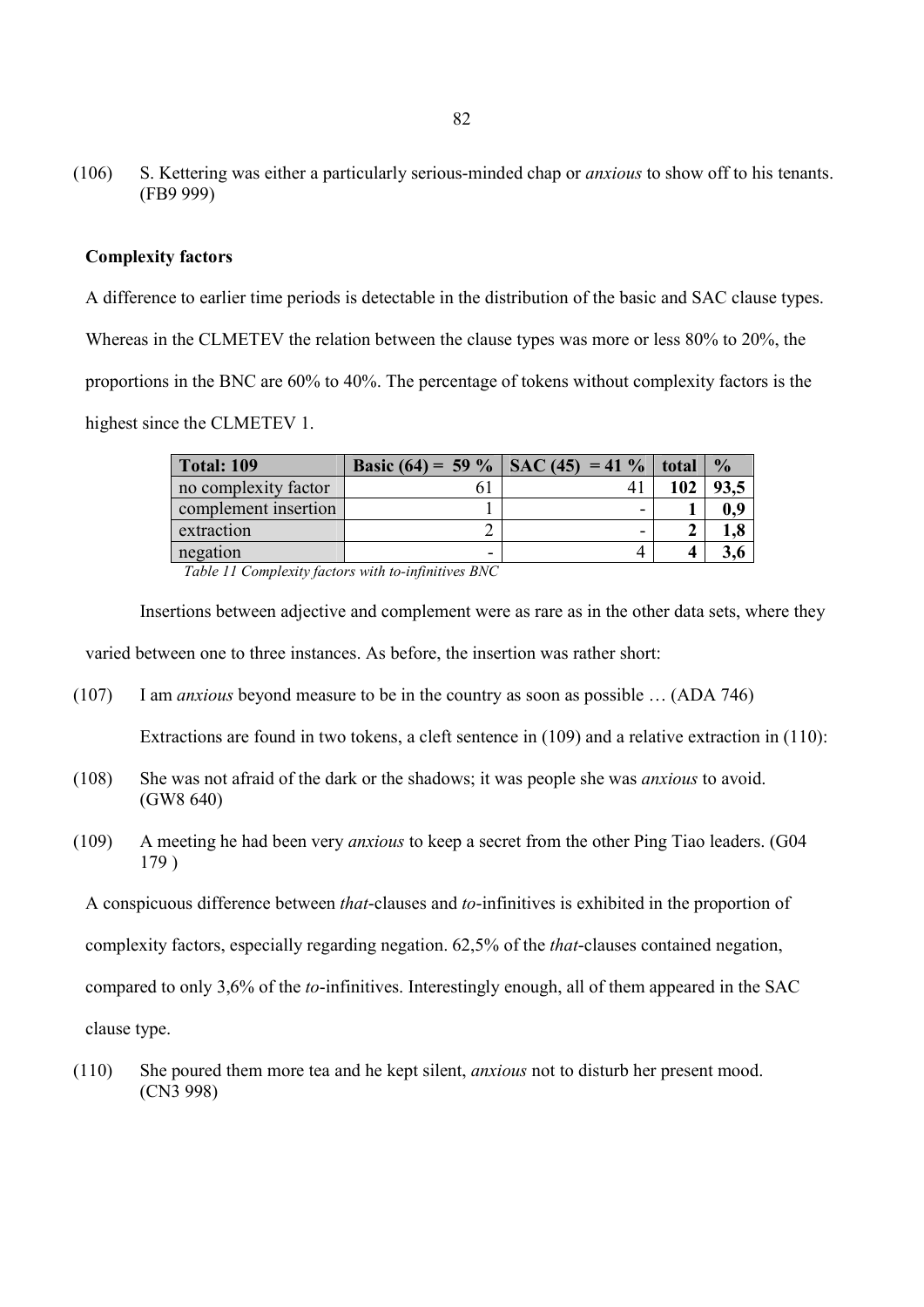#### $for + NP + to$ **-infinitive**

Two tokens were of the form  $for + NP + to$ -infinitive:

- (111) William seemed almost *anxious* for him to accept. (F9C 2186)
- (112) An irrational anger swept over Rose, so that, although she had planned his favourite food and was *anxious* for him to enjoy it, she now wanted to strike the fork from his lips. (K8V 3160)

Example (112) is simple enough and does not require further discussion. (113) contains interlaced

subordinate clauses and coordination and can therefore be considered more complex than (112).

However, the less explicit  $for + NP + to$ -infinitive construction might have been chosen to avoid

another *that*-clause

## **-***ing* **clauses**

Two instances of *-ing* clauses appeared in the data. It has to be noted that the construction here is not a

directly linked -*ing* clause but a prepositional -*ing* clause. As we have seen above, *about* occurs with

NPs in the sense of *being concerned* which supposedly is also the meaning intended here:

(113) She could remember the incident quite clearly, although the circumstances surrounding it had vanished into oblivion, beyond recall of any form of analysis: it had been early afternoon, so clearly not a party incident — maybe they had had lunch together? — and she had been *anxious* about picking up children from school. (FB0 236)

The *-ing* form is used like a NP. Rather than drawing on the distinctive meaning inherent in the structure of *-ing* and *to*-infinitive, I suggest that the choice of complement is simply motivated by the meaning the author of this sentence wanted to express, which most likely is *being concerned*. Since neither a *to*-infinitive nor a *that*-clause are alternatives here, the choice of a PP with *about* is appropriate. The same applies to the second example of an *–ing* clause complement:

(114) Both of them (for different reasons) were *anxious* about seeming to exclude the rest of the household, each of them still (even after so long) unsure of her claims on the other. (HJH 2512)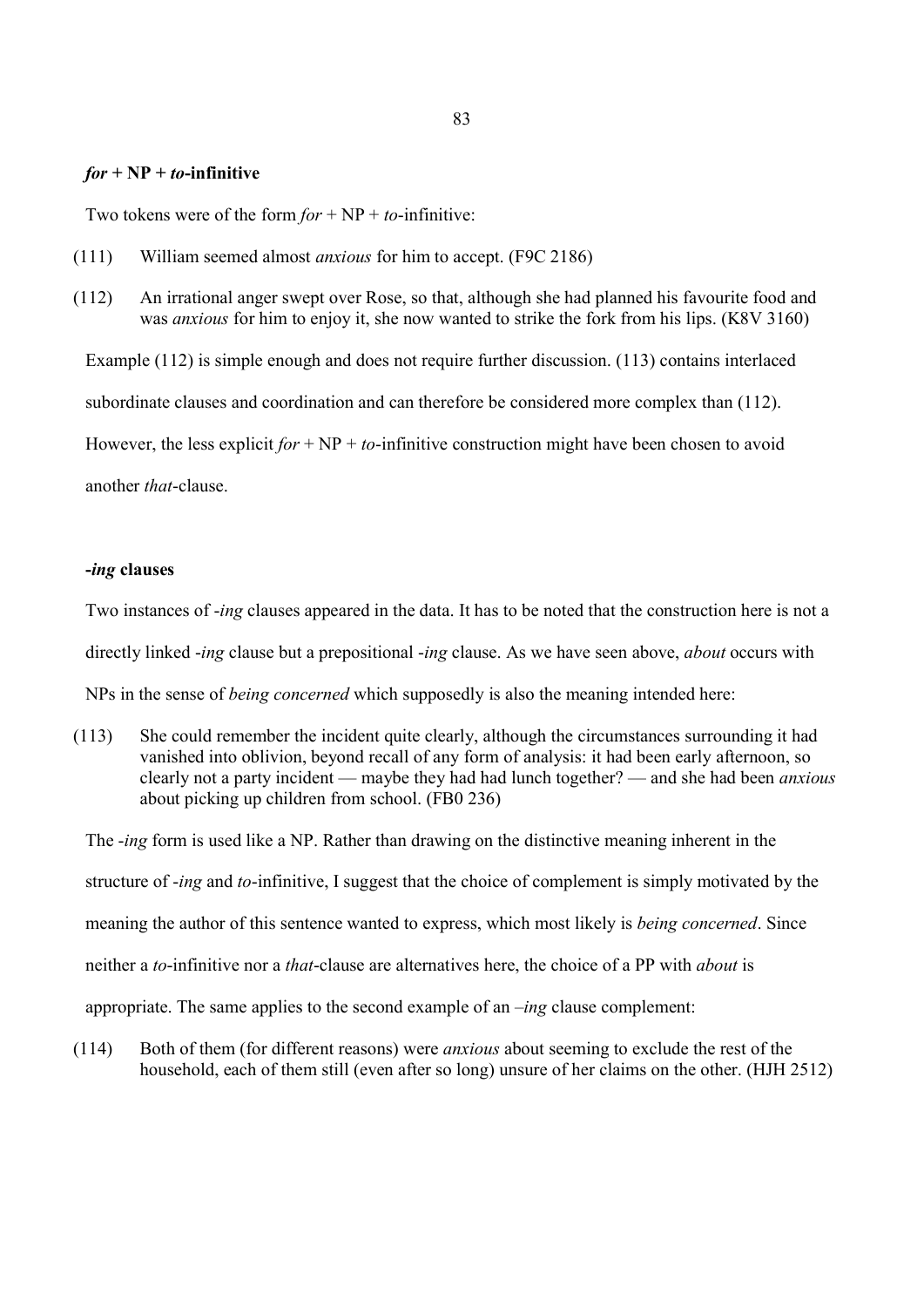**Lest** 

Like in the third part of the CLMETEV, one token with a subordinate clause introduced by *lest* was found. Again, the whole sequence with *anxious* could be rephrased by *fearing that*:

(115) She was laughing at his antics, but *anxious* lest he should be heard. (C98 1344)

## **8.4.2. Non-sentential complements**

## **About**

*About* had the highest frequency amongst the prepositional complements with 15 tokens (6,5%). In this corpus, like in the CLMETEV 3, it was more frequent than *for*, which has steadily retreated since the first part of the CLMETEV. The sense clearly was clearly identifiable as sense 1, *concerned*. About two thirds of the NP complements with *about* designated a human being or the welfare of one; there even was a token which explicitly mentioned the word *welfare*:

(116) My friend is very *anxious* about your welfare. (JXV 340)

Other NPs comprise *the safety of the curious evidence in his saddle bag/about his next major work* /photographs / the injury / our journey to Glastonbury / her ability to cope with the inmates of the pet shop

One question extraction was present in:

(117) But I should like to know what he was *anxious* about.' (BMX 819)

#### **For**

This pattern has experienced an extraordinary decline from 26% in the CLMETEV 1 to a mere 1,7% in the BNC. For is still used in both senses. The relation of the proportions has continued its direction towards a preference for sense 2. Three of the four cases contained the notion of *desire*, as illustrated in: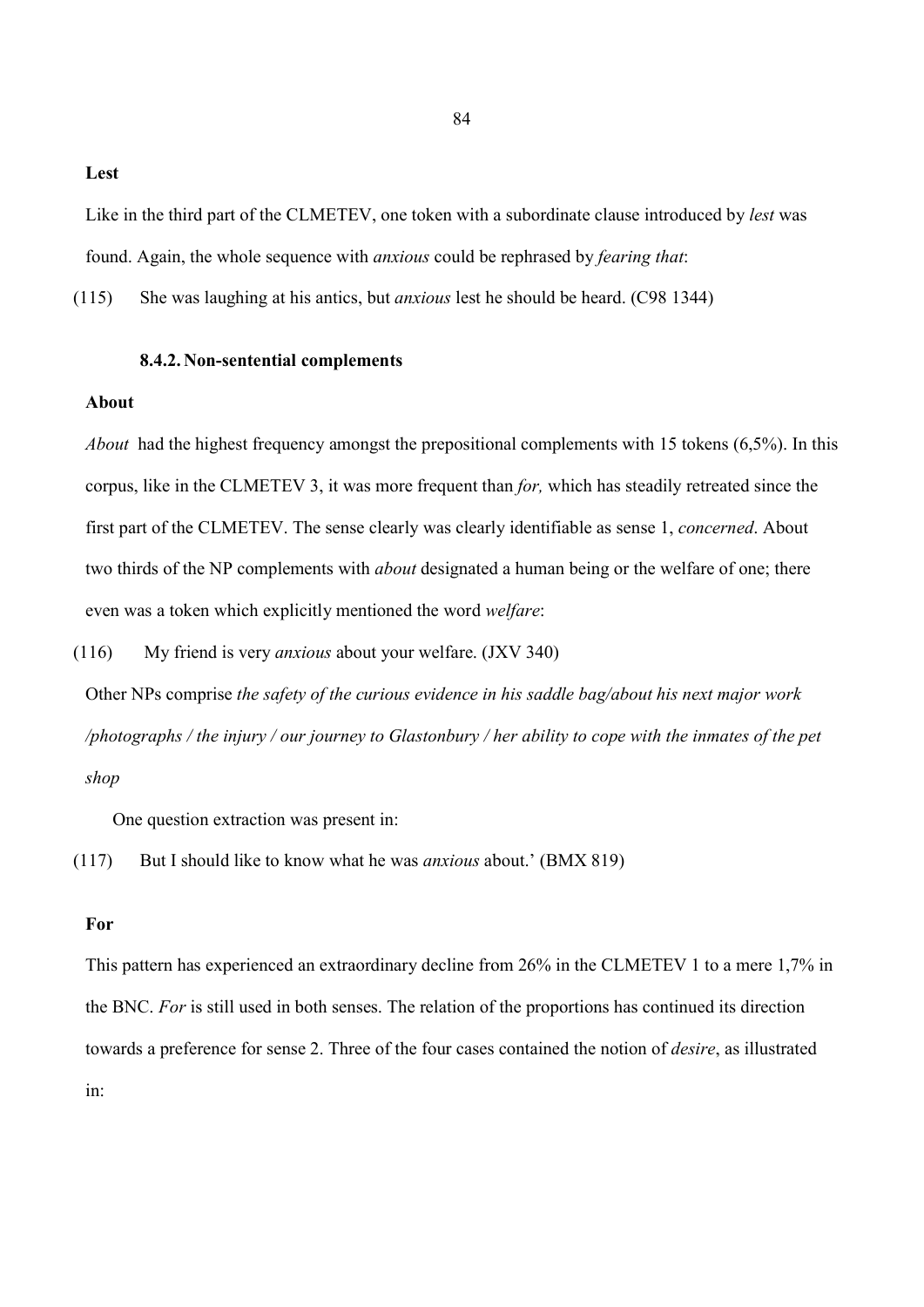(118) Now she was no dream, but a warm, trembling reality who seemed as *anxious* for his embrace as he was to caress her. (FS1 1796)

The one example in which the pattern  $for + NP$  had the sense of *being concerned* contained a personal pronoun:

(119) She asked after you and was pleased when I told her how well your business was doing and that you seemed in good spirits since she said she had been *anxious* for you. (ADS 1607)

The decline of *for* might be connected to the rise of *about* if we consider the ambiguous meaning of the  $for + NP$  complement. Both complements can be used with the same sense in cases where the complement denotes animate beings or concernes the welfare of an animate being. Thus, a situation is produced where two complements are available for expressing more or less the same meaning. Concerning this kind of state of affairs, Bolinger (in Vosberg 2006, 31) remarks that "if ever two different surface structures were found which were totally identical in function, they could not remain that way for long – not only is the situation rare, it is also unstable".

## **At**

According to Quirk et al. (1985, 701), *at* can express the relation between an emotion and its stimulus (normally an abstract stimulus). It is compared to instrumental  $by$ , and labelled a "semi-agent". The NP in this construction thus stimulates the emotion in the matrix clause, which is nicely illustrated in (120).

(120) All over the island and its neighbours, the indigenous islanders grew more *anxious* at the bustle of the settlement, at its expansion. (G0S 519)

Semantically, the pattern tends to sense 1. Its meaning can be described quite accurately with *nervous*. Interestingly, like in Poutsma's illustration of this pattern, one of the examples also had the NP *absence* 

in it.

(121) She was *anxious* at the long absence of her visitor, and at the voices, her mother's voice in particular, sounding on and on through the afternoon. Yet she dared not interrupt, and show the woman rudely out, for fear of an influence upon her decision. (AD1 1887)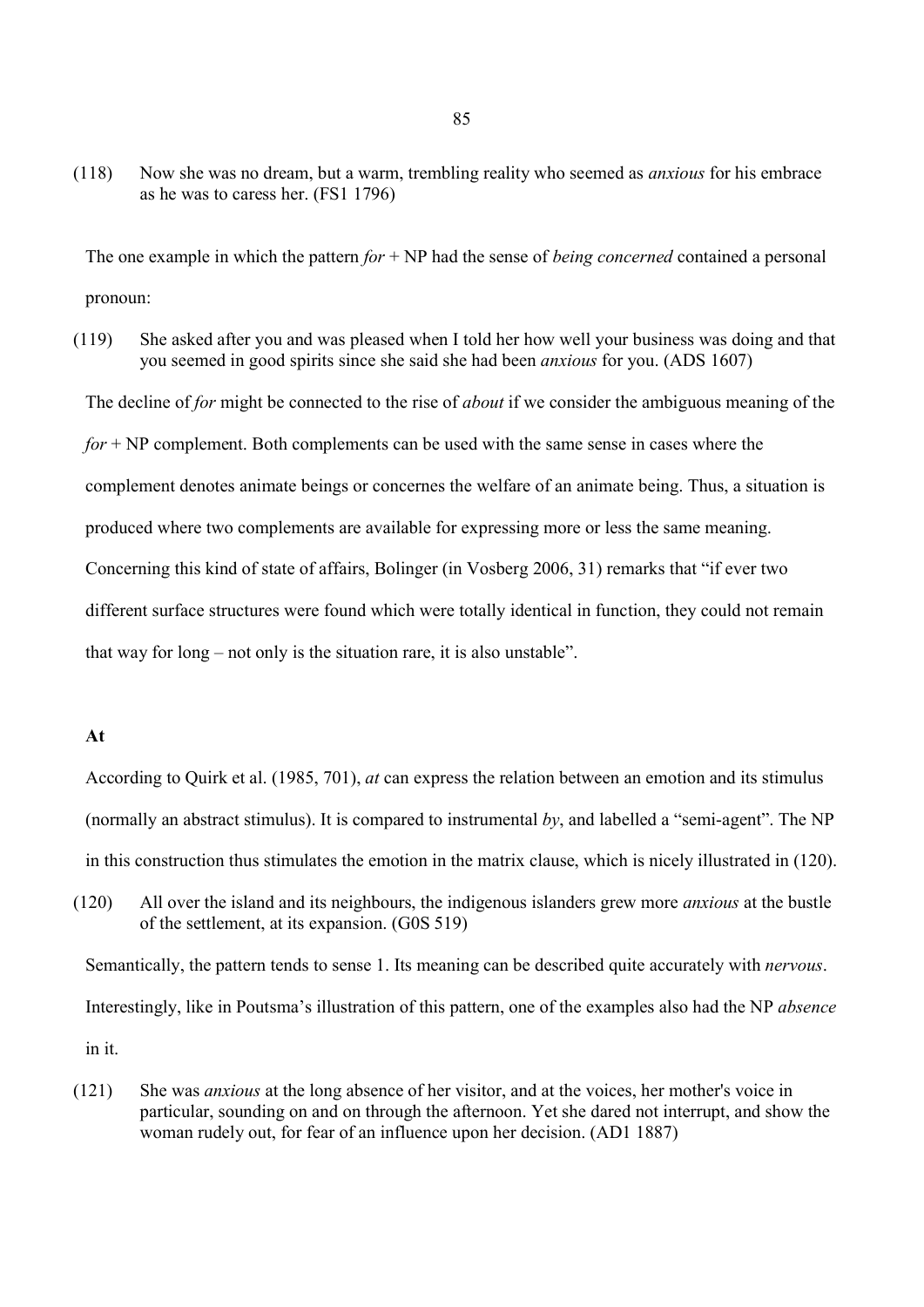The third example is an instance of topicalization:

(122) At this the thin man seemed more *anxious* than ever. (BMX 981)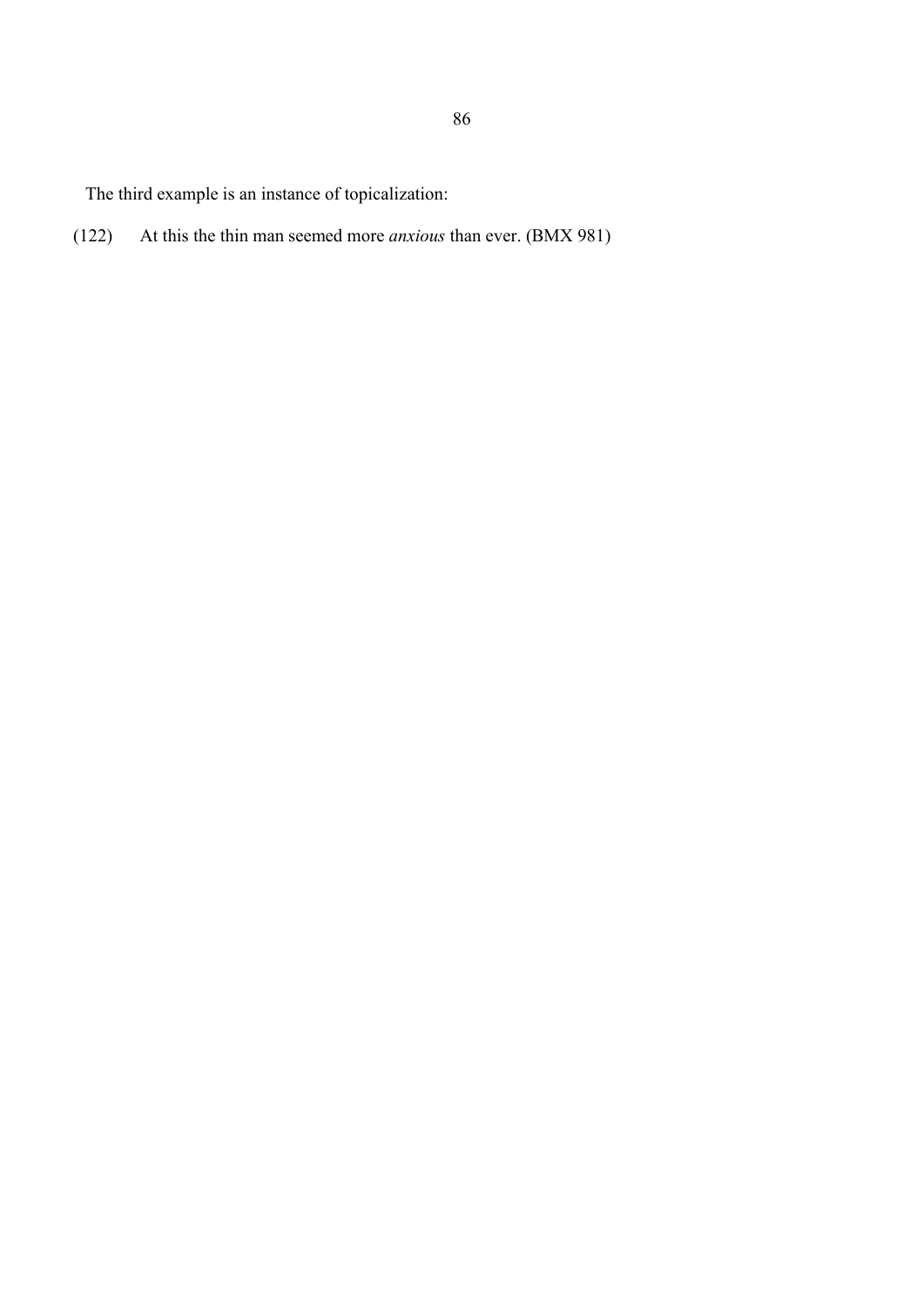## **9. Conclusion**

This thesis investigated the complementation of the adjective *anxious* in two corpora consisting of text samples from British English literature. The material dated from the year 1710 to 1993, therefore enabling a diachronic research approach. The research questions will be repeated and answered according to the findings made in this study:

# 1. What kind of complements does the adjective *anxious* select?

The variety of sentential and non-sentential complements which were discovered in a survey of dictionaries and grammars as well as the analysis of 680 instances of *anxious* are presented in table 1 below. The last row, marked with a grey background, lists the patterns which were found in the dictionaries but did not appear in the data.

| Sense 1               | <b>Sense 2</b>              |
|-----------------------|-----------------------------|
| <i>that</i> -clauses  | <i>that</i> -clauses        |
| <i>lest</i> -clauses  | to-infinitives              |
| $about + -ing$ clause | $for + NP + to$ -infinitive |
| $about + NP + -ing$   |                             |
| $of + -ing$ clause    |                             |
| $for + wh$ -clause    |                             |
| $upon + wh-clause$    |                             |
| about $+ NP$          |                             |
| $on/upon + NP$        |                             |
| $for + NP$            |                             |
| $at + NP$             |                             |
| $on/upon + NP$        |                             |
| $of + NP$             | $for + NP + -ing$ clause    |
| $at + -ing$ clause    | $over + NP$                 |
| $about + wh$ -clause  |                             |

Table 1 Overview of pattern and senses found in the dictionaries and the data

Five main patterns could be recognised. The most frequent complement was the *to*-infinitive, which accounted for more than 57 % of all tokens. It was followed with significant distance by zero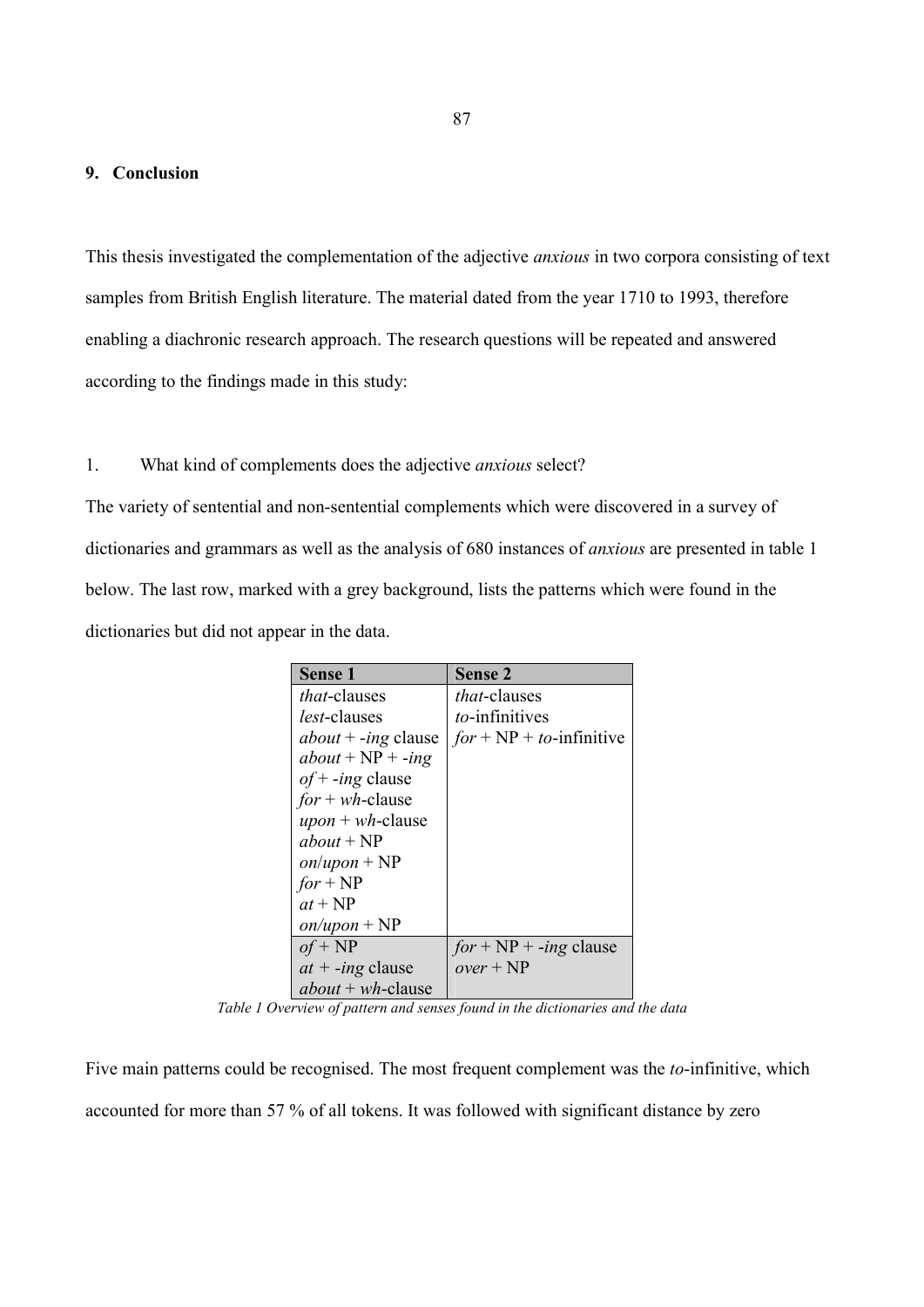complements at a rate of 20 %. The third rank was occupied by *that*-clause complements (7,6 %). The two last ranks were reserved for the prepositional complements  $about + NP (6,3 %)$  and  $for + NP (5,73 %)$ %). The remaining complements appeared only marginally.



*Figure 1 Total frequency of complement types* 

Two complement types could be found in the data which were not mentioned in the dictionaries: the patterns *on/upon* with either a NP or a *wh*-clause complement and the rare sentential complement *lest*.

Several constructions with recurring lower verbs could be carved out as patterns of speech. These involved the construction *anxious to know (also learn/hear/see)* + wh-clause and the expressions anxious to please and *anxious to avoid*. The first mentioned though seems to be retreating. As was pointed out in the beginning of this thesis the command of sequences like these may prove fruitful for speech fluency of learners of the English language. s to know (also *learn/hear/see)* + wh-clause and the expressions<br>The first mentioned though seems to be retreating. As was<br>sis the command of sequences like these may prove fruitful for<br>h language.<br>omplementation patterns

## 2. What senses are related to the complementation patterns of *anxious*?

Two main senses can be distinguished, labelled here according to the definition suggested in Sense 1: *Troubled or uneasy in mind about some uncertain event; being in painful or disturbing* suspense; concerned, solicitous. Sense 2: Full of desire and endeavour; solicitous; earnestly desirous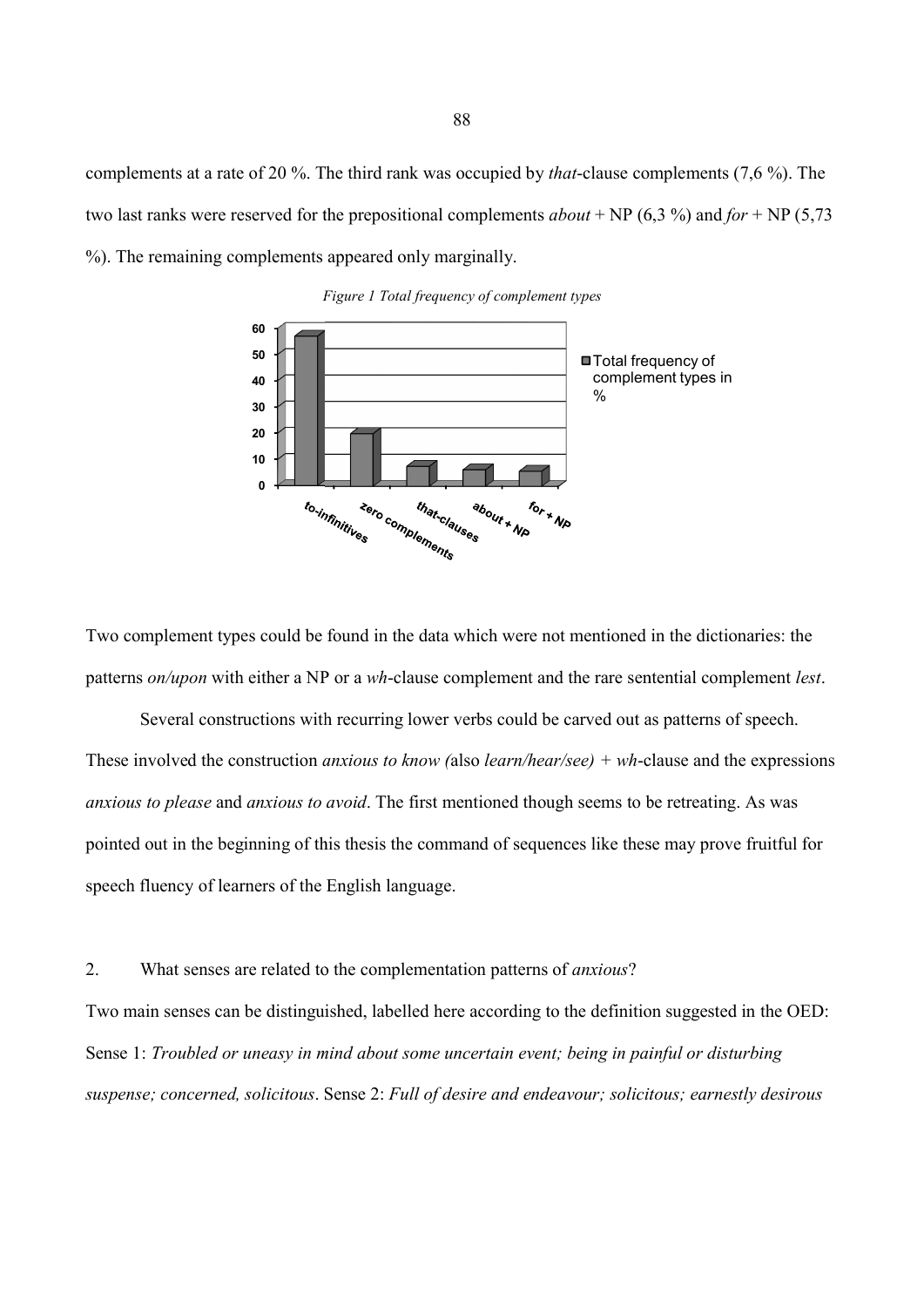*(to effect some purpose)*. The senses provided by the dictionaries were appropriately defined. The fine grained distinction noted in the *OED* also proved to be accurate in my corpus material. Table 1 above shows that some complements can have both senses. This is especially true for the pattern  $for + NP$ . It turned out that with *for* the meaning of *anxious* depends on the NP which follows the adjective. If we recall the meaning groups of the NPs *for* appears with, we see a variation in the meaning of the matrix predicate: NPs referring to human individuals induce an interpretation of *anxious* as *being concerned* or *the worried.* With NPs denoting objects or abstract notions the meaning turns towards sense 2.

*Phat*-clauses, too, appeared under both senses, but a strong tendency towards sense 2 was prevalent.

*About* had the stable meaning of *being concerned* in the data. The NPs occurring with *about* showed a tendency towards denoting human beings or concerning a person's welfare.

The *to*-infinitive complement had sense 2, with slight variations in the degree of *concern*, depending on the lower verb. The notions associated with the *to*-infinitive described in chapter 4 can be seen as very strongly represented with *anxious*. The fact that the subject of the matrix clause was assigned the experiencer role in virtually every analysed token confirms the notion of *agentivity* as outlined by Wood (cf. 4.1.). In the pattern *anxious* + *to*-infinitive the emphasis is on the experiencer as a *maoblojao*.

Furthermore, *potentiality* is a salient component of *anxious* because the "target" of *anxious*, be it an action, an event or an object, is always felt to be shrouded by some kind of uncertainty. This can be considered the crux of the meaning of *anxious*, it being the cause for the ever present faint or strong traces of *fear* or *concern*.

*Anxious* also involves the source-path-goal scheme delineated in 4.2, in that what is expressed in the *to*-infinitive is perceived to be the goal of the matrix subject. Future orientation as a notion inherent in *desire* and *eagerness* is another prevalent semantic feature of *anxious*. It might explain its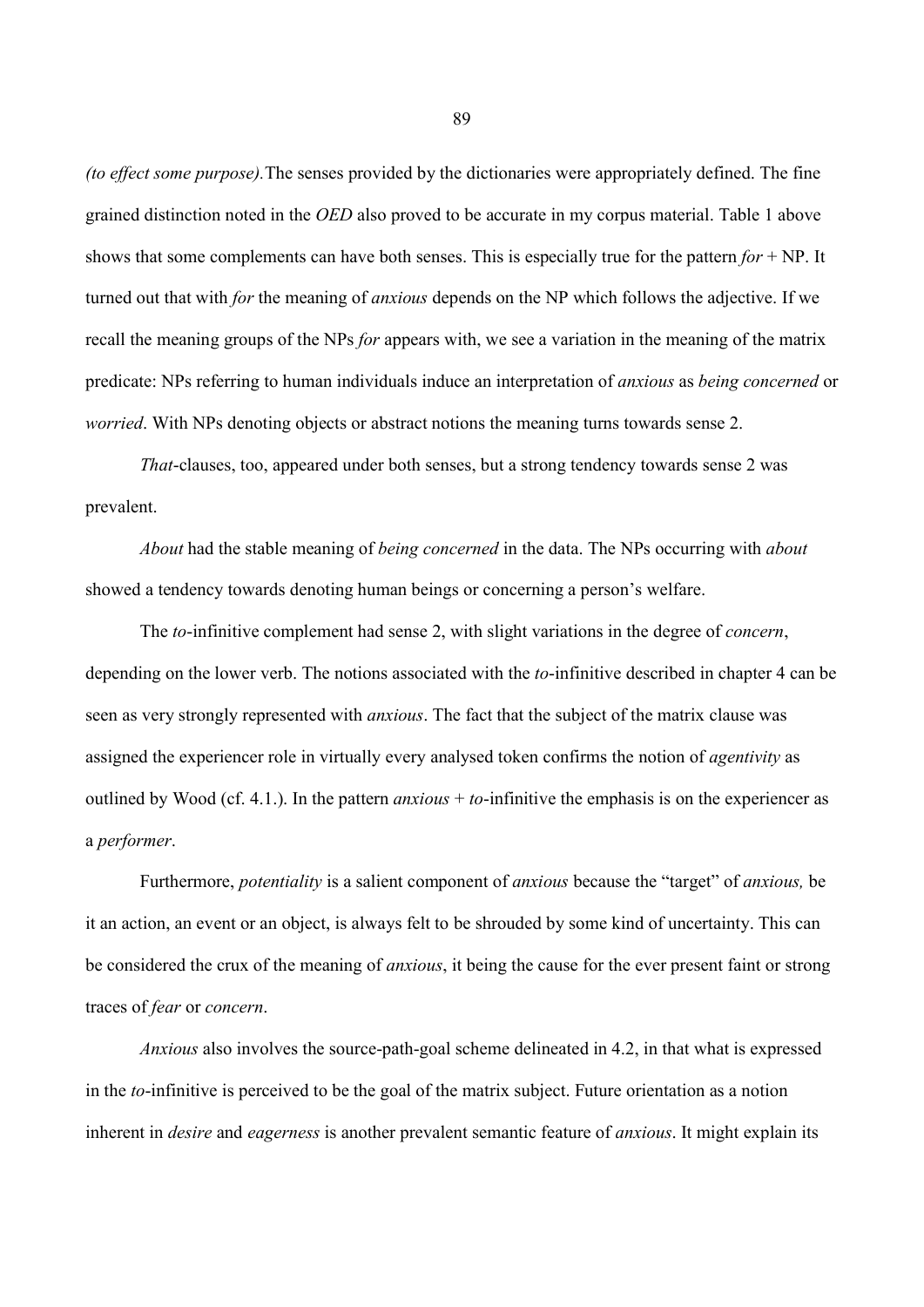preference for *to*-infinitives, which, according to some scholars (cf. 4.2), inhabit the same notion in their structure.

3. In what way do the complementation patterns of *anxious* change in the time span from the early  $18<sup>th</sup>$  century to the late  $20<sup>th</sup>$  century?

A preference of *anxious* to occur with *to*-infinitive complements could be detected from the beginning A preference of *anxious* to occur with *to*-infinitive complements could be detected from the beginning<br>of the 18<sup>th</sup> century to present day English. However, in the third part of the CLMETEV, and even more so the in the BNC corpus, the *to*-infinitive was reduced steadily from its high times in the CLMETEV 2 with almost 70 % to 47 % in the BNC corpus. entury to present day English. However, in the BNC corpus, the *to*-infinitive was reduced steamer 70 % to 47 % in the BNC corpus. the CLMETEV 2

The zero complement in turn made quite a contrary development from six per cent in the The zero complement in turn made quite a contrary development from six per cent i<br>18<sup>th</sup> century data to over 34 % in Present day English. The following table shows the normalized frequency of the constructions in the different corpora sections:





This development of the complementation of *anxious* in the 19<sup>th</sup> century might offer an opportunity for further research. The effect described here could be seen in connection to features of *further research. The effect described here could be seen in connection to features of*<br>*grammaticalization and <i>degrammaticalization*. Allerton (cf. section 4.1.) pointed out that the *to*infinitive complement can give some predicates the appearance of an auxiliary. Regarding the dominance of the *to*-infinitive pattern in the 18th and still in the 19th century, it could be worth having e Regarding the could worth having infinitive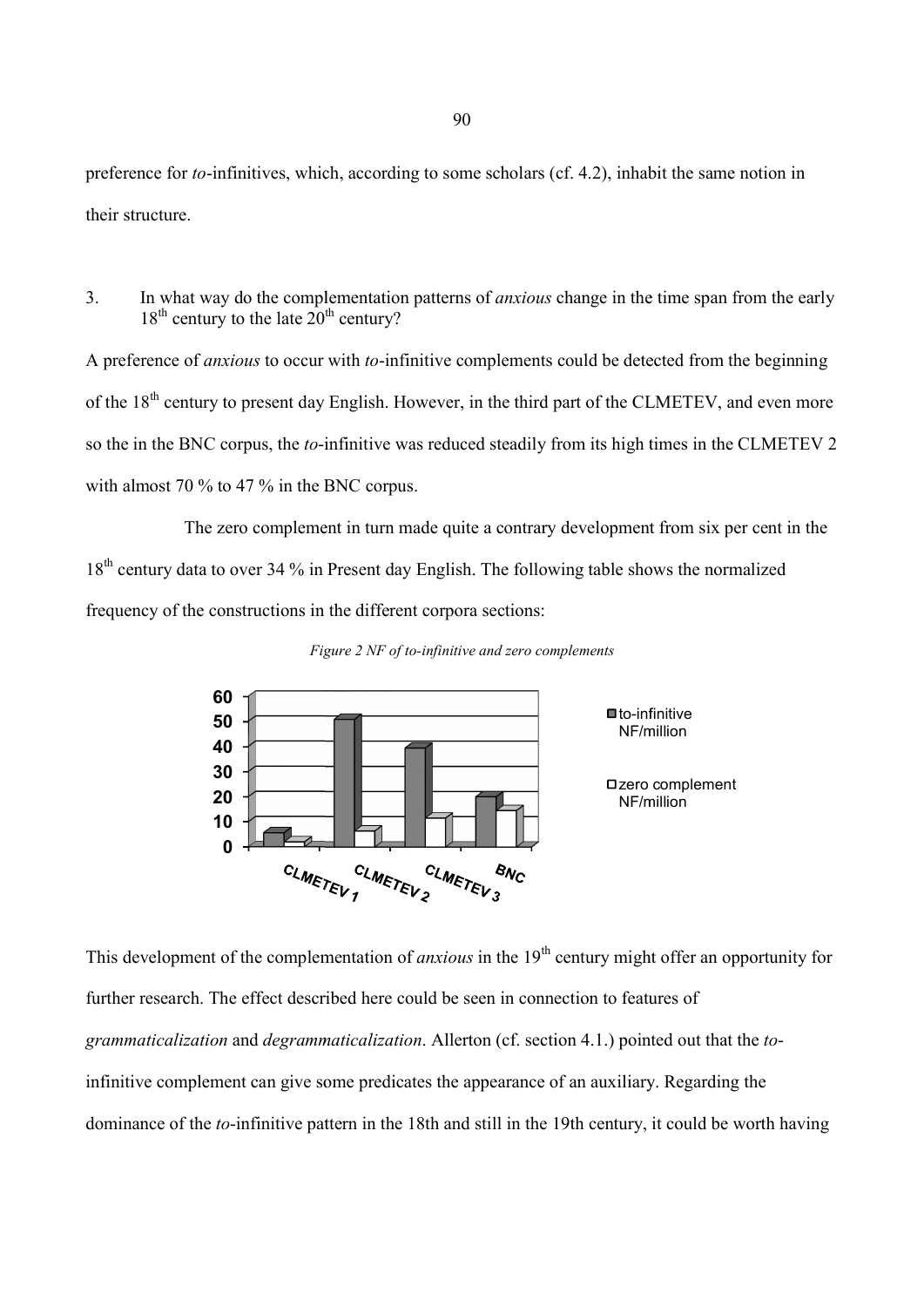a closer look at a possible shift from the adjective's lexical meaning in its earlier history towards a closer look at a possible shift from the adjective's lexical meaning in its earlier history towards<br>auxiliary functions of the *to*-infinitive pattern in the period of Late Modern English. The subsequent decline of the *to*-infinitive and simultaneous rise of the zero complement pattern with its more lexical meaning could be looked at from the angle of degrammaticalizatio functions of the *to*-infinitive pattern in the period of Late Modern English. The subsequent f the *to*-infinitive and simultaneous rise of the zero complement pattern with its more lexica could be looked at from the angl

The progression of the prepositional complements for and *about* could be interpreted as a The progression of the prepositional complements *for* and *about* could be interpreted as a process of meaning stabilization. Whereas *about* has always had a very straightforward, stable meaning, *for* allowed more semantic variation, thus being the unstable factor in this situation. The decline of *for* might therefore be caused by the aspiration towards unambiguous interpretation. By reducing *for* to instances of NP complementation with sense 2, also its range of occurrence abated, at the same time opening more "semantic gaps" to be filled with the pattern  $about + NP$ . by the aspiration towards unambiguous interpretation.<br>
<sup>2</sup> NP complementation with sense 2, also its range of occurrence abame "semantic gaps" to be filled with the pattern *about* + NP.



*Bigure 3 NF of about + NP and for + NP* 

4. To what extent do the changes in complementation interact with theories like the Great the Great Complement Shift, the Complexity Principle or the *horror aequi* effect outlined in the theory section?

The influence of the *horror aequi* effect was not very distinctively perceivable in the data. The reason For what extent do the changes in complementation interact with theories like the Great Complement Shift, the Complexity Principle or the *horror aequi* effect outlined in the theory section?<br>The influence of the *horror a* different senses are rather tightly associated with different patterns, thus substitution with another pattern without changing the meaning is difficult. This fact may be the reason for the presence of some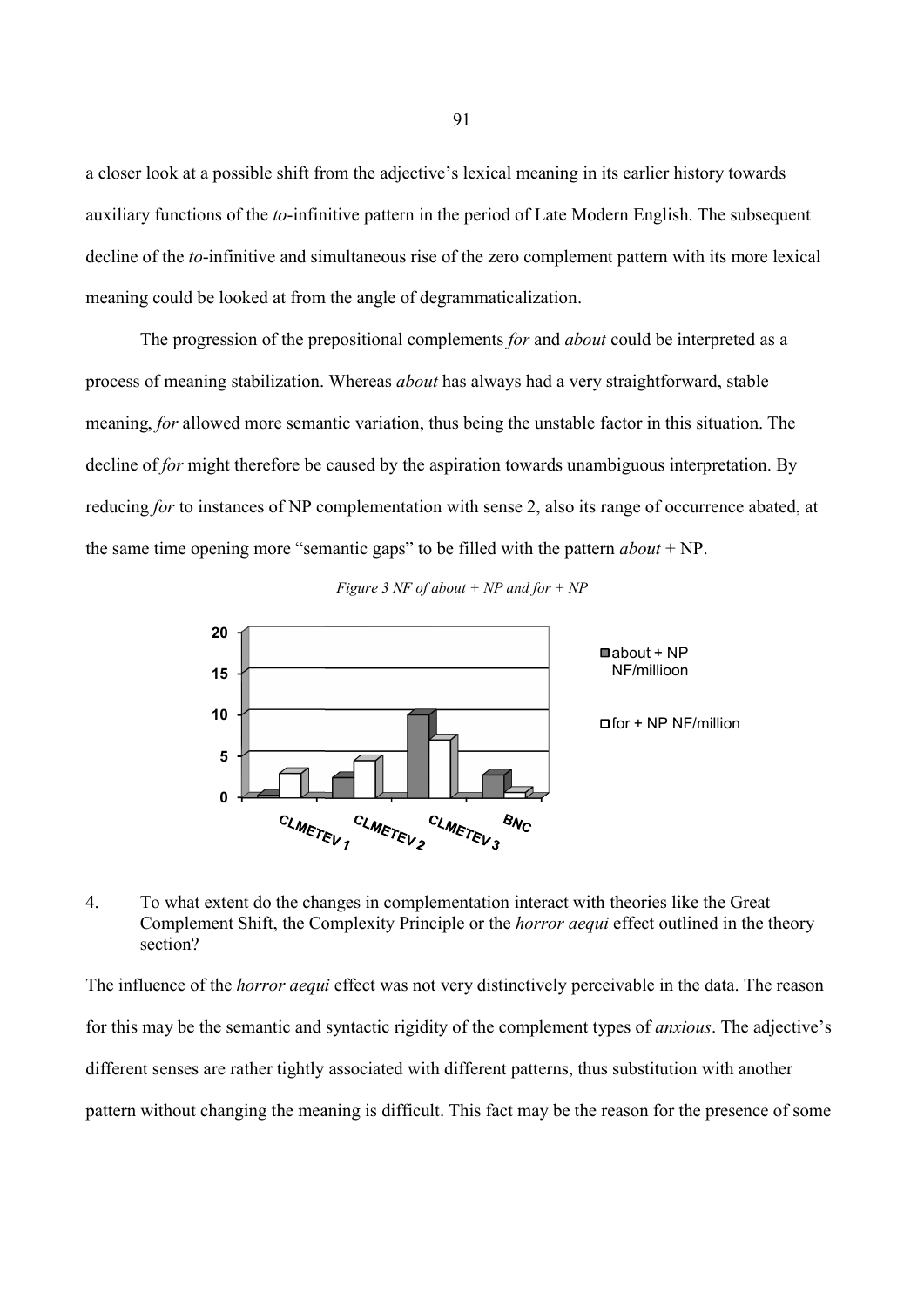of the marginal patterns, which offer an alternative in situations where there would otherwise occur similar grammatical forms.

*Phat*-clauses were presented as dual sense complements in the literature, but the analysis revealed a clear tendency towards sense 2. This leads to an overlap in meaning with the *to*-infinitive, thus preparing the ground for the influence of the Complexity Principle. The data showed that the thus preparing the ground for the influence of the Complexity Principle. The data showed that the principle actually does affect complement choice. The following diagram gives an overview over the *That*-clauses were presented as dual sense complements in the literature, revealed a clear tendency towards sense 2. This leads to an overlap in meaning v<br>thus preparing the ground for the influence of the Complexity Prin



*Figure 4 Complexity factors with to-infinitives and that-clauses* 

According to these findings, the more explicit *that*-clause complements are preferred to *to*-infinitives in more complex environments, especially with negation. Contrary to the hypothesis that extractions more complex environments, especially with negation. Contrary to the hypothesis that extractions in preferably appear in *to*-infinitives, the data showed an even slightly higher percentage of extractions in *that*-clauses

However, another factor proved more important for the choice of the complement type. Data analysis showed that the *that*-clause complement was never used in cases where the matrix subject and infinitives, the data showed an even slightly higher percentage of extractions in<br>er factor proved more important for the choice of the complement type. Data<br>e *that*-clause complement was never used in cases where the mat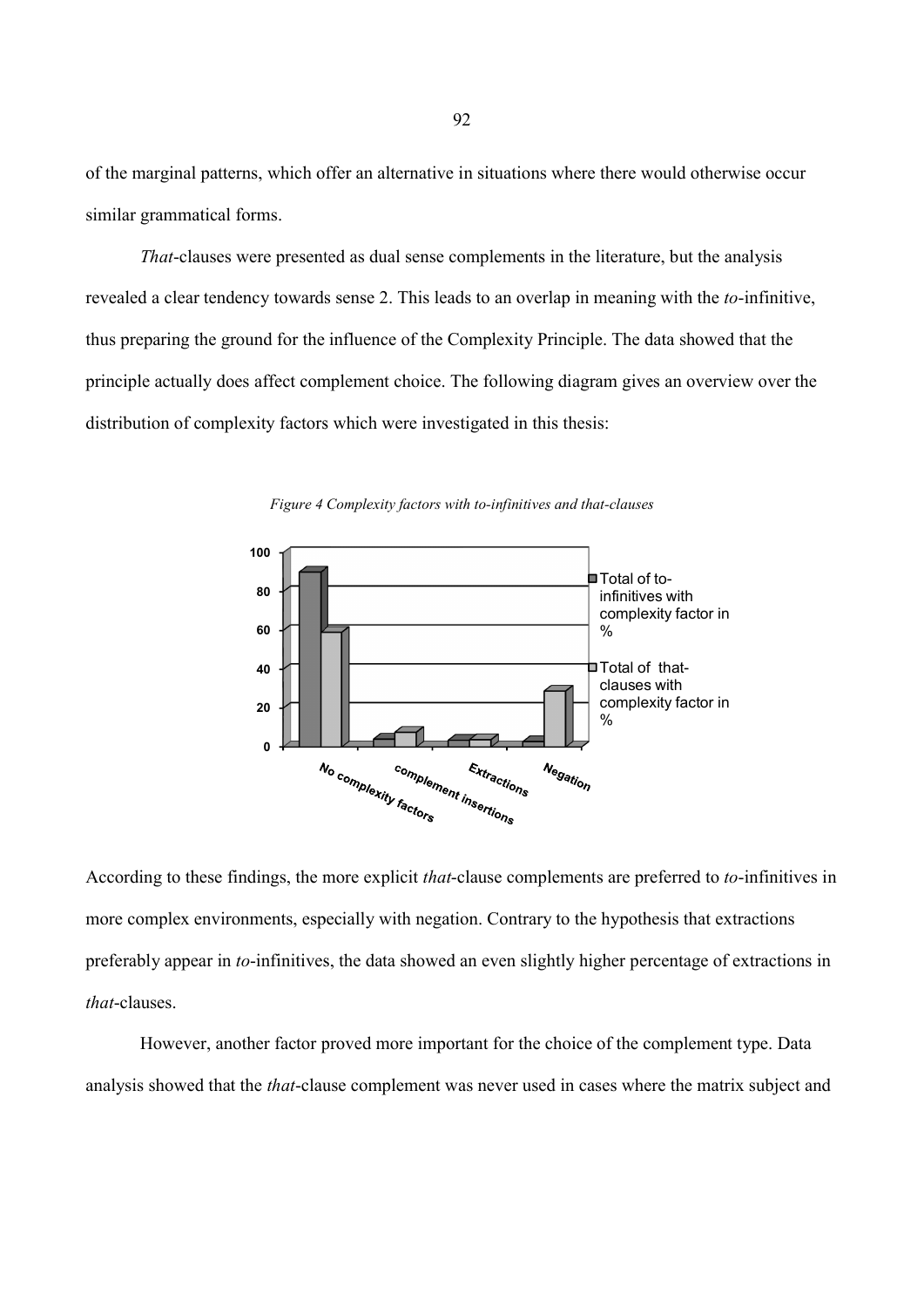the subject of the subordinate clause were coreferential. This situation was entirely reserved for the *to*infinite. The *that*-clause was used in situations with different subjects in the two clauses.

The construction with  $for + NP + to$ -infinitive would provide an alternative for *that*-clauses in cases were the subject of the higher clause and the lower clause are not coreferential. It was, however, so rare that it could not be considered a relevant substitution for a *that*-clause. The reason for the scarcity of the  $for + NP + to$  infinitive pattern might be found in cognitive complexity. The  $for + NP +$ *to* infinitive pattern arranges the elements of a clause in a cognitively more demanding way. A *that*clause has the ability to preserve canonical word order and explicit predicates and subjects, even when affected by complexity factors.

*Anxious* has not been affected by the Great Complement Shift, probably because the *-ing* clause complement with *anxious* has always been marginal. The *-ing* forms in the data strongly resembled nouns, they were linked by prepositions and often accompanied by possessive pronouns or articles.

As was predicted by Rudanko, who stated that a shift in complementation from *to*-infinitives to  $\alpha$ –*ing* patterns "is likely to occur in cases where a matrix verb governing the infinitival construction also selects the prepositional  $to + NP$  complement construction, but it is unlikely to occur where it does not" (Rudanko 1998, 21), *anxious* did not undergo that shift. Rather, it displayed relatively stable patterns of complementation and preservation of meaning throughout the almost 280 years which have been investigated in this thesis.

The last issue mentioned here concerns the division between Basic and SAC clause types. It was claimed that the clause types represent different levels of explicitness, therefore a lower range of complexity factors might be expected with the less explicit SAC type. The distribution of complexity factors is not separately calculated for every corpus section, as I was interested in the general tendency of a possible effect.

93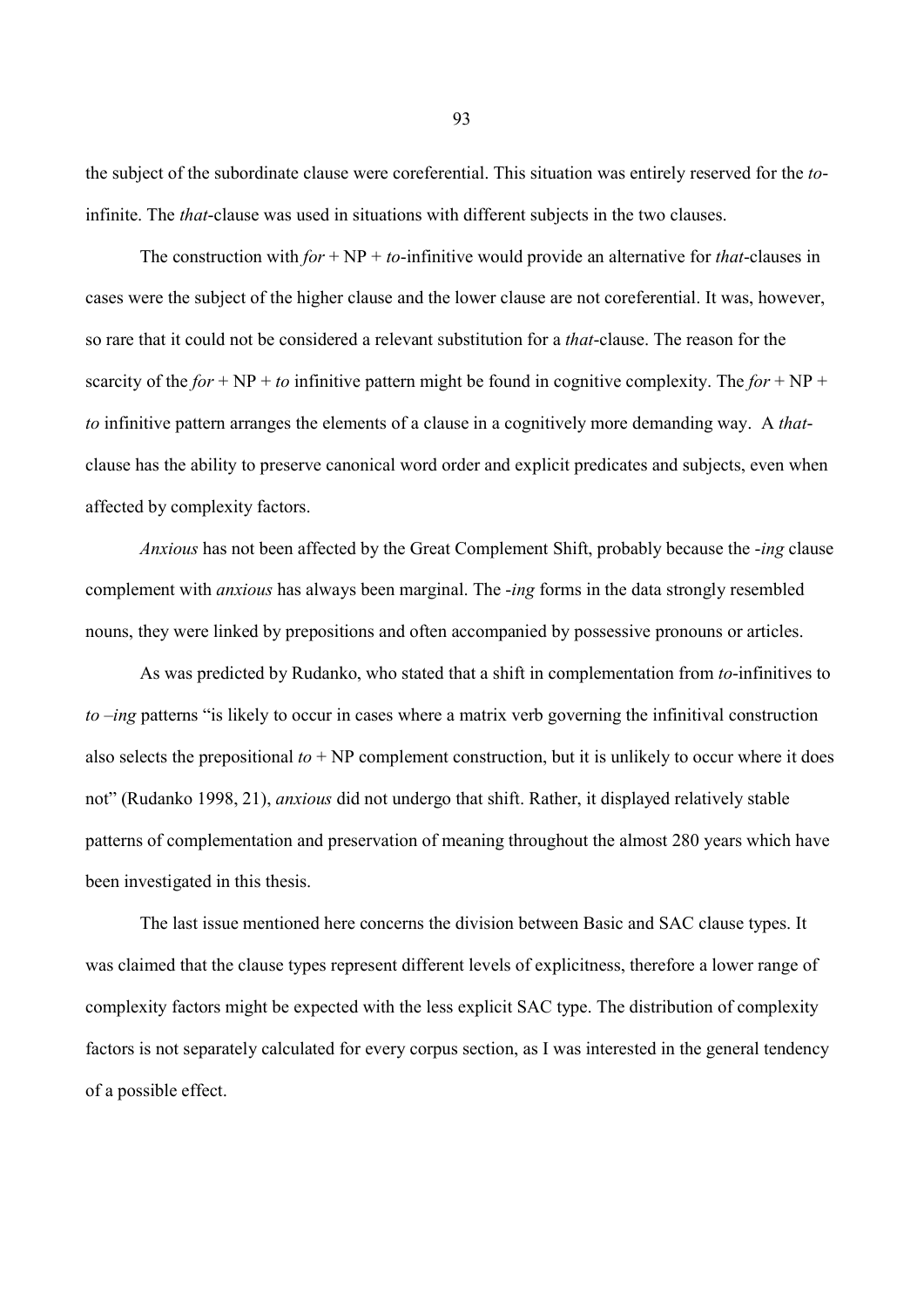The proportion of Basic and SAC clauses amongst *to*-infinitives was 73% to 27%, which is not significantly different from the distribution amongst *that*-clauses with 69% of the Basic type and 31% of the SAC type. The following diagram visualizes the distribution of complexity factors in the complements of Basic and SAC clauses with *that*-clauses:





Based on these results, more *that*-clauses of the Basic type take complexity factors (especially negation) than the SAC type. However, the diagram for *to*-infinitives shows that negation occurs m frequently in SAC clause complements, even though the overall tendency to exclude complexity factors is the same as in *that*-clauses. Extractions were completely absent from the SAC clause type. frequently in SAC clause complements, even though the overall tendency to excl<br>is the same as in *that*-clauses. Extractions were completely absent from the SAC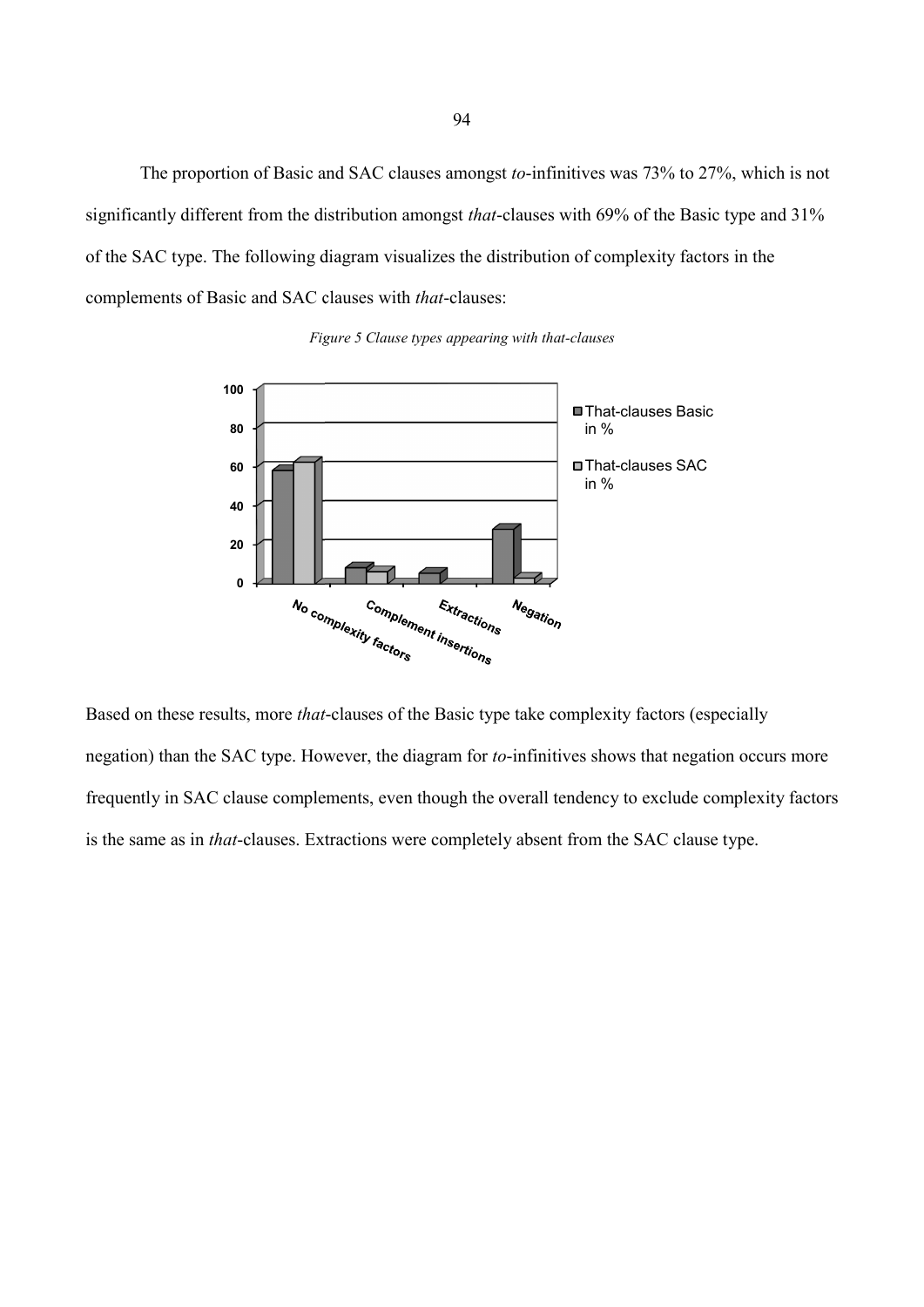

Figure 6 Clause types appearing with to-infinitives

As a final result the comparison of the last two diagrams shows that the more explicit *that*-clause As a final result the comparison of the last two diagrams shows that the more explicit *that*-cla<br>complement is more apt to appear with complexity factors than the *to*-infinitive complement.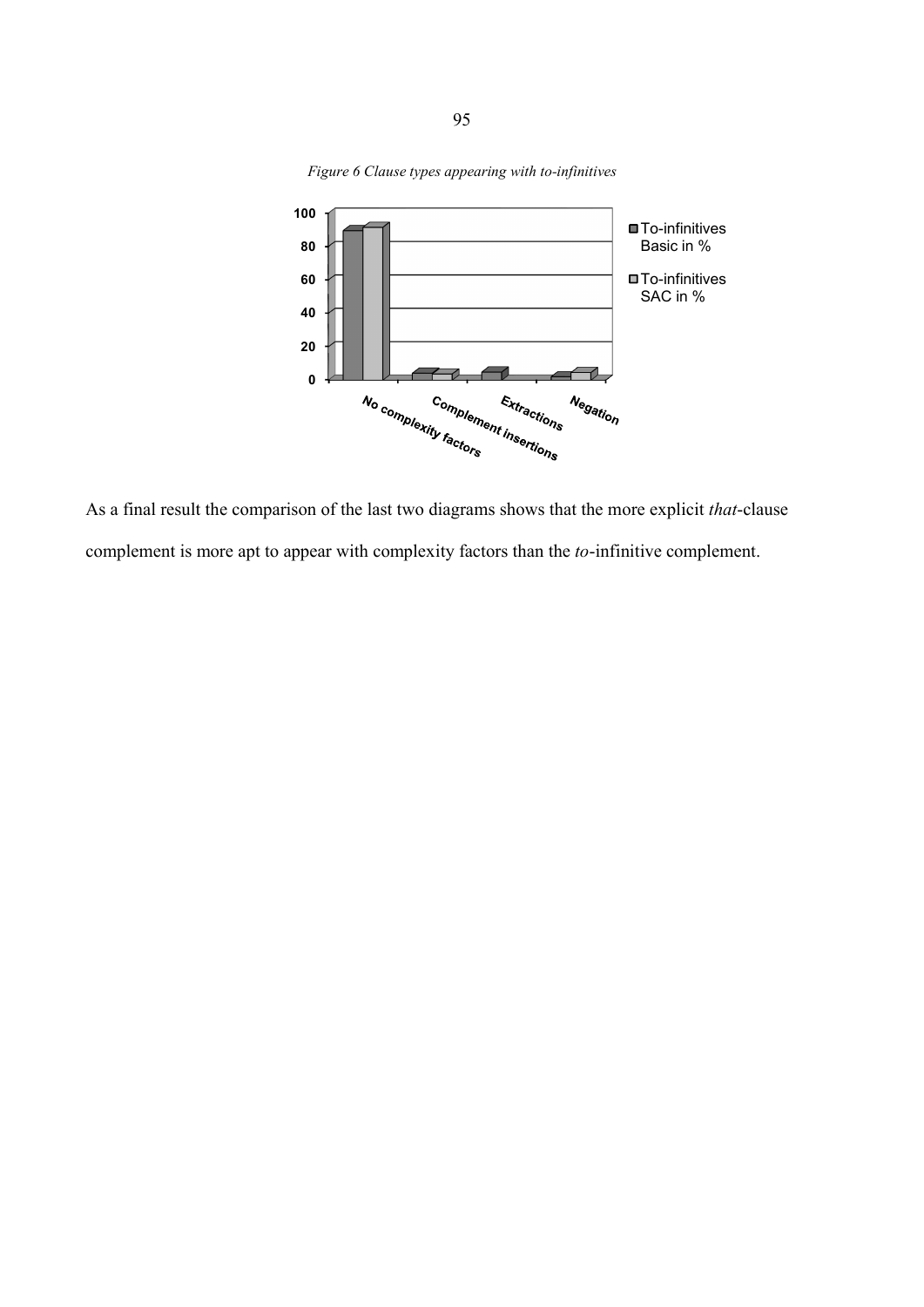**References** 

#### **Primary sources**

CLMETEV – The Corpus of Late Modern English Texts

BNC – The British National Corpus

## **Secondary sources**

- Allerton, David J. 1988. "'Infinitivitis' in English." In *Essays on the English Language and Allied Linguistics on the Occasion of Gerhard Nickel's 60th Birthday*, ed. Josef Klegraf and Dietrich Nehls, 11-23. Heidelberg: Julius Groos Verlag.
- Asher, R.E. and J.M.Y. Simpson (ed.). 1994.*The Encyclopedia of Language and Linguistics*. Oxford: Pergamon Press.
- Ball, C. N. 1994. "Automated Text Analysis: Cautionary Tales." *Literary and Linguistic Computing* 9, 4, 295-302.
- Biber, Douglas et al. 2000. *Longman Grammar of Spoken and Written English*. Harlow: Longman.
- Biber, Douglas, Susan Conrad and Randi Reppen. 1998. *Corpus Linguistics: Investigating Language Structure and Use.* Cambridge: Cambridge University Press.
- Biber, Douglas. 2010. "Corpus-based and Corpus-driven Analyses of Language Variation and Change." In *The Oxford Handbook of Linguistic Analysis*, ed. Bernd Heine and Heiko Narrog, 157-191. Oxford: Oxford University Press.

Bolinger, Dwight. 1968. "Entailment and the Meaning of Structures." *Glossa* 2, 2, 119-127.

Burnard, Lou (ed.). 2007. *Reference Guide for the British National Corpus (XLM Edition)*. Available from http://www.natcorp.ox.ac.uk/docs/URG/BNCdes.html. [Last accessed May 23rd 2013].

Carnie, Andrew. 2002. *Syntax A Generative Introduction*. Oxford: Blackwell.

DeSmet, Hendrik. 2005. "A corpus of Late Modern English texts." *ICAME Journal* 29, 69-82.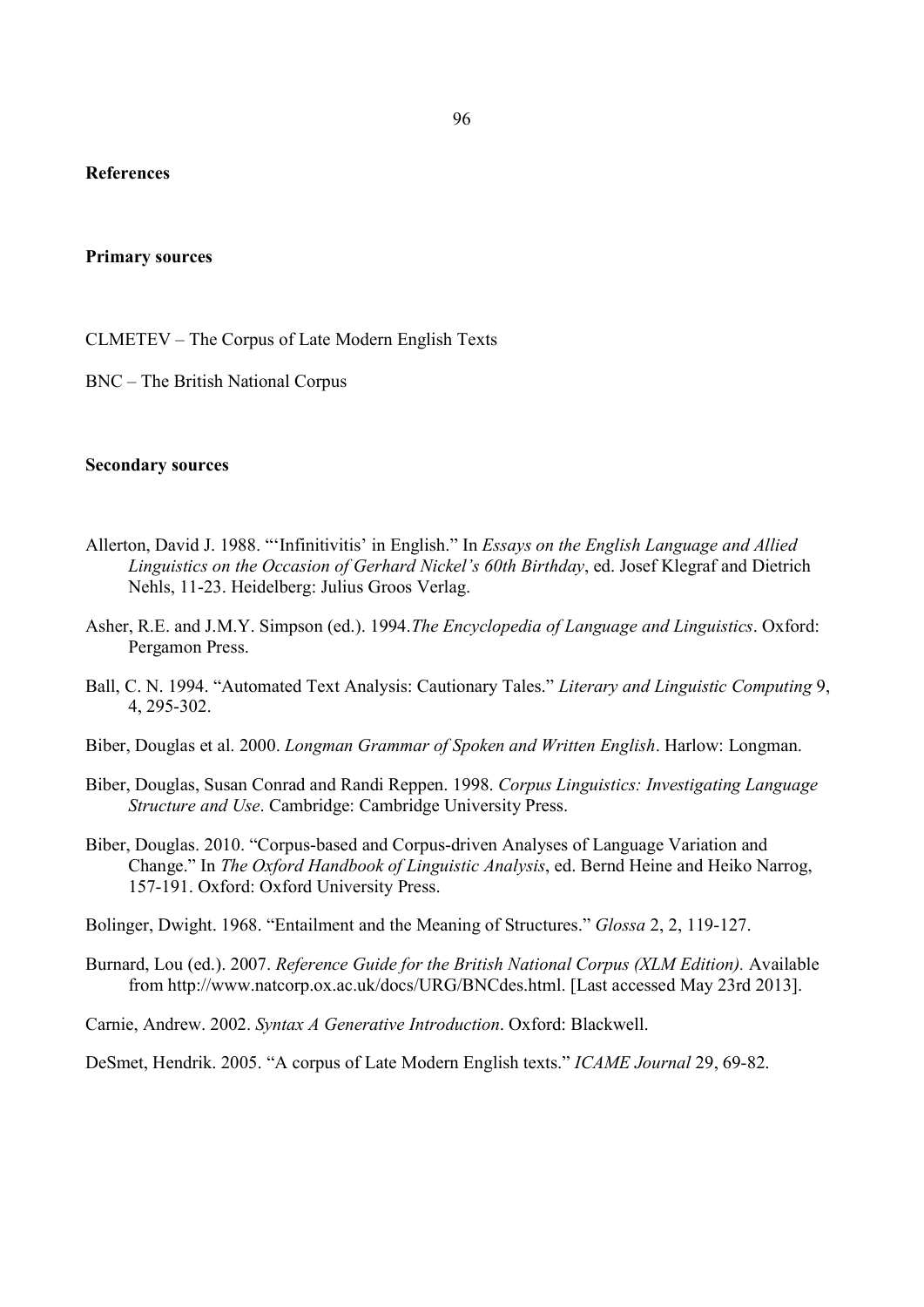- Dirven, René. 1989. "A Cognitive Perspective on Complementation." In *Sentential Complementation* and the Lexicon: Studies in honour of Wim de Geest, ed. Dany Jaspers, Wim Klooster, Yvan Putseys and Pieter Scuren, 113-140. Dordrecht: Foris Publications.
- Erdman, Peter. 1985. "Supplementive adjective clauses in English." In *Trends in Linguistics: Studies* and Monographs 101. Language History and Linguistic Modelling: A Festschrift for Jacek Fisiak *on his 60th birthday*, ed. Raymond Hickey and Stanislaw Puppel, 1433-1453. Berlin:Mouton de Gruyter.
- Fanego, Teresa. 2004. "On reanalysis and actualization in syntactic change." *Diachronica* 21, 1, 5-55.
- Fillmore, Charles. 1968. "The Case for Case." In *Universals in Linguistic Theory, ed. Emmon Bach and Robert T. Harms, 1-89. New York: Holt, Rinehart, and Winston.*
- Givón, Talmy. 1995. *Functionalism and Grammar*. Amsterdam: John Benjamins Publishing.
- Givón, Talmy. 2009. "Multiple routes to clause union: The diachrony of syntactic complexity." In *Syntactic Complexity: Diachrony, Acquisition, Neuro-cognition, Evolution, ed. Talmy Givón and* Masayoshi Shibatani, 81-118. Amsterdam: John Benjamins Publishing.
- Haegeman, Liliane. 1991. *Introduction to Government and Binding Theory*. Oxford: Blackwell.
- Haiman, John. 1983. "Iconic and Economic Motivation." *Language* 59, 4, 781-819.
- Hawkins, John A. 1999. "Processing Complexity and Filler-Gap Dependencies across Grammars." *Language* 75, 2, 244-285.
- Herbst, Thomas. 1983. *Untersuchungen zur Valenz englischer Adjektive und ihrer Nominalisierungen.* Tübingen: Narr.
- Herbst, Thomas. 1999. "English Valency Structures A first sketch." *Erfurt Electronic Studies in Akchepd*. Erfurt: Niedersächsische Staats- und Universitätsbibliothek Göttingen. Available from http://webdoc.gwdg.de/edoc/ia/eese/artic99/herbst/main1.html. [Last accessed May 3rd 2013].
- Herbst, Thomas. 2008. "Valency complements or valency patterns?" In *Trends in Linguistics: Studies* and Monographs 187. Valency: Theoretical, Descriptive and Cognitive Issues, ed. Thomas Herbst and Katrin Götz-Votteler, 15-36. Berlin, DEU: Mouton de Gruyter.
- Huddleston, Rodney and Geoffrey Pullum. 2002. *The Cambridge Grammar of the English Language*. Cambridge: Cambridge University Press.
- Hunston, Susan and Gill Francis. 2000. Pattern Grammar: A corpus-driven approach to the lexical *grammar of English.* Amsterdam: John Benjamins Publishing.
- Hunston, Susan. 2002. "Pattern grammar, language teaching, and linguistic variation" In *Using Corpora to Explore Linguistic Variation*, ed. Randi Reppen, Susan M. Fitzmaurice, Douglas Biber, 167-183. Amsterdam: John Benjamins Publishing.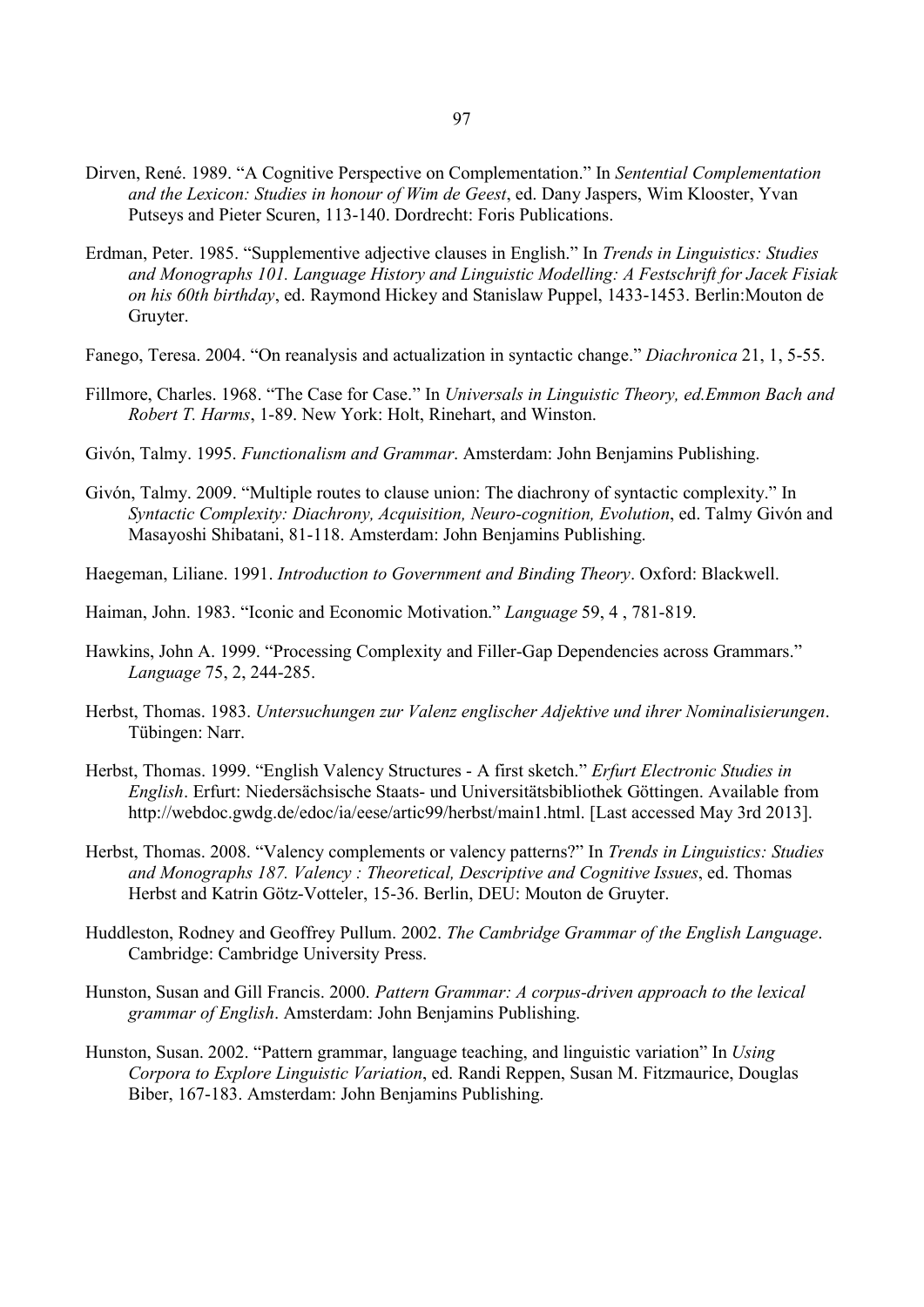- Leech, Geoffrey and Jan Svartvik. 2002. *A Communicative Grammar of English*. London: Pearson Education.
- Longman Dictionary of Contemporary English. LDCE online. London: Longman. Available from http://www.ldoceonline.com. [Last accessed March 23rd 2013].
- Piitulainen, Marja-Leena. 2000. *Syntax des Deutschen: Unter Berücksichtigung des Kontrasts zum Finnischen* Vaasa/Germsheim: SAXA.
- Postal, Paul.1994. "Contrasting extraction types." *Journal of Linguistics* 30, 159-186.
- Potsma, Henrik. MS. *Dictionary of Constructions of Verbs, Adjectives and Nouns*. Unpublished. Copyright: Oxford University Press.
- Poutsma, Hendrik. 1904. *A Grammar of Late Modern English: For the Use of Continental, Especially Dutch Students.* Groningen: P. Noordhoff.
- Quirk, Randolph, Sidney Greenbaum, Geoffrey Leech, and Jan Svartvik. 2005. *A Comprehensive Grammar of the English Language. London: Longman.*
- Riemsdjik, Henk van and Williams, Edwin. 1986. *Introduction to the Theory of Grammar*. Cambridge: MIT Press.
- Rohdenburg, Günther. 1995. "On the Replacement of Finite Complement Clauses by Infinitives in English." *English Studies* 76, 4, 367-388.
- Rohdenburg, Günther. 1996. "Cognitive complexity and increased grammatical explicitness in English." *Cognitive Linguistics* 7, 2, 149–182.
- Rohdenburg, Günther. 2002. "Processing Complexity and the Variable Use of Prepositions." In *Perspectives on Prepositions*, ed. Hubert Cuyckens and Günter Radden, 79-100. Tübingen: Niemeyer.
- Rudanko, Juhani. 1998. *Change and continuity in the English language: Studies on Complementation lover the Past Three Hundred Years. Lanham: University Press of America.*
- Rudanko, Juhani. 2006. "Watching English Grammar change: a case study on complement selection in British and American English." *English Language and Linguistics* 10, 1, 31-48.
- Rudanko, Juhani. 2008. "Tracking and explaining variation and change in the grammar of American English. A case study, with evidence from the TIME corpus." In *English Historical Linguistics*, 2008: Selected Papers from the Fifteenth International Conference on Historical Linguistics *(ICEHL 15), Munich, 24-30 August 2008, ed. Lenker et al., 29-44. Amsterdam: John Benjamins* Publishing.
- Sag, Ivan and Carl Pollard. 1991. "An Integrated Theory of Complement Control." *Language* 67, 63-113.